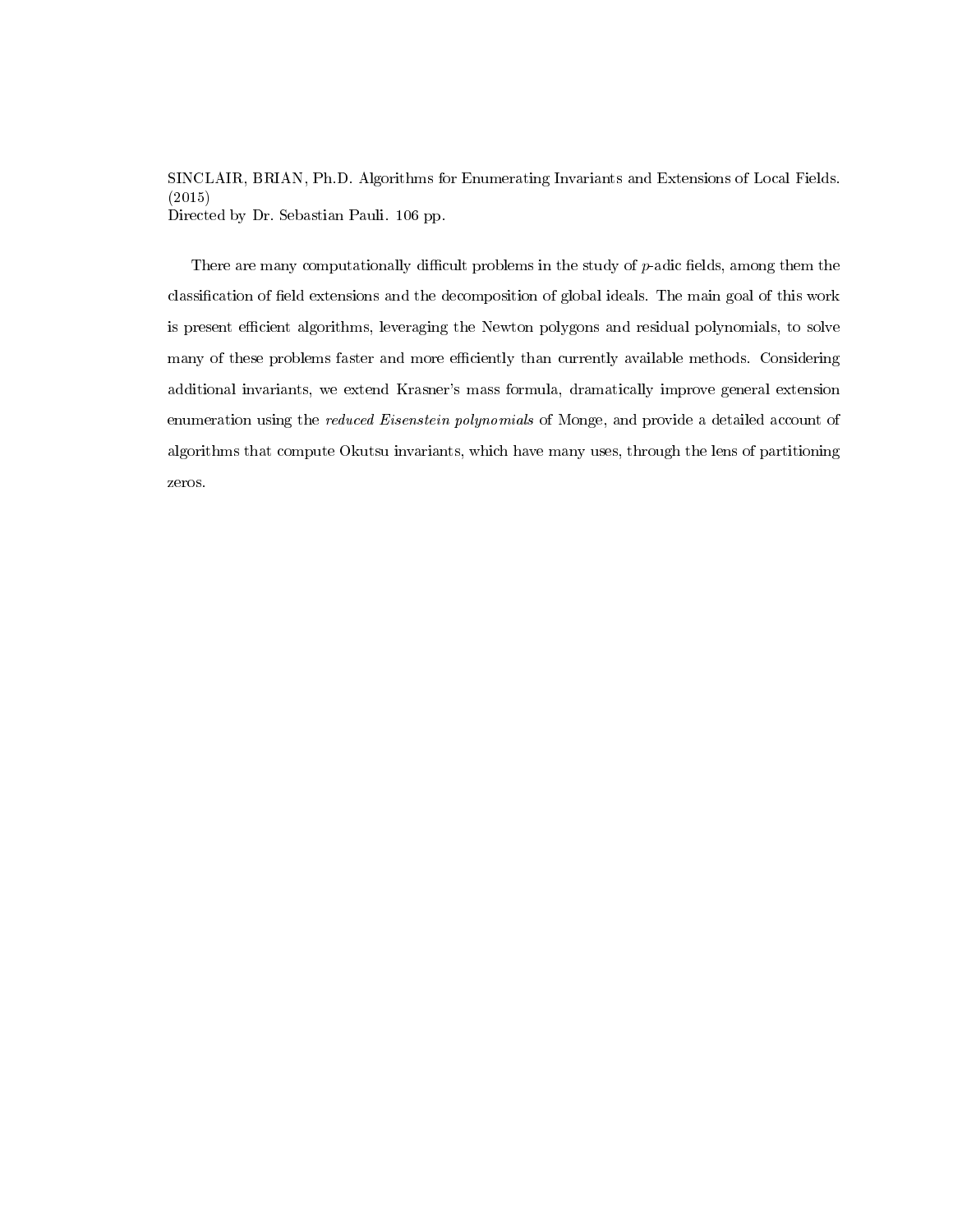# ALGORITHMS FOR ENUMERATING INVARIANTS AND EXTENSIONS OF LOCAL FIELDS

by

Brian Sinclair

A Dissertation Submitted to the Faculty of the Graduate School at The University of North Carolina at Greensboro in Partial Fulfillment  $\,$ of the Requirements for the Degree Doctor of Philosophy

> Greensboro 2015

> > Approved by

Committee Chair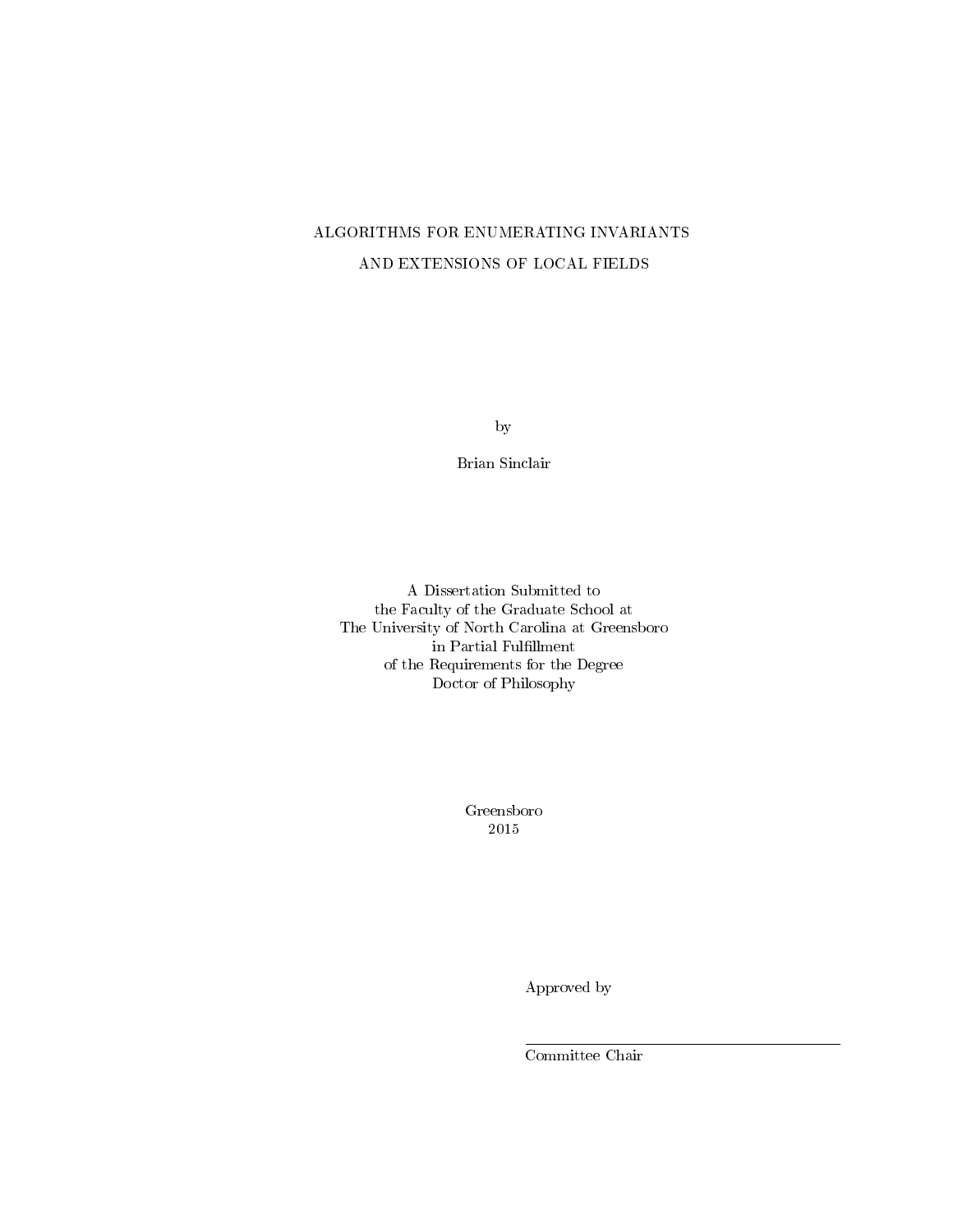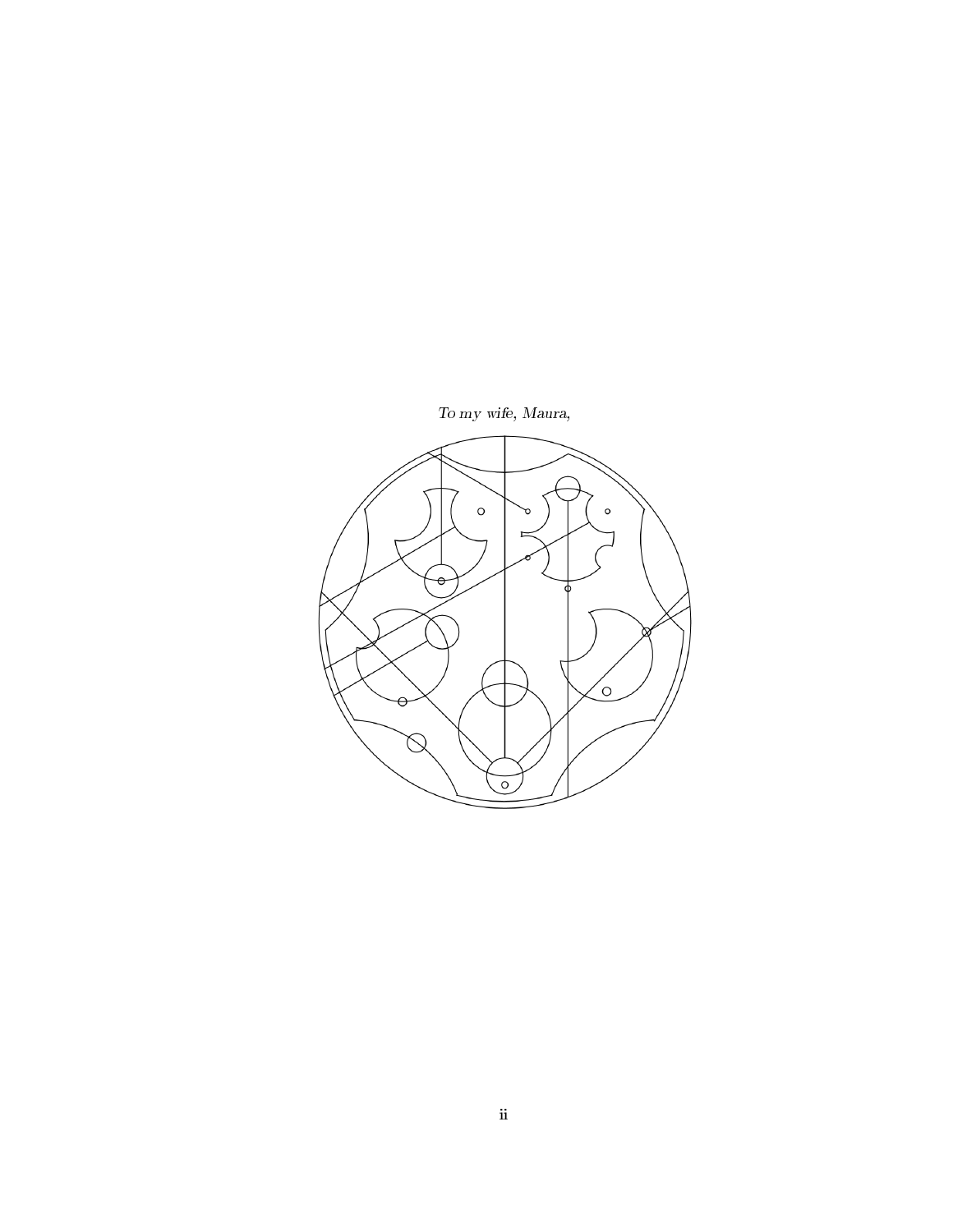### APPROVAL PAGE

This dissertation written by Brian Sinclair has been approved by the following committee of the Faculty of The Graduate School at The University of North Carolina at Greensboro.

| Committee Chair |  |
|-----------------|--|
|                 |  |

Sebastian Pauli

Committee Members

David Ford

Paul Duvall

Brett Tangedal

Dan Yasaki

Date of Acceptance by Committee

Date of Final Oral Examination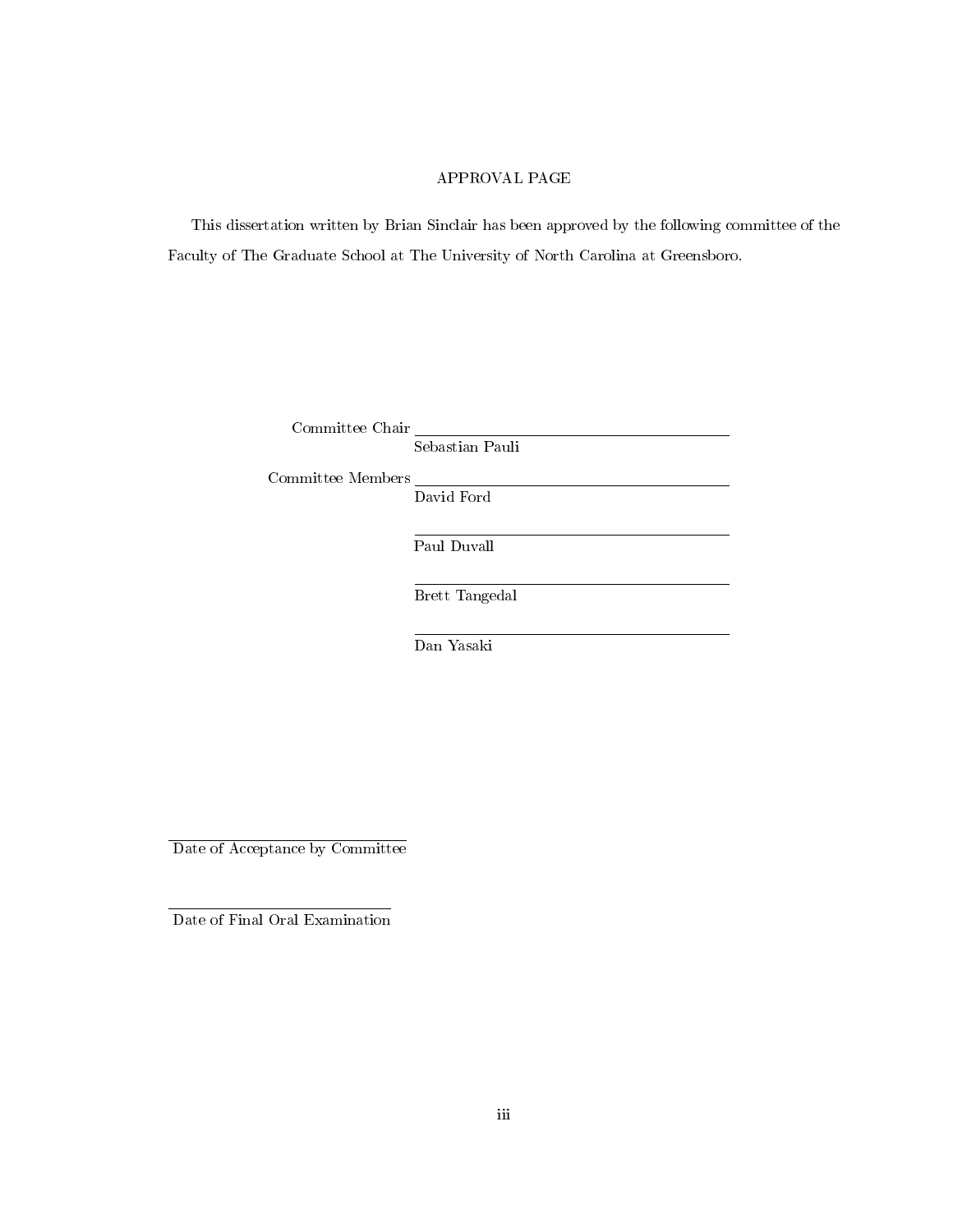## TABLE OF CONTENTS

<span id="page-4-0"></span>

|         |                                                                    | Page            |
|---------|--------------------------------------------------------------------|-----------------|
|         |                                                                    | vi              |
|         |                                                                    | vii             |
|         |                                                                    |                 |
| CHAPTER |                                                                    |                 |
|         |                                                                    | 1               |
| 1.1     |                                                                    | $\mathbf{1}$    |
| 1.2.    |                                                                    | 3               |
| 1.3.    |                                                                    | $\overline{5}$  |
| 1.4.    |                                                                    | $6\phantom{.}6$ |
| 1.5     |                                                                    | 8               |
| 1.6.    |                                                                    | 8               |
|         | II. LOCAL FIELDS AND THEIR EXTENSIONS                              | 9               |
| 2.1.    |                                                                    | 9               |
| 2.2.    |                                                                    | 12              |
| 2.3.    | Totally Ramified Extensions and Eisenstein Polynomials             | 14              |
| 2.4.    |                                                                    | 15              |
| 2.5.    |                                                                    | 17              |
| 2.6.    | The Hasse-Herbrand Function                                        | 19              |
|         |                                                                    | 21              |
| 3.1.    |                                                                    | 21              |
| 3.2.    |                                                                    | 22              |
| 3.3.    | Enumerating Ramification Polygons                                  | 34              |
| 3.4.    |                                                                    | 38              |
| 3.5.    |                                                                    | 46              |
|         |                                                                    | 49              |
| 4.1.    |                                                                    | 49              |
| 4.2.    | Bounded Sets of Eisenstein Polynomials with Given Invariants       | 51              |
| 43.     | A Generalization of Krasner's Mass Formula expressional experience | 54              |
| 4.4     | Mass Formula Given a Discriminant (Krasner)                        | 57              |
| 4.5     | Mass Formula Given a Ramification Polygon                          | 58              |
| 4.6.    |                                                                    | 60              |
| 4.7.    |                                                                    | 61              |
|         | V. ENUMERATING EXTENSIONS WITH GIVEN INVARIANTS                    | 63              |
| 5.1.    |                                                                    | 63              |
| 5.2.    |                                                                    | 67              |
| 5.3     |                                                                    | $73\,$          |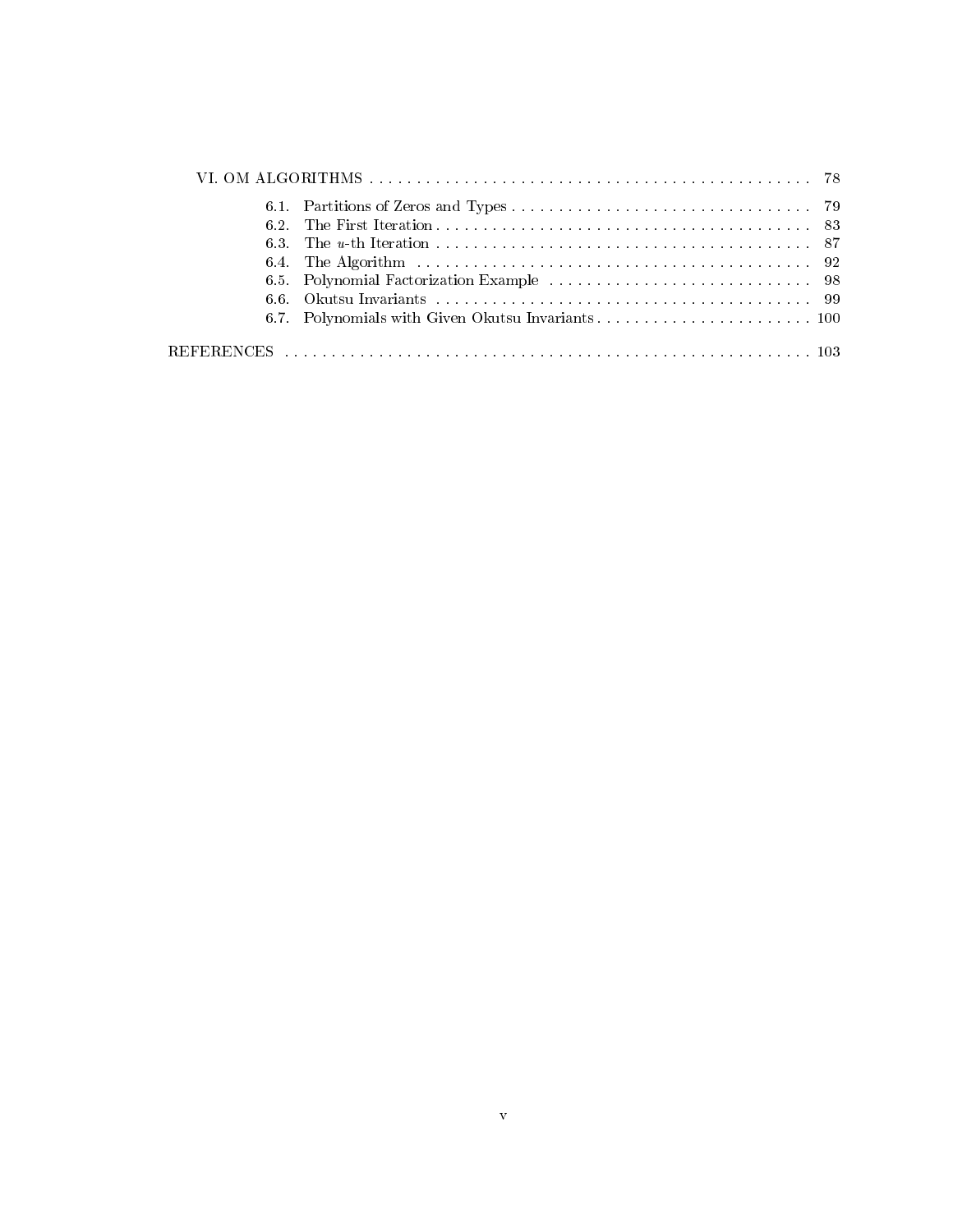# LIST OF TABLES

| I |
|---|
|---|

<span id="page-6-0"></span>

| Table 1. Construction of all ramification polygons for degree 27 extensions                  |  |
|----------------------------------------------------------------------------------------------|--|
| over $\mathbb{Q}_3$ with discriminant $(3)^{27+J_0-1}$ for $J_0 \in \{1, 11, 33, 81\}$ .  37 |  |
|                                                                                              |  |
| Table 2. Number of extensions of degree 9 for all possible ramification                      |  |
| polygons and residual polynomials over $\mathbb{Q}_3$ with discriminant                      |  |
|                                                                                              |  |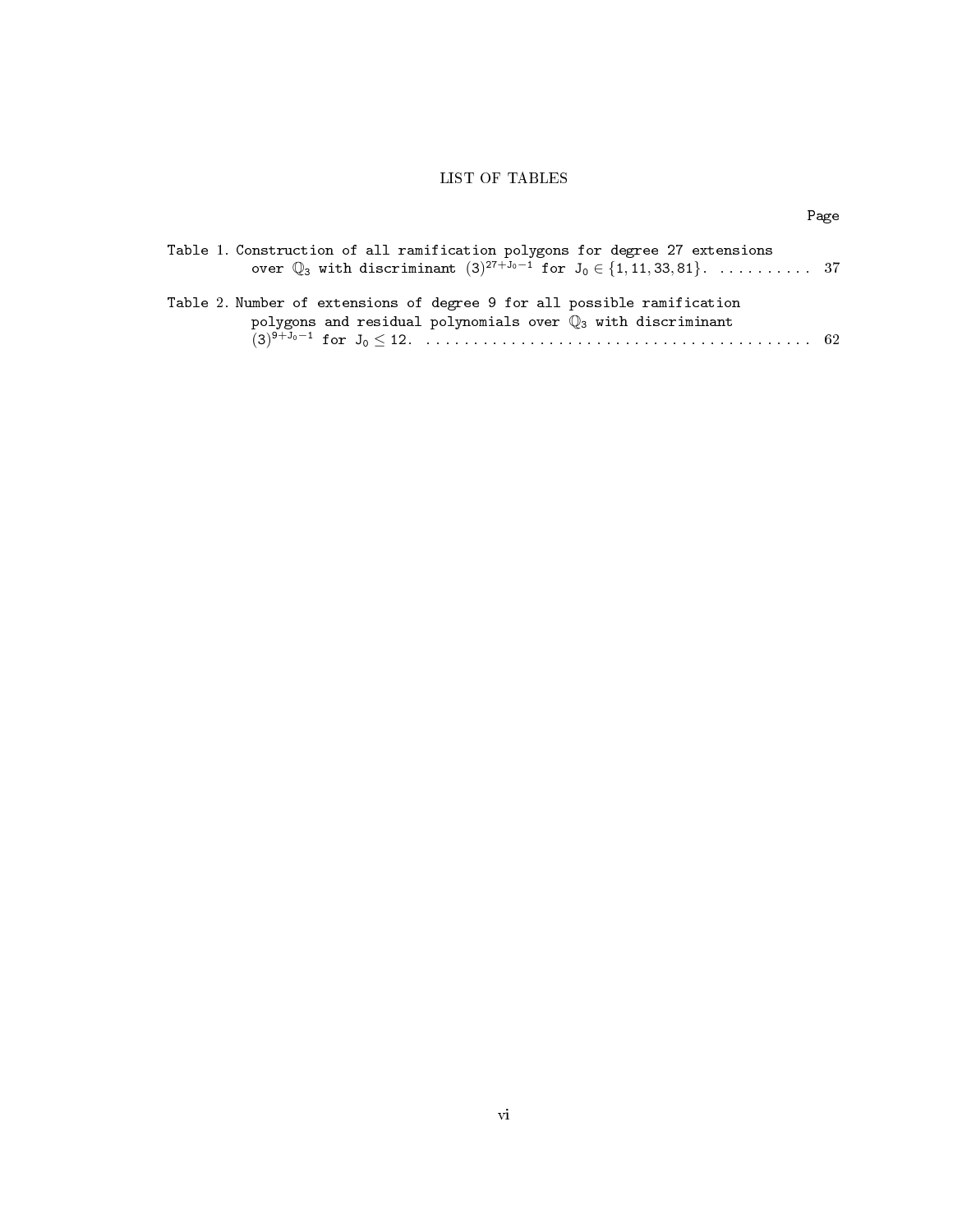### LIST OF FIGURES

|--|

<span id="page-7-0"></span>

| Figure 1. Ramification polygon of an Eisenstein polynomial $\varphi$ of degree<br>n and discriminant $(\pi)^{n+J_0-1}$ with $\ell+1$ segments and $u-1$ points<br>on the polygon with ordinate above 0 24 |  |
|-----------------------------------------------------------------------------------------------------------------------------------------------------------------------------------------------------------|--|
| Figure 2. Possible ramification polygons of extensions L of $\mathbb{Q}_3$ of degree                                                                                                                      |  |
| Figure 3. Possible points on a ramification polygon above p <sup>s</sup> based on                                                                                                                         |  |
| Figure 4. Time needed to compute a minimal set F of generating polynomials<br>of all extensions of K of degree n with discriminant exponent                                                               |  |
|                                                                                                                                                                                                           |  |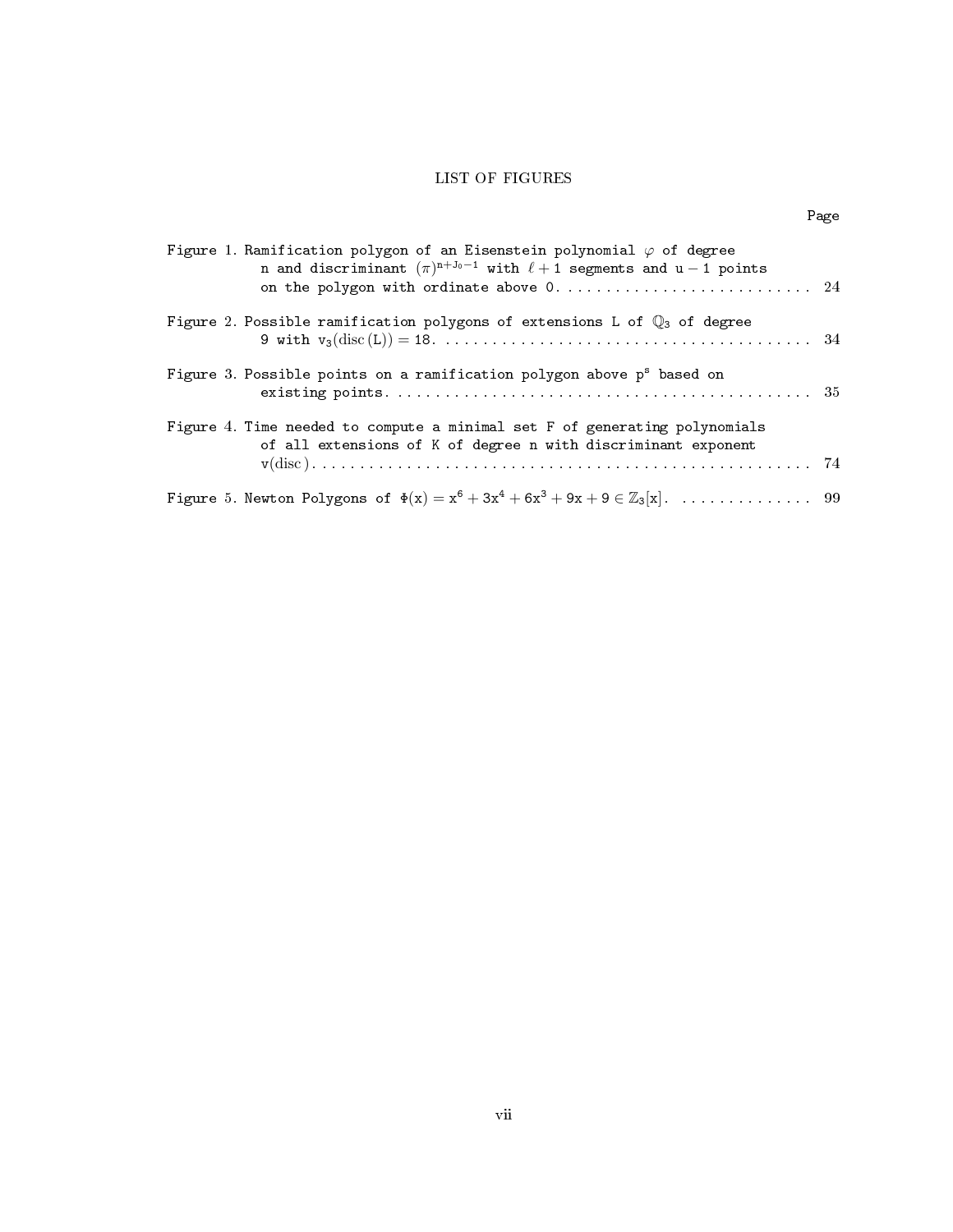# LIST OF ALGORITHMS

|  | Page |
|--|------|
|  |      |
|  |      |
|  |      |
|  |      |
|  |      |
|  |      |
|  |      |
|  |      |
|  |      |
|  |      |
|  |      |
|  |      |
|  |      |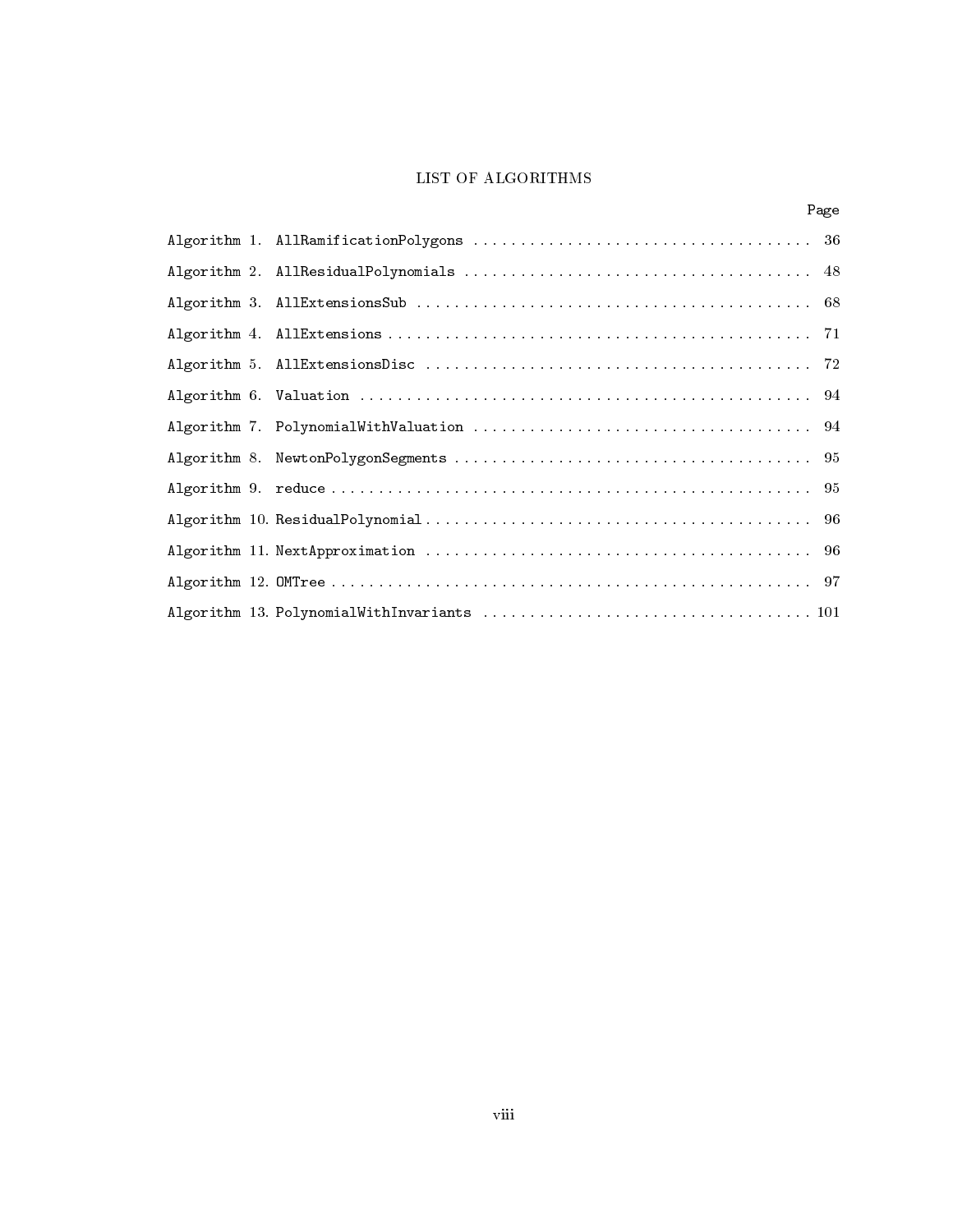### CHAPTER I

### INTRODUCTION

<span id="page-9-0"></span>There are many computationally difficult problems in the study of  $p$ -adic fields, among them the classification of field extensions and the decomposition of global ideals. The main goal of this work is to present efficient algorithms, leveraging the Newton polygons and residual polynomials, to solve many of these problems faster and more efficiently than present methods. Considering additional invariants, we extend Krasner's mass formula [\[Kra66\]](#page-113-0), dramatically improve general extension enu-meration [\[PR01\]](#page-114-1) using the *reduced Eisenstein polynomials* of Monge [\[Mon14\]](#page-113-1), and provide a detailed account of algorithms that compute Okutsu invariants [\[Oku82\]](#page-113-2), which have many uses, through the lens of partitioning zeros.

In the following we give an account of the history of  $p$ -adic fields followed by an overview over this thesis.

### <span id="page-9-1"></span>1.1 Early History of the p-Adics

The p-adic numbers were created by an analogy. As a student of Kronecker, Kurt Hensel was working on extending Kronecker's work on the factoring of prime ideals in number fields when he made a keen observation. He observed that the prime ideals of  $\mathbb{C}[x]$ , namely the functions  $(x - a)$ , have an role analogous to the role of the prime ideals of Q, namely the prime numbers. Hensel concluded that methods from complex analysis where one can consider the global properties of a function by expanding functions locally, should be translatable to number theory. Analogously to the Laurent series expansion of a complex function  $f \in \mathbb{C}(x)$  about a point  $a \in \mathbb{C}$ 

$$
f(x) = \sum_{i=N}^{\infty} a_i (x - a)^i
$$

he considered the Laurent series expansion of a rational number  $r \in \mathbb{Q}$  in terms of powers of a prime number p,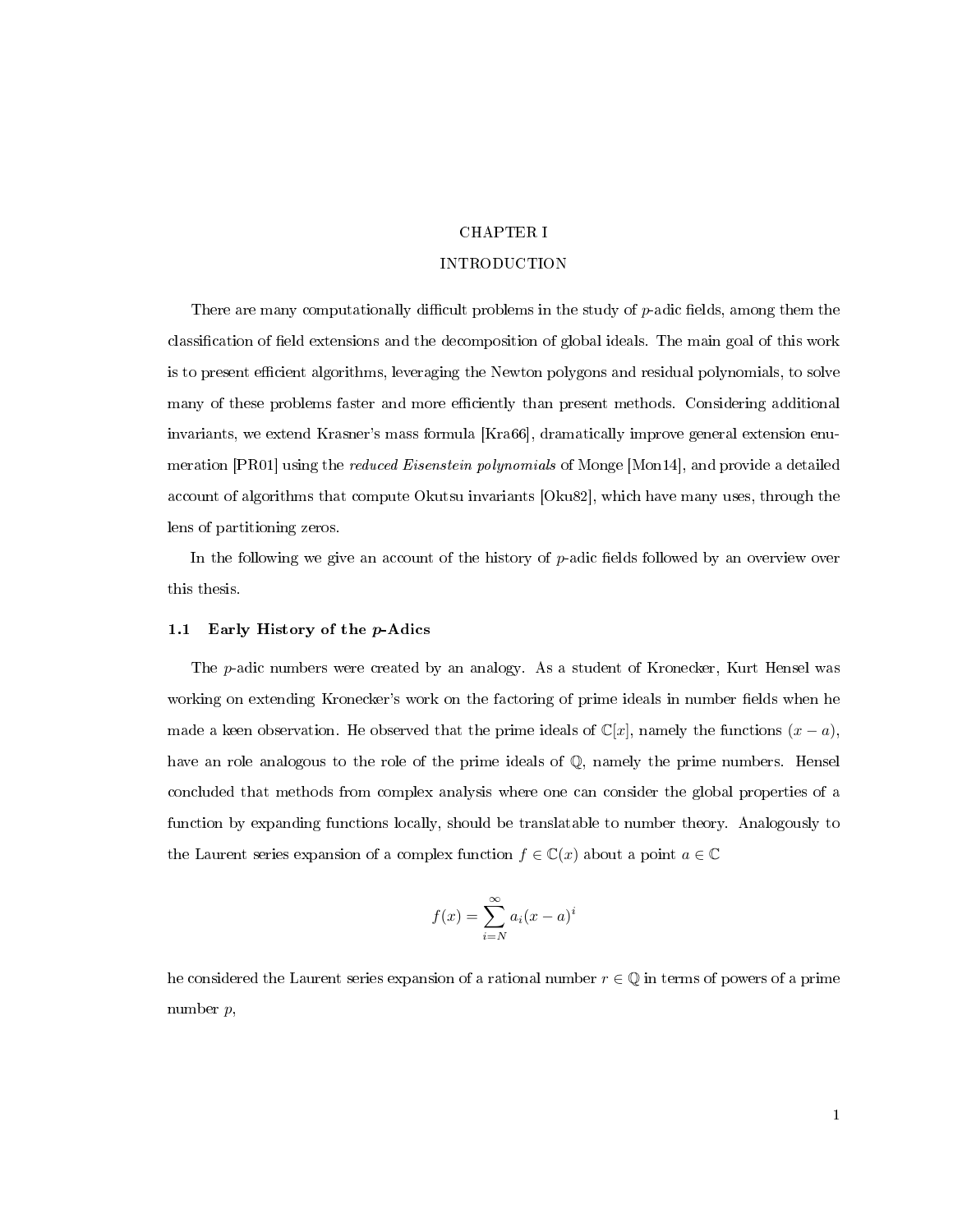$$
r = \sum_{i=N}^{\infty} r_i p^i.
$$

Hensel called this series the *p-adic expansion* of r. With respect to a prime number  $p \in \mathbb{Z}$ , any rational number can be expressed *p*-adically in this way. These *p*-adic expansions yield local information about r near p, analogous to how the Laurent series expansion yield local information about  $f(x)$ near a.

Hensel showed that the set of all such series for a given prime  $p$  form a field, the field of  $p\text{-}adic$ numbers, which he denoted by  $K(p)$ , but in modern notation is written  $\mathbb{Q}_p$ . Though a field by modern standards,  $\mathbb{Q}_p$  failed to meet the requirement of Dedekind's definition of field that it be a subfield of the complex numbers, which motivated Steinitz's work on abstract field theory [\[Ste10\]](#page-114-2). The introduction of  $p$ -adic fields led to the definition of what we now call local fields. Hensel introduced the p-adic numbers in a short paper [\[Hen97\]](#page-112-0) and expounded on the subject in further papers and books. In particular, he found that one could factor the ideal generated by  $p$  in a number field if you can factor the generating polynomial of that number field over  $\mathbb{Q}_p$ .

In his development of the  $p$ -adics, Hensel introduced a topological viewpoint by defining the *p*-adic absolute value of  $r \in \mathbb{Q}$ 

$$
\|\cdot\|_p: \mathbb{Q} \to \mathbb{R}, \quad r \mapsto \|r\|_p = p^{-v_p(r)},
$$

where  $r = p^{v_p(r)} \frac{a}{l}$ with a, b, and p pairwise coprime and by convention  $v_p(0) = \infty$ , so that  $||0||_p = 0$ . Inspired by Hensel, specifically his book on algebraic numbers [\[Hen08\]](#page-112-1), Josef Kürschák set out to provide a solid foundation of the  $p$ -adic numbers, in a manner similar to that of Cantor for the real and complex numbers. His result, announced at the Cambridge International Congress of Mathematicians in 1912 [\[Kür12\]](#page-113-3), stated the first abstract structure theorems on valued fields. Kürschák's paper on the subject [\[Kür13\]](#page-113-4) provided a general theory of valuations (of which Hensel's  $v_p$  are examples) and laid the groundwork for valuation theory as a separate, axomitized field of study. This presentation and paper was, however, his only contribution to the subject.

After Kürschák began the study of valuations, Alexander Ostrowski provided much of its early development. Ostrowski left Kiev in 1911 to study with Hensel in Marburg. In his first paper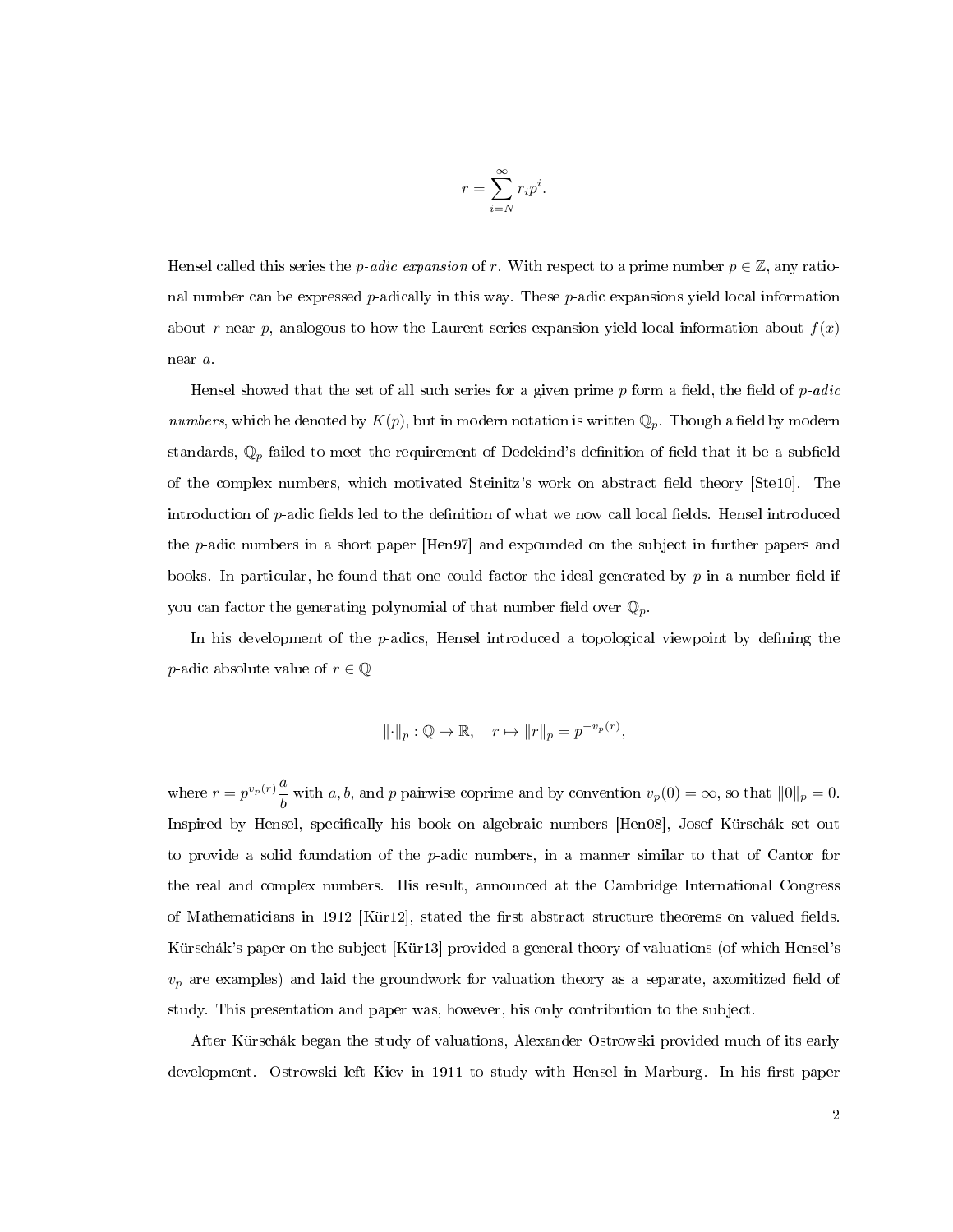there [\[Ost13\]](#page-114-3), he answered a standing question of Kürschák by showing that a separable algebraic extension of a complete valued field is again complete if and only if it is a finite extension of that field. When revisiting and reproving the results from that paper in  $[Ost17]$ , he proved that the extension of a valuation to its algebraic closure is unique. Finally, Ostrowski determined all possible valuations on on Q:

**Theorem 1.1** (Ostrowski [\[Ost18\]](#page-114-5)). An absolute value on Q either coincides with  $(\lVert \cdot \rVert_p)^r$  for some prime p and some  $r \in [0,1]$ , or with  $(\lVert \cdot \rVert_{\infty})^r$  for some  $r \in \mathbb{R}$  where  $\lVert \cdot \rVert_{\infty}$  is the traditional absolute value.

In 1921, the connection between the rational numbers and  $p$ -adic numbers was solidified by a student of Hensel's, Helmut Hasse. For his thesis, he classified quadratic forms with rational coefficients in terms of the simpler classification of quadratic forms over real and  $p$ -adic numbers. This result was the first of many to be referred to as a Local-Global Principle. In the years to follow, Hasse published several other important papers in quick succession, elaborating upon this and further demonstrating how number theoretic problems could be solved by local methods. His development of Local-Global Principles required working with norm symbols which would lead to his foundational work on local class field theory in 1930 [\[Has30\]](#page-112-2). Local class field theory describes the Galois group of the maximal abelian extension of a local field and through a reciprocity map, the means to study finite abelian extensions of local fields. With the aim of defining this without the use of its global equivalent, Hasse, in 1931, determines the structure of the Brauer group, which could be translated to provide local class field theory. An explicit construction can be seen in papers of Hasse [\[Has33\]](#page-112-3) and Chevalley [\[Che33a,](#page-111-1)[Che33b\]](#page-111-2). The global theory then follows through the use of Local-Global Principles, as proved jointly by Brauer, Hasse and Noether [\[BHN32\]](#page-111-3). Thus, the p-adic numbers, and in general, local fields, developed into a crucial part of algebraic number theory.

### <span id="page-11-0"></span>1.2 Classification of Extensions

For a finite extension K of the field of p-adic numbers  $\mathbb{Q}_p$ , the description of all extensions of  $K$  in a fixed algebraic closure is an important problem. Restricted to abelian extensions, local class field theory gives a one-to-one correspondence between the abelian extensions of  $K$  and the open subgroups of the unit group  $K^{\times}$  of K. An algorithm that constructs the wildly ramified part of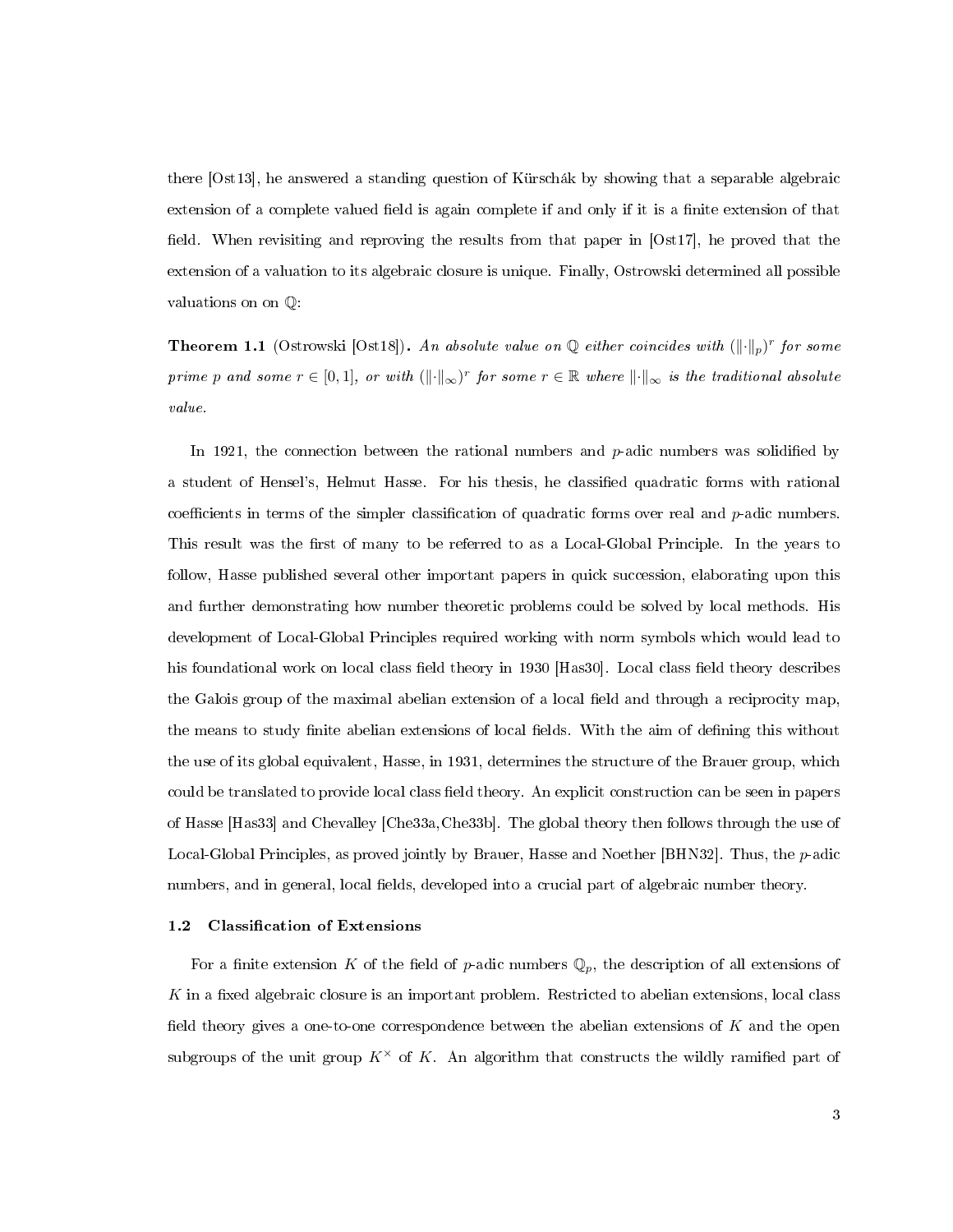the class field as towers of extensions of degree p was given in [\[Pau06\]](#page-114-6). Recently Monge [\[Mon14\]](#page-113-1) has published an algorithm that, given a subgroup of  $K^{\times}$  of finite index, directly constructs the generating polynomial of the corresponding totally ramified extension. In the non-abelian case, such a complete description is not yet known. However, a description of all tamely ramied extensions is well known and all extensions of degree p have been described completely by Amano [\[Ama71\]](#page-111-4).

Krasner worked on building a non-abelian local class field theory. In [\[Kra66\]](#page-113-0), he gave a formula for the number of totally ramified extensions, using his famous lemma as a main tool.

**Theorem 1.2** (Krasner's Lemma). Let K be a local field complete with respect to non-archimedian absolute value  $\|\cdot\|$  and let  $\overline{K}$  be a separable closure of K. Let  $\alpha \in \overline{K}$  with conjugates  $\alpha =$  $\alpha^{(1)}, \alpha^{(2)}, \ldots, \alpha^{(n)}$ . If  $\beta \in \overline{K}$  is such that

$$
\|\alpha - \beta\| < \|\alpha - \alpha^{(i)}\| \text{ for } 2 \le i \le n,
$$

then  $K(\alpha) \subseteq K(\beta)$ .

It follows from Krasner's Lemma that a local field has only finitely many extensions of a given degree and discriminant. Following his approach, Pauli and Roblot [\[PR01\]](#page-114-1) presented the first general algorithm that returned a set of generating polynomials for all extensions of a given degree and discriminant. They used the root-finding algorithm described by Panayi [\[Pan95\]](#page-114-7) to obtain one generating polynomial for each extension. This algorithm of Pauli and Roblot has been used extensively by Jones and Roberts [\[JR06,](#page-112-4) [JR07,](#page-112-5) [JR08\]](#page-113-5) and Awtrey [\[AS13,](#page-111-5) [AS15\]](#page-111-6) for computing tables of extensions of  $p$ -adic fields and their invariants.

A new approach for determining whether two polynomials generate the same extension was recently presented by Monge [\[Mon14\]](#page-113-1). He introduces reduced polynomials that yield a canonical set of generating polynomials for each totally ramified extension of a local field  $K$ . Monge's methods also considerably reduce the number of generating polynomials that need to be considered when computing a set of polynomials defining all totally ramified extensions of  $K$ .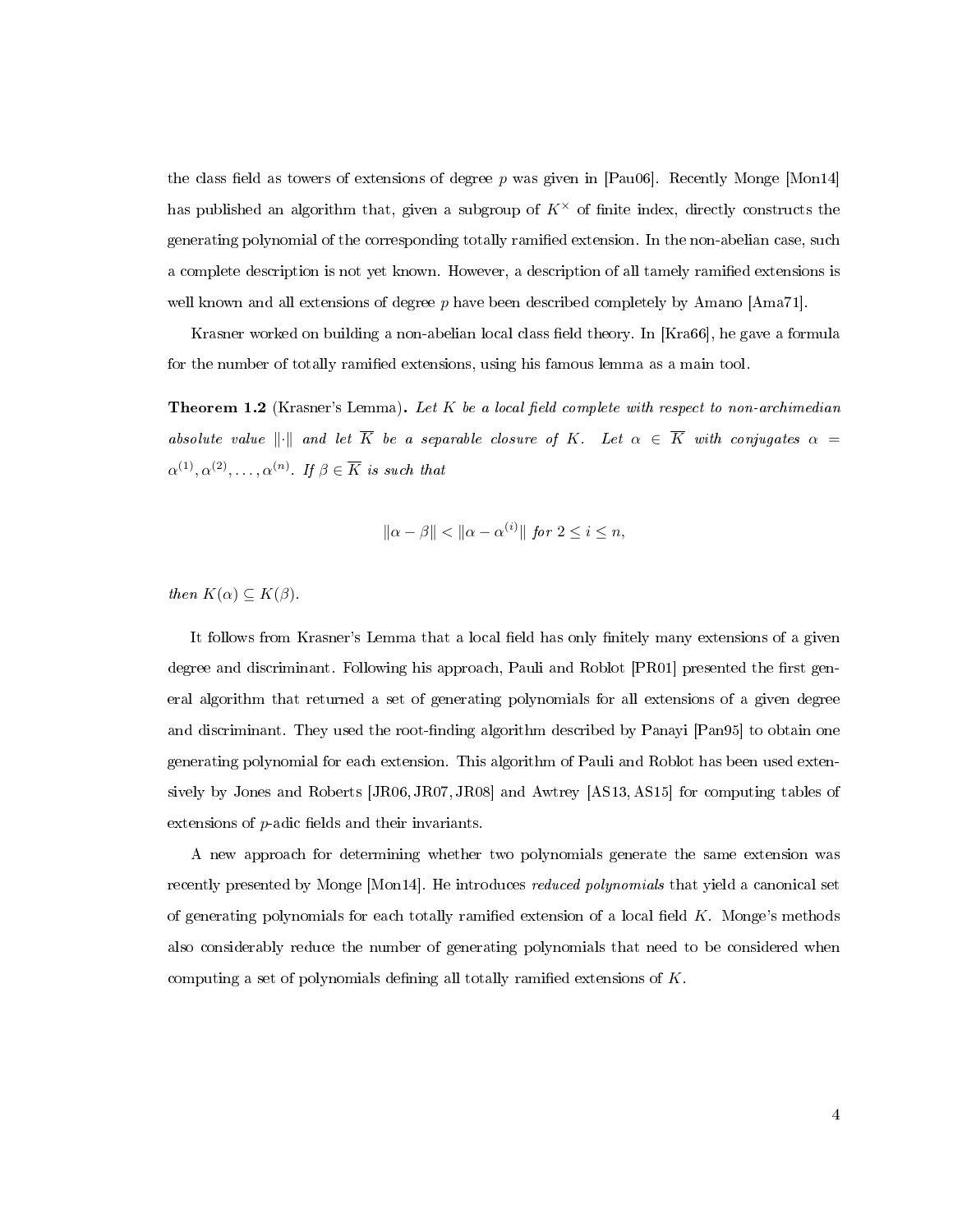### <span id="page-13-0"></span>1.3 Decomposition of Ideals

Ideal decomposition is the foundational problem of the p-adic numbers, and deeply related to the computation of polynomial factorizations and integral bases. To factor prime ideals in algebraic extensions of the rational numbers, Hensel would factor polynomials over  $p$ -adic fields. For unramified primes, those that do not divide the discriminant of the extension, this method suffices.

In 1907, Bauer adapted the techniques of Newton polygons, which had traditionally been used to study singularities of plane curves, to study arithmetical questions [\[Bau07\]](#page-111-7). By drawing the lower convex hull of the points  $(i, v_p(a_i))$  where  $a_i$  are the coefficients of the generating polynomial of a number field, one can detect a factorization if there is more than one segment. In the 1920s, Ore greatly expanded on Bauer's methods by introducing a more general concept of the polygon and attaching to each segment a residual polynomial over a finite field [\[Ore24,](#page-113-6) [Ore28\]](#page-113-7). Newton polygons and residual polynomials are at the center of many algorithms for computations in local fields, including those presented in this work.

Ore's methods worked defining polynomials satisfying a condition of  $p$ -regularity, but he wondered if, by constructing further generalizations of Newton polygons and residual polynomials, a method for the general case existed. Saunders MacLane answered this question in 1936 [\[ML36a,](#page-113-8)[ML36b\]](#page-113-9) with more general results. For any discrete valuation  $v$  on a field  $K$ , MacLane classified all extensions of v to  $K[x]$ . These valuations are described by a sequence of *augmented valuations*, where a specific polynomial of a certain type is assigned a valuation. These augmentations provide the needed generalization of Ore's methods to factor ideals in general.

The task of factoring ideals in number fields is closely related to the computation of integral bases of local and global fields. The Round Four algorithm of Zassenhaus [\[FL94,](#page-111-8) [For87\]](#page-111-9) was originally conceived as an algorithm for the computation of integral bases of algebraic number fields, and since its introduction, has seen many improvements [\[CG00,](#page-111-10) [FPR02,](#page-111-11) [PR01\]](#page-114-1) and has implementations in Maple  $[FL94]$ , Pari  $[PG14]$ , and Magma  $[BCP97]$ . These algorithms work to find successively better approximations to the input polynomial's irreducible factors until gaining sufficient precision to apply Hensel lifting. However, they suffer from precision loss in computing characteristic polynomials and in approximating greatest common divisors, both of which are used in the core part of the algorithm as well as in the lifting of the factorization.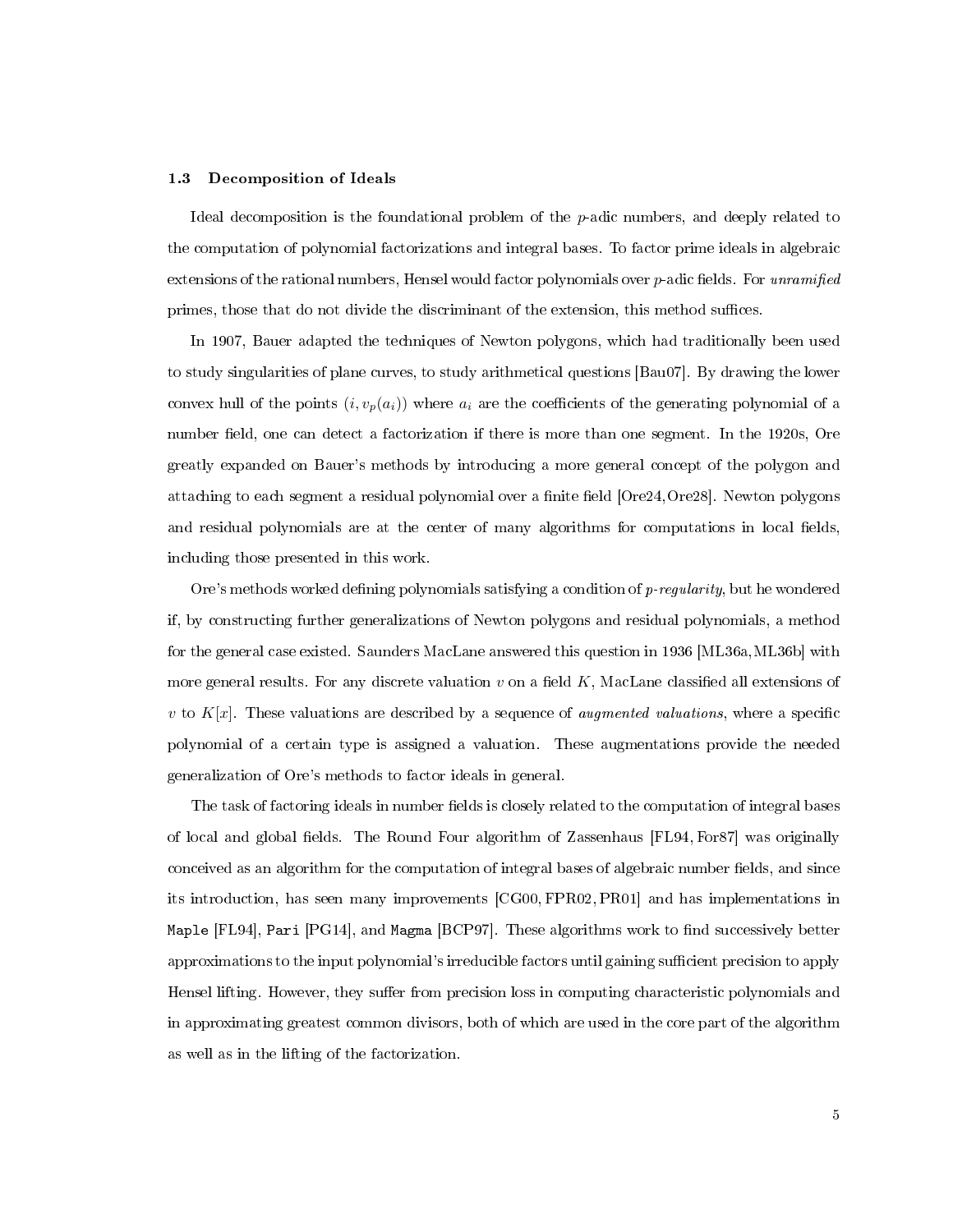As an alternative to Round Four, the Montes algorithm [\[GMN11,](#page-112-6)[GMN12,](#page-112-7)[Mon99,](#page-113-10)[MN92\]](#page-113-11) avoids the computation of characteristic polynomials by exploiting Newton polygons of higher order. Here the most expensive operations are division with remainder and polynomial factorization over finite fields. The algorithm is based on Ore's suggestion of "higher-order" Newton Polygons [\[Ore26\]](#page-113-12). In 2006, Guardia, Montes, and Nart [\[GMN12\]](#page-112-7) revisited Montes' work, and this has led to a wealth of improvements and to a better understanding of the algorithm, including complexity analyses [\[BNS13,](#page-111-13)[FoVe10,](#page-112-8)[Ver09\]](#page-114-9).

Many of the intermediate values computed in the process of the Round Four and Montes algo-rithms are Okutsu invariants. In a series of papers [\[Oku82\]](#page-113-2), Okutsu defined sequences of invariants of a polynomial whose construction can build an integral basis. Algorithms that compute these, which we will call *OM algorithms*, are the subject of Chapter [VI.](#page-86-0)

#### <span id="page-14-0"></span>1.4 Overview

In Chapter II, we present the necessary theory of local fields and their extensions from a modern viewpoint. We begin with the basic definitions of the  $p$ -adic numbers, their absolute value, and valuation, culminating in the general definition of a local field. The terminology and basic facts regarding local field extensions follow, with some discussion of Hensel lifting and Newton polygons. Ramification groups, their filtration, and the Hasse-Herbrand function close the chapter.

In the third chapter, we consider three extension invariants: the discriminant, the ramication polygon, and the class of residual polynomials of ramication polygon segments. Each of these is dependent on the prior, effectively partitioning extensions into finer sets. The discussion of the discriminant recalls results of Ore and Krasner on what discriminants are possible and how a choice of discriminant limits the possible generating polynomials for an extension. We begin considering ramification polygons from a lemma of Scherk [\[Sch03\]](#page-114-10) and develop a necessary and sufficient set of conditions for a convex polygon to be a ramication polygon. Given these, we can compute all possible ramification polygons for extensions of a given degree and discriminant. Much as in the case of the discriminant, we can use the choice of ramification polygon to give conditions on generating polynomials. Our final invariant, based upon the residual polynomials of the segments of a ramication polygon, is new. Such polynomials were used by Greve and Pauli in [\[GP12\]](#page-112-9) to determine the subfields of splitting fields of Eisenstein polynomials and the splitting field itself in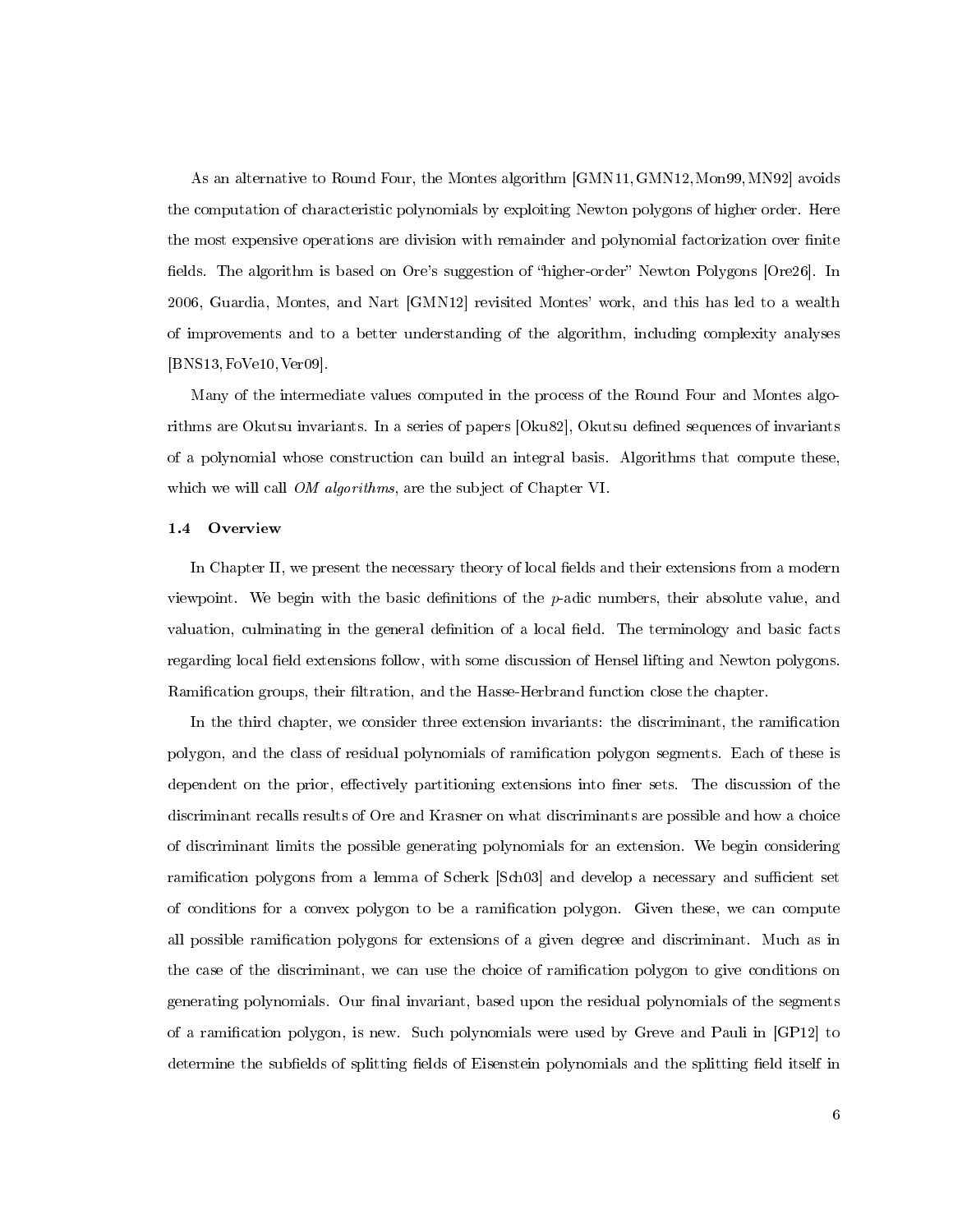the case when the ramication polygon consists of one segment. As with the ramication polygon, we find conditions suitable for enumerating all possibilities, and the effects of a choice of invariant on the generators of extensions.

In the fourth chapter, a set of mass formulas are developed, one for each invariant, generalizing the work of Krasner [\[Kra66\]](#page-113-0). These results also appear in [\[Sin15\]](#page-114-11). The principal argument is developed by generalizing Krasner's original method. We present his metric on Eisenstein polynomials, whose relation to the metric on the field is essential. Next we construct a finite set of Eisenstein polynomials generating all extensions with given invariants, based upon discs in this polynomial metric. Through the relation of the two metrics, we can relate the number of these polynomials to the number of extensions.

Equipped with detailed descriptions of these invariants and their effects on generating polynomials, the fifth chapter presents an algorithm to enumerate all extensions of a  $p$ -adic field given these invariants. This algorithm, and the results leading to it, first appear in  $[PS14]$ . The premise of this algorithm is similar to that of Pauli and Roblot [\[PR01\]](#page-114-1), who used Krasner's constructive description of a finite set of Eisenstein polynomials capable of generating all extensions of given degree and discriminant. In addition to a finer classification of extensions, the algorithm is far faster than current methods, due to results of Monge [\[Mon14\]](#page-113-1), who used residual polynomials of components to obtain his reduced set of Eisenstein polynomials. By constructing only reduced polynomials, we greatly reduce and frequently eliminate the need to check our set of generating polynomials for isomorphisms.

In the sixth chapter, a general description of OM algorithms is given in the context of partitioning the the set of zeros of a polynomial. This approach is similar to the one used in [\[MPS15\]](#page-113-13), which describes an OM algorithm for computing splitting fields. OM Algorithms are a versatile family of algorithms with numerous applications in algebraic number theory. Data computed by OM algorithms can be used to compute integral bases (both local and global), to factor polynomials over local fields, to determine valuations in extensions, and to solve the defining problem of  $p$ -adic numbers, the decomposition of ideals in global fields.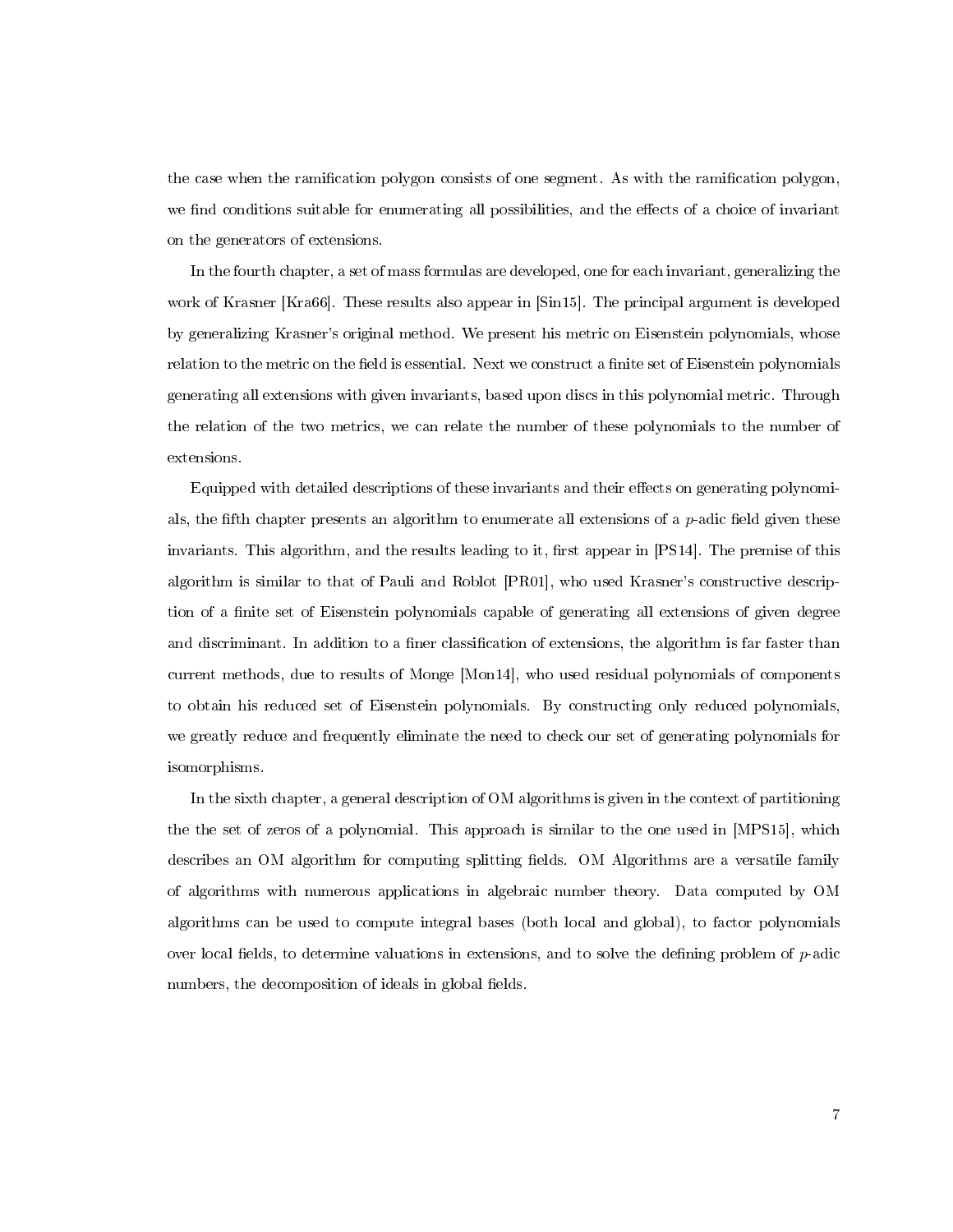### <span id="page-16-0"></span>1.5 Implementations

All algorithms presented in this work have been implemented in computer algebra systems. We have implemented the new algorithms for enumerating invariants (Algorithms [1](#page-44-0) and [2\)](#page-56-0), counting extensions (Mass formulas from Chapter IV), and enumerating extensions (Algorithms [3,](#page-76-0) [4,](#page-79-0) and [5\)](#page-80-0) described in this thesis in Magma [\[BCP97\]](#page-111-12). Additionally implemented is an aggregation of extension counting which produces a number of extensions for over all possibilities for invariants, see Table [2](#page-70-0) and [http://www.uncg.edu/mat/numbertheory/tables/local/counting/.](http://www.uncg.edu/mat/numbertheory/tables/local/counting/) There are several existing implementations of OM Algorithms. In Pari [\[PG14\]](#page-114-8), they are used for polynomial factorization over  $\mathbb{Z}_p$  and the computation of maximal orders of number fields. In Magma [\[BCP97\]](#page-111-12), the power computing maximal orders, general local field polynomial factorization [\[Pau10\]](#page-114-13), and an entire package for working with ideals [\[GMN10a\]](#page-112-10). We have added OM functionality to  $\text{SAGE} \left[ \text{S+14} \right],$ allowing polynomial factorization over  $\mathbb{Z}_p$  and the construction of polynomials with given Okutsu invariants.

### <span id="page-16-1"></span>1.6 Future Work

While the algorithms for enumerating extensions in this work greatly improve upon current methods, there is more that can be done. The polynomials returned by Algorithm [3](#page-76-0) do not necessarily generate distinct extensions, and the cost of filtering that list is more expensive than finding it. Using Monge's reduction methods [\[Mon14\]](#page-113-1) instead of Panayi's root finding [\[Pan95\]](#page-114-7) is helpful, but ideally, neither would be needed. In certain cases, we know our polynomials generate distinct extensions (see Theorem [5.9\)](#page-77-0). As we see in Example [5.8,](#page-76-1) generalization of residual polynomials of segments could provide additional cases where we can avoid filtering or possibly a method to avoid it in all cases.

The formulas and algorithms of this paper are all developed over  $p$ -adic fields, not local fields in general. To work in local fields, they would need to be formulated for characteristic  $p$  local fields. As many of the results required here, in particular the work of Krasner, have seen generalization to characteristic  $p$  local fields, the generalization of this work should be possible as well.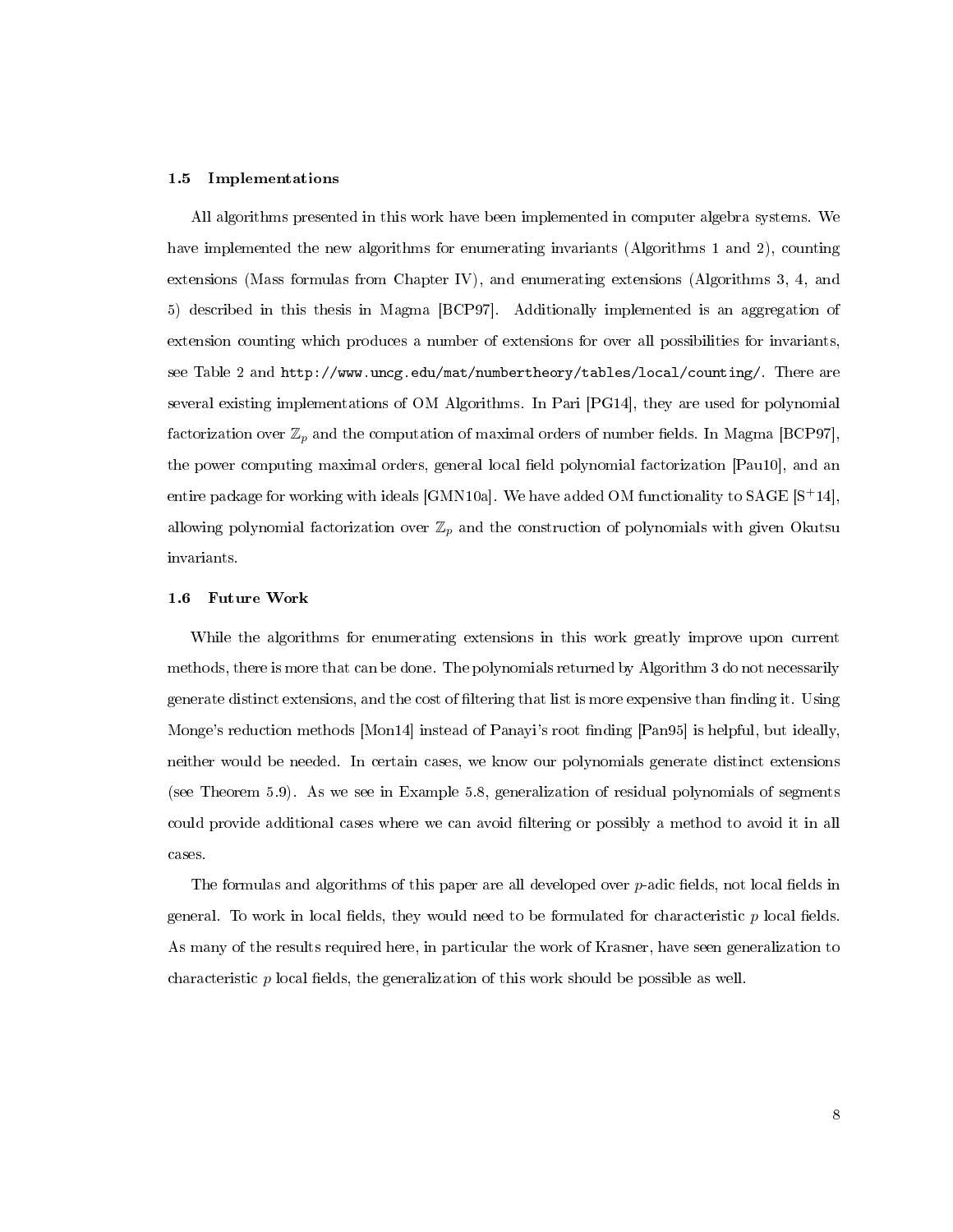### CHAPTER II

### LOCAL FIELDS AND THEIR EXTENSIONS

<span id="page-17-0"></span>In this chapter, we provide an introduction to fundamental concepts in the theory of local fields. The material here is ordered in the manner of a modern instructional treatment as opposed to its historical development. For a more detailed introduction to the theory see [\[Ser79\]](#page-114-15) or [\[FeVo02\]](#page-112-11).

### <span id="page-17-1"></span>2.1 Local Fields

**Definition 2.1.** A map  $\|\cdot\|$  from a field K to the non-negative real numbers is said to be an ultrametric or non-archimedian absolute value on  $K$  if the following hold:

$$
||x|| > 0 \text{ if } x \neq 0, \text{ with } ||0|| = 0,
$$
  

$$
||xy|| = ||x|| \cdot ||y||
$$
  

$$
||x + y|| \le \max{||x||, ||y||}
$$

The third property (the *ultrametric inequality*) distinguishes this class from general absolute values that are only bound by the weaker triangle inequality:  $||x + y|| \le ||x|| + ||y||$ . Absolute values satisfying the triangle inequality, but not the ultrametric inequality are called *archimedian absolute* values.

*Remark.* Notice that if  $||x|| < ||y||$ , then

$$
||x + y|| \le \max{||x||, ||y||} = ||y|| = ||x + y - x|| \le \max{||x + y||, ||x||} = ||x + y||,
$$

which shows that  $||x + y|| = ||y||$ . Thus, if  $||x|| \ne ||y||$ , then  $||x + y|| = \max{||x||, ||y||}$ .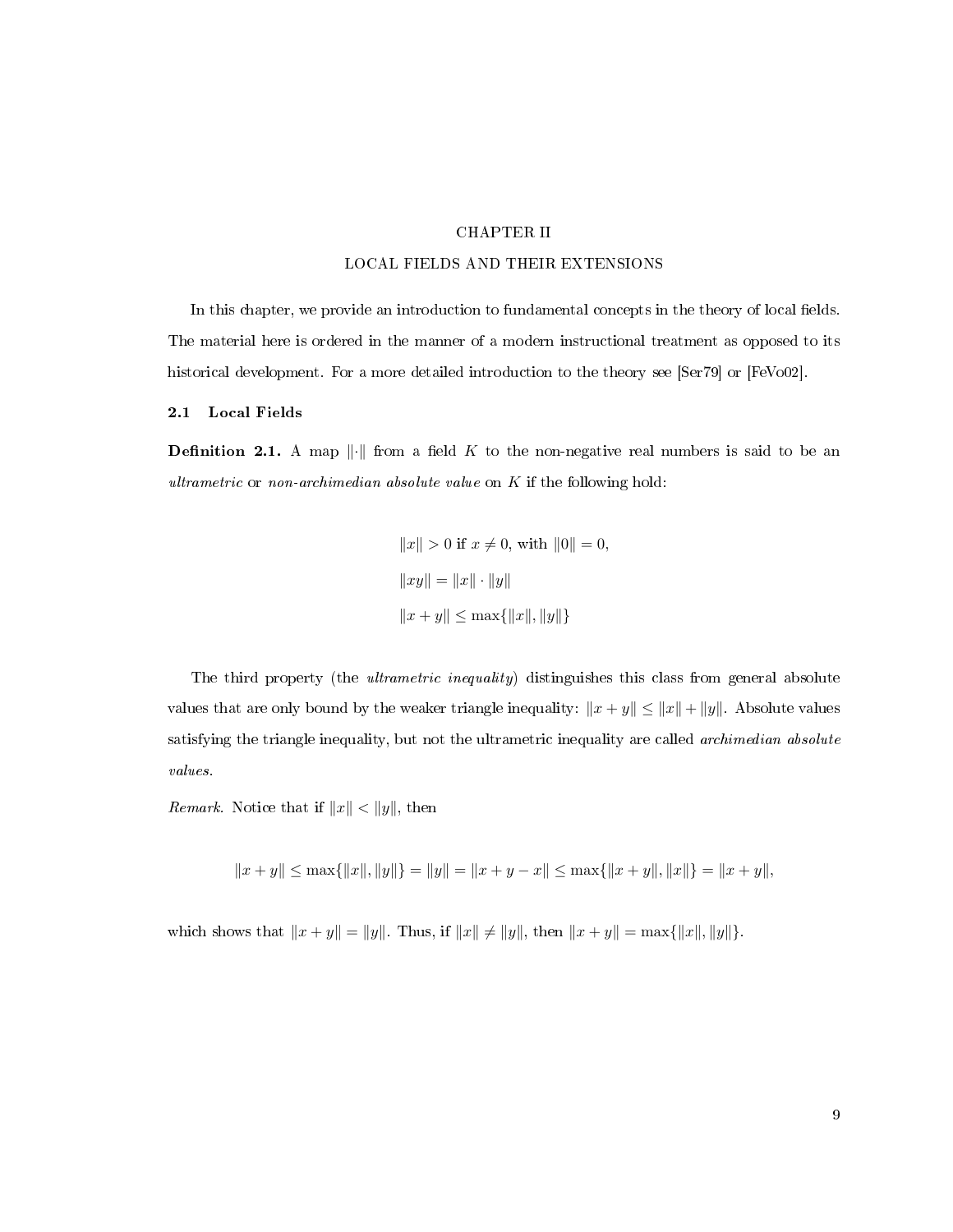**Definition 2.2.** An *(exponential) valuation* on the field K is a map  $v : K \to \mathbb{Q} \cup \{\infty\}$  such that for  $a, b \in K$ ,

$$
v(a) = \infty \Longleftrightarrow a = 0
$$
  

$$
v(ab) = v(a) + v(b)
$$
  

$$
v(a + b) \ge \min\{v(a), v(b)\}
$$

A valuation is *discrete* if  $v(K^*)$  is isomorphic to  $\mathbb{Z}$ .

Remark. Similar to the previous remark, notice that if  $v(a) > v(b)$ , then

$$
v(a+b) \ge \min\{v(a), v(b)\} = v(b) = v(a+b-a) \ge \min\{v(a+b), v(a)\} = v(a+b).
$$

Thus,  $v(a + b) = v(b)$ . In general, if  $v(a) \neq v(b)$ , then  $v(a + b) = \min\{v(a), v(b)\}.$ 

**Example 2.3.** Let p be a prime number and r be a rational number. There is a unique expression of r by  $r = p^k(a/b)$  where  $(a, b) = 1$  and p divides neither a or b. We can define the following:

- The map  $||r||_p = p^{-k}$  is a non-archimedian absolute value on Q called the *p-adic absolute value*.
- The map  $v_p(r) = k$  is a discrete valuation on Q called the *p*-adic valuation.

**Example 2.4.** The absolute value  $\|\cdot\|_{\infty}$ , defined by

$$
\|a\|_{\infty} = \begin{cases} a & \text{if } a \ge 0 \\ -a & \text{if } a < 0 \end{cases}
$$

is an archimedian absolute value on Q.

**Theorem 2.5** (Ostrowski [\[Ost18\]](#page-114-5)). An absolute value on Q either coincides with  $(\lVert \cdot \rVert_{\infty})^r$  for some  $r \in \mathbb{R}$ , or with  $(\lVert \cdot \rVert_p)^r$  for some prime p and some  $r \in [0, 1]$ .

**Example 2.6.** Let q be a power of a prime number p. Consider the field of formal Laurent series  $\mathbb{F}_q(t)$  over the finite field  $\mathbb{F}_q$ . Let  $\alpha \in \mathbb{F}_q(t)$  with  $\alpha = \sum_{i=m}^{\infty} a_i t^i$  where  $a_m$  is a non-zero coefficient. The map  $v(\alpha) = m$  is a discrete valuation on  $\mathbb{F}_q(t)$ .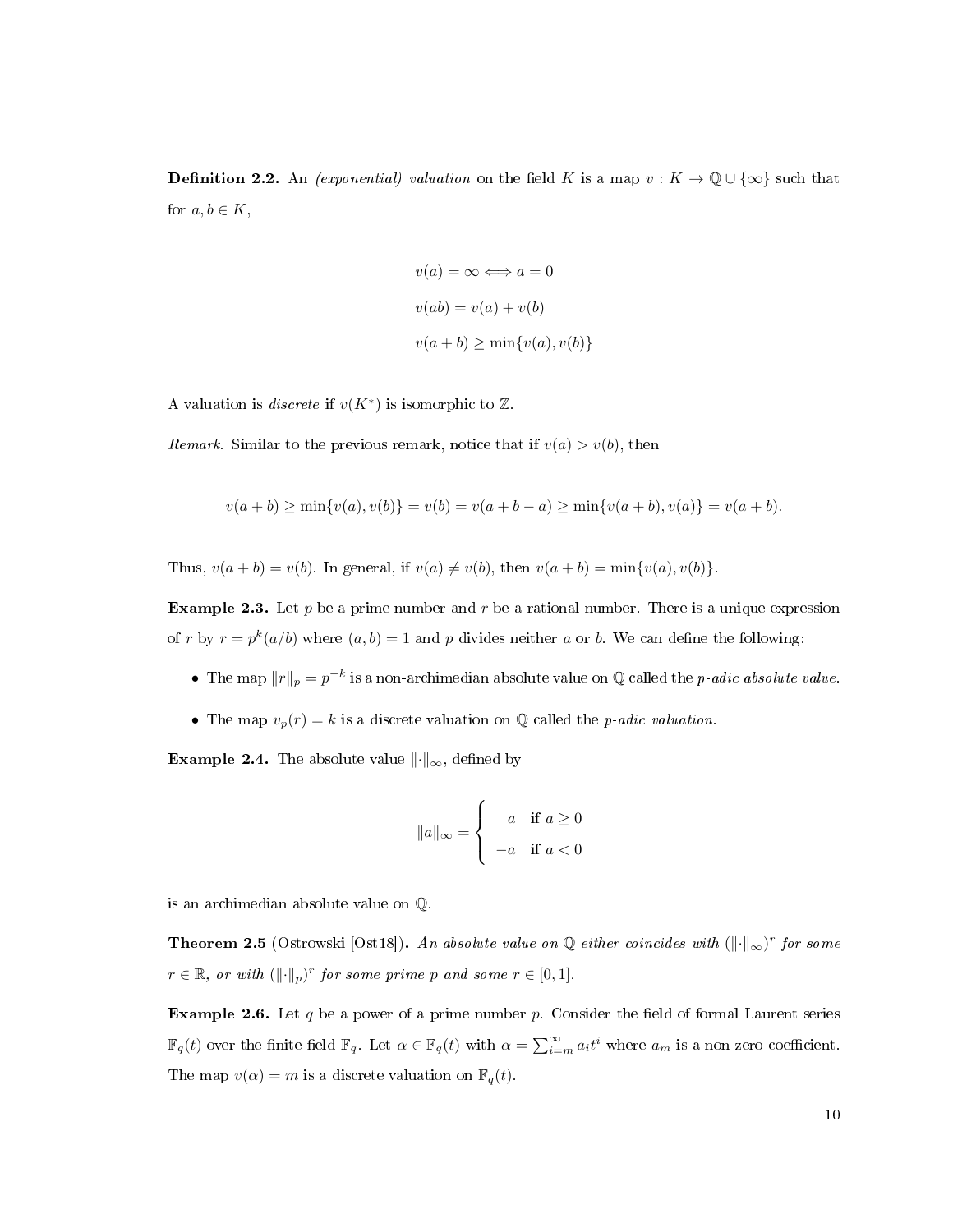**Definition 2.7.** A *local field* is a field complete with respect to a discrete non-archimedian absolute value.

Let K be a local field, complete with respect to  $\lVert \cdot \rVert$ . The valuation ring of K is

$$
\mathcal{O}_K = \{ \alpha \in K : ||\alpha|| \le 1 \}.
$$

 $\mathcal{O}_K$  is a local ring with principal, maximal ideal

$$
\mathfrak{p}=\{\alpha\in K:\|\alpha\|<1\}.
$$

A generator of p is called a *prime element* or *uniformizer* of K and denoted  $\pi_K$ . The corresponding valuation, normalized so that the valuation of  $\pi$  is 1, is denoted by  $v_{\pi}$  or  $v_K$ .

The *residue class field* of  $K$  is

$$
\underline{K} = \mathcal{O}_K/\mathfrak{p},
$$

and for  $\alpha \in \mathcal{O}_K$ , we write  $\underline{\alpha}$  to denote the class  $\alpha + \mathfrak{p}$  in  $\underline{K}$ . We will also represent by  $R_{\underline{K}}$  a fixed set of representatives of  $\underline{K}$  in  $\mathcal{O}_K$ , and by  $R_K^{\times}$  the set  $R_K$  without the representative for  $\underline{0} \in \underline{K}$ .

We may write any element of  $\alpha \in K$  as a  $\pi_K$ -adic expansion

$$
\alpha = \sum_{i=v_K(\alpha)}^{\infty} a_i \pi_K^i
$$
 where  $a_i \in \underline{K}$ .

Most of the time we are mainly interested in the first nonzero term in the  $\pi$ -adic expansion of an element.

**Example 2.8.** Let p be a prime number. The completion of Q with respect to  $\lVert \cdot \rVert_p$  is a local field denoted  $\mathbb{Q}_p$ . An element  $\alpha \in \mathbb{Q}_p$  can be written uniquely as the sum  $\sum_{i=m}^{\infty} a_i p^i$ , where  $a_i \in \mathbb{F}_p$ and  $a_m$  is non-zero ( $m \in \mathbb{Z}$  need not be positive). We have the non-archimedian absolute value  $\|\alpha\|_p = p^{-m}$  and the valuation  $v_p(\alpha) = m$ . The valuation ring of  $\mathbb{Q}_p$  is the ring of p-adic integers,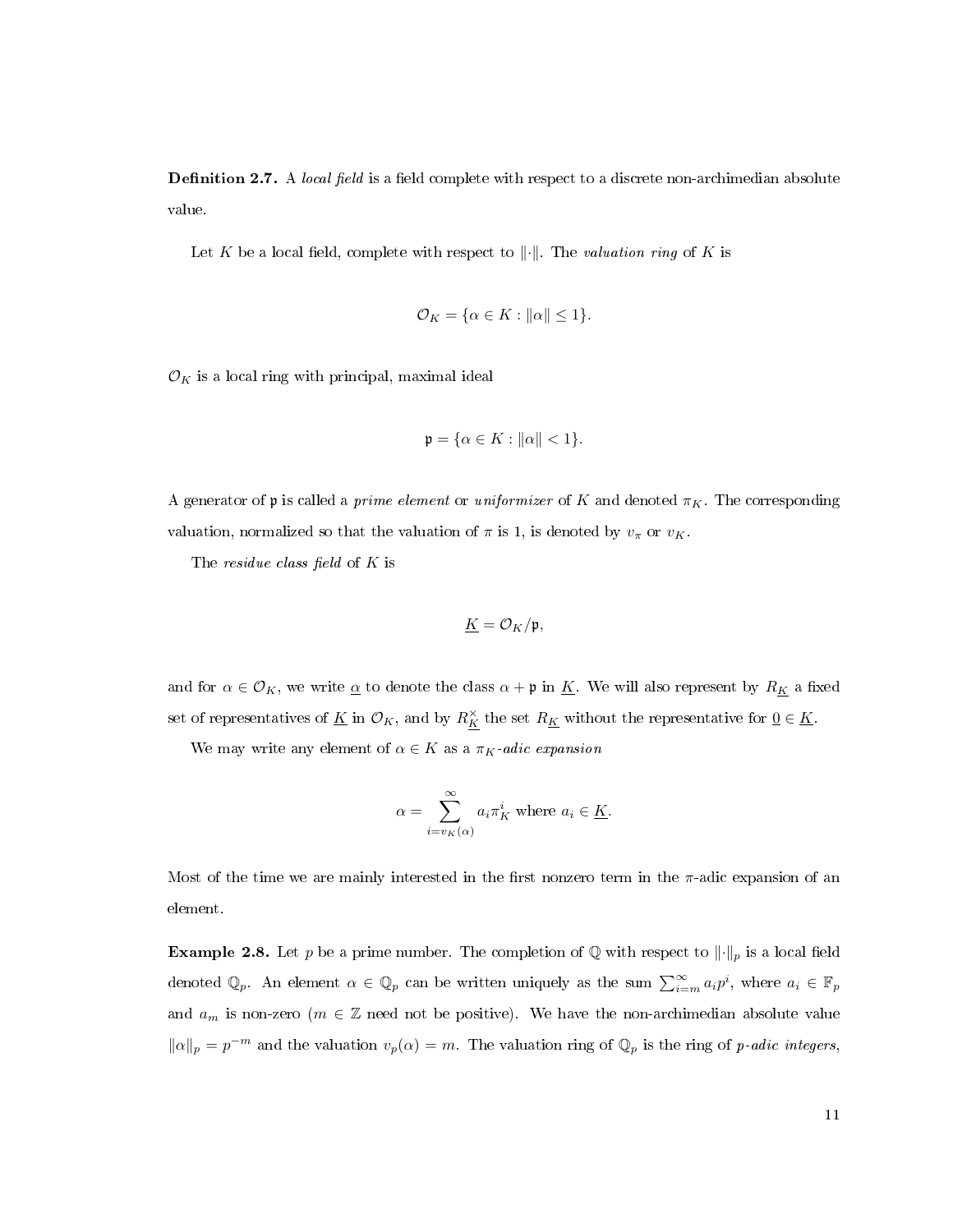denoted by  $\mathbb{Z}_p$ , consisting of those elements of  $\mathbb{Q}_p$  for which  $m \geq 0$ . The principal, maximal ideal of  $\mathbb{Z}_p$  is (p) and so p is a uniformizer of  $\mathbb{Q}_p$ . The residue class field of  $\mathbb{Q}_p$  is  $\mathbb{Z}_p/(p) = \mathbb{F}_p$ .

**Example 2.9.** Let q be a power of a prime number p. The field of formal Laurent series  $\mathbb{F}_q(t)$  over the finite field  $\mathbb{F}_q$  is a local field. The valuation ring of  $\mathbb{F}_q(t)$  is the ring of formal power series  $\mathbb{F}_q[t]$ over  $\mathbb{F}_q$  with principal, maximal ideal  $(f)$ , generated by any irreducible polynomial f. The residue class field of  $\mathbb{F}_q(t)$  is  $\mathbb{F}_q[t]/(t) = \mathbb{F}_q$ .

### <span id="page-20-0"></span>2.2 Extensions of Valuations and Local Fields

Let K be a local field and let  $\varphi \in K[x]$  be a separable, monic, and irreducible polynomial with deg  $\varphi = n$ . By adjoining a root  $\alpha$  of  $\varphi$  to K, we construct an algebraic extension L of K. So we have that  $L = K(\alpha)$  and L is isomorphic to  $K[x]/(\varphi)$ . The degree of the extension  $L/K$  is  $[L:K] = \deg \varphi = n.$ 

 $\bf{Definition~2.10.}$  Let  $\overline{K}$  be an algebraic closure of  $K.$  Denote the roots of  $\varphi$  in  $\overline{K}$  by  $\alpha^{(1)},\alpha^{(2)},\ldots,\alpha^{(n)}$ where  $\alpha^{(1)} = \alpha$ . We say that  $\alpha^{(i)}$  is the *i*-th conjugate of  $\alpha$ .

The extension L is a vector space over K of dimension n with basis  $\{1, \alpha, \ldots, \alpha^{n-1}\}\$ . For an element  $\gamma \in L$ , there is a unique representation with respect to the basis:

$$
\gamma = \sum_{i=0}^{n} g_i \alpha^i \text{ with } g_i \in K \text{ for } 0 \le i \le n-1.
$$

The conjugates of  $\gamma$  are  $\gamma^{(i)} = \sum_{i=0}^{n-1} g_i (\alpha^{(i)})^i$  and we define the norm of  $\gamma$  to be  $N_{L/K}(\gamma) =$  $\prod_{i=0}^{n} \gamma^{(i)}$  and the trace of  $\gamma$  to be  $\text{tr}_{L/K}(\gamma) = \sum_{i=0}^{n} \gamma^{(i)}$ .

**Theorem 2.11.** Let K be a local field with valuation  $v_K$  and  $L/K$  a finite algebraic extension of degree n. Then there exists a unique extension of the valuation  $v_K$  to a valuation  $v_L : L \to \mathbb{Q} \cup \{\infty\}$ with the restriction of  $v_L$  to K coinciding with  $v_K$ . The local field L is complete with respect to  $v_L$ , which is defined by  $v_L(\gamma) = v_K(N_{L/K}(\gamma))/n$  for  $\gamma \in L$ .

Given the uniqueness of this extension, we will commonly denote both the valuation of a local field K and its extension to an algebraic closure  $\overline{K}$  of K (or to any intermediate field) by v when its meaning is clear. We introduce an equivalence relation on the elements of  $\overline{K}$  which reflects this.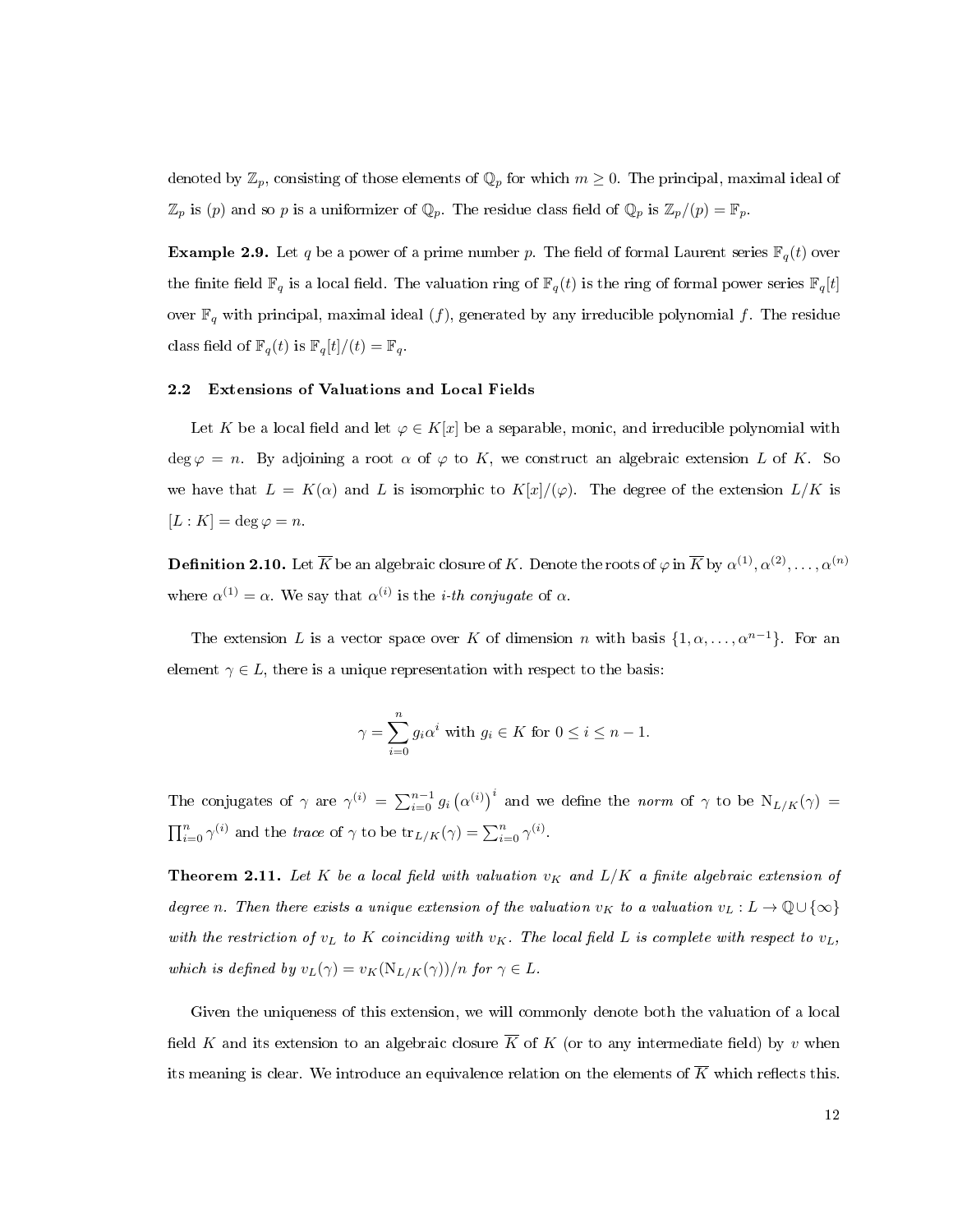**Definition 2.12.** For  $\gamma \in \overline{K}^*$  and  $\delta \in \overline{K}^*$  we write  $\gamma \sim \delta$  if

$$
v(\gamma - \delta) > v(\gamma)
$$

and make the supplementary assumption  $0 \sim 0$ . For  $\varphi(x) = \sum_{i=0}^{n} c_i x^i$  and  $\psi(x) = \sum_{i=0}^{n} b_i x^i$  in  $\overline{K}[x]$  we write  $\varphi \sim \psi$  if

$$
\min_{0 \le i \le n} v(c_i - e_i) > \min_{0 \le i \le n} v(c_i).
$$

It follows immediately that the relation  $\sim$  is symmetric, transitive, and reflexive. Let L be a finite extension of K with uniformizing element  $\pi_L$ . Two elements  $\gamma = \gamma_0 \pi_L^u \in L$  and  $\delta = \delta_0 \pi_L^w \in L$ with  $v(\gamma_0) = v(\delta_0) = 0$  are equivalent with respect to ~ if and only if  $u = w$  and  $\gamma_0 \equiv \delta_0 \mod (\pi_L)$ .

**Definition 2.13.** A local field that is a finite extension of  $\mathbb{Q}_p$  is called a *p-adic field*.

**Definition 2.14.** Let  $L/K$  be an algebraic extension. Let  $Aut(L/K)$  be the group of automorphisms of L that fix K point-wise. If  $\#\text{Aut}(L/K) = [L:K]$  then we say that the extension  $L/K$  is Galois and that  $Gal(L/K) = Aut(L/K)$  is the Galois group of  $L/K$ . If L is the splitting field of a nonconstant polynomial  $\varphi \in K[x]$ , then we call  $Gal(\varphi) = Gal(L/K)$  the Galois group of  $\varphi$ .

**Definition 2.15.** If  $L/K$  is an algebraic extension of degree n, then  $\mathcal{O}_L$  is a free  $\mathcal{O}_K$ -module of degree n, and we say that a basis for  $\mathcal{O}_L$  over  $\mathcal{O}_K$  is an *integral basis* of  $L/K$ .

**Definition 2.16.** Let  $\varphi \in K[x]$  be a monic polynomial of degree n with such that  $\varphi(x) = \prod_{i=1}^{n} (x \alpha^{(i)}$ ) in  $\overline{K}$ . We definite the *discriminant* of  $\varphi$  to be

$$
\operatorname{disc}(\varphi) = \prod_{i < j} \left( \alpha^{(i)} - \alpha^{(j)} \right)^2 = \prod_{i \neq j} (-1)^{(n^2 - n)/2} \left( \alpha^{(i)} - \alpha^{(j)} \right)
$$

If  $\varphi$  is an irreducible polynomial and  $\alpha$  a root of  $\varphi$ , then disc  $(\varphi) = N_{\overline{K}/K}(\varphi'(\alpha)).$ 

**Definition 2.17.** Let  $L/K$  be an algebraic extension of degree n with integral basis  $(\delta_1, \ldots, \delta_n)$ . Then we define the *discriminant* of  $L/K$  to be disc  $(L/K) = \left(\det(\delta_j^{(i)})\right)^2$ .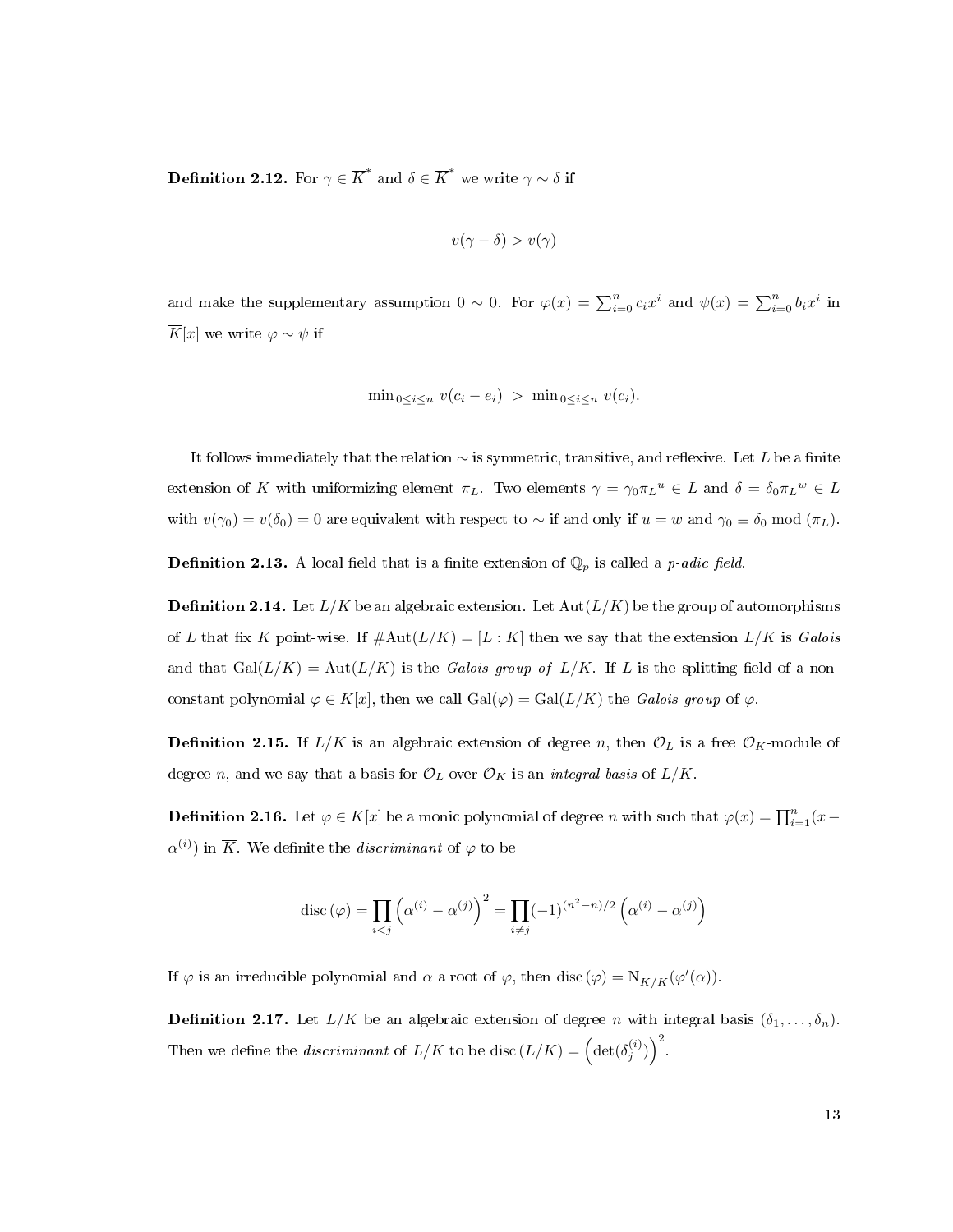**Definition 2.18.** Let L be an algebraic extension of K. If  $[L:K] = [\underline{L} : \underline{K}]$ , then  $L/K$  is unramified. If  $[\underline{L} : \underline{K}] = 1$ , then  $L/K$  is totally ramified.

There exists a unique unramified extension for any positive integer degree. In fact, given any irreducible polynomial  $\varphi_m \in \underline{K}[x]$  of degree m, any monic lift of  $\varphi_m$  to  $K[x]$  defines the unramified extension of K of degree m. If  $L/K$  is an unramified extension of degree m defined by  $\varphi_m$ , then the uniformizer of L is the same as that of K (that is,  $\pi_L = \pi_K$ ),  $Gal(L/K) = Gal(\underline{L}/\underline{K})$ , and  $v_K(\text{disc }(\varphi_m)) = v_K(\text{disc } (L/K)) = 0.$ 

Given an extension  $L/K$ , we can construct the unique intermediate extension  $L^{ur}$ , which is unramified and of degree  $[L: K]$ . This provides a decomposition of the extension L into the tower  $L/L^{ur}/K$  where  $L/L^{ur}$  is totally ramified and  $L^{ur}/K$  is unramified.

**Definition 2.19.** Let L be a finite algebraic extension of K. We say that the *inertia degree* of  $L/K$ is  $f_{L/K} = [\underline{L} : \underline{K}]$  and that the ramification index of  $L/K$  is  $e_{L/K} = [L : L^{ur}]$ . The degree of the extension  $L/K$  is  $n = e_{L/K} \cdot f_{L/K}$ .

### <span id="page-22-0"></span>2.3 Totally Ramified Extensions and Eisenstein Polynomials

**Definition 2.20.** We call a monic polynomial  $\varphi \in \mathcal{O}_K[x]$  with  $\varphi(x) = \sum \varphi_i x^i$  an *Eisenstein* polynomial if  $v_K(\varphi_0) = 1$  and  $v_K(\varphi_i) \geq 1$  for  $1 \leq i \leq n-1$ .

Eisenstein polynomials are irreducible and dene totally ramied extensions. The valuation of the discriminant of an extension defined by an Eisenstein polynomial is precisely the valuation of the discriminant of the polynomial itself. Furthermore, any prime element of a totally ramified extension of nite degree is the root of an Eisenstein polynomial and is a generating element for the extension.

Let the residue class field K have characteristic p. We say that an extension  $L/K$  is tamely ramified if  $p \nmid e_{L/K}$  and wildly ramified otherwise. Given a totally ramified extension  $L/K$ , we can construct an intermediate extension  $L^{tame}$ , so that our extension splits into the tower  $L/L^{tame}/K$ , where  $L/L^{tame}$  is wildly ramified and  $L^{tame}/K$  is tamely ramified.

**Theorem 2.21** ([\[GP12,](#page-112-9) Proposition 2.1]). Let  $n = e_0 p^m$  with  $p \nmid e_0$  and let

$$
\varphi(x) = x^n + \sum_{i=1}^{n-1} \varphi_i x^i + \varphi_0 \in \mathcal{O}_K[x]
$$

14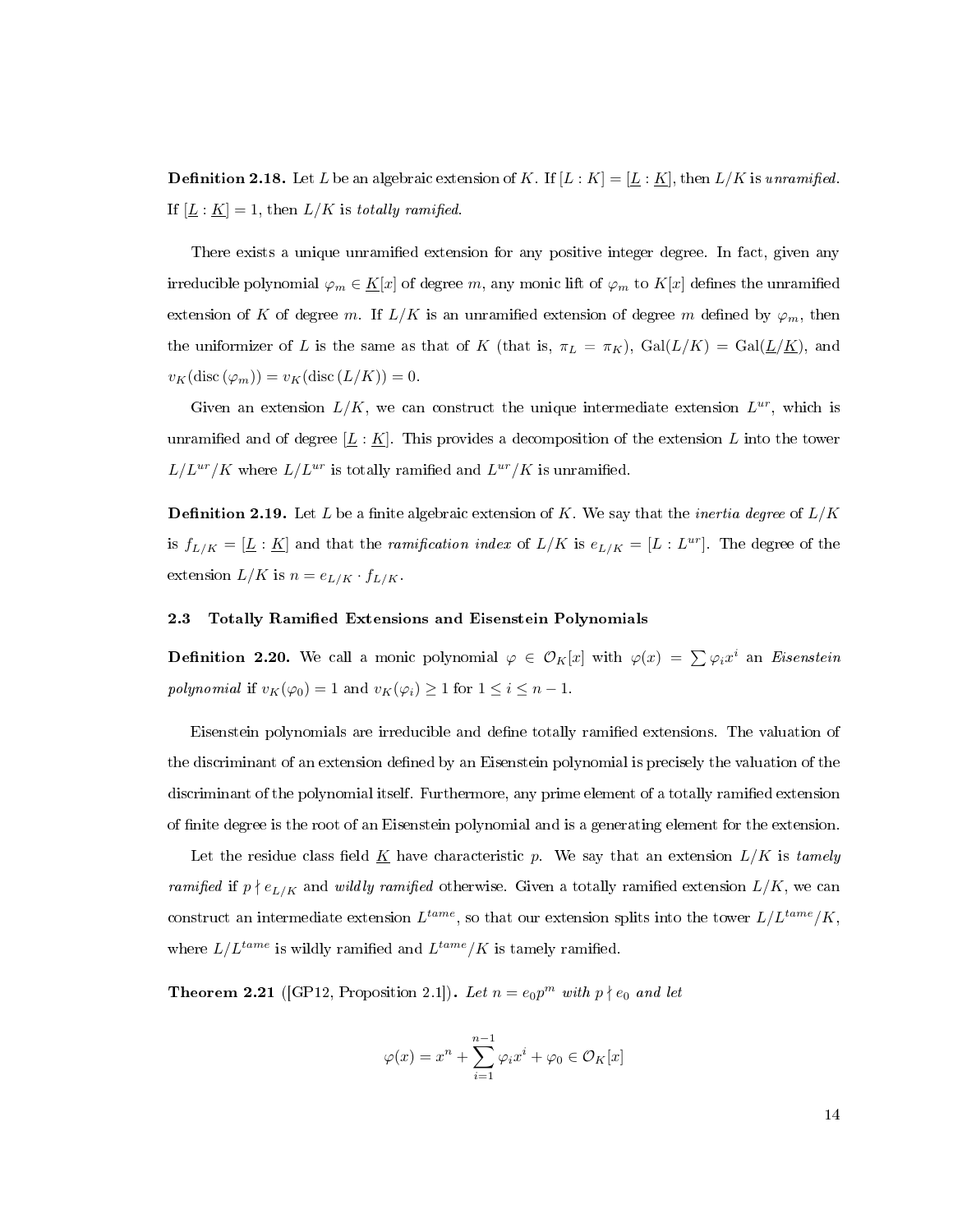be a polynomial whose Newton polygon is a line of slope  $-h/n$ , where  $gcd(h, n) = 1$ . Let  $\alpha$  be a root of  $\varphi$ . The maximum tamely ramified subextension  $L^{tame}$  of  $L = K(\alpha)$  of degree  $e_0$  can be generated by the Eisenstein polynomial  $x^{e_0} + \psi_0^b \pi^{e_0 a}$  with  $\psi_0 \equiv \varphi_0 \mod (\pi^{h+1})$  and where a and b are integers such that  $ae_0 + bh = 1$ .

In examples we will frequently use a table to represent sets of polynomials. For a polynomial  $\varphi \in \mathcal{O}_K[x]$  of degree n, we denote its coefficients by  $\varphi_i$   $(0 \leq i \leq n)$  such that  $\varphi(x) = \varphi_n x^n +$  $\varphi_{n-1}x^{n-1}+\cdots+\varphi_0$  and write  $\varphi_i=\sum_{j=0}^\infty\varphi_{i,j}\pi_K^j$  where  $\varphi_{i,j}\in R_{\underline{K}}$ . If  $\varphi$  is Eisenstein, then  $\varphi_n=1$ ,  $\varphi_{0,1} \neq 0$  and  $\varphi_{i,0} > 0$  for  $1 \leq i < n$ . In our table, each cell contains a set from which the corresponding coefficient  $\varphi_{i,j}$  of the  $\pi_K$ -adic expansion of the coefficient  $\varphi_i = \sum_{j=0}^{\infty} \varphi_{i,j} \pi_K^j$  of the polynomial  $\varphi(x) = \varphi_n x^n + \varphi_{n-1} x^{n-1} + \cdots + \varphi_0$  can be chosen.

**Example 2.22.** The Eisenstein polynomials of degree n over  $\mathcal{O}_K$  are represented by the template:

|  | $x^n$ $x^{n-1}$ $x^{n-2}$ $x^4$ $x^3$ $x^2$ $x^1$ $x^0$ |  |  |  |  |
|--|---------------------------------------------------------|--|--|--|--|
|  |                                                         |  |  |  |  |
|  |                                                         |  |  |  |  |
|  |                                                         |  |  |  |  |
|  |                                                         |  |  |  |  |

#### <span id="page-23-0"></span>2.4 Hensel Lifting and Newton Polygons

Hensel lifting yields a factorization of polynomials over local fields in certain cases and Newton polygons give useful information about the roots of polynomials. We show how these two tools can be used to obtain proper factorizations in more general cases.

**Theorem 2.23** (Hensel's Lemma). Let  $\Phi \in \mathcal{O}_K[x]$  be monic. If  $\Phi \equiv \varphi_1 \varphi_2 \mod (\pi)$  where  $\varphi_1$ and  $\varphi_2$  are coprime modulo  $\pi$ , then there is a factorization  $\Phi = \Phi_1 \Phi_2$  with  $\Phi_1 \equiv \varphi_1 \mod (\pi)$  and  $\Phi_2 \equiv \varphi_2 \mod (\pi).$ 

For an example of an efficient Hensel lifting algorithm that lifts a factorization modulo  $(\pi)$  to a factorization modulo  $(\pi)^s$  for any given s, see [\[Zas69\]](#page-114-16). We can also obtain an approximation to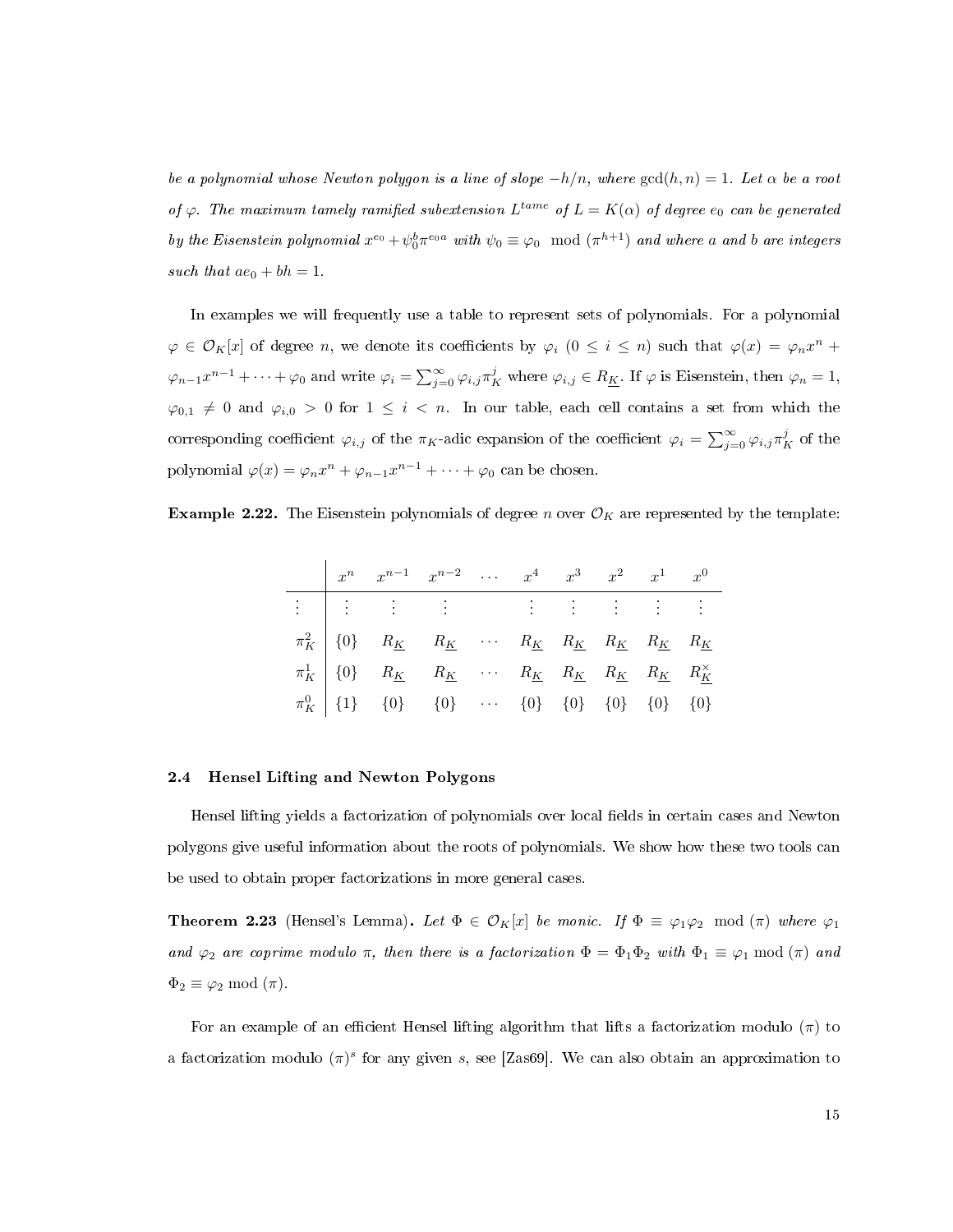a factorization of Φ if Hensel lifting can be applied to the characteristic polynomial of an element  $\varphi + (\Phi)$  in  $\mathcal{O}_K[x]/(\Phi)$ .

**Definition 2.24.** Let  $\Phi(x) = \prod_{j=1}^{N} (x - \theta_j) \in \mathcal{O}_K[x]$ . For  $\varphi \in K[x]$  we define

$$
\chi_{\varphi}(y) := \prod_{i=1}^{N} (y - \varphi(\theta_i)) = \operatorname{res}_{x}(\Phi(x), y - \varphi(x)) \in L[y].
$$

<span id="page-24-0"></span>**Proposition 2.25.** Let  $\gamma \in K[x]$  with  $\chi_{\gamma} \in \mathcal{O}_K[y]$ . If  $\underline{\chi}_{\gamma}$  has at least two distinct irreducible factors then  $\Phi$  is reducible in  $\mathcal{O}_K[x]$ .

*Proof.* Suppose  $\underline{\chi}_{\gamma}$  has at least two irreducible factors. Then, Hensel's lemma gives relatively prime monic polynomials  $\chi_1 \in \mathcal{O}_K[y]$  and  $\chi_2 \in \mathcal{O}_K[y]$  with  $\chi_1 \chi_2 = \chi_{\gamma}$ . Reordering the roots  $\theta_1, \ldots, \theta_N$  of Φ if necessary, we may write

$$
\chi_1(y)=(y-\gamma(\theta_1))\cdots(y-\gamma(\theta_r))\text{ and }\chi_2(y)=(y-\gamma(\theta_{r+1}))\cdots(y-\gamma(\theta_N)),
$$

where  $1 \leq r < N$ . It follows that

$$
\Phi=\gcd(\Phi,\chi_1(\gamma))\cdot \gcd(\Phi,\chi_2(\gamma))
$$

is a proper factorization of Φ.

**Definition 2.26** (Newton Polygon). Let  $\Phi(x) = \sum_{i=0}^{N} c_i x^i$ . The lower convex hull of  $\{(i, v(c_i)) \mid$  $0 \leq i \leq N$  is the Newton polygon of  $\Phi$ .

The negatives of the slopes of the segments of the Newton polygon of  $\Phi$  are the valuations of the roots of  $\Phi$ . The length of the segment (in x-direction) is the number of roots with this valuation. The negatives of the slopes of the Newton polygon of the characteristic polynomial  $\chi_{\varphi}$  of  $\varphi + (\Phi)$ are the valuations  $v(\varphi(\theta))$  for the roots  $\theta$  of  $\Phi$ . Proposition [2.25](#page-24-0) yields a constructive method for finding a factorization of  $\Phi$  if  $\chi_{\varphi}$  has more than one segment:

<span id="page-24-1"></span>Corollary 2.27. Let  $\varphi \in K[x]$  with  $\chi_{\varphi} \in \mathcal{O}_K[y]$ . If there are roots  $\theta$  and  $\theta'$  of  $\Phi$  such that  $v(\varphi(\theta)) \neq v(\varphi(\theta'))$  then we can find two proper factors of  $\Phi$  over  $\mathcal{O}_K[x]$ .

16

 $\Box$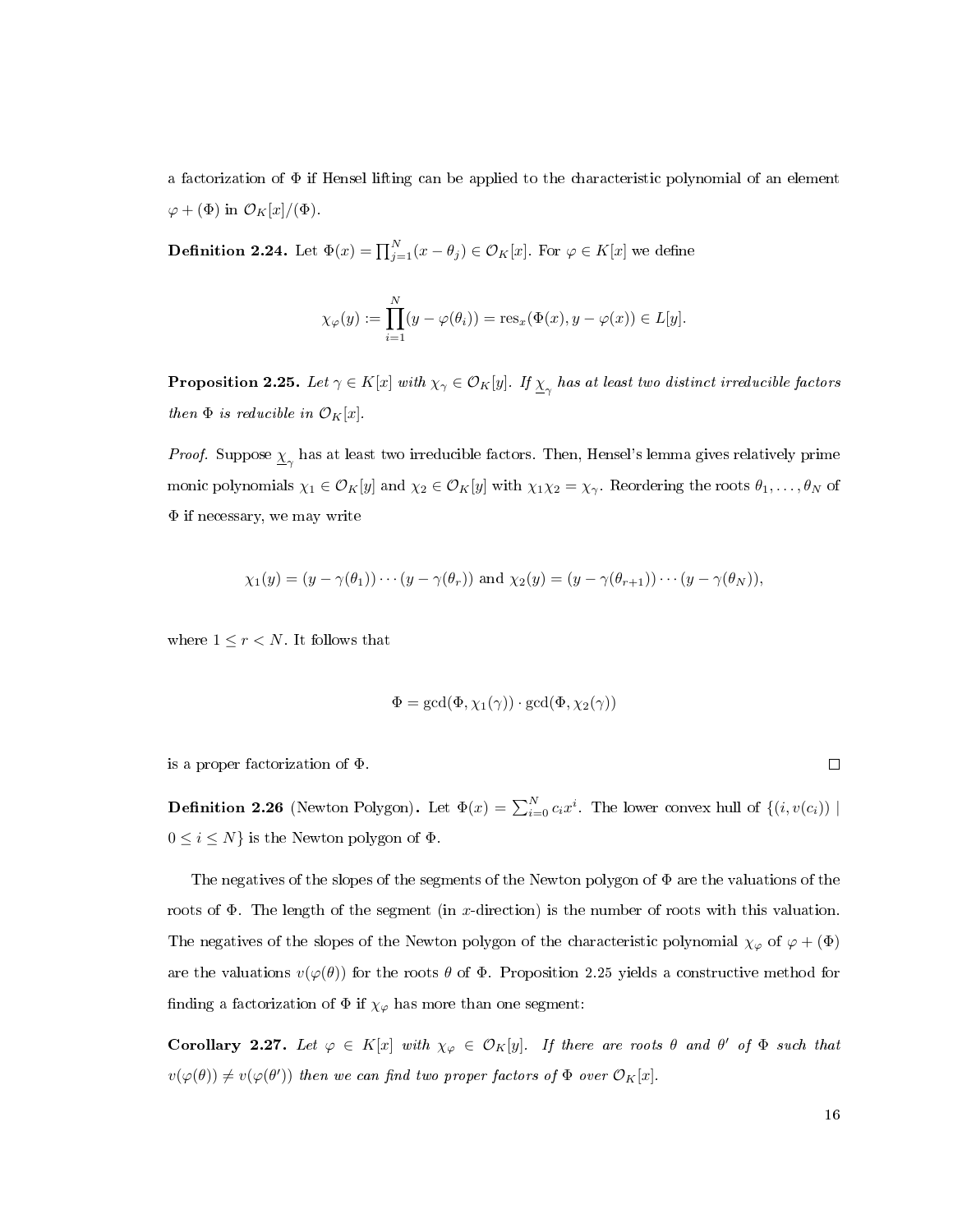Proof. Let  $\Theta$  be the set of roots of  $\Phi$  and let  $h/e = \min\{v(\varphi(\theta)) \mid \theta \in \Theta\}$ . Setting  $\gamma := \varphi^e / \pi^h$  we get

$$
\max \{ v(\gamma(\theta)) \mid \theta \in \Theta \text{ and } \gamma(\theta) = 0 \} > \min \{ v(\gamma(\theta)) \mid \theta \in \Theta \text{ and } \gamma(\theta) = 0 \} = 0.
$$

Thus Proposition [2.25](#page-24-0) yields a factorization of Φ.

Remark. Repeated application of Corollary [2.27](#page-24-1) yields one factor of  $\Phi$  for each segment of the Newton polygon of  $\chi_{\gamma}$ .

### <span id="page-25-0"></span>2.5 Ramification Groups

The ramification groups define a sequence of decreasing normal subgroups which are eventually trivial and which give structural information about the Galois group of a p-adic field. Throughout this section, let  $L/K$  be a Galois extension with Galois group G. We first define a function on the Galois group of  $L/K$ ,  $i_{L/K}: G \to \mathbb{Q} \cap {\infty}$  by  $i_{L/K}(\sigma) = \inf_{x \in \mathcal{O}_L} v_L(\sigma(x) - x)$ . Notice that if  $\alpha$ is such that  $\mathcal{O}_L = \mathcal{O}_K[\alpha]$ , then  $i_{L/K}(\sigma) = v_L(\sigma(\alpha) - \alpha)$ . For any real number x, we define the following subsets of the Galois group

$$
G_x = \{ \sigma \in G : i_{L/K}(\sigma) \ge x + 1 \}.
$$

For non-integers x, we have that  $G_x = G_{\lfloor x \rfloor}$ . If we restrict our consideration to integers, we define the *ramification groups* of  $G$ .

**Definition 2.28.** For an integer  $i \geq -1$ , we define the *i*-th ramification group of G to be

$$
G_i = \{ \sigma \in G : i_{L/K}(\sigma) \ge i+1 \}.
$$

The group  $G_0$  is called the *inertia group*, the group  $G_1$  is called the *ramification group*, and the groups  $G_i$ ,  $i > 1$ , are called the *higher ramification groups* of L over K. Each  $G_i$  is a normal subgroup of  $G$ , and  $G_i$  is trivial for large enough i.

 $\Box$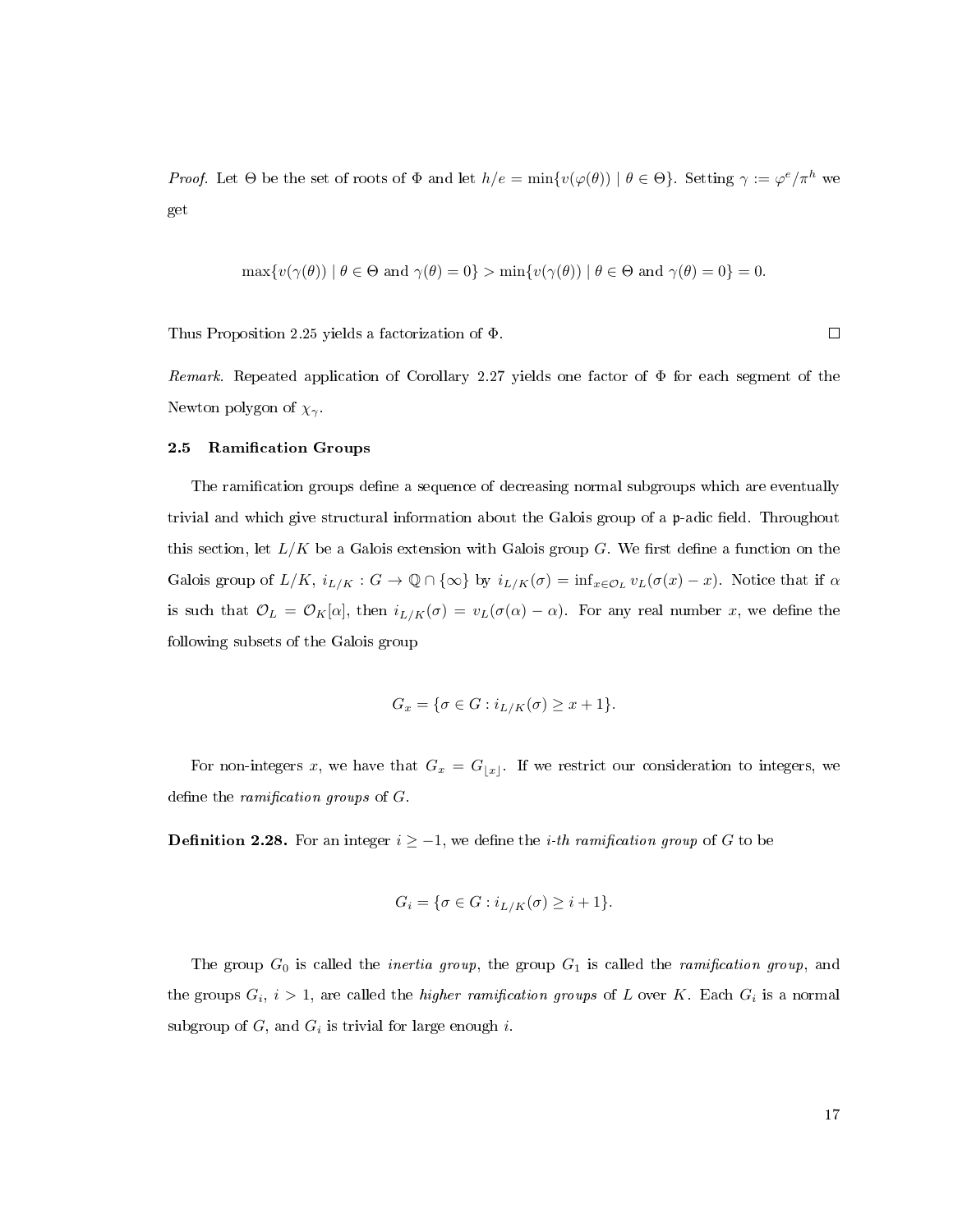**Proposition 2.29.** Let  $L/K$  be a Galois extension with Galois group G.

- (a)  $G_{-1} = G$ .
- (b)  $G_0$  is trivial if and only if  $L/K$  is unramified.
- (c)  $G_1$  is trivial if and only if  $L/K$  is tamely ramified.

Now let us consider the ramification filtration of a subextension fixed by a subgroup of  $G$ , and see how this allows us to restrict the study the higher ramication groups to the case of totally ramified extensions. Let H be a subgroup of G, and  $K'$  be the subextension of L fixed by H.

**Proposition 2.30.** Gal $(L/K') = H$ ,  $H_i = G_i \cap H$ , and for every  $\sigma \in G$ ,  $i_{L/K'}(\sigma) = i_{L/K}(\sigma)$ 

Corollary 2.31. Let  $L^{ur}$  be the maximum unramified subextension of  $L/K$ . Then  $L/L^{ur}$  has the same ramification groups of index  $\geq 0$  as  $L/K$ .

Suppose additionally that the subgroup H is normal. Then we can consider the extension  $K'/K$ and its ramification groups.

**Proposition 2.32.** Gal $(K'/K) = G/H$ , and for every  $\sigma \in G/H$ ,

$$
i_{K'/K}(\sigma) = \frac{1}{e_{L/K}} \sum_{s \to \sigma} i_{L/K}(s).
$$

**Corollary 2.33.** If  $H = G_j$  for some integer  $j \ge 0$ , then  $(G/H)_i = G_i/H$  for  $i \le j$  and  $(G/H)_i = G_i/H$  ${1}$  for  $i \geq j$ .

In addition to the sequence of decreasing groups, we can consider the particular indices at which the sets become strictly smaller and how they are related to one another.

**Definition 2.34.** Integers i such that  $G_i \neq G_{i+1}$  are called the *(lower) ramification breaks* of  $L/K$ . **Proposition 2.35.** If G is abelian, then every ramification break must be divisible by the order of  $G_0/G_1$ .

**Proposition 2.36.** Let p be the characteristic of  $\underline{L}$  and i and j be any two ramification breaks of  $L/K$ . Then  $i \equiv j \mod p$ .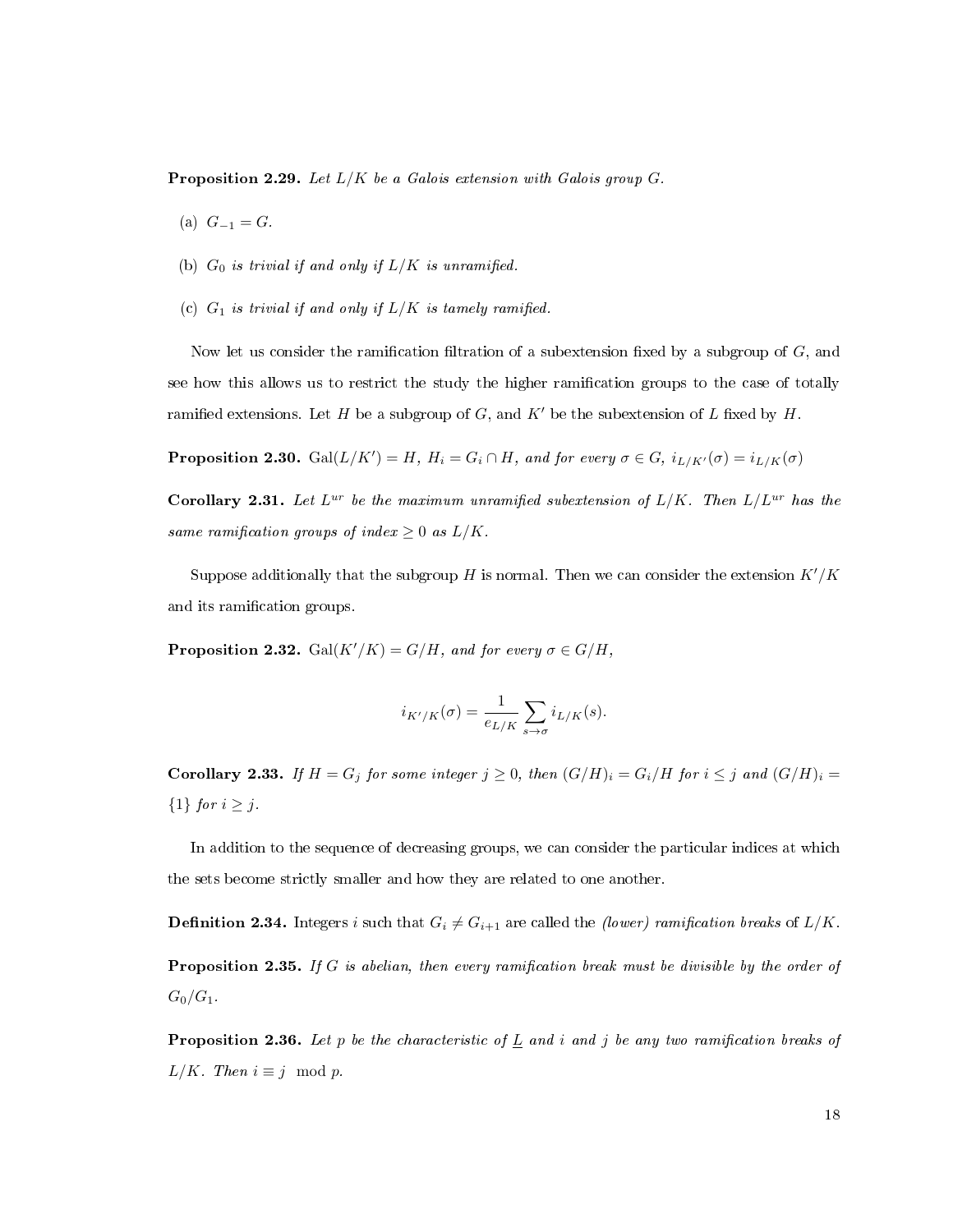### <span id="page-27-0"></span>2.6 The Hasse-Herbrand Function

Let  $L/K$  be a Galois extension with Galois group G. We define the Hasse-Herbrand function on  $L/K$  by

$$
\phi_{L/K}(u) = \int_0^u \frac{dt}{[G_0:G_t]}.
$$

We can make the definition of  $\phi$  more explicit by observing that our ramification breaks occur at integers, that is,  $G_t = G_{|t|}$ . Let  $m \in \mathbb{Z}^{>0}$  and  $u \in \mathbb{R}$  with  $m \le u \le m+1$ . Then

$$
\phi_{L/K}(u) = \frac{1}{\#G_0} \left( \#G_1 + \ldots \#G_m + (u - m) \#G_{m+1} \right)
$$

and in particular for integers,

$$
\phi_{L/K}(m) + 1 = \frac{1}{\#G_0} \sum_{i=0}^{m} \#G_i
$$

**Proposition 2.37.** The function  $\phi_{L/K}$  has the following properties.

- (a) The function  $\phi_{L/K}$  is continuous, piecewise linear, increasing, and concave.
- (b)  $\phi_{L/K}(0) = 0$ .
- (c) Let  $\partial_+\phi_{L/K}$  and  $\partial_-\phi_{L/K}$  denote the right and left derivatives of  $\phi_{L/K}$ , then  $\partial_-\phi_{L/K}(u)$  =  $[G_0:G_u]^{-1}$  and

$$
\partial_+\phi_{L/K}(u) = \begin{cases} \partial_-\phi_{L/K}(u) = [G_0:G_u]^{-1} & \text{if } u \text{ is not an integer} \\ [G_0:G_{u+1}]^{-1} & \text{if } u \text{ is an integer} \end{cases}
$$

Let  $\psi_{L/K}$  be the inverse of  $\phi$ .

**Proposition 2.38.** The function  $\psi_{L/K}$  has the following properties.

- (a) The function  $\psi_{L/K}$  is continuous, piecewise linear, increasing, and convex.
- (b)  $\psi_{L/K}(0) = 0.$

.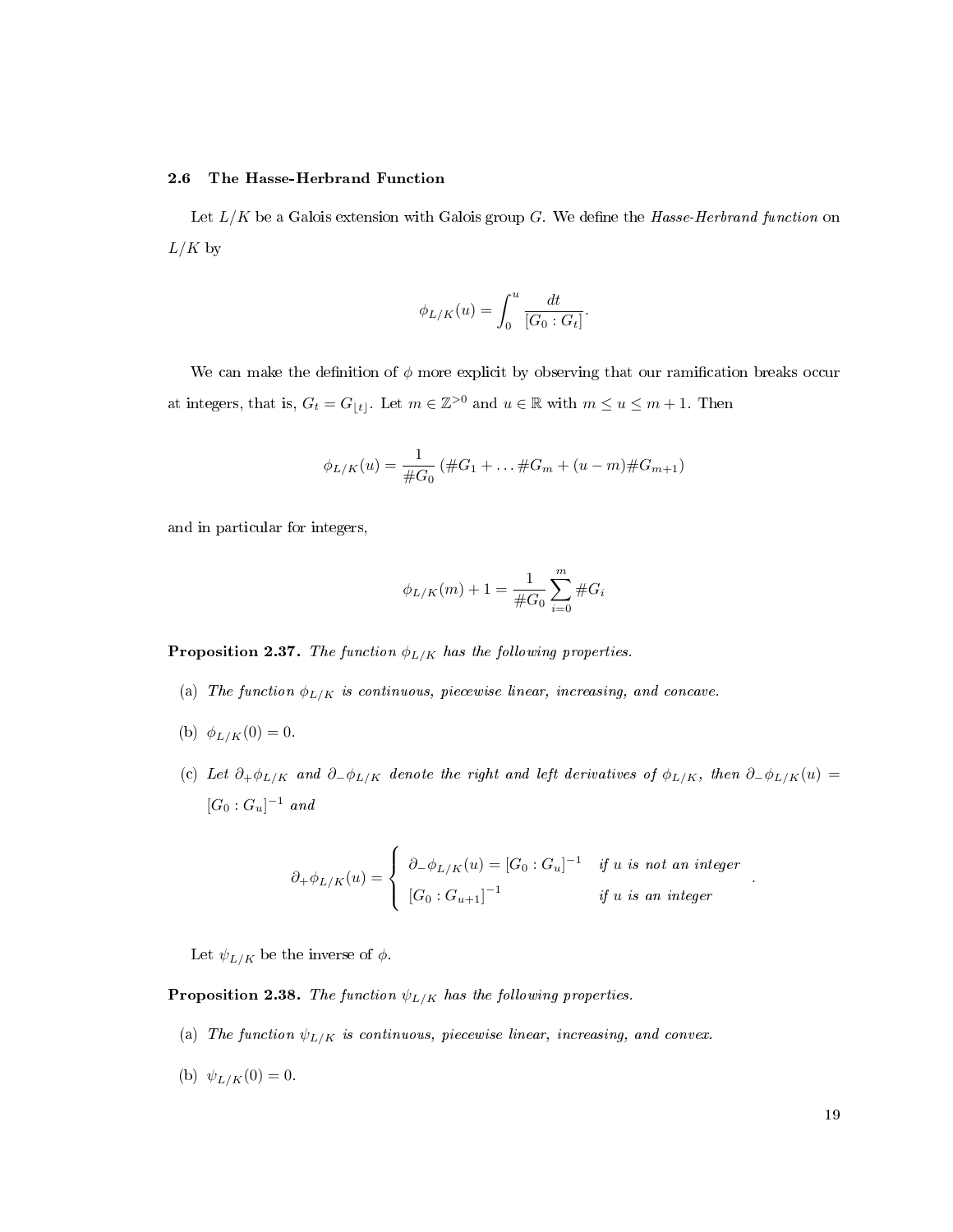- (c) If  $v = \phi_{L/K}(u)$ , then  $\partial_{-\psi_{L/K}}(v) = (\partial_{-\phi_{L/K}}(u))^{-1}$  and  $\partial_{+\psi_{L/K}}(v) = (\partial_{+\phi_{L/K}}(u))^{-1}$ . In particular,  $\partial_-\psi_{L/K}$  and  $\partial_+\psi_{L/K}$  are integers.
- (d) If v is an integer, then so is  $u = \psi_{L/K}(v)$ .

These functions allow us to define the *upper numbering* of ramification groups. While the lower numbering is well suited for the consideration of subgroups, the upper number is adapted to quotients.

Definition 2.39. The upper number of ramification groups is

$$
G^{v} = G_{\psi_{L/K}(v)}
$$
 or, equivalently,  $G^{\phi_{L/K}(u)} = G_u$ .

Any number v such that  $G^v \neq G^{v+\epsilon}$  is an upper ramification break of  $L/K$ .

**Proposition 2.40.** If H is a normal subgroup of G, then  $(G/H)^v = G^vH/H$ .

**Theorem 2.41** (Herbrand). If  $v = \phi_{L/K}(u)$ , then  $G_u H/H = (G/H)_v$  for all v.

The upper numbering is particularly interesting in the abelian case.

Theorem 2.42 (Hasse-Arf). If G is an abelian group and if  $v$  is an upper ramification break, then v is an integer.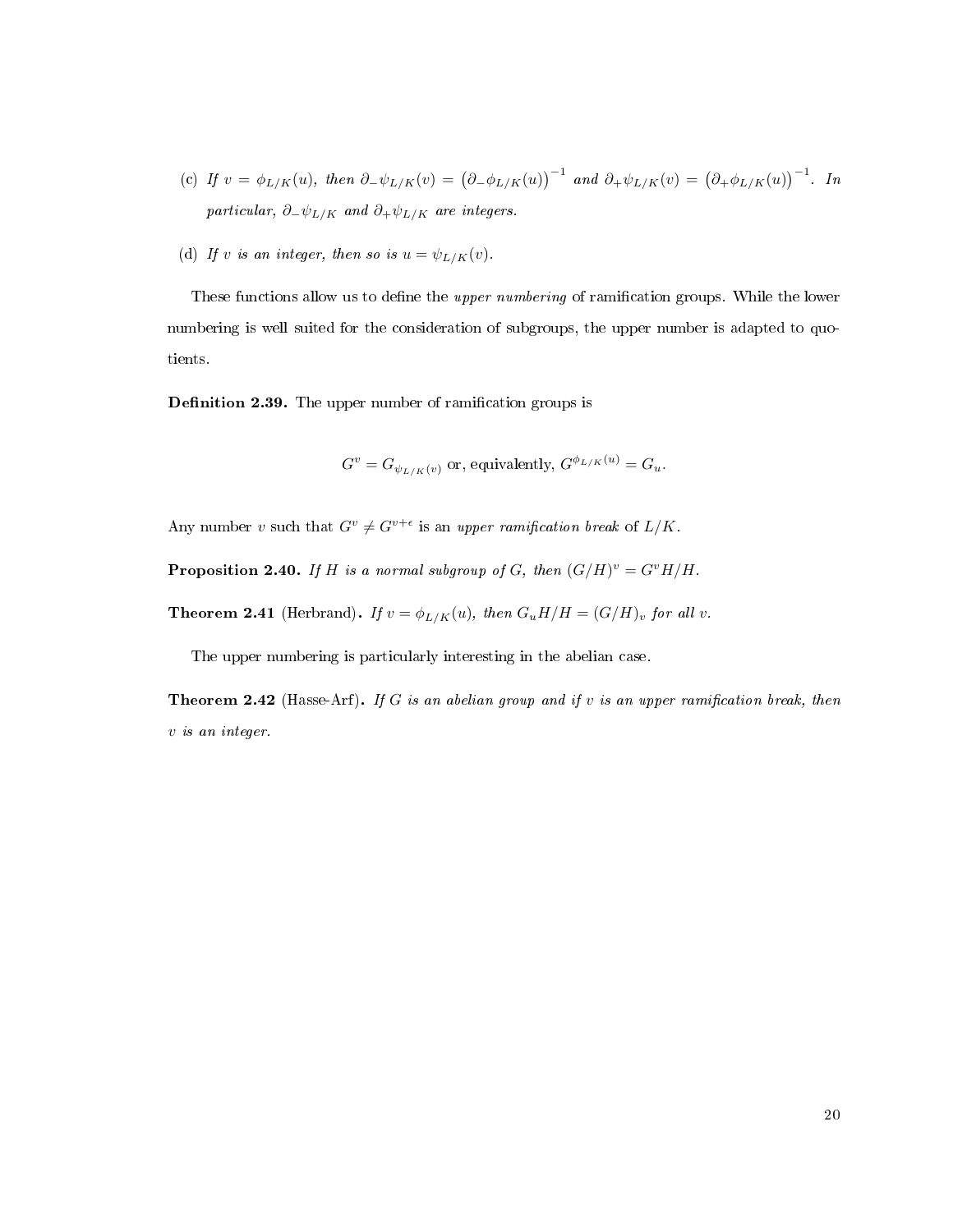### CHAPTER III

### INVARIANTS OF LOCAL FIELD EXTENSIONS

<span id="page-29-0"></span>In this chapter, we develop the properties of three invariants of local fields, the discriminant, the ramication polygon, and residual polynomials of segments. For each, we will develop conditions for the invariant to take a certain value, conditions on generating polynomials, and describe and enumerate the permissible values.

### <span id="page-29-1"></span>3.1 Discriminant

We recall some of the results Krasner used to obtain his formula for the number of extensions of a p-adic field [\[Kra66\]](#page-113-0). These can also be found in  $[PR01]$ .

The possible discriminants of finite extensions are given by Ore's conditions [\[Ore26\]](#page-113-12):

<span id="page-29-3"></span>**Proposition 3.1** (Ore's conditions). Let K be a finite extension of  $\mathbb{Q}_p$ ,  $\mathcal{O}_K$  its valuation ring with maximal ideal  $(\pi)$ . Given  $J_0 \in \mathbb{Z}$  let  $a_0, b_0 \in \mathbb{Z}$  be such that  $J_0 = a_0 n + b_0$  and  $0 \leq b_0 < n$ . Then there exist totally ramified extensions L/K of degree n and discriminant  $(\pi)^{n+J_0-1}$  if and only if

$$
\min\{v_{\pi}(b_0)n, v_{\pi}(n)n\} \leq J_0 \leq v_{\pi}(n)n.
$$

The proof of Ore's conditions yields a certain form for the generating polynomials of extensions with given discriminant.

<span id="page-29-2"></span>**Lemma 3.2.** An Eisenstein polynomial  $\varphi \in \mathcal{O}_K[x]$  with discriminant  $(\pi)^{n+J_0-1}$  where  $J_0=a_0n+b_0$ with  $0 \leq b_0 < n$  fulfills Ore's conditions if and only if

$$
v_{\pi}(\varphi_i) \ge \max\{2 + a_0 - v_{\pi}(i), 1\} \text{ for } 0 < i < b_0,
$$
  

$$
v_{\pi}(\varphi_{b_0}) = \max\{1 + a_0 - v_{\pi}(b_0), 1\},
$$
  

$$
v_{\pi}(\varphi_i) \ge \max\{1 + a_0 - v_{\pi}(i), 1\} \text{ for } b_0 < i < n.
$$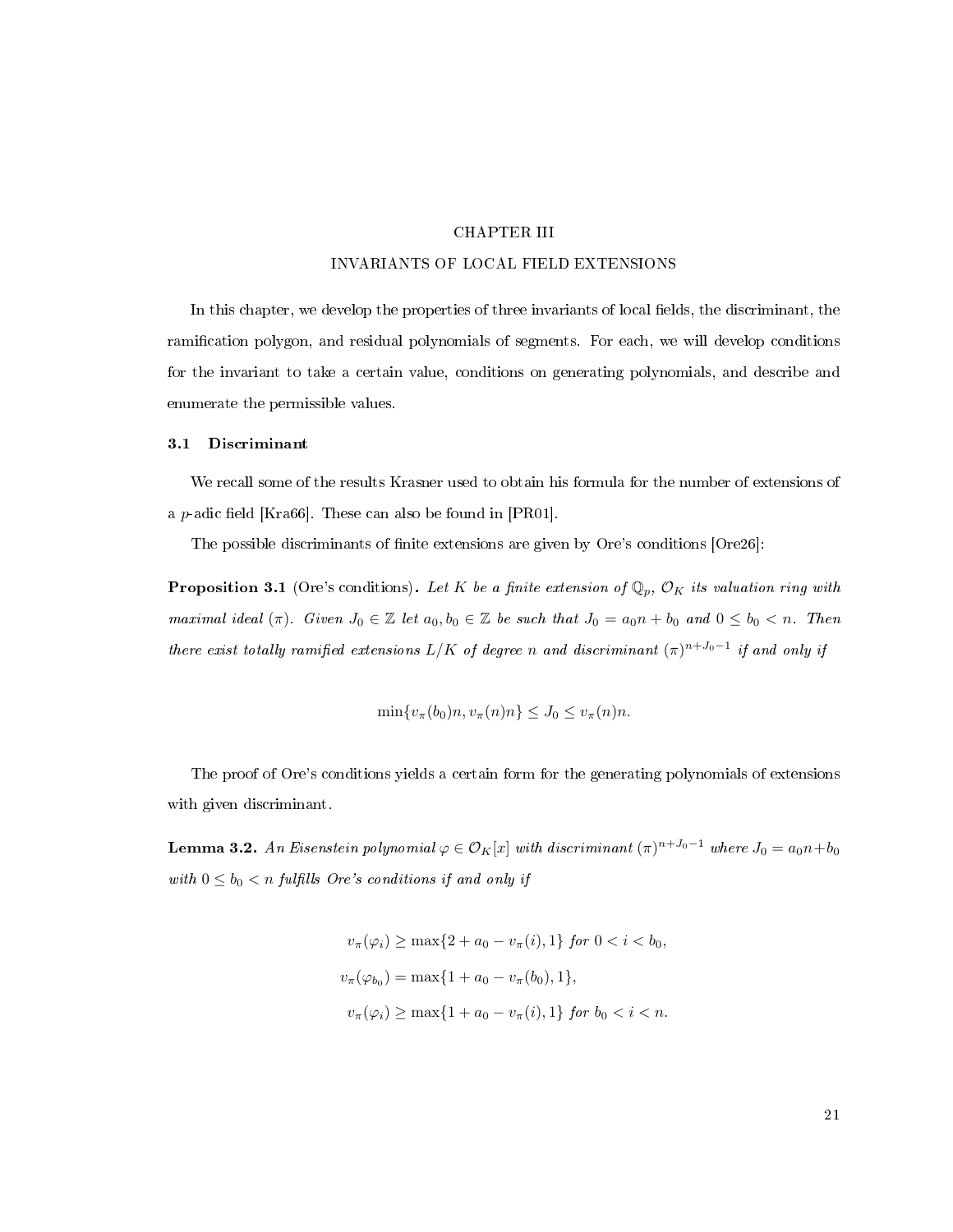Krasner's Lemma yields a bound over which the coefficients of the  $\pi$ -adic expansion of the coefficients of a generating polynomial can be chosen to be  $0$  [\[Kra66\]](#page-113-0).

<span id="page-30-1"></span>**Lemma 3.3.** Each totally ramified extension of degree n with discriminant  $(\pi)^{n+J_0-1}$  where  $J_0 =$  $a_0n + b_0$  with  $0 \le b_0 < n$  can be generated by an Eisenstein polynomial  $\varphi \in \mathcal{O}_K[x]$  with  $\varphi_{i,j} = 0$  for  $0 \leq i < n$  and  $j > 1 + 2a_0 + \frac{2b_0}{n}$ .

With Lemma [3.2](#page-29-2) and Lemma [3.3](#page-30-1) we obtain a finite set of polynomials that generate all extensions of a given degree and discriminant. In [\[PR01\]](#page-114-1) this set in conjunction with Krasner's mass formula [\[Kra66\]](#page-113-0) and Panayi's root finding algorithm is used to obtain a generating polynomial for each extension of a given degree and discriminant.

**Example 3.4.** We want to find generating polynomials for all totally ramified extensions L of  $\mathbb{Q}_3$  of degree 9 with  $v_3(\mathrm{disc\,}(L))=18.$  Denote by  $\varphi=\sum_{i=0}^9\varphi_ix^i$  an Eisenstein polynomial generating such a field L. By Lemma [3.2](#page-29-2) with  $J_0 = 10$ ,  $a_0 = 1$ , and  $b_0 = 1$  we get  $v_\pi(\varphi_1) = 2$  and  $v_\pi(\varphi_i) = 2 - v_\pi(i)$ for  $1 < i < n$ . Furthermore by Lemma [3.3](#page-30-1)  $\varphi_{i,j} = 0$  for  $0 \le i \le 9$  and  $j > 3$ . Thus the template for the polynomials  $\varphi$  is:

|              | $x^8$                                                                                               | $x^7$   | $x^6$     | $x^5$                   | $x^4$                                       | $x^3$   | $x^2$   | $x^1$             |         |
|--------------|-----------------------------------------------------------------------------------------------------|---------|-----------|-------------------------|---------------------------------------------|---------|---------|-------------------|---------|
| $3^4  \{0\}$ | $\{0\}$                                                                                             | $\{0\}$ |           | $\{0\}$ $\{0\}$ $\{0\}$ |                                             | $\{0\}$ | $\{0\}$ | $\{0\}$           | $\{0\}$ |
|              | $3^3$ {0} {0, 1, 2} {0, 1, 2} {0, 1, 2} {0, 1, 2} {0, 1, 2} {0, 1, 2} {0, 1, 2} {0, 1, 2} {0, 1, 2} |         |           |                         |                                             |         |         |                   |         |
|              | $3^{2}[0]$ {0, 1, 2} {0, 1, 2} {0, 1, 2} {0, 1, 2} {0, 1, 2} {0, 1, 2} {0, 1, 2} {1, 2} {0, 1, 2}   |         |           |                         |                                             |         |         |                   |         |
| $3^1  \{0\}$ | $\{0\}$                                                                                             |         |           |                         | ${0}$ ${0,1,2}$ ${0}$ ${0}$ ${0,1,2}$ ${0}$ |         |         | $\{0\}$ $\{1,2\}$ |         |
| $3^0$ {1}    | $\{0\}$                                                                                             | $\{0\}$ | ${0}$ {0} |                         | ${0}$                                       | ${0}$   | $\{0\}$ | $\{0\}$           | $\{0\}$ |

#### <span id="page-30-0"></span>3.2 Ramification Polygons

To distinguish totally ramified extensions further we use an additional invariant, namely the ramification polygon.

**Definition 3.5.** Assume that the Eisenstein polynomial  $\varphi$  defines  $L/K$ . The *ramification polygon*  $\mathcal{R}_{\varphi}$  of  $\varphi$  is the Newton polygon  $\mathcal N$  of the ramification polynomial  $\rho(x) = \varphi(\alpha x + \alpha)/(\alpha^n) \in K(\alpha)[x]$ of  $\varphi$ , where  $\alpha$  is a root of  $\varphi$ .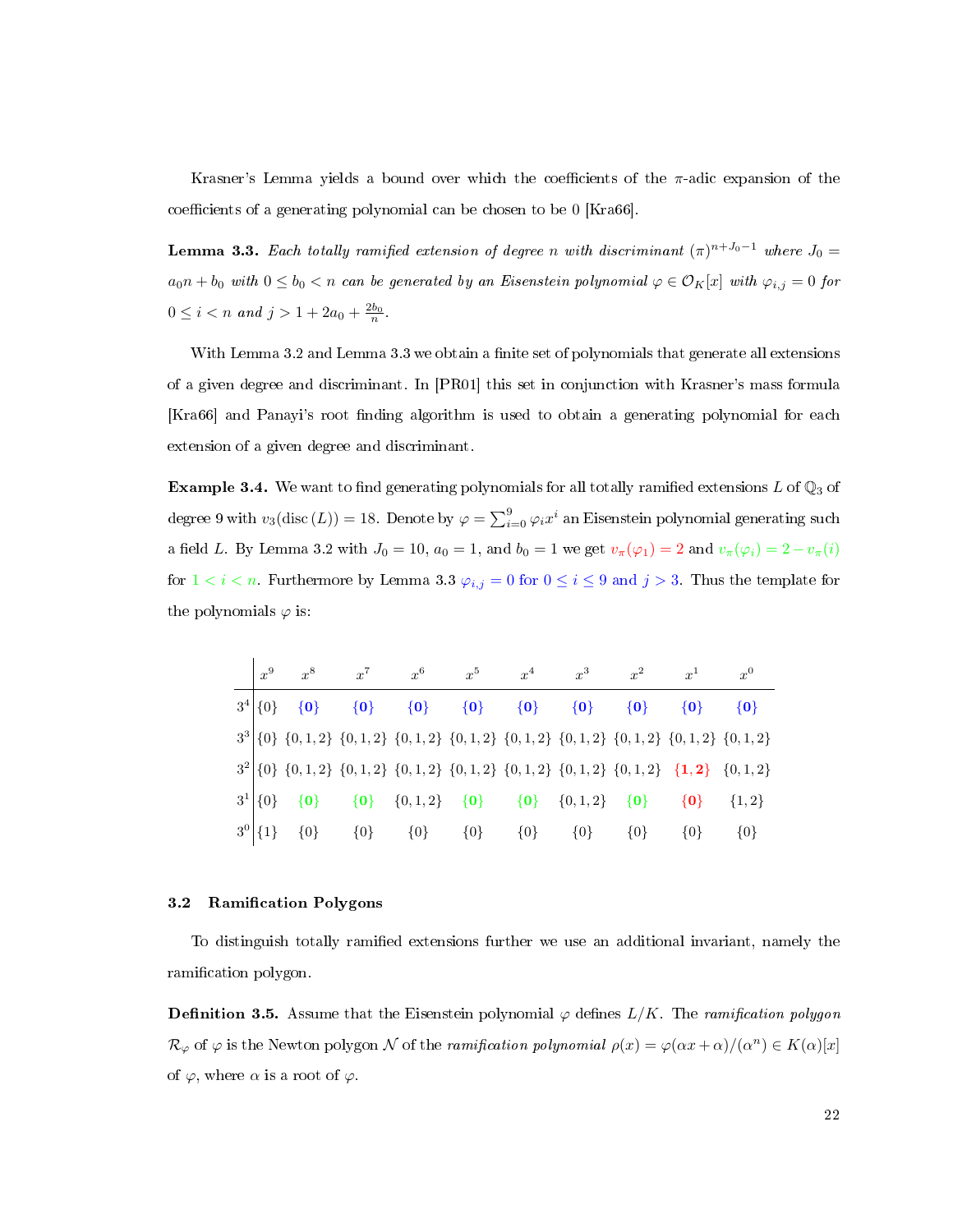The ramification polygon  $\mathcal{R}_{\varphi}$  of  $\varphi$  is an invariant of  $L/K$  (see [\[GP12,](#page-112-9) Proposition 4.4] for example) called the ramification polygon of  $L/K$  denoted by  $\mathcal{R}_{L/K}$ . Ramification polygons have been used to study ramification groups and reciprocity [\[Sch03\]](#page-114-10), compute splitting fields and Galois groups [\[GP12\]](#page-112-9), describe maximal abelian extensions [\[Lub81\]](#page-113-14), and answer questions of commutativity in p-adic dynamical systems [\[Li97\]](#page-113-15).

Let  $\varphi(x) = \sum_{i=0}^{n} \varphi_i x^i \in K[x]$  be an Eisenstein polynomial, denote by  $\alpha$  a root of  $\varphi$ , and set  $L = K(\alpha)$ . Let  $\rho(x) = \sum_{i=0}^{n} \rho_i x^i \in L[x]$  be the ramification polynomial of  $\varphi$ . Then the coefficients of  $\rho$  are

$$
\rho_i = \sum_{k=i}^n \binom{k}{i} \; \varphi_k \; \alpha^{k-n}
$$

As  $v_{\alpha}(\alpha) = 1$  and  $v_{\alpha}(\varphi_i) \in n\mathbb{Z}$  we obtain

<span id="page-31-0"></span>
$$
v_{\alpha}(\rho_i) = \min_{i \le k \le n} \left\{ v_{\alpha} \left( \binom{k}{i} \varphi_k \alpha^k \right) - n \right\} = \min_{i \le k \le n} \left\{ n \left[ v_{\pi} \left( \binom{k}{i} \varphi_k \right) - 1 \right] + k \right\}.
$$
 (3.1)

**Lemma 3.6** ([\[Sch03,](#page-114-10) Lemma 1]). Let  $\varphi(x) = \sum_{i=0}^{n} \varphi_i x^i \in K[x]$  be an Eisenstein polynomial and  $n = e_0 p^m$  with  $p \nmid e_0$ . Denote by  $\alpha$  a root of  $\varphi$  and set  $L = K(\alpha)$ . Then the following hold for the coefficients of the ramification polynomial  $\rho(x) = \sum_{i=0}^{n} \rho_i x^i = \varphi(\alpha x + \alpha)/\alpha^n \in \mathcal{O}_L[x]$  of  $\varphi$ :

- (a)  $v_{\alpha}(\rho_i) \geq 0$  for all i;
- (b)  $v_{\alpha}(\rho_{p^m}) = v_{\alpha}(\rho_n) = 0;$
- (c)  $v_{\alpha}(\rho_i) \ge v_{\alpha}(\rho_{p^s})$  for  $p^s \le i < p^{s+1}$  and  $s < m$ .

This gives the typical shape of the ramification polygon (see Figure [1\)](#page-32-0).

Remark. Throughout this paper we describe ramification polygons by the set of points

$$
\mathcal{P} = \{ (1, J_0), (p^{s_1}, J_1), \dots, (p^{s_{u-1}}, J_{u-1}), (p^{s_u}, 0), \dots, (n, 0) \}
$$

where not all points in P have to be vertices of the polygon R. We write  $\mathcal{R} = \mathcal{P}$ . This gives a finer distinction between fields by their ramification polygons and also allows for an easier description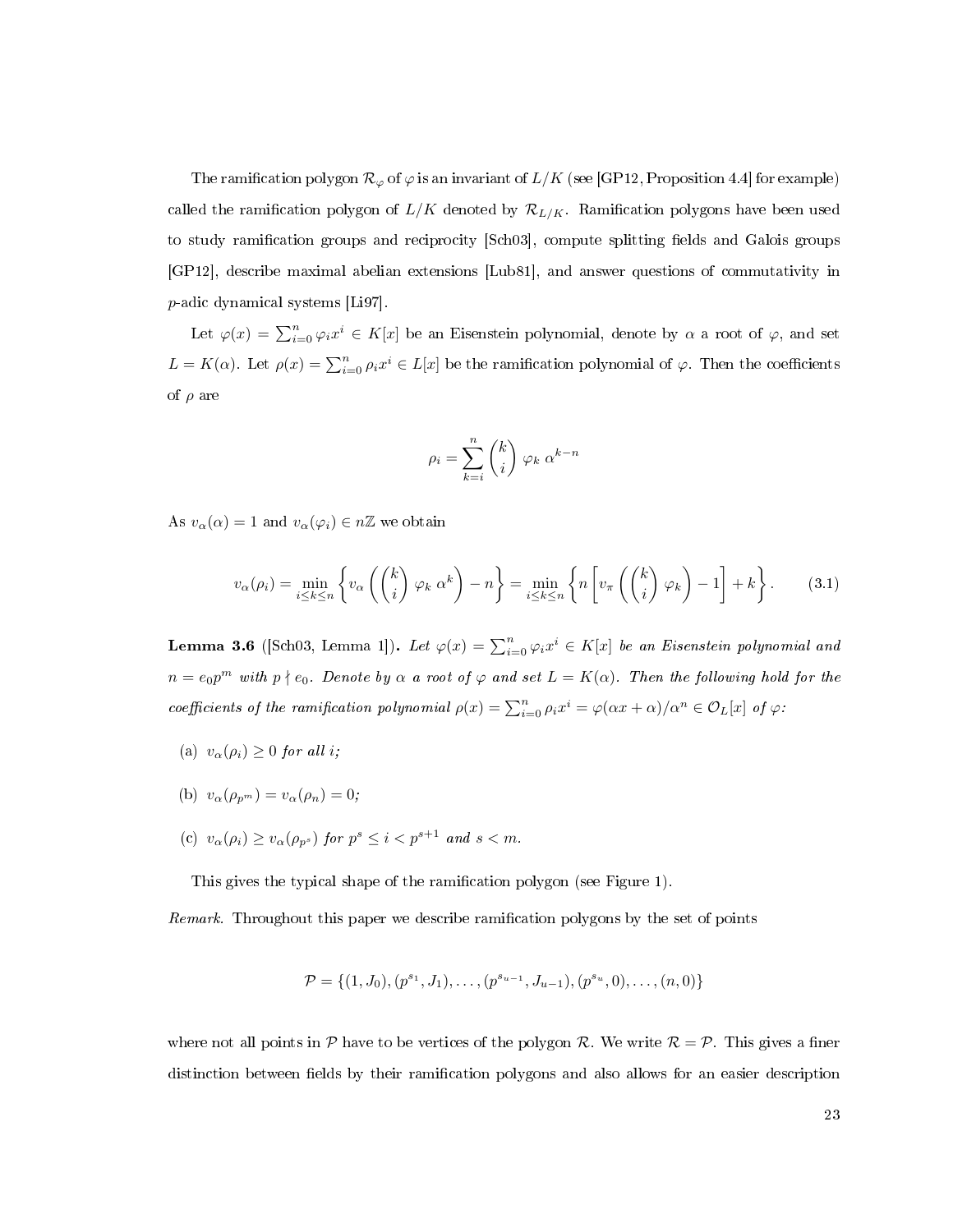of the invariant based on the residual polynomials of the segments of the ramication polygon, see Section [3.4.](#page-46-0)

<span id="page-32-0"></span>

Figure 1. Ramification polygon of an Eisenstein polynomial  $\varphi$  of degree  $n$  and discriminant  $(\pi)^{n+J_0-1}$ with  $\ell + 1$  segments and  $u - 1$  points on the polygon with ordinate above 0.

We now investigate the points on a ramification polygon further.

**Lemma 3.7.** Let  $\rho = \sum_{i=1}^n \rho_i x^i$  be the ramification polynomial of an Eisenstein polynomial  $\varphi(x)$  $\sum_{i=0}^{n} \varphi_i x^i \in \mathcal{O}_K[x]$ . Denote by

$$
\{(1, J_0), (p^{s_1}, J_1), \dots, (p^{s_{u-1}}, J_{u-1}), (p^{s_u}, 0), \dots, (n, 0)\} \subseteq \{(i, v_{\alpha}(\rho_i)) : 1 \le i \le n\}
$$

the points on the ramification polygon of  $\varphi$  and write  $J_i = a_i n + b_i$  with  $0 \leq b_i < n$ .

- (a) For  $p^{s_u} \leq i \leq n$  we have  $v_\alpha(\rho_i) = 0$  and  $\rho_i \equiv \binom{n}{i} \bmod(\alpha)$  if and only if  $v_\alpha \binom{n}{i} = 0$ .
- (b) For  $0 \leq i \leq u$  we have

$$
\rho_{p^{s_i}} \sim \varphi_{b_i} {b_i \choose p^{s_i}} \alpha^{b_i - n}.
$$

24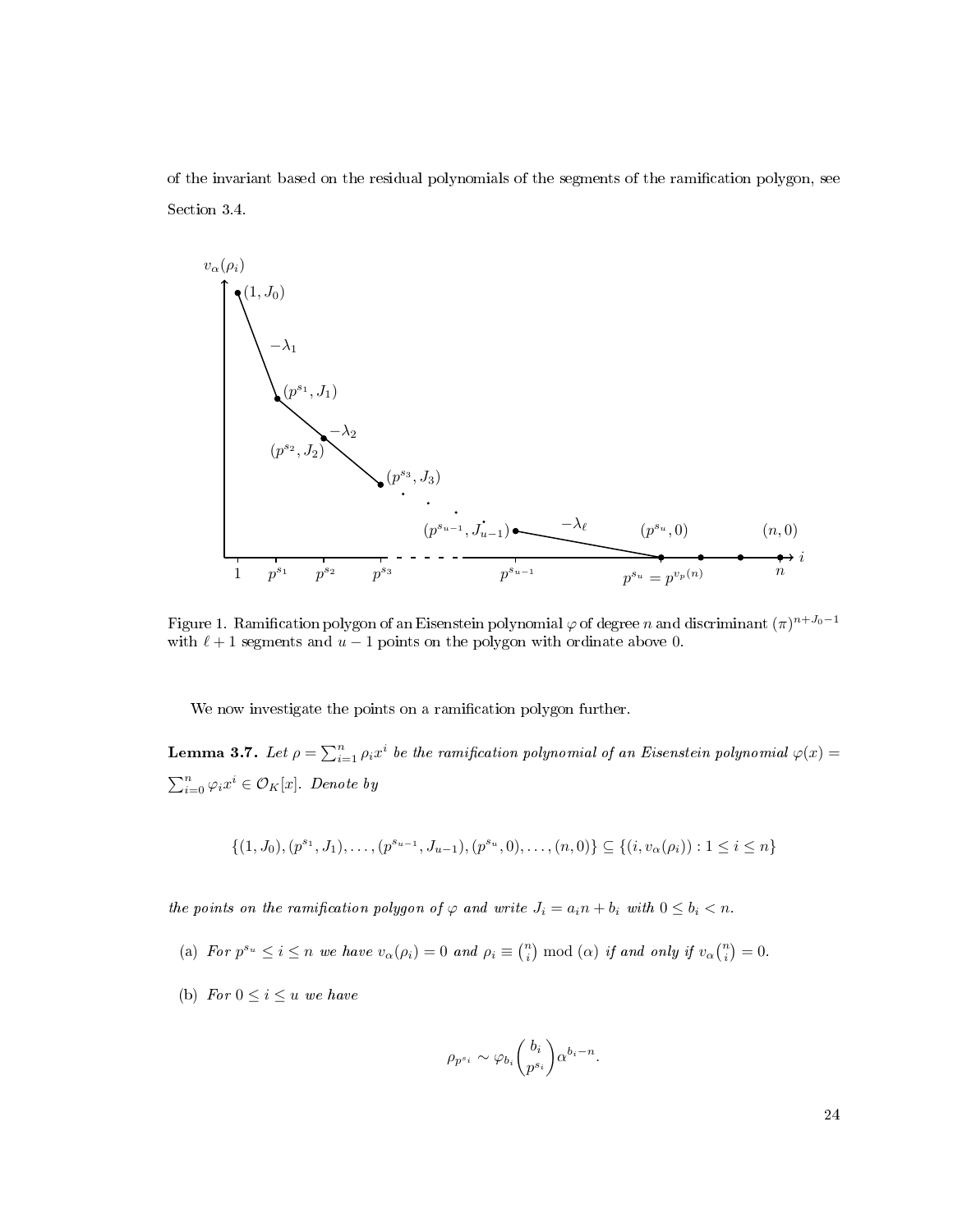It follows from (a) that, modulo ( $\alpha$ ), the coefficients of the ramification polynomial that correspond to the horizontal segment of its Newton polygon only depend on the degree of  $\varphi$ .

<span id="page-33-0"></span>**Lemma 3.8.** If the ramification polygon of an Eisenstein polynomial  $\varphi \in \mathcal{O}_K[x]$  has the points  $\{(1, J_0), (p^{s_1}, J_1), \ldots, (p^{s_{u-1}}, J_{u-1}), (p^{s_u}, 0), \ldots, (n, 0)\}\$  where  $J_i = a_i n + b_i$  with  $0 \leq b_i \leq n - 1$ . Then for  $0 \le t \le u$ , we have

$$
v_{\pi}(\varphi_i) \ge \begin{cases} 2 + a_t - v_{\pi} {i \choose p^{s_t}} \text{ for } p^{s_t} \le i < b_t \\ 1 + a_t - v_{\pi} {i \choose p^{s_t}} \text{ for } b_t \le i \le n - 1 \end{cases}
$$

and  $v_{\pi}(\varphi_{b_t}) = a_t + 1 - v_{\pi} \begin{pmatrix} b_t \\ p^{s_t} \end{pmatrix}$  if  $b_t \neq 0$ .

*Proof.* By Equation [\(3.1\)](#page-31-0), for all k with  $s_t \leq k \leq n$ ,

$$
J_t = a_t n + b_t \le n \left[ v_\pi \left( \binom{k}{p^{s_t}} \varphi_k \right) - 1 \right] + k,
$$

which solved for  $v_{\pi}(\varphi_k)$  gives

$$
1 + a_t - v_\pi \binom{k}{p^{s_t}} + \frac{b_t - k}{n} \le v_\pi(\varphi_k) \text{ for } s_t \le k \le n.
$$

As  $v_\pi(\varphi_k)$  is an integer, we may take the ceiling of the fraction. As  $0 \le b_t \le n-1$  and  $p^{s_t} \le k \le n$ , if  $k < b_t$ , then  $\left\lceil \frac{b_t - k}{n} \right\rceil = 1$ , and if  $k \ge b_t$ , then  $\left\lceil \frac{b_t - k}{n} \right\rceil = 0$ . Therefore,

$$
v_{\pi}(\varphi_i) \ge \begin{cases} 2 + a_t - v_{\pi} {i \choose p^{s_t}} \text{ for } p^{s_t} \le i < b_t \\ 1 + a_t - v_{\pi} {i \choose p^{s_t}} \text{ for } b_t \le i \le n - 1 \end{cases}
$$

.

Now if we consider a point  $(p^{s_t}, a_t n + b_t)$  with  $b_t \neq 0$ , then by Equation [\(3.1\)](#page-31-0) we have

$$
a_t n + b_t = \min_{p^{st} \le k \le n} \left\{ n \left[ v_\pi \left( \begin{pmatrix} k \\ p^{st} \end{pmatrix} \varphi_k \right) - 1 \right] + k \right\},\,
$$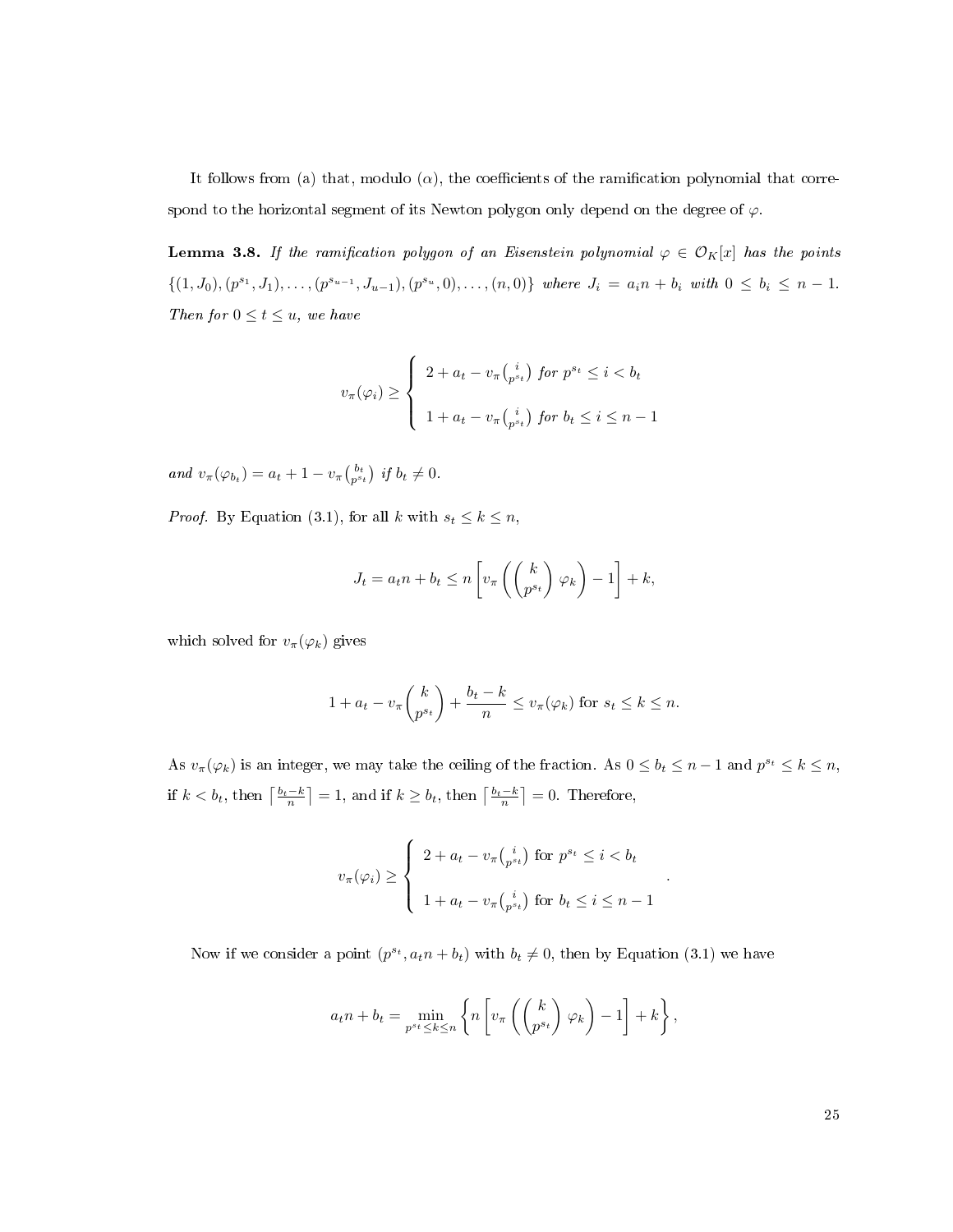and as  $0 < b_t < n$ , the minimum is attained at  $k = b_t$ . Hence  $a_t = \left[ v_\pi \left( \begin{pmatrix} b_t \\ p^{s_t} \end{pmatrix} \varphi_{b_t} \right) - 1 \right]$  and  $v_{\pi}(\varphi_{b_t}) = a_t + 1 - v_{\pi} \binom{b_t}{p^{s_t}}.$  $\Box$ 

From this, we can generalize Ore's conditions (Proposition [3.1\)](#page-29-3) from a statement about the exponent of the discriminant, which is related to the ordinate of the point above 1, to the ordinates of all points.

**Lemma 3.9.** Let  $\mathcal{R}_{\varphi}$  be the ramification polygon of  $\varphi$  as in Lemma [3.8.](#page-33-0) Then for each point  $(p^{s_i}, J_i)$ where  $J_i = a_i n + b_i$  with  $0 \leq b_i \leq n - 1$ ,

$$
\min \left\{ v_{\pi}\binom{b_i}{p^{s_i}} n, v_{\pi}\binom{n}{p^{s_i}} n \right\} \leq J_i \leq v_{\pi}\binom{n}{p^{s_i}} n.
$$

*Proof.* The  $k = n$  term of Equation [\(3.1\)](#page-31-0) is

$$
J_i \leq n \left[ v_\pi \left( \binom{n}{p^{s_i}} \varphi_n \right) - 1 \right] + n = v_\pi \binom{n}{p^{s_i}} n.
$$

If  $b_i \neq 0$ , then by Lemma [3.8,](#page-33-0)  $v_\pi(\varphi_{b_i}) = a_i + 1 - v_\pi\binom{b_i}{p^{s_i}}$ . So  $nv_\pi(\varphi_{b_i}) + b_i = na_i + n - nv_\pi\binom{b_i}{p^{s_i}} + b_i$ and  $nv_{\pi}(\varphi_{b_i}) + b_i - n + nv_{\pi} {b_i \choose p^{s_i}} = na_i + b_i = J_i$ . As  $\varphi$  is Eisenstein we have  $v_{\pi}(\varphi_{b_i}) \geq 1$ , hence  $nv_{\pi}(\varphi_{b_i}) - n \ge 0$ . This combined with  $b_i > 0$  gives us that

$$
J_i = nv_{\pi}(\varphi_{b_i}) + b_i - n + nv_{\pi}\binom{b_i}{p^{s_i}} \ge b_i + nv_{\pi}\binom{b_i}{p^{s_i}} \ge nv_{\pi}\binom{b_i}{p^{s_i}}.
$$

If  $b_i = 0$ , then the minimum term of Equation [\(3.1\)](#page-31-0) defining  $J_i$  must be such that  $k|n$ , which only occurs in the  $k = n$  term, so  $J_i = v_{\pi}\binom{n}{p^{s_i}}n$ , which is less than  $v_{\pi}\binom{0}{p^{s_i}}n = \infty$ .  $\Box$ 

<span id="page-34-0"></span>**Lemma 3.10.** Let  $\mathcal{R}_{\varphi}$  be the ramification polygon of an Eisenstein polynomial  $\varphi \in \mathcal{O}_K[x]$  with points

$$
\mathcal{R}_{\varphi} = \{ (1, J_0), (p^{s_1}, J_1), \dots, (p^{s_{u-1}}, J_{u-1}), (p^{s_u}, 0), \dots, (n, 0) \},
$$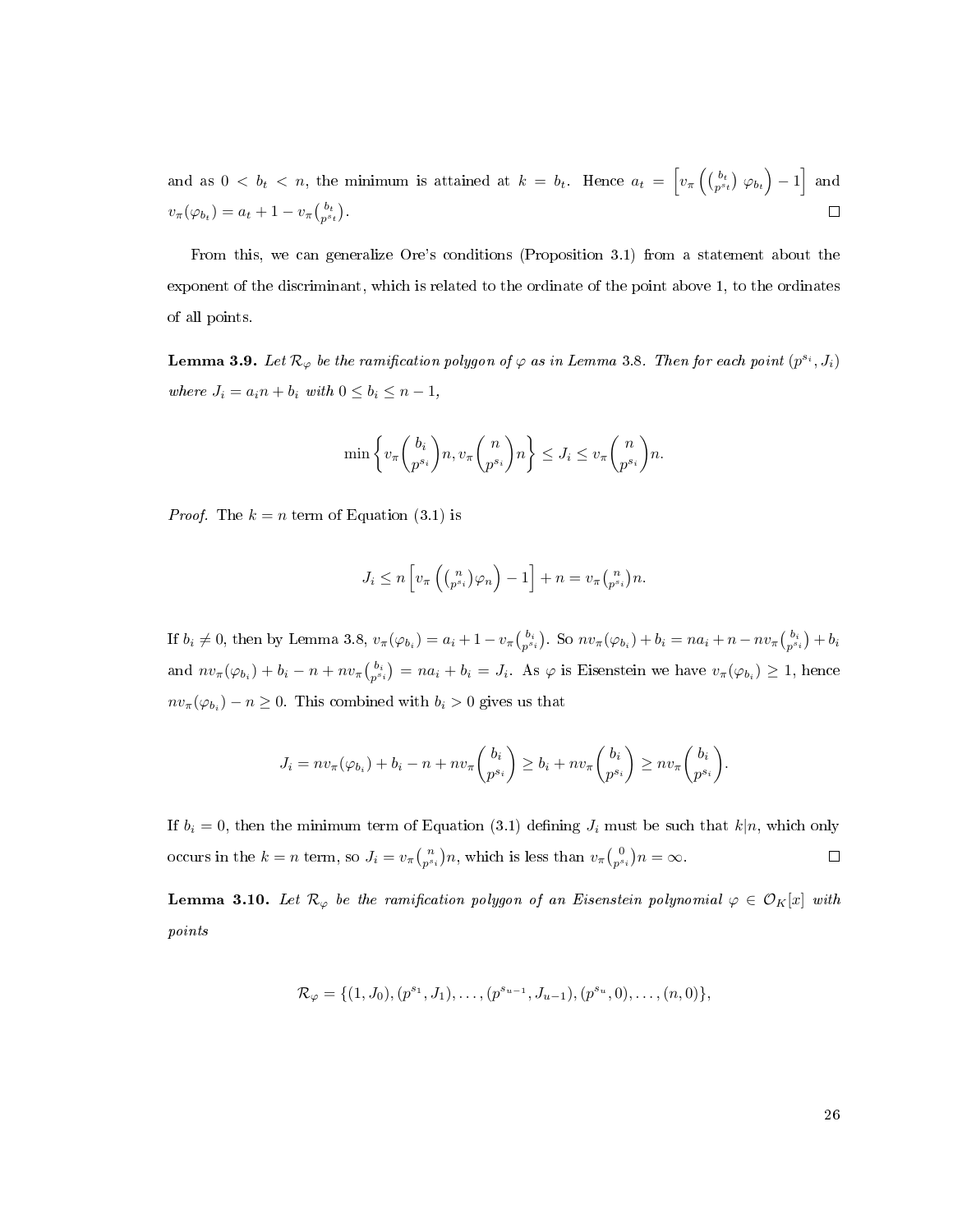but no point with abscissa  $p^i$ , where  $s_t < i < s_{t+1}$  for some  $1 \leq t \leq u$ . Then for k such that  $p^i \leq k \leq n$ ,

$$
v_\pi(\varphi_k) > \frac{1}{n} \left[ \frac{J_{t+1}-J_t}{p^{s_{t+1}}-p^{s_t}}(p^i-p^{s_t})+J_t-k \right] + 1 - v_\pi\binom{k}{p^i}
$$

*Proof.* If there is no point on  $\mathcal{R}_{\varphi}$  with abscissa  $p^i$ , then the point  $(p^i, v_\alpha(\rho_{p^i}))$  must be above the segment from  $(p^{s_t}, J_t)$  to  $(p^{s_{t+1}}, J_{t+1})$ . Thus,  $\frac{J_{t+1}-J_t}{p^{s_t+1}-p^{s_t}}(p^i-p^{s_t})+J_t < v_\alpha(\rho_{p^i})$ , and so by Equation  $(3.1)$ , for k in  $p^i \leq k \leq n$ ,

$$
\frac{J_{t+1}-J_t}{p^{s_{t+1}}-p^{s_t}}(p^i-p^{s_t})+J_t < n\left[v_{\pi}\left(\begin{pmatrix}k\\p^i\end{pmatrix}\varphi_k\right)-1\right]+k.
$$

Solving for  $v_{\pi}(\varphi_k)$  provides the result of the lemma.

We collect the results of Lemmas [3.8](#page-33-0) and [3.10](#page-34-0) to define functions  $l_{\mathcal{R}_{\varphi}}(i, s)$  for  $1 \leq s \leq s_u$  and  $p^s \leq i \leq n$  that give the minimum valuation of  $\varphi_i$  due to a point (or lack thereof) above  $p^s$  on the ramification polygon  $\mathcal{R}_\varphi$  of  $\varphi$ . By taking the maximum of these over all  $s,$  we define  $L_{\mathcal{R}_\varphi}(i)$  so that  $v_{\pi}(\varphi_i) \geq L_{\mathcal{R}_{\varphi}}(i)$  for  $1 \leq i \leq n-1$ .

**Definition 3.11.** Let  $\mathcal{R}_{\varphi}$  be the ramification polygon of  $\varphi$  with points

$$
\mathcal{R}_{\varphi} = \{ (1, J_0), (p^{s_1}, J_1), \dots, (p^{s_{u-1}}, J_{u-1}), (p^{s_u}, 0), \dots, (n, 0) \},\
$$

and where  $J_i = a_i n + b_i$  with  $0 \leq b_i \leq n - 1$ . For  $0 \leq t \leq u$ , let

$$
l_{\mathcal{R}_{\varphi}}(i, s_{t}) = \begin{cases} \max\{2 + a_{t} - v_{\pi} {i \choose p^{s_{t}}}, 1\} & \text{if } p^{s_{t}} \leq i < b_{t}, \\ \max\{1 + a_{t} - v_{\pi} {i \choose p^{s_{t}}}, 1\} & \text{if } i \geq b_{t}. \end{cases}
$$

If there is no point above  $p^w$  with  $s_t < w < s_{t+1}$ , then for  $p^w \le i \le n-1$ , let

$$
l_{\mathcal{R}_{\varphi}}(i,w) = \max \left\{ \left[ \frac{1}{n} \left[ \frac{J_{t+1} - J_t}{p^{s_{t+1}} - p^{s_t}} (p^w - p^{s_t}) + J_t - k \right] + 1 - v_{\pi} \binom{k}{p^w} \right], 1 \right\}
$$

 $\Box$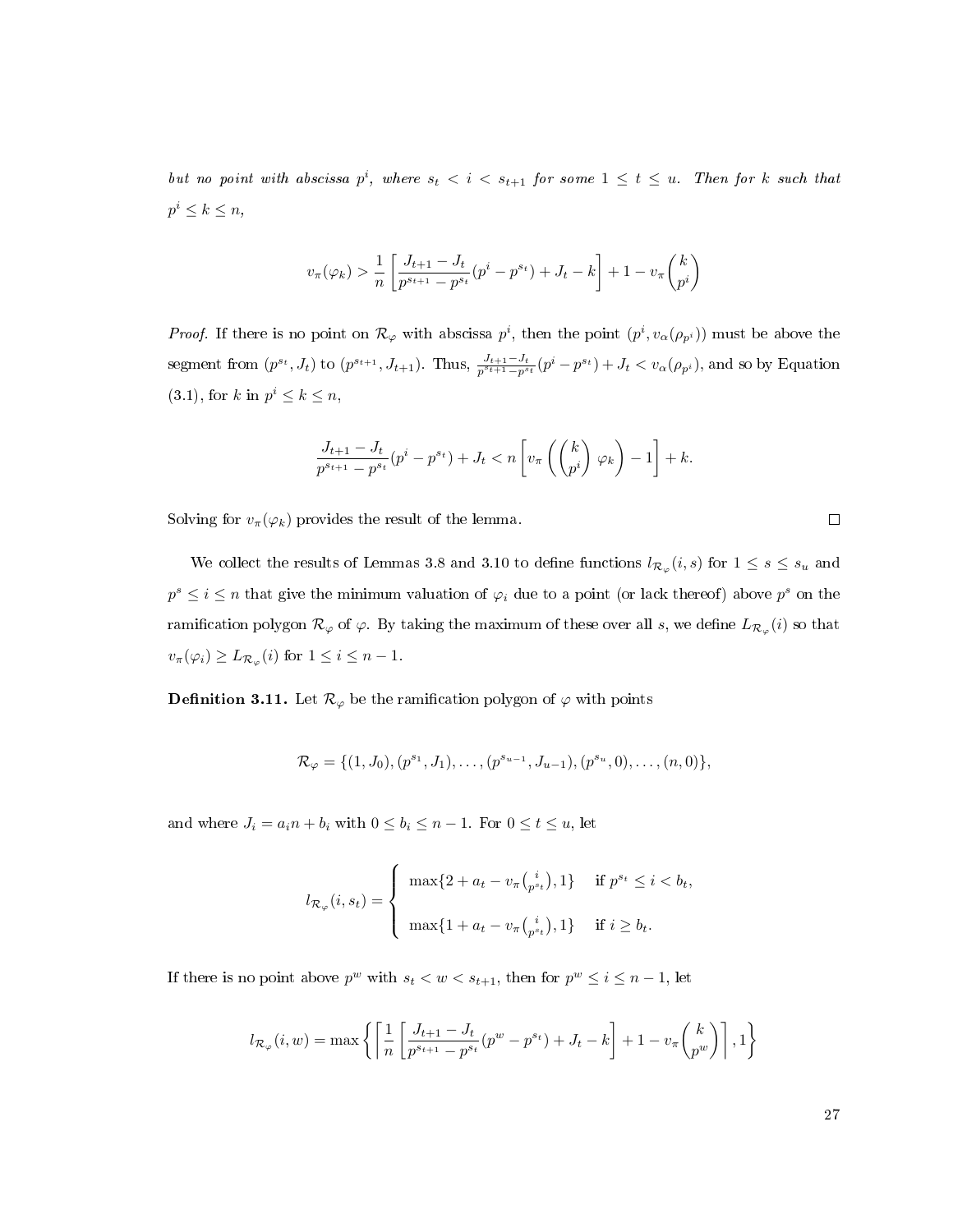Finally, set

$$
L_{\mathcal{R}_{\varphi}}(i) = \begin{cases} 1 & \text{if } i = 0 \\ \max\{l_{\mathcal{R}_{\varphi}}(i,t) : p^t \leq i\} & \text{if } 1 \leq i \leq n-1 \\ 0 & \text{if } i = n \end{cases}
$$

<span id="page-36-1"></span>**Lemma 3.12.** Let  $\mathcal{R}_{\varphi}$  be the ramification polygon of  $\varphi$  with points

$$
\mathcal{R}_{\varphi} = \{ (1, J_0), (p^{s_1}, J_1), \dots, (p^{s_{u-1}}, J_{u-1}), (p^{s_u}, 0), \dots, (n, 0) \}
$$

where  $J_i = a_i n + b_i$  with  $0 \leq b_i \leq n-1$ . Then  $p^{s_i} \mid J_i$  for  $0 \leq i \leq u$ .

*Proof.* As  $J_0$  is an integer,  $p^0 = 1$  divides  $J_0$ , and as  $J_u = 0$ , clearly  $p^{s_u} | J_u$ .

Suppose that for some  $1 \leq i < u$  we have  $v_p(J_i) = t < s_i$ . If R is the ramification polygon of  $\varphi$  with ramification polynomial  $\rho$  and contains  $(p^{s_i}, J_i)$ , then  $t < s_i$  must imply that  $J_i < v_\alpha(\rho_{p^t})$ , which is bounded above by the  $k = b_i$  term of Equation [\(3.1\)](#page-31-0). By Lemma [3.8,](#page-33-0) we have that  $v_{\pi}(\varphi_{b_i}) = a_i + 1 - v_{\pi} \binom{b_i}{p^{s_i}}$ . If we substitute this value of  $v_{\pi}(\varphi_{b_i})$  into Equation [\(3.1\)](#page-31-0), then

$$
v_{\alpha}(\rho_{p^t}) \le n \left[ v_{\pi}\binom{b_i}{p^t} + v_{\pi}(\varphi_{b_i}) - 1 \right] + b_i = n \left[ v_{\pi}\binom{b_i}{p^t} + a_i - v_{\pi}\binom{b_i}{p^{s_i}} \right] + b_i
$$

As  $p^t \mid b_i$ , the  $p^t$ -term of the base p expansion of  $b_i$  is non-zero, so  $v_p {b_i \choose p^t} = 0$  and consequently  $v_{\pi}\binom{b_i}{p} = 0$ . Thus,  $v_{\alpha}(\rho_{p^t}) \le n \left[a_i - v_{\pi}\binom{b_i}{p^i}\right] + b_i \le a_i n + b_i = J_i$ . This implies that R cannot have the point  $(p^{s_i}, J_i)$ , and by contradiction, our claim is shown.  $\Box$ 

So far we have described many necessary conditions for ramication polygons. We now propose a necessary and sufficient description of a ramification polygon of an extension.

<span id="page-36-0"></span>Proposition 3.13. Let

$$
\mathcal{P} = \{ (1, J_0), (p^{s_1}, J_1), \ldots, (p^{s_{u-1}}, J_{u-1}), (p^{s_u}, 0), \ldots, (n, 0) \},
$$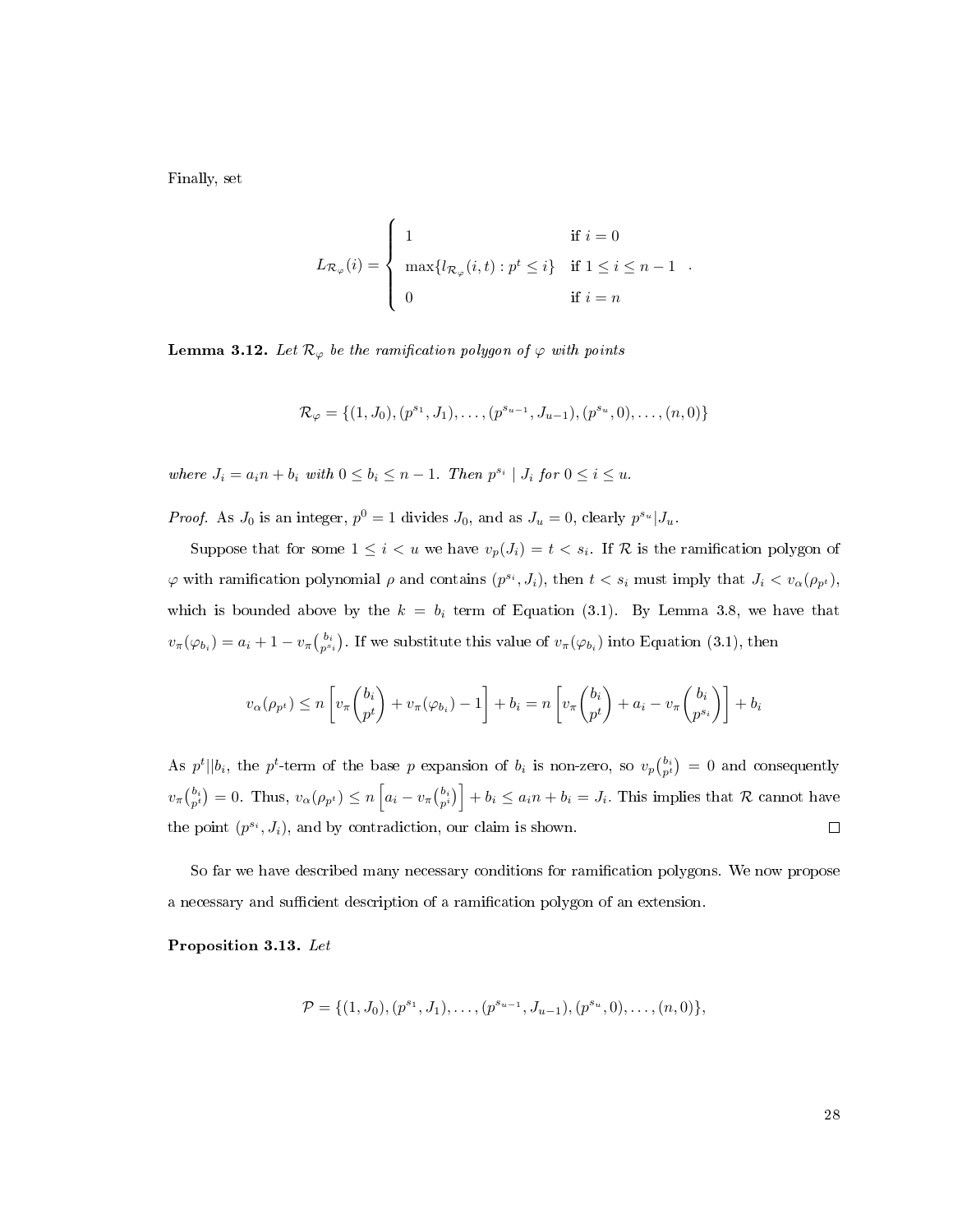be a convex polygon with points where  $J_i = a_i n + b_i$  with  $0 \leq b_i \leq n-1$ . There is an extension  $L/K$ with ramification polygon  $P$ , if and only if

- <span id="page-37-0"></span>(a) For each  $J_i$ ,  $\min \left\{ v_\pi\left(\begin{matrix} b_i \\ p^{s_i} \end{matrix}\right) n, v_\pi\left(\begin{matrix} n \\ p^{s_i} \end{matrix}\right) n \right\} \leq J_i \leq v_\pi\left(\begin{matrix} n \\ p^{s_i} \end{matrix}\right) n$ .
- <span id="page-37-1"></span>(b) If  $b_i = b_k$ , then  $a_i = a_k - v_\pi \binom{b}{p^{s_k}} + v_\pi \binom{b}{p^{s_i}}$  where  $b_i = b_k$ .
- <span id="page-37-2"></span>(c) For each point  $(p^{s_i}, a_i n + b_i)$ , we have that

$$
a_i \ge \begin{cases} 1 + a_t - v_\pi \binom{b_i}{p^{s_t}} + \binom{b_i}{p^{s_i}} & \text{if } p^{s_t} \le b_i < b_t \\ a_t - v_\pi \binom{b_i}{p^{s_t}} + \binom{b_i}{p^{s_i}} & \text{if } b_i \ge b_t \end{cases}
$$

for all other points  $(p^{s_t}, J_t)$  with  $J_t = a_t n + b_t \neq 0$ .

<span id="page-37-3"></span>(d) If there is no point of P above  $p^i$ , with  $s_t < i < s_{t+1}$ , then for each point  $(p^{s_k}, a_k n + b_k)$  of P with  $b_k > p^i$ ,

$$
a_k > \frac{1}{n} \left[ \frac{J_{t+1} - J_t}{p^{s_{t+1}} - p^{s_t}} (p^i - p^{s_t}) + J_t - b_k \right] - v_\pi \binom{b_k}{p^i} + v_\pi \binom{b_k}{p^{s_k}}.
$$

<span id="page-37-4"></span>(e) The points with abscissa greater than  $p^{s_u}$  are  $(i,0)$  where  $v_{\pi} {n \choose i} = 0$ .

Proof. Suppose P is the ramification polygon for  $L/K$  with generating Eisenstein polynomial  $\varphi$ . Assumption [\(a\)](#page-37-0) follows from Corollary [3.9.](#page-34-0) If  $b_i = b_k$ , then by Lemma [3.8](#page-33-0)

$$
v_{\pi}(\varphi_{b_i}) = a_i + 1 - v_{\pi} {b_i \choose p^{s_i}} = a_k + 1 - v_{\pi} {b_i \choose p^{s_k}}.
$$

Thus  $a_i = a_k - v_\pi\binom{b_i}{p^{s_i}} + v_\pi\binom{b_i}{p^{s_i}}$ , giving us assumption [\(b\).](#page-37-1) Let  $(p^{s_i}, a_i n + b_i)$  be a point of  $P$ , then by Lemma [3.8,](#page-33-0) we have that for all other points  $(p^{s_t}, J_t)$ ,

$$
v_{\pi}(\varphi_{b_i}) = a_i + 1 - v_{\pi} \binom{b_i}{p^{s_i}} \ge \begin{cases} 2 + a_t - v_{\pi} \binom{b_i}{p^{s_t}} \text{ for } p^{s_t} \le b_i < b_t \\ 1 + a_t - v_{\pi} \binom{b_i}{p^{s_t}} \text{ for } b_i \ge b_t \end{cases}
$$

,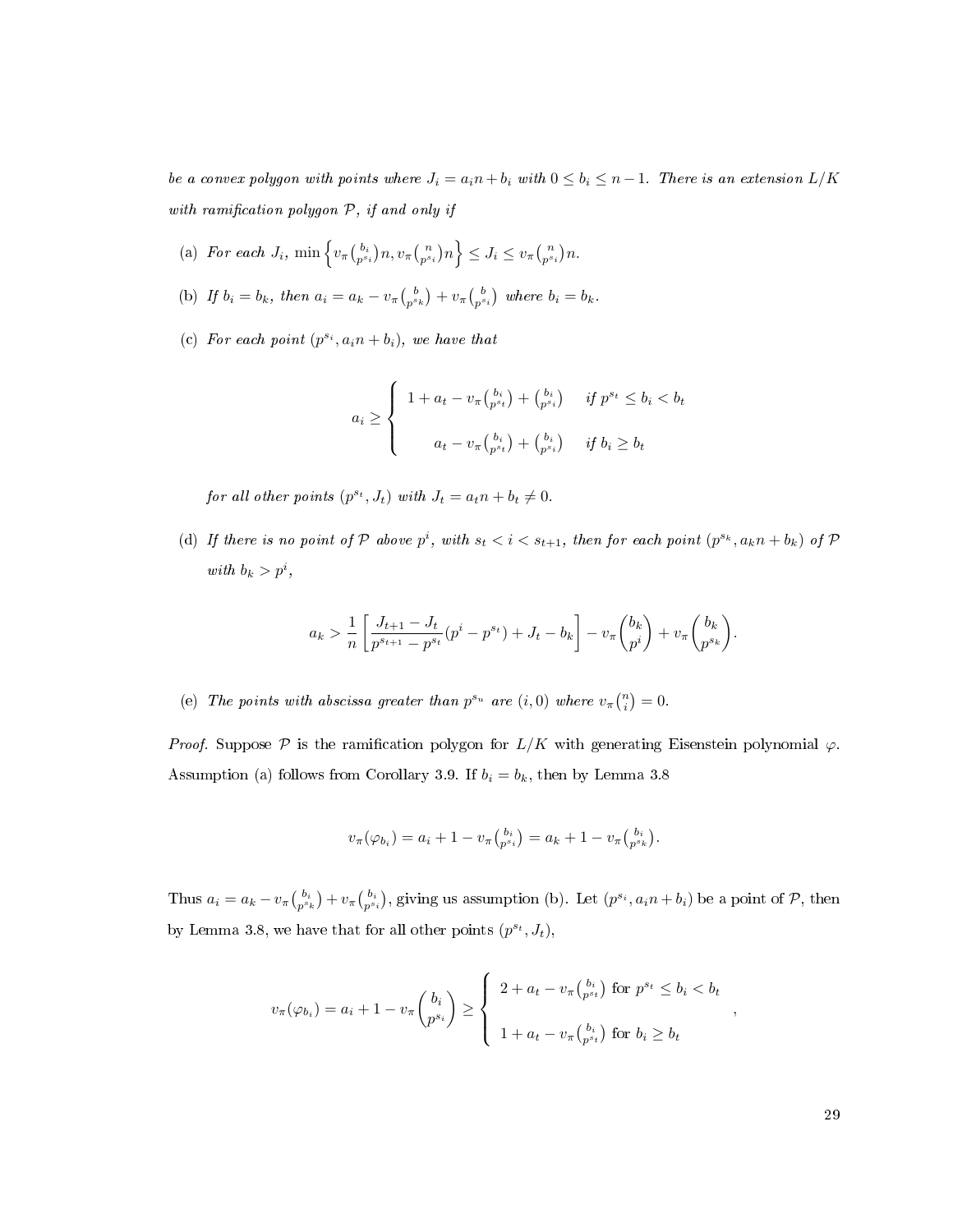from which we see assumption [\(c\).](#page-37-2) If there no point of  $P$  above  $p^i$ , with  $s_t < i < s_{t+1}$ , then by Lemma [3.10,](#page-34-1) for each point  $(p^{s_i}, a_i n + b_i)$  of  $P$  with  $b_i > p^i$ ,

$$
v_{\pi}(\varphi_{b_i}) = a_i + 1 - v_{\pi} \binom{b_i}{p^{s_i}} \ge \frac{1}{n} \left[ \frac{J_{t+1} - J_t}{p^{s_{t+1}} - p^{s_t}} (p^i - p^{s_t}) + J_t - b_i \right] + 1 - v_{\pi} \binom{b_i}{p^i},
$$

from which we have assumption [\(d\).](#page-37-3) Assumption [\(e\)](#page-37-4) is given by Lemma [3.7.](#page-32-0) Thus, if  $P$  is a ramification polygon of an extension  $L/K$ , then these properties are necessary.

Next we will show sufficiency by constructing a polynomial  $\psi(x) = \sum \psi_i x^i \in \mathcal{O}_K[x]$  such that  $\mathcal{R}_{\psi} = \mathcal{P}$ . First, we let  $\psi_n = 1$  and  $\psi_0$  be an element of valuation 1 in  $\mathcal{O}_K$ . For each point  $(p^{s_i}, a_i n + b_i)$  in P, with  $b_i \neq 0$ , let  $\psi_{b_i}$  be an element of  $\mathcal{O}_K$  with valuation  $1 + a_i - v_\pi \binom{b_i}{p^{s_i}}$ . By assumption [\(b\),](#page-37-1)  $\psi_{b_i}$  is well defined even if it is given by multiple points as those definitions coincide, and by assumption [\(a\)](#page-37-0) we have that  $v_{\pi}(\psi_{b_i}) \geq 1$ . If  $\psi_j$  in  $0 < j < n$  is not assigned by some  $b_i$ , we set  $\psi_j = 0$ . We now have an Eisenstein polynomial  $\psi$ , and we proceed by computing  $\mathcal{R}_{\psi}$ .

Let  $\mathcal{R}_{\psi}$  be the ramification polygon of  $\psi$ , the Newton polygon  $\mathcal N$  of the ramification polynomial  $\rho(x) = \psi(\alpha x + \alpha) / (\alpha^n) \in K(\alpha)[x]$ , where  $\alpha$  is a root of  $\psi$ . Let  $\rho(x) = \sum \rho_i x^i$ . Let B be the set of nonzero  $b_i$  in the points of P. For all  $0 < i < n$  with  $i \notin B$ ,  $v_\pi(\psi_i) = \infty$ , so we can simplify Equation [\(3.1\)](#page-31-0) by only needing to consider terms  $k \in B \cup \{n\}$  to

$$
v_{\alpha}(\rho_i) = \min \left\{ \min_{k \in B, k \geq i} \left\{ n \left[ v_{\pi} \left( \binom{k}{i} \psi_k \right) - 1 \right] + k \right\}, n v_{\pi} \binom{k}{i} \right\}.
$$

Substitution of our values for  $v_{\pi}(\psi_{b_t})$  gives

$$
v_{\alpha}(\rho_i) = \min \left\{ \min_{\{(p^{s_k}, J_k) \in \mathcal{P}: b_k \geq i\}} \left\{ n \left[ a_k - v_{\pi} \binom{b_k}{p^{s_k}} + v_{\pi} \binom{b_k}{i} \right] + b_k \right\}, n v_{\pi} \binom{n}{i} \right\}.
$$

Consider  $(p^{s_i}, a_i n + b_i) \in \mathcal{P}$ , and let us find  $v_\alpha(\rho_{p^{s_i}})$ .

<span id="page-38-0"></span>
$$
v_{\alpha}(\rho_{p^{s_i}}) = \min\left\{\min_{\{(p^{s_k}, J_k)\in\mathcal{P}: b_k\geq p^{s_i}\}}\left\{n\left[a_k - v_{\pi}\binom{b_k}{p^{s_k}} + v_{\pi}\binom{b_k}{p^{s_i}}\right] + b_k\right\}, nv_{\pi}\binom{n}{p^{s_i}}\right\}.
$$
 (3.2)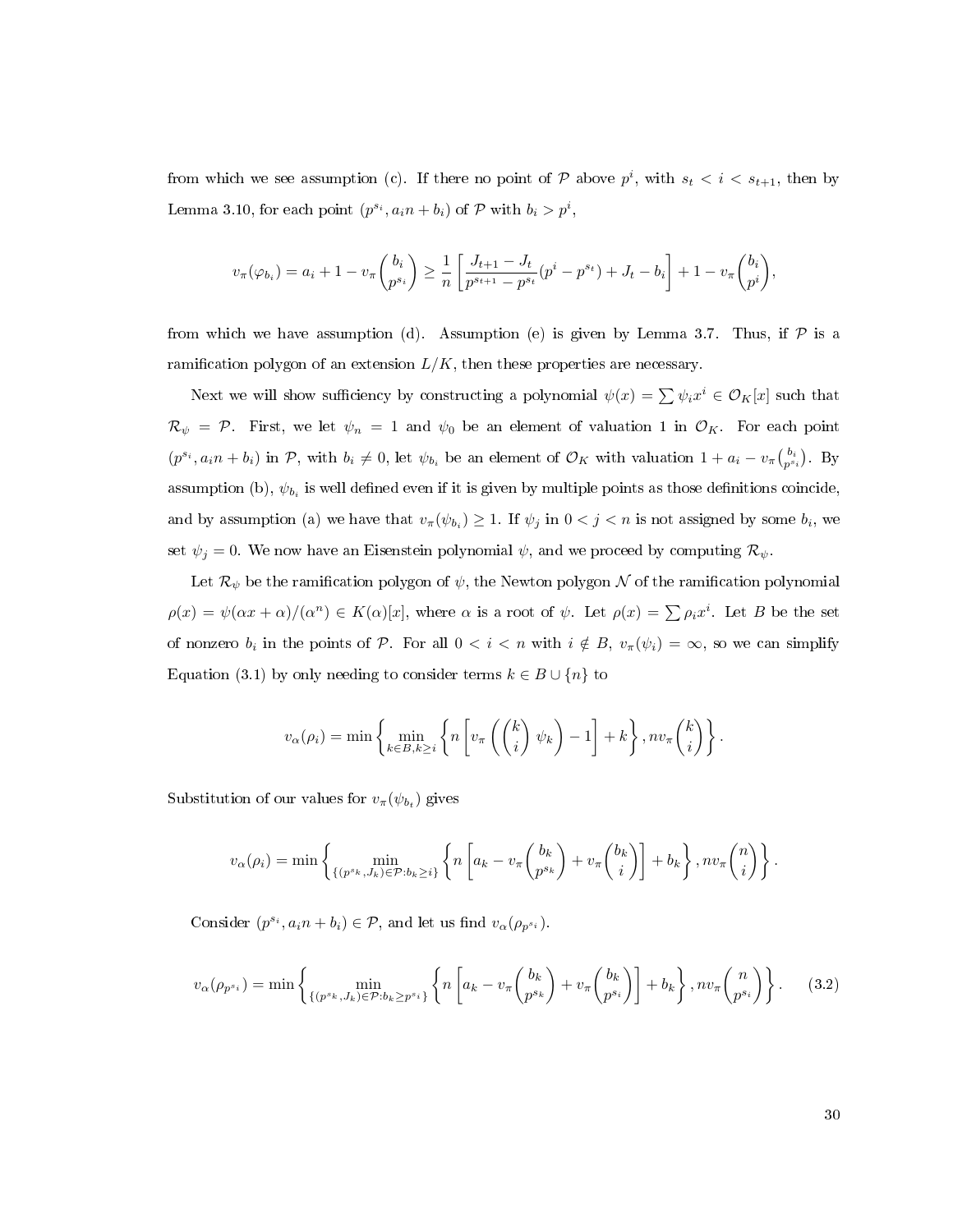If  $b_i \neq 0$ , then the  $b_k = b_i$  term in the minimum is  $a_i n + b_i$ . For  $(p^{s_k}, a_k n + b_k) \in \mathcal{P}$  with  $p^{s_i} \leq b_k < b_i$ , by assumption [\(c\),](#page-37-2) we have  $a_k \geq 1 + a_i - v_\pi \binom{b_k}{p^{s_k}} + \binom{b_k}{p^{s_k}}$ . Thus, for all of the terms of [\(3.2\)](#page-38-0) with  $p^{s_i} \leq b_k < b_i,$ 

$$
n\left[a_k - v_\pi \binom{b_k}{p^{s_k}} + v_\pi \binom{b_k}{p^{s_i}}\right] + b_k \ge n\left[1 + a_i\right] + b_k \ge a_i n + b_i
$$

For points  $(p^{s_k}, a_k n + b_k)$  on P with  $b_k \ge b_i$ , by assumption [\(c\),](#page-37-2) we have  $a_k \ge a_i - v_\pi \binom{b_k}{p^{s_i}} + \binom{b_k}{p^{s_k}}$ . Thus, for all of the terms of Equation [\(3.2\)](#page-38-0) with  $b_k \geq b_i$ ,

$$
n\left[a_k - v_\pi \binom{b_k}{p^{s_k}} + v_\pi \binom{b_k}{p^{s_i}}\right] + b_k \ge a_i n + b_k \ge a_i n + b_i
$$

Thus  $v_{\alpha}(\rho_{p^{s_i}}) = \min \left\{ a_i n + b_i, n v_{\pi} {n \choose p^{s_i}} \right\}$ , which is  $a_i n + b_i$  by assumption [\(a\).](#page-37-0) On the other hand, if  $b_i = 0$ , then  $a_i = v_{\pi}\binom{n}{p^{s_i}}$ , and for all of the terms of the inside minimum of Equation [\(3.2\)](#page-38-0), as  $a_k \ge a_i - v_{\pi} \binom{b_k}{p^{s_i}} + \binom{b_k}{p^{s_k}}$ , we have

$$
n\left[a_k - v_\pi \binom{b_k}{p^{s_k}} + v_\pi \binom{b_k}{p^{s_i}}\right] + b_k \ge a_i n + b_k \ge a_i n = n v_\pi \binom{n}{p^{s_i}}
$$

So,  $v_{\alpha}(\rho_{p^{s_i}}) = a_i n$ , and all of the points of  $P$  are points of  $\mathcal{R}_{\psi}$ .

Suppose there is no point on  $P$  with abscissa  $p^i$  for some i with  $s_t < i < s_{t+1}$ . We take our assumption

$$
a_k > \frac{1}{n} \left[ \frac{J_{t+1} - J_t}{p^{s_{t+1}} - p^{s_t}} (p^i - p^{s_t}) + J_t - b_k \right] - v_\pi \binom{b_k}{p^i} + v_\pi \binom{b_k}{p^{s_k}},
$$

and substitute it into Equation [\(3.2\)](#page-38-0). After simplifying we get

$$
v_{\alpha}(\rho_{p^i}) > \min\left\{\min_{\{(p^{s_k}, J_k) \in \mathcal{P}: b_k \ge p^{s_i}\}} \left\{\frac{J_{t+1} - J_t}{p^{s_{t+1}} - p^{s_t}}(p^i - p^{s_t}) + J_t\right\}, nv_{\pi}\binom{n}{p^{s_i}}\right\}.
$$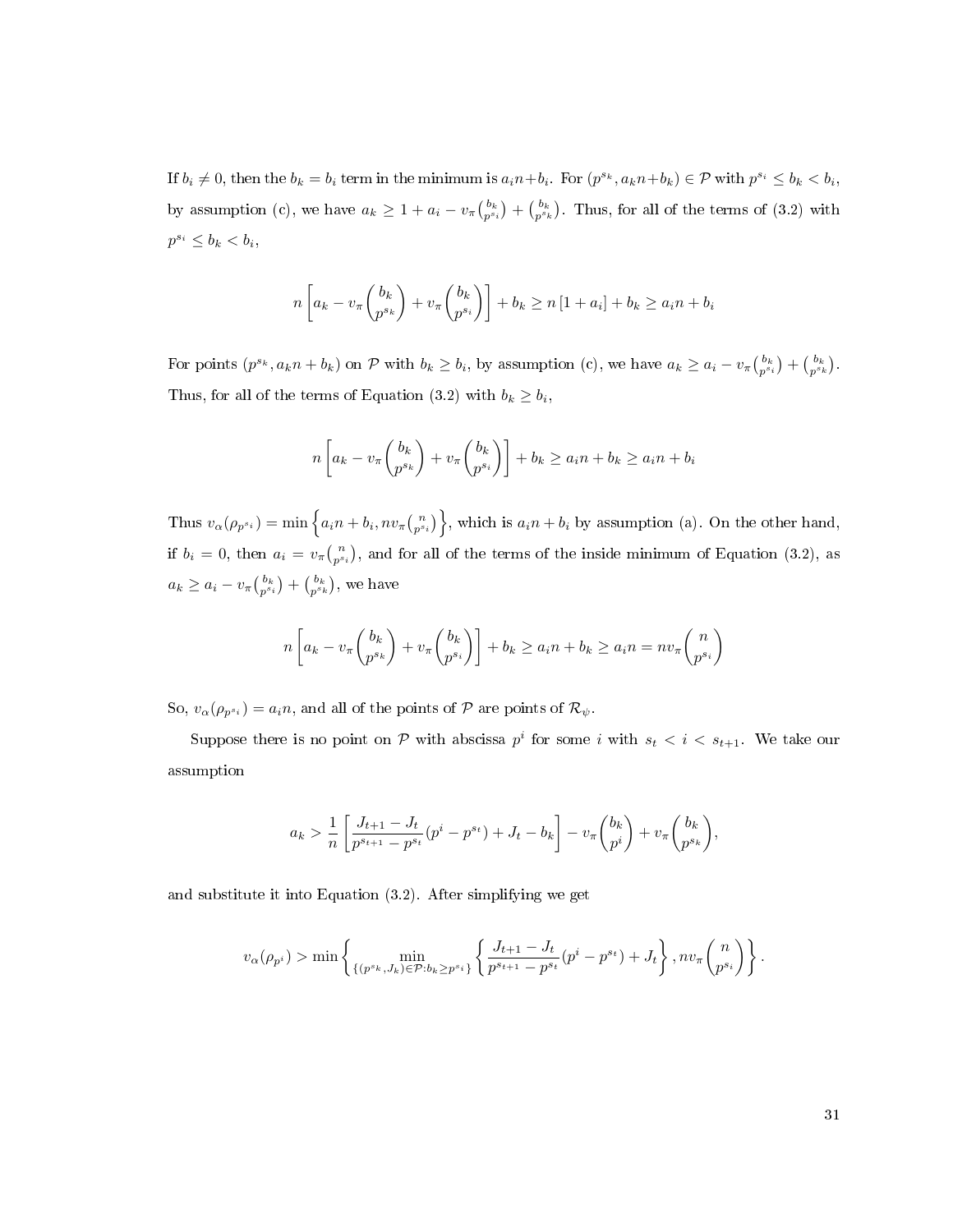As the  $v_{\alpha}(\rho_{p^i})$  must be greater than the ordinate above  $p^i$  on the line segment between  $(p^{s_t}, J_t)$ and  $(p^{s_{t+1}}, J_{t+1})$ , there is no point on  $\mathcal{R}_{\psi}$  with abscissa  $p^i$ . Finally, by Lemma [3.7,](#page-32-0)  $\mathcal{R}_{\psi}$  has points satisfying Assumption [\(e\).](#page-37-4) Thus  $\mathcal{R}_{\psi} = \mathcal{P}$ .  $\hfill \square$ 

<span id="page-40-0"></span>**Proposition 3.14.** An Eisenstein polynomial  $\varphi$  has ramification polygon R with points

$$
\mathcal{R} = \{ (1, J_0), (p^{s_1}, J_1), \ldots, (p^{s_{u-1}}, J_{u-1}), (p^{s_u}, 0), \ldots, (n, 0) \},
$$

where  $J_i = a_i n + b_i$  with  $0 \leq b_i \leq n-1$ , if and only if

- (a)  $v_{\pi}(\varphi_i) \geq L_{\mathcal{R}}(i)$
- (b) For  $0 \le t \le u$ ,  $v_{\pi}(\varphi_{b_t}) = L_{\mathcal{R}}(b_t)$  if  $b_t \ne 0$ .

where  $L_{\mathcal{R}}$  is as defined in Definition [3.11.](#page-35-0)

*Proof.* If  $\varphi$  has ramification polygon  $\mathcal{R}$ , then this is the result of Lemmas [3.8](#page-33-0) and [3.10.](#page-34-1)

Suppose  $\varphi$  satisfies these assumptions and  $\rho$  is the ramification polynomial of  $\varphi$ . If  $(p^{s_t}, J_t =$  $a_t n + b_t$ ) is a point of R, then substitution of  $l_{\mathcal{R}}(k, s_t)$  for  $v_{\pi}(\varphi_k)$  into Equation [\(3.1\)](#page-31-0) gives us

$$
v_{\alpha}(\rho_{p^{s_t}}) = \min \left\{ \min_{p^{s_t} \le k < b_t} \{ na_t + n + k \}, \min_{b_t \le k < n} \{ na_t + k \}, nv_{\pi} \binom{n}{p^{s_t}} \right\}
$$

If  $b_t = 0$ , then this reduces to

$$
v_{\alpha}(\rho_{p^{s_t}}) = \min\left\{na_t + n + p^{s_t}, nv_{\pi}\binom{n}{p^{s_t}}\right\} = nv_{\pi}\binom{n}{p^{s_t}} = J_t.
$$

as  $na_t + n + p^{s_t} \ge J_t = nv_{\pi}\binom{n}{p^{s_t}}$ , by Proposition [3.13](#page-36-0) (a). If  $b_t \ne 0$ , then this reduces to

$$
v_{\alpha}(\rho_{p^{s_t}}) = \min\left\{na_t + b_t, nv_{\pi}\binom{n}{p^{s_t}}\right\} = na_t + b_t = J_t
$$

as  $J_t \leq nv_{\pi}\binom{n}{p^{s_t}}$ , by Proposition [3.13](#page-36-0) (a). So  $\mathcal{R}_{\varphi}$  contains the points of  $\mathcal{R}$ .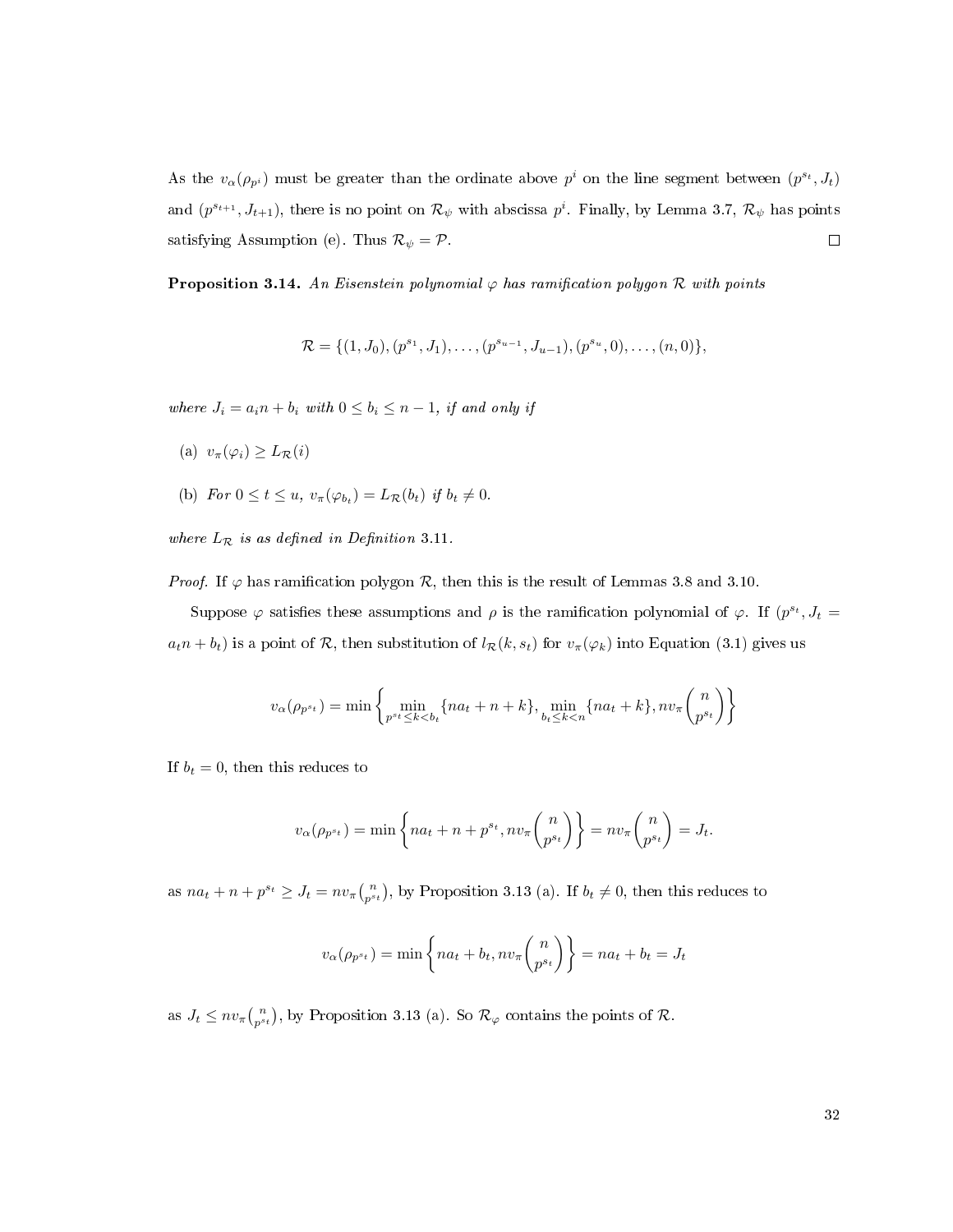If there is no point on R with abscissa  $p^i$ , with  $s_t < i < s_{t+1}$ , then for k in  $p^i \leq k \leq n$ ,

$$
v_{\pi}(\varphi_k) \ge l_{\mathcal{R}}(k,i) > \frac{1}{n} \left[ \frac{J_{t+1} - J_t}{p^{s_{t+1}} - p^{s_t}} (p^i - p^{s_t}) + J_t - k \right] + 1 - v_{\pi} \binom{k}{p^i}.
$$

Some algebraic manipulation of this inequality gives us

$$
\frac{J_{t+1}-J_t}{p^{s_{t+1}}-p^{s_t}}(p^i-p^{s_t})+J_t < n\left[v_{\pi}\left(\begin{pmatrix}k\\p^i\end{pmatrix}\varphi_k\right)-1\right]+k,
$$

which shows that  $v_{\alpha}(\rho_{p^i}) = \min_{p^i \leq k \leq n} \left\{ n \left[ v_{\pi}\left(\binom{k}{p^i} \varphi_k\right) - 1 \right] + k \right\}$  is greater than the value above  $p^i$  on the segment from  $(p^{s_t}, J_t)$  to  $(p^{s_{t+1}}, J_{t+1})$ . So there is no point on  $\mathcal{R}_{\varphi}$  above  $p^i$ , and thus  $\Box$  $\mathcal{R}_{\varphi}=\mathcal{R}.$ 

<span id="page-41-0"></span>**Definition 3.15.** We call a polygon  $\mathcal{R}$  with points

$$
\mathcal{R} = \{ (1, J_0), (p^{s_1}, J_1), \ldots, (p^{s_{u-1}}, J_{u-1}), (p^{s_u}, 0), \ldots, (n, 0) \},\
$$

that fulfills the conditions of Proposition [3.13](#page-36-0) a ramification polygon. We call the function  $\phi_{\mathcal{R}}$ :  $\mathbb{R}^{>0} \to \mathbb{R}^{>0}, \lambda \mapsto \min_{0 \leq i \leq u} \left\{ \frac{1}{n} (J_i + \lambda p^{s_i}) \right\}$  the *Hasse-Herbrand function* of R.

Remark. The function  $\phi_{\mathcal{R}}$  in Definition [3.15](#page-41-0) agrees with the connections between the ramification polygon and the Hasse-Herbrand transition function as observed in [\[Lub81,](#page-113-0)[Li97\]](#page-113-1). Note that these works define the ramification polygon as the Newton polygon of  $\varphi(x+\alpha)$ . For normal extensions  $L/K$ , our function  $\phi_{\mathcal{R}}$  agrees with the classical  $\phi_{L/K}$  defined in [\[Ser79,](#page-114-0) [FeVo02\]](#page-112-0). For non-Galois extensions, our function agrees with the transition function for ramification sets defined by Helou in [\[Hel90\]](#page-112-1).

<span id="page-41-1"></span>Example 3.16 (Example [3.4](#page-30-0) continued). There are three possible ramication polygons for extensions L of  $\mathbb{Q}_3$  of degree 9 with  $v_3(\text{disc } (L)) = 18$ . These polygons are  $\mathcal{R}_1 = \{(1, 10), (9, 0)\},\$  $\mathcal{R}_2 = \{(1, 10), (3, 3), (9, 0)\}, \text{ and } \mathcal{R}_3 = \{(1, 10), (3, 6), (9, 0)\}\$ and are illustrated in Figure [2.](#page-42-0)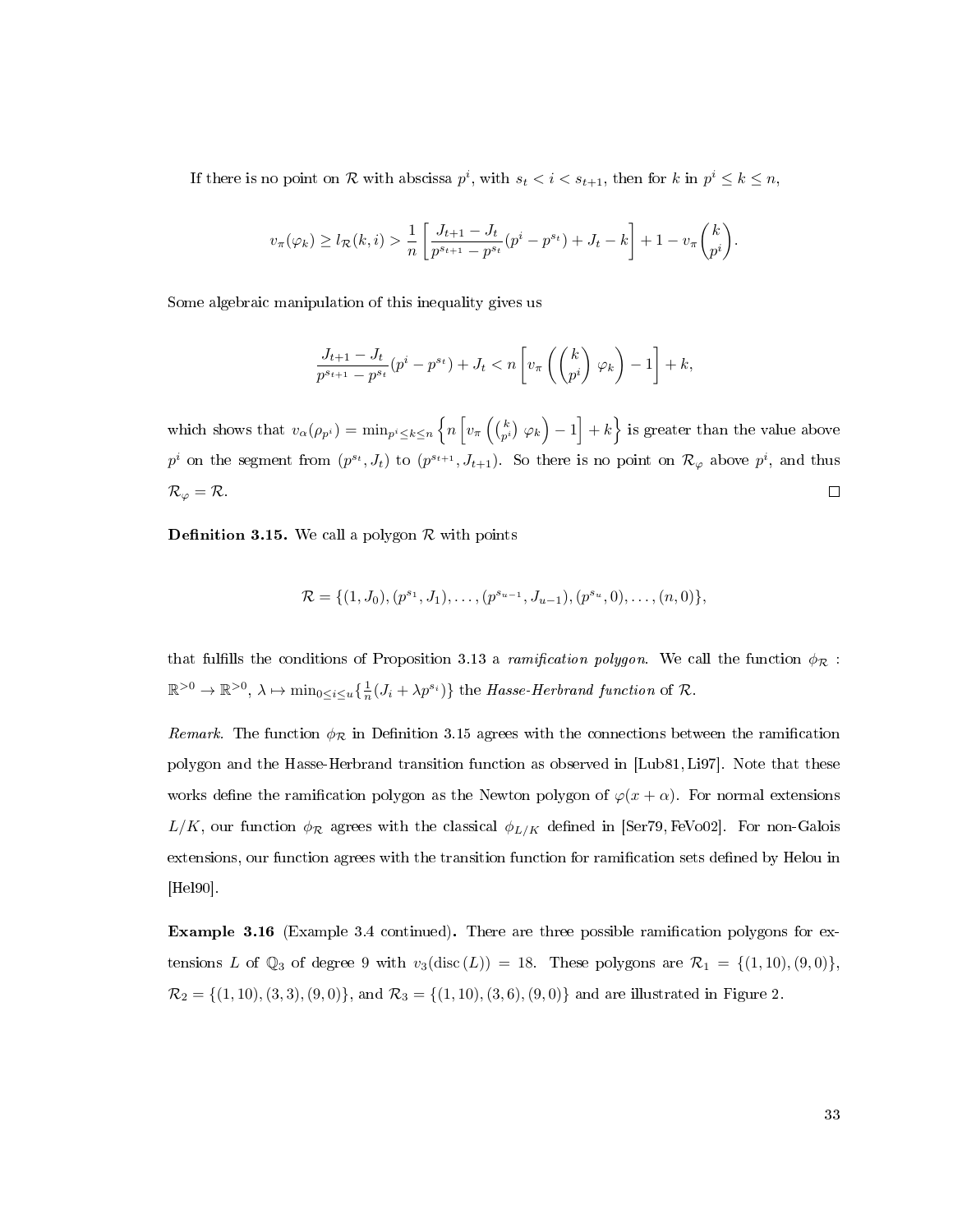<span id="page-42-0"></span>

Figure 2. Possible ramification polygons of extensions L of  $\mathbb{Q}_3$  of degree 9 with  $v_3(\text{disc } (L)) = 18$ .

Since by Lemma [3.8](#page-33-0) we have  $v(\varphi_3) = 1$ , the polynomials  $\varphi$  generating extensions with ramification polygon  $\mathcal{R}_2$  are given by:

| $x^9$        | $x^8$   | $x^7$   | $x^6$                                                                                               | $r^5$   | $x^4$   | $r^3$                     | $r^2$   | $x^1$   | $x^0$     |
|--------------|---------|---------|-----------------------------------------------------------------------------------------------------|---------|---------|---------------------------|---------|---------|-----------|
| $3^4  \{0\}$ | $\{0\}$ | $\{0\}$ | ${0}$                                                                                               | $\{0\}$ | $\{0\}$ | $\{0\}$                   | $\{0\}$ | $\{0\}$ | $\{0\}$   |
|              |         |         | $3^3$ {0} {0, 1, 2} {0, 1, 2} {0, 1, 2} {0, 1, 2} {0, 1, 2} {0, 1, 2} {0, 1, 2} {0, 1, 2} {0, 1, 2} |         |         |                           |         |         |           |
|              |         |         | $3^{2}$ {0} {0, 1, 2} {0, 1, 2} {0, 1, 2} {0, 1, 2} {0, 1, 2} {0, 1, 2} {0, 1, 2} {1, 2} {0, 1, 2}  |         |         |                           |         |         |           |
| $3^1 \{0\}$  | $\{0\}$ |         | $\{0\}$ $\{0,1,2\}$ $\{0\}$                                                                         |         |         | $\{0\}$ $\{1,2\}$ $\{0\}$ |         | $\{0\}$ | $\{1,2\}$ |
| $3^0$ {1}    | $\{0\}$ | ${0}$   | $\{0\}$                                                                                             | $\{0\}$ | $\{0\}$ | $\{0\}$                   | $\{0\}$ | $\{0\}$ | $\{0\}$   |

# 3.3 Enumerating Ramification Polygons

In order to use later counting and enumerating results, we need a method of computing all of the possible ramification polygons for a given base field, degree, and discriminant. A naive method exists: Ramification polygons only depend on the valuations of the coefficients of an Eisenstein polynomial, and by Krasner's bound (Lemma [3.3\)](#page-30-1), those are bounded above, so we can simply try all sequences of valuations. However, no matter how fast finding a ramification polygon by Equation [\(3.1\)](#page-31-0) may be, this still requires at least  $(c-1)^{n-2}$  such computations. Proposition [3.13](#page-36-0) provides a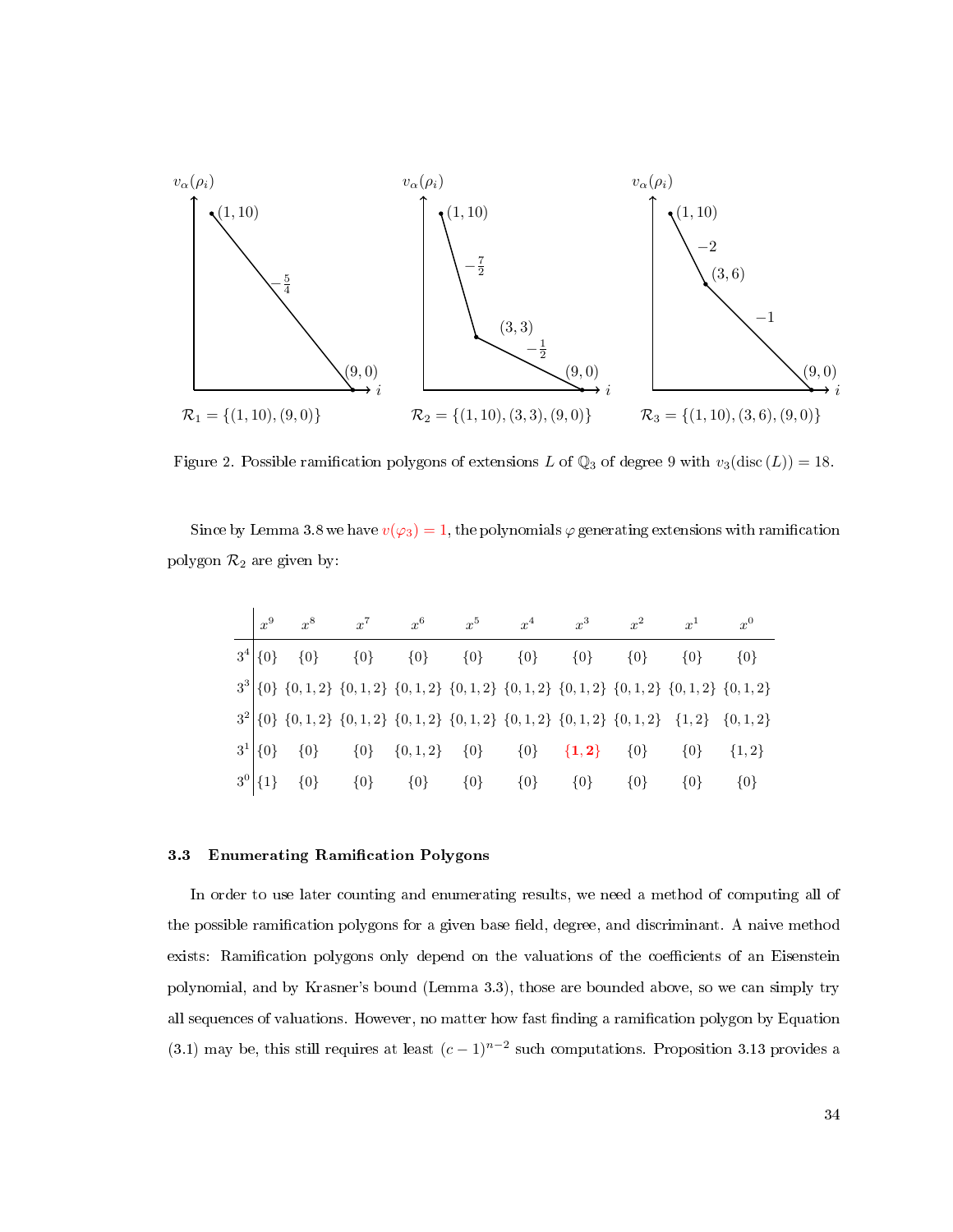necessary and sufficient set of conditions for a set of points to be a ramification polygon, which gives rise to a far more efficient enumeration method.

Given a degree  $n = e_0 p^r$  and discriminant valuation  $n - J_0 + 1$ , we know that  $(1, J_0)$  must be on our polygon, and that we have a segment from  $(p^r, 0)$  to  $(n, 0)$ . This gives us a partial ramification polygon P to start from, after which we can consider what points may be above  $p^{r-1}$ and then continue from right to left, considering each abscissa. Our algorithm proceeds recursively, considering the next abscissa from a partial polygon P.

Assume we have a partial polygon  $\mathcal P$  and the minimum valuations of  $\varphi_i$  required for the points of P and wish to find all points above  $p^s$  that we can attach. Let  $(p^t, J_t)$  be the next point in P to the right of  $p^s$ . Geometrically, the ordinate above  $p^s$  must be between the continuation of the segment ending at  $p^t$  and the segment from  $(p^t, J_t)$  and  $(1, J_0)$ . This can be seen in Figure [3.](#page-43-0) Algebraically, using Lemma [3.8,](#page-33-0) we can use our minimum values of  $\varphi_i$  and Equation [\(3.1\)](#page-31-0) to find a minimum for  $v(\rho_{p^s})$  and the valuations fixed by the points of the polygon to find a maximum. In this allowable range, we only have to consider multiples of  $p^s$ , by Lemma [3.12.](#page-36-1) In order to add a point, we simply have to verify that the valuation fixed by the new point is not below our existing minimum valuations and that the change to our minimum valuations from adding the point (Lemma [3.8\)](#page-33-0) and any absence of points for all  $p^k$  with  $p^s < p^k < p^t$  (Lemma [3.10\)](#page-34-1) do not increase existing  $v(\varphi_i)$  fixed by the points  $\mathcal P$ .

<span id="page-43-0"></span>

Figure 3. Possible points on a ramification polygon above  $p^s$  based on existing points.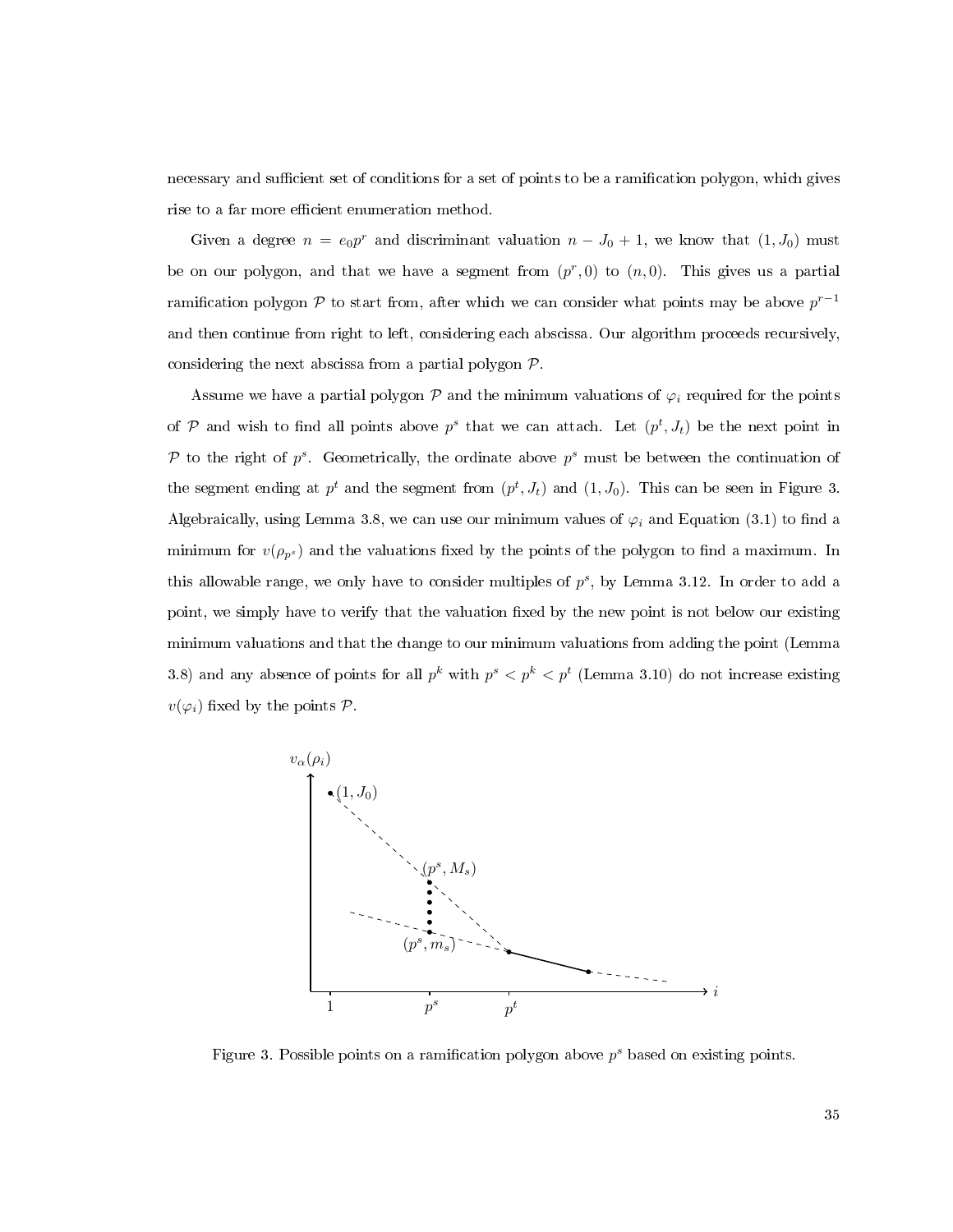## <span id="page-44-0"></span>Algorithm AllRamificationPolygons

- Input: A  $\pi$ -adic field K, partial ramification polygon P, exponent s of the abscissa to consider, and  $V(i)$ , minimum valuations for  $\varphi_i$  based on  $\mathcal{P}$ .
- Output: All ramification polygons that may differ from  $P$  by points above p to  $p^s$ .
- (a) Let  $(p^t, J_t)$  be the point of  $P$  with minimal t given  $t > s$ .
- (b) If  $s = 0$ , then
	- (i) For  $k \in \{t-1, t-2, \ldots, 1\}$  do
		- $M_v \leftarrow v(\rho_{p^k})$  assuming  $v(\varphi_i) = V(i)$  for  $i \in \{y \mod n | (x, y) \in \mathcal{P}\} \cup \{n\}$

• If 
$$
M_v < \left(\frac{J_0 - J_t}{1 - pt}\right)(p^k - 1) + J_0
$$
 then return  $\emptyset$ .

•  $V(i) \leftarrow \max\{V(i), l(i,k)\}\$  with l computed for no point above  $p^k$ .

(ii) Return  $\{\mathcal{P}\}.$ 

- (c)  $m_v \leftarrow v(\rho_{n^k})$  assuming  $v(\varphi_i) = V(i)$ .
- (d)  $m_s \leftarrow \max\{p^s, \lambda(p^s p^t) + J_t\}$  where  $\lambda$  is the slope of the segment with  $p^t$  as left vertex.
- (e)  $M_v \leftarrow v(\rho_{n^k})$  assuming  $v(\varphi_i) = V(i)$  for  $i \in \{y \mod n | (x, y) \in \mathcal{P}\} \cup \{n\}.$

(f) 
$$
M_s \leftarrow \left(\frac{J_0 - J_t}{1 - p^t}\right) (p^s - 1)
$$

(g)  $m \leftarrow \max\{m_v, m_s\}$  and  $M \leftarrow \min\{M_v, M_s\}.$ 

- (h) If  $m > M$ , then return AllRamificationPolygons( $K, \mathcal{P}, s 1, V$ ).
- (i)  $R \leftarrow \{P\}$ .
- (j) For  $y \in \{y \in \mathbb{Z} \mid m \leq y \leq M \text{ and } y \mod p^s \equiv 0\}$  do
	- (i)  $b \leftarrow y \mod n$ .
	- (ii) If  $b > 0$  and  $V(s) > l(b, s)$  (using the point  $(p^s, y)$ ), then **next** y.
	- (iii)  $V_y(i) \leftarrow \max\{V(i), l(i, s)\}$  with  $l(i, s)$  computed for point  $(p^s, y)$ .
	- (iv) For  $k \in \{t-1, t-2, \ldots, s+1\}$  do

• 
$$
M_v \leftarrow v(\rho_{p^k})
$$
 assuming  $v(\varphi_i) = V(i)$  for  $i \in \{y \mod n | (x, y) \in \mathcal{P}\} \cup \{n\}.$ 

- If  $M_v < \left(\frac{y-J_t}{s} \right)$  $p^s-p^t$  $\Bigg((p^k-p^s)+y\hbox{ then }$ **next** y.
- $V_k(i) \leftarrow l(i,k)$  computed for no point above  $p^k$ .
- If  $V(i) < V_k(i)$  for any  $i \in \{y \mod n | (x, y) \in \mathcal{P}\} \cup \{b\}$  then next y.
- $V_y(i) \leftarrow \max\{V_y(i), V_k(i)\}.$
- (v) If  $\min_{p^s \leq i \leq n} \left\{ n \left[ v_\pi \binom{i}{p^s} + V_y(i) 1 \right] + i \right\} \neq y$  then next y.

(vi) Append  $\mathcal{P} \cup \{(p^s, y)\}\$ to R.

(k) Return  $\bigcup_{r\in R}$ AllRamificationPolygons $(K, r, s - 1, V_y)$ .

Algorithm 1. AllRamificationPolygons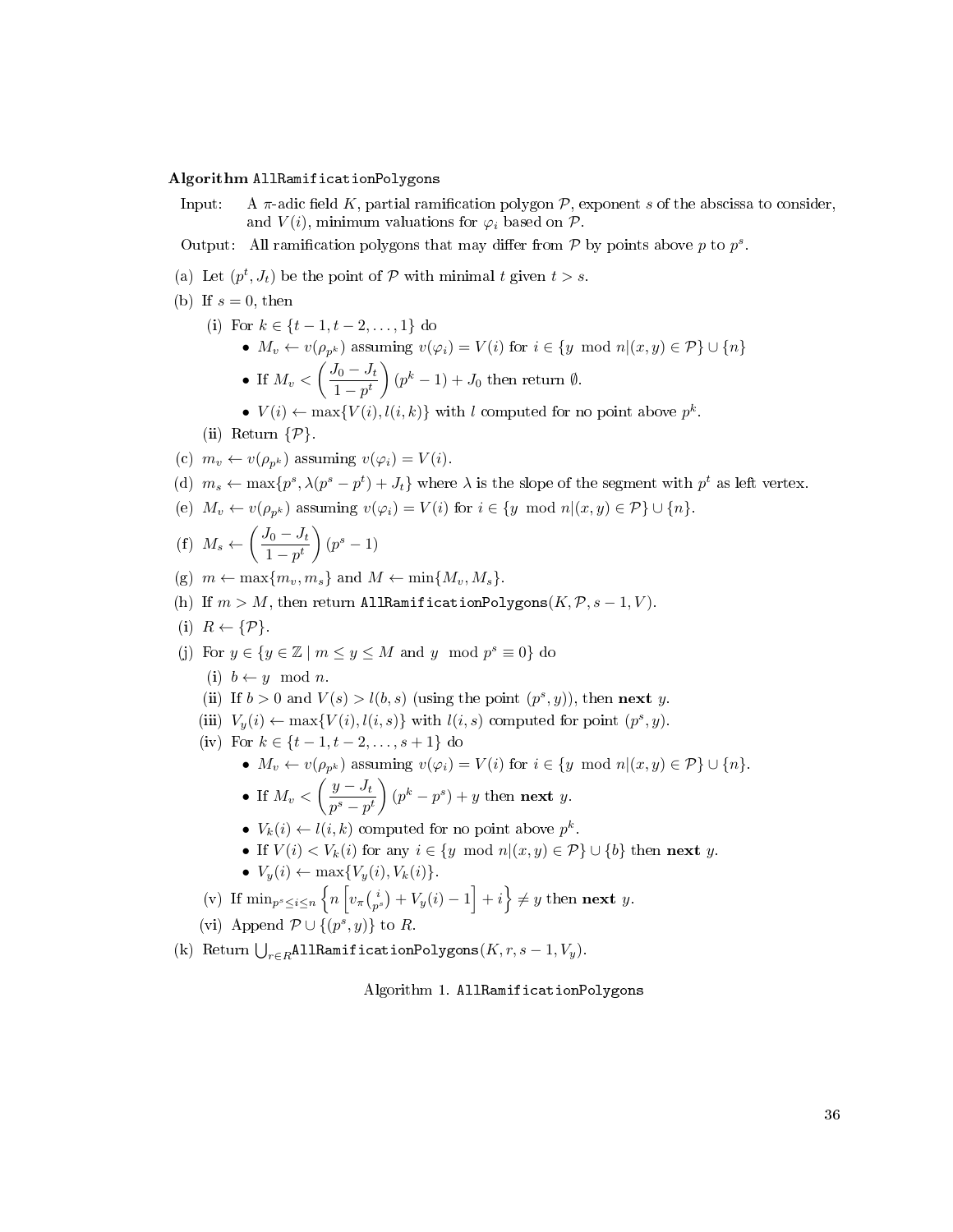The algorithm AllRamificationPolygons (Algorithm [1\)](#page-44-0) does what we have described and can be used to find all ramification polygons for a given degree  $n = e_0 p^r$  and discriminant valuation  $n + J_0 - 1$ , by initializing  $\mathcal{P} = \{(1, J_0), (n, 0), (p^r, 0)\} \cup \{(i, 0) \mid p^r < i \le n \text{ and } v_p{n \choose i} = 0\}$  and  $V(i) = l(i, 0)$  (Definition [3.11\)](#page-35-0).

**Example 3.17.** In Table [1,](#page-45-0) we consider all ramification polygons for extensions of  $\mathbb{Q}_3$  with discriminants given by the following values of  $J_0$ : 1, 11, 33, and 81. For all of these except 11, there is only one ramication polygon actually possible.

|  | $J_0$ | Initial $\mathcal P$        | Above 9                                 | Above 3                                     | <b>Notes</b>                      |
|--|-------|-----------------------------|-----------------------------------------|---------------------------------------------|-----------------------------------|
|  | 1     | $\{(1,1),(27,0)\}\$         |                                         | <i>none</i> (step h)   <i>none</i> (step h) | Only polygon for $J_0 = 1$        |
|  |       |                             |                                         | $_{none}$                                   | Valid polygon                     |
|  |       |                             | $11  \{(1,11), (27,0)\} $ none (step h) | (3,3)                                       | Valid polygon                     |
|  |       |                             |                                         | (3, 6)                                      | Valid polygon                     |
|  |       |                             |                                         | (3,9)                                       | Fails in step $(j)(v)$            |
|  |       |                             | none                                    | none                                        | Fails in step (b)(i)(2) $(k = 1)$ |
|  |       | $33  \{(1,33), (27,0)\}\$   |                                         | (3,6)                                       | Only polygon for $J_0 = 33$       |
|  |       |                             | (9,9)                                   | none                                        | Fails in step (b)(i)(2) $(k = 1)$ |
|  |       |                             | (9,18)                                  |                                             | Fails in step $(j)(v)$            |
|  |       |                             | none                                    | $_{none}$                                   | Fails in step (b)(i)(2) $(k = 1)$ |
|  |       | $81  \{(1, 81), (27, 0)\}\$ |                                         | (3,54)                                      | Fails in step (j)(iv)(2) $(k=2)$  |
|  |       |                             | (9,27)                                  | none                                        | Fails in step (b)(i)(2) $(k = 1)$ |
|  |       |                             |                                         | $\left( 3.54\right)$                        | Only polygon for $J_0 = 81$       |

<span id="page-45-0"></span>Table 1. Construction of all ramification polygons for degree 27 extensions over  $\mathbb{Q}_3$  with discriminant  $(3)^{27+J_0-1}$  for  $J_0 \in \{1, 11, 33, 81\}.$ 

The table shows, from left to right, the recursions of the algorithm. We first begin with our initial polygon  $P$ . There are three stages in this example, considering possible points above 9 and 3, and then verifying our polygon if it has no point above 3 (and possibly 9 as well). It should be noted that the absence of a point is not checked until another point is added, or we reach  $s = 0$ . For instance, we know that we cannot have the polygon  $\{(1, 81), (27, 0)\}$  because of the check performed at the  $s = 0$  stage, whereas we learn that we cannot have  $\{(1, 81), (3, 54), (27, 0)\}$  when we attempt to add (3, 54). Except for waiting to check the validity of a missing point, the algorithm discards a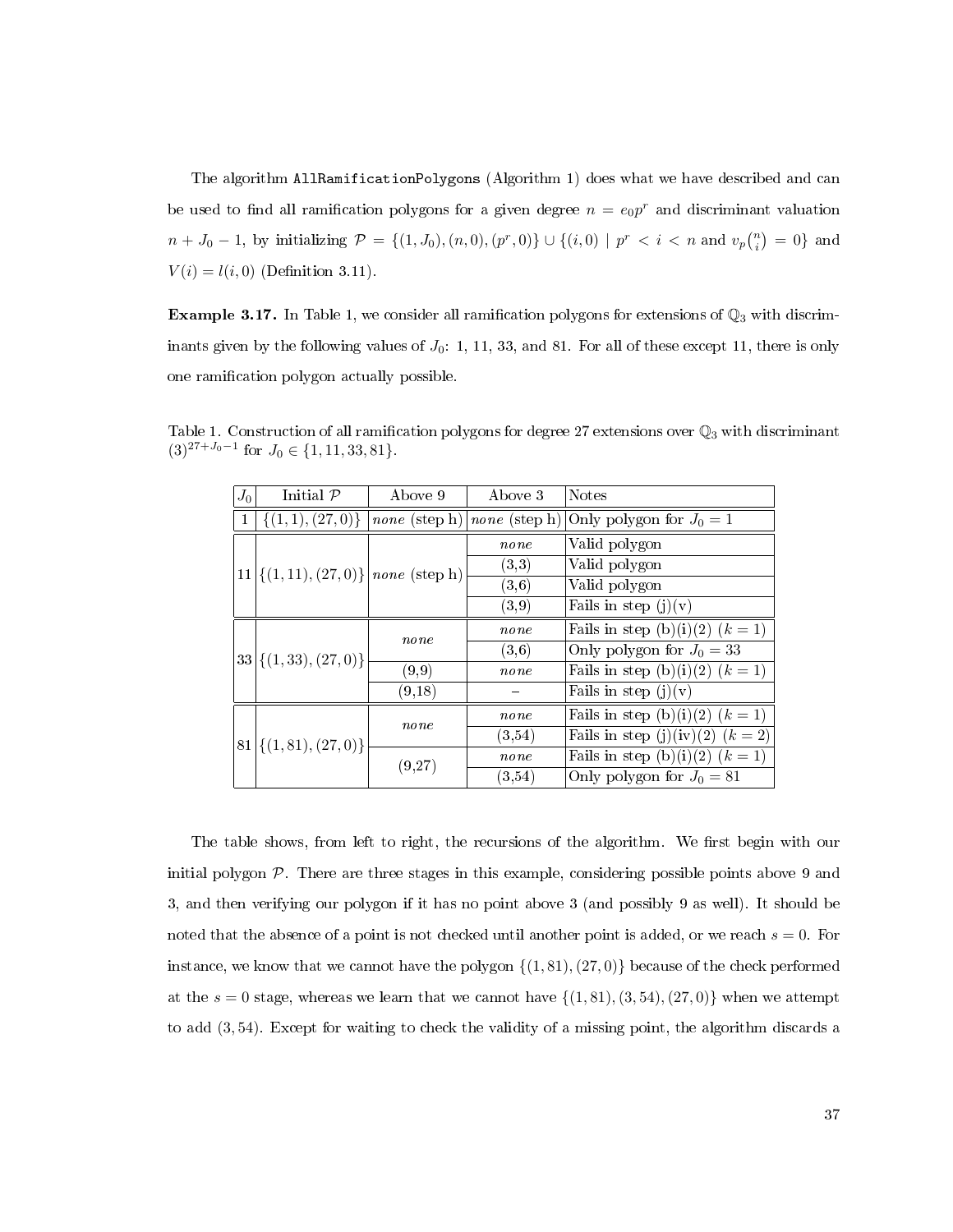branch as soon as it is clear that no valid polygons will come from it. This is what happens when we attempt to add  $(9, 18)$  to  $\{(1, 33), (27, 0)\}.$ 

## 3.4 Residual Polynomials of Segments

Residual (or associated) polynomials were introduced by Ore [\[Ore28\]](#page-113-2). They yield information about the unramified part of the extension generated by the factors of a polynomial. This makes them a useful tool in the computation of ideal decompositions and integral bases [\[GMN13,](#page-112-2)[Mon99,](#page-113-3)[MN92\]](#page-113-4) and the closely related problem of polynomial factorization over local fields [\[GNP12,](#page-112-3) [Pau10\]](#page-114-1).

**Definition 3.18** (Residual polynomial). Let L be a finite extension of K with uniformizer  $\alpha$ . Let  $\rho(x) = \sum_i \rho_i x^i \in \mathcal{O}_L[x]$ . Let  $\mathcal S$  be a segment of the Newton polygon of  $\rho$  of length l with endpoints  $(k, v_{\alpha}(\rho_k))$  and  $(k+l, v_{\alpha}(\rho_{k+l}))$ , and slope  $-h/e = (v_{\alpha}(\rho_{k+l}) - v_{\alpha}(\rho_k)) / l$  then

$$
\underline{A}(x)=\sum_{j=0}^{l/e}\underline{\rho_{je+k}\alpha^{jh-v_{\alpha}(\rho_{k})}}x^{j}\in\underline{K}[x]
$$

is called the *residual polynomial* of  $S$ .

Remark. The ramification polygon of a polynomial  $\varphi$  and the residual polynomials of its segments yield a subfield M of the splitting field N of  $\varphi$ , such that N/M is a p-extension [\[GP12,](#page-112-4) Theorem 9.1].

From the definition we obtain some of the properties of residual polynomials.

<span id="page-46-0"></span>**Lemma 3.19.** Let L be a finite extension of K with uniformizer  $\alpha$ . Let  $\rho \in \mathcal{O}_L[x]$ . Let N be the Newton polygon of  $\rho$  with segments  $\mathcal{S}_1, \ldots, \mathcal{S}_\ell$  and let  $\underline{A}_1, \ldots, \underline{A}_\ell$  be the corresponding residual polynomials.

- (a) If  $S_i$  has integral slope  $-h \in \mathbb{Z}$  with endpoints  $(k, v_\alpha(\rho_k))$  and  $(k+l, v_\alpha(\rho_{k+l}))$  then  $\underline{A}_i(x) =$  $\sum_{j=0}^{l} \rho_{j+k} \alpha^{j h - v_{\alpha}(\rho_k)} x^j = \rho(\alpha^h x) \alpha^{-k - v_{\alpha}(\rho_k)} x^{n-l} \in \underline{K}[x].$
- <span id="page-46-1"></span>(b) If for  $1 \leq i \leq \ell - 1$  the leading coefficient of  $\underline{A}_i$  is denoted by  $\underline{A}_{i,\deg \underline{A}_i}$  and  $\underline{A}_{i+1,0}$  is the constant coefficient of  $\underline{A}_{i+1}$  then  $\underline{A}_{i,\text{deg}\,\underline{A}_i} = \underline{A}_{i+1,0}$ .
- (c) If  $\rho$  is monic then  $\underline{A}_{\ell}$  is monic.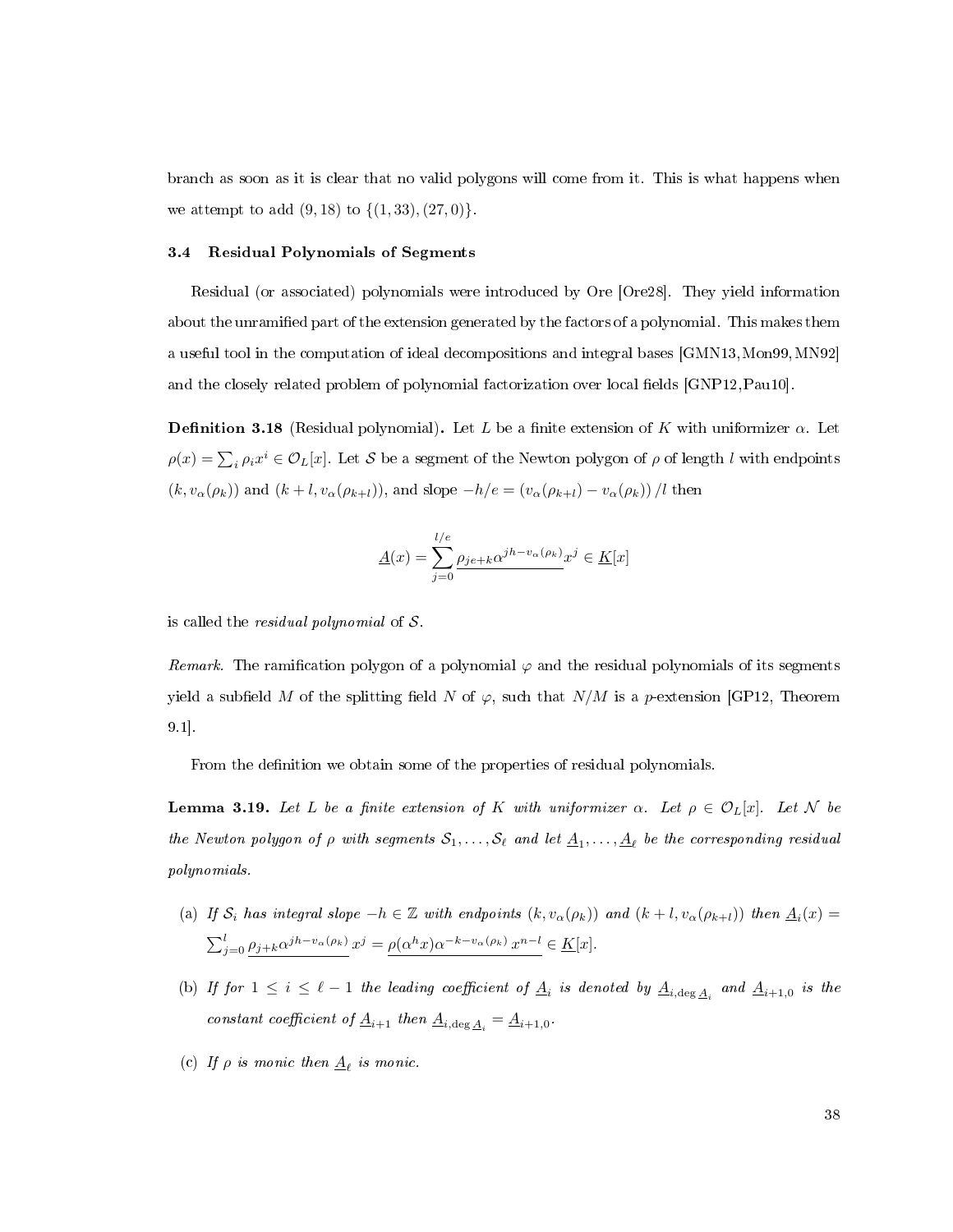From now on we consider the residual polynomials of the segments of a ramication polygon. From the definition of the residual polynomials and Lemma [3.7](#page-32-0) we obtain:

<span id="page-47-0"></span>**Proposition 3.20.** Let  $\varphi \in \mathcal{O}_K[x]$  be Eisenstein of degree  $n = p^r e_0$  with  $gcd(p, e_0) = 1$ , let  $\alpha$  be a root of  $\varphi$ ,  $\rho$  the ramification polynomial, and  $\mathcal{R}_{\varphi}$  the ramification polygon of  $\varphi$ .

- (a) If  $e_0 \neq 1$  then  $\mathcal{R}_{\varphi}$  has a horizontal segment of length  $p^r(e_0 1)$  with residual polynomial  $\underline{A} = \sum_{i=0}^{n-p^r} \underline{A}_i x^i$  where  $\underline{A}_i = \binom{n}{i} \neq \underline{0}$  if and only if  $v_\alpha \binom{n}{i} = 0$ .
- (b) If  $(p^{s_k}, J_k), \ldots, (p^{s_l}, J_l)$  are the points on a segment S of  $\mathcal{R}_{\varphi}$  of slope  $-\frac{h}{e}$ , then the residual polynomial of S is

$$
\underline{A}(x) = \sum_{i=k}^{l} \underline{\rho_{p^{s_i}} \alpha^{-J_i}} x^{(p^{s_i} - p^{s_k})/e} = \sum_{i=k}^{l} \underline{\varphi_{b_i} {b_i \choose p^{s_i}} \alpha^{-a_i n - n} x^{(p^{s_i} - p^{s_k})/e}}.
$$

We immediately get:

**Corollary 3.21.** Let  $\varphi \in \mathcal{O}_K[x]$  be Eisenstein and  $\mathcal{R}_{\varphi}$  its ramification polygon.

- (a) The residual polynomial of the rightmost segment of  $\mathcal{R}_{\varphi}$  is monic.
- (b) Let  $(p^{s_l}, J_l)$  be the right end point of the *i*-th segment of  $\mathcal{R}_{\varphi}$  and  $\underline{A}_i = \sum_{j=0}^{m_i} \underline{A}_{i,j}$  its residual polynomial and let  $(p^{s_k}, J_k)$  be the left end point of the  $(i + 1)$ -st segment of  $\mathcal{R}_{\varphi}$  and  $\underline{A}_{i+1} =$  $\sum_{j=0}^{m_{i+1}} \underline{A}_{i+1,j}$  its residual polynomial. Then  $\underline{A}_{i,m_i} = \underline{A}_{i+1,0}$ .

We now give criteria for the existence of polynomials with given ramification polygon  $\mathcal R$  and given residual polynomials.

<span id="page-47-1"></span>**Proposition 3.22.** Let  $n = p^r e_0$  with  $gcd(p, e_0) = 1$  and let R be a polygon with points

$$
\mathcal{R} = \{ (1, J_0), (p^{s_1}, J_1), \dots, (p^{s_k}, J_k), \dots, (p^r, 0), \dots, (p^r e_0, 0) \}
$$

satisfying Proposition [3.13.](#page-36-0) Write  $J_k = a_k n + b_k$  with  $0 \leq b_k \leq n$ . Let  $S_1, \ldots, S_\ell$  be the segments of R with endpoints  $(p^{k_i}, J_{k_i})$  and  $(p^{l_i}, J_{l_i})$  and slopes  $-h_i/e_i$   $(1 \leq i \leq \ell)$ . For  $1 \leq i \leq \ell$  let  $\underline{A}_i(x) = \sum_{j=0}^{(p^{l_i}-p^{k_i})/e_i} \underline{A}_{i,j}x^j \in \underline{K}.$ 

39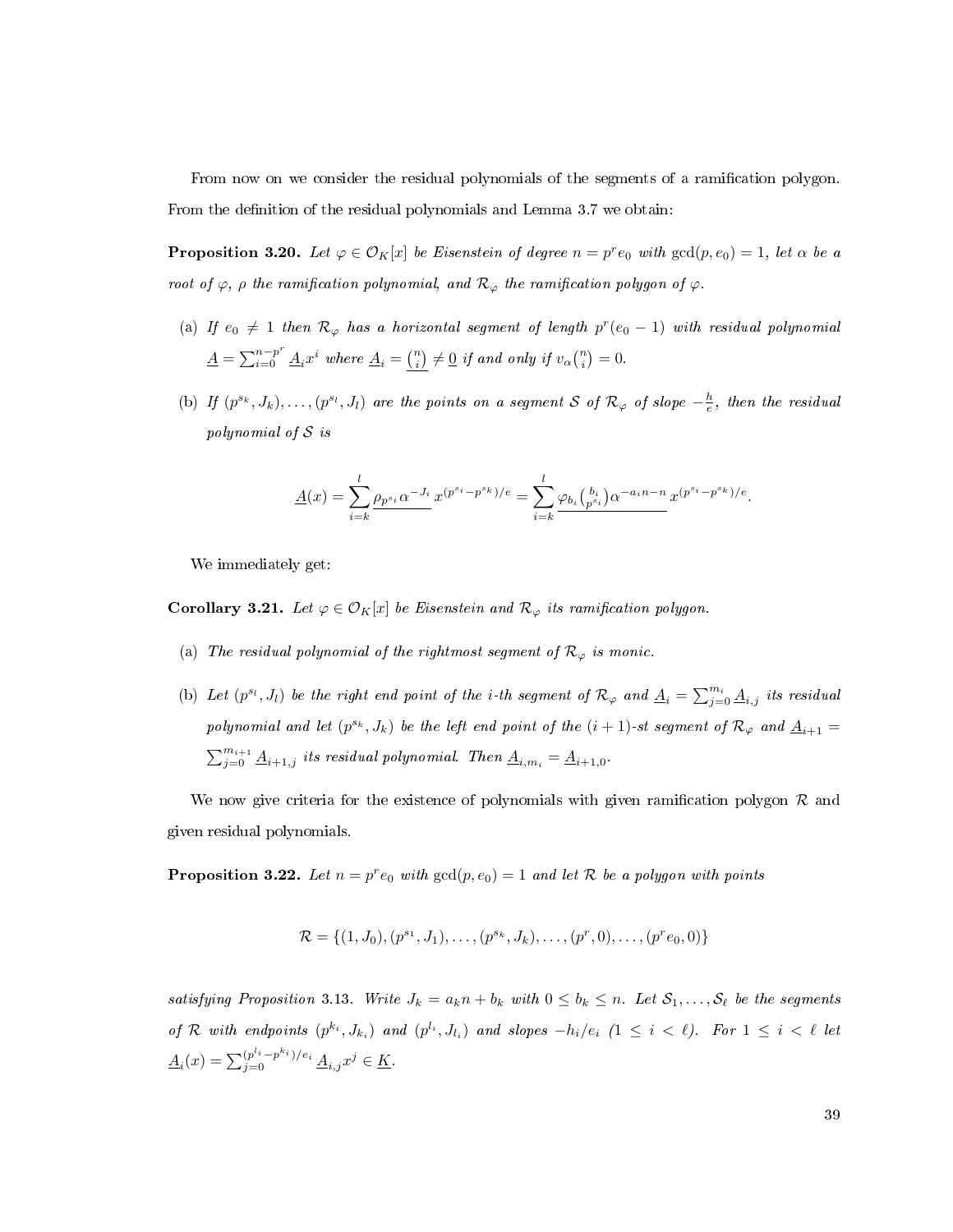There is an Eisenstein polynomial of degree  $p^r e_0$  with ramification polygon  $R$  and segments  $\mathcal{S}_1, \ldots, \mathcal{S}_\ell$  with residual polynomials  $\underline{A}_1, \ldots, \underline{A}_\ell \in \underline{K}[x]$  if and only if

- (a)  $\underline{A}_{i,\deg \underline{A}_i} = \underline{A}_{i+1,0}$  for  $1 \leq i \leq \ell$ ,
- (b)  $\underline{A}_{i,j} \neq 0$  if and only if  $j = (q p^{s_{k_i}})/e_i$  for some  $q \in \{p^{s_1}, \ldots, p^r\}$  with  $p^{k_i} \leq q \leq p^{l_i}$ ,
- (c) if for some  $1 \leq t, q \leq u$  we have  $b_t = b_q$  and  $s_{k_i} \leq s_t \leq s_{l_i}$  and  $s_{k_j} \leq s_q \leq s_{l_j}$  then

$$
\underline{A}_{i,(p^{s_t}-p^{s_k}i)/e_i} = \underline{\binom{b_t}{p^{s_t}} \binom{b_t}{p^{s_q}}^{-1} (-\varphi_0)^{a_q-a_t} \underline{A}_{j,(p^{s_q}-p^{s_k}i)/e_j}.
$$

*Proof.* Suppose that  $\varphi$  is an Eisenstein polynomial of degree  $p^r e_0$  with ramification polygon  $\mathcal R$  and segments  $\mathcal{S}_1,\ldots,\mathcal{S}_\ell$  with residual polynomials  $\underline{A}_1,\ldots,\underline{A}_\ell\in\underline{K}[x]$ . Property (a) is given by Lemma [3.19](#page-46-0) [\(b\)](#page-46-1) and property (b) is given by Proposition [3.20](#page-47-0) (b). To establish property (c), suppose that for some  $1 \le t, q \le u$  we have  $b_t = b_q$  and  $s_{k_i} \le s_t \le s_{l_i}$  and  $s_{k_j} \le s_q \le s_{l_j}$ . From Proposition [3.20,](#page-47-0) we have that

$$
\underline{A}_{i,(p^{s_t}-p^{s_{k_i}})/e_i} = \varphi_{b_t} {b_t \choose p^{s_t}} \alpha^{-a_t n - n} \text{ and } \underline{A}_{j,(p^{s_q}-p^{s_{k_j}})/e_j} = \varphi_{b_q} {b_q \choose p^{s_q}} \alpha^{-a_q n - n}.
$$

As  $b_t = b_q$ , we have that  $\varphi_{b_t} = \varphi_{b_q}$ . Since

$$
\underline{A}_{i,(p^{s_t}-p^{s_{k_i}})/e_i} {b_t \choose p^{s_t}}^{-1} \alpha^{a_t n+n} = \varphi_{b_t} = \varphi_{b_q} = \underline{A}_{j,(p^{s_q}-p^{s_{k_j}})/e_j} {b_t \choose p^{s_q}}^{-1} \alpha^{a_q n+n},
$$

we have

$$
\underline{A}_{i,(p^{s_t}-p^{s_{k_i}})/e_i} = \binom{b_t}{p^{s_t}} \binom{b_t}{p^{s_q}}^{-1} (-\varphi_0)^{a_q - a_t} \underline{A}_{j,(p^{s_q}-p^{s_{k_j}})/e_j}
$$

Conversely, suppose that R is a ramification polygon with segments  $S_1, \ldots, S_\ell$  with residual polynomials  $\underline{A}_1,\ldots,\underline{A}_\ell\in \underline{K}[x]$  with properties (a), (b), and (c) of the proposition. Let  $\psi$  be a

.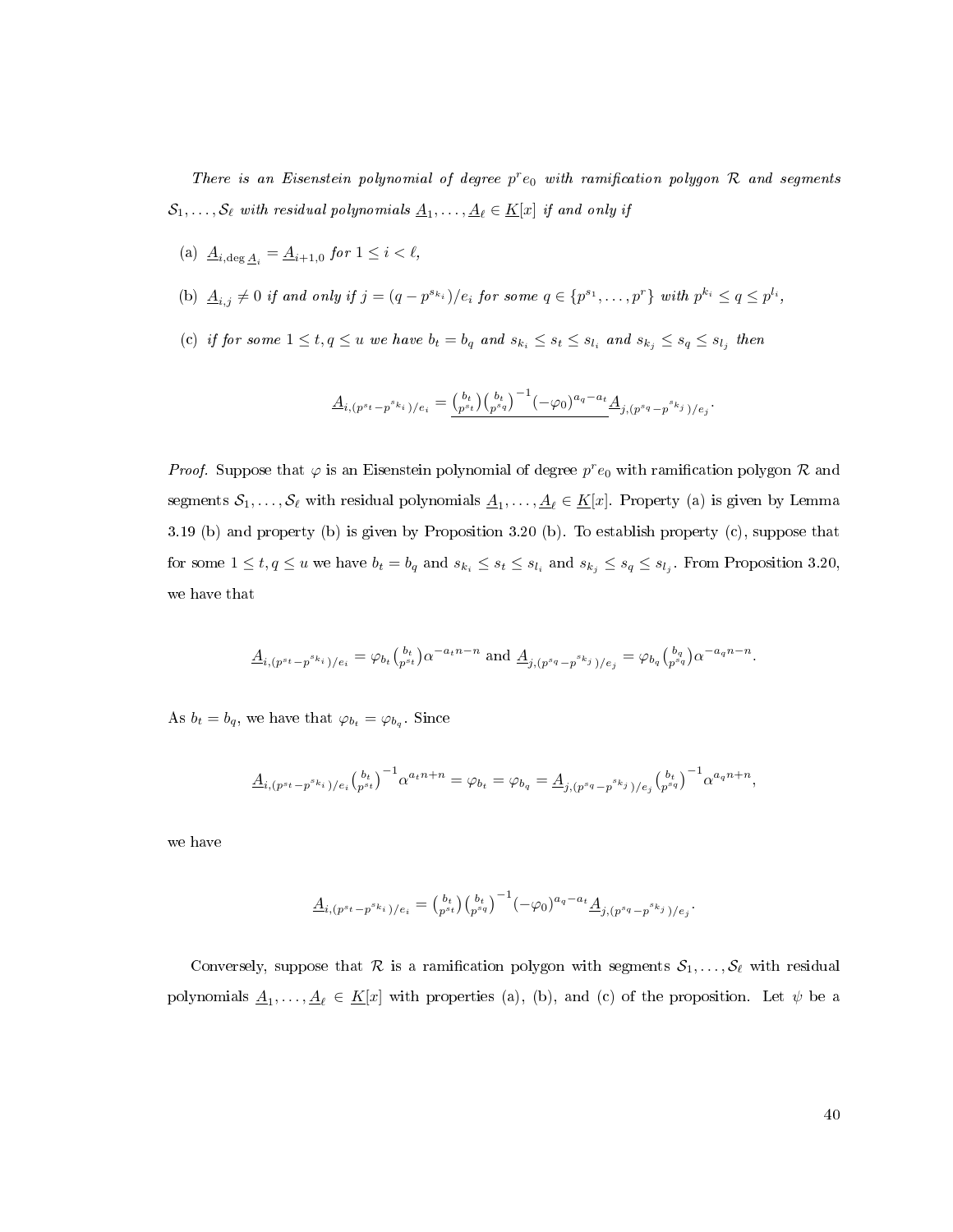polynomial in  $\mathcal{O}_K[x]$  with  $\psi_{e_0p^r} = 1$ ,  $v_\pi(\psi_0) = 1$  and

$$
\underline{\psi}_{b_t, 1 + a_t - v_\pi\binom{b_t}{p^{s_t}}} = \underline{A}_{i, (p^{s_t} - p^{s_{k_i}})/e_i} \underline{\binom{b_t}{p^{s_t}}}^{-1} (-\psi_{0,1})^{a_t + 1} \pi^{v_\pi\binom{b_t}{p^{s_t}}} \text{ for } i \text{ with } p^{k_i} \leq p^{s_t} \leq p^{l_i}
$$

for each point  $(p^{s_t}, a_t n + b_t)$  in  $\mathcal R$ . For  $\psi$  to be well defined, we must check that the same coefficient is not assigned different values. Multiple assignments occur at vertices (when one point contributes to two  $\underline{A}_i$  and when multiple points have the same  $b_t$ . If  $(p^{s_t}, a_t n + b_t)$  is a vertex of  $\mathcal{R}$ , then we have

$$
\underline{\psi}_{b_t, 1 + a_t - v_\pi\binom{b_t}{p^{st}}} = \underline{A}_{i, (p^{st} - p^{sk_i})/e_i} \left(\frac{b_t}{p^{st}}\right)^{-1} (-\psi_{0,1})^{a_t + 1} \pi^{v_\pi\binom{b_t}{p^{st}}} \\
= \underline{A}_{i+1, (p^{st} - p^{sk_{i+1}})/e_{i+1}} \left(\frac{b_t}{p^{st}}\right)^{-1} (-\psi_{0,1})^{a_t + 1} \pi^{v_\pi\binom{b_t}{p^{st}}}.
$$

Cancellation gives us  $\underline{A}_{i,(p^{s_t}-p^{s_{k_i}})/e_i} = \underline{A}_{i+1,(p^{s_t}-p^{s_{k_{i+1}}})/e_{i+1}}$ . As a vertex,  $p^{s_t}$  is the abscissa of both the right endpoint of  $S_i$   $(p^{s_{l_i}} = p^{s_t})$  and the left endpoint of  $S_{i+1}$   $(p^{s_{k_{i+1}}} = p^{s_t})$ . Thus  $(p^{s_t} - p^{s_{k_i}})/e_i = \deg \underline{A}_i$  and  $(p^{s_t} - p^{s_{k_{i+1}}})/e_{i+1} = 0$ . So,  $\underline{A}_{i,\deg \underline{A}_i} = \underline{A}_{i+1,0}$ , which is property (a). On the other hand, if for some  $1 \le t, q \le u$ , we have  $b_t = b_q$ , with  $s_{k_i} \le s_t \le s_{l_i}$  and  $s_{k_j} \le s_q \le s_{l_j}$ , then let  $b = b_t = b_q$  and we have

$$
\underline{\psi}_{b,1+a_t-v_{\pi}({b_t \atop p^{s_t}})} = \underline{A}_{i,(p^{s_t}-p^{s_k}i)/e_i} \underline{\binom{b}{p^{s_t}}}^{-1} (-\psi_{0,1})^{a_t+1} \pi^{v_{\pi}({b \atop p^{s_t}})}
$$

$$
\underline{\psi}_{b,1+a_q-v_{\pi}({p \atop p^{s_q}})} = \underline{A}_{j,(p^{s_q}-p^{s_k}i)/e_j} \underline{\binom{b}{p^{s_q}}}^{-1} (-\psi_{0,1})^{a_q+1} \pi^{v_{\pi}({p \atop p^{s_q}})}.
$$

As R is a ramification polygon, by Proposition [3.13](#page-36-0) (b),  $b_t = b_q$  implies that  $a_t = a_q - v_\pi \binom{b}{p^{s_q}} +$  $v_\pi\binom{b}{p^{s_t}}$ , so we have that  $1+a_t-v_\pi\binom{b}{p^{s_t}}=1+a_q-v_\pi\binom{b}{p^{s_q}}$ . These two assignments of coefficients of  $\psi_b$  set the same coefficient, and by property (c), they have the same value. Thus,  $\psi$  is well-defined, and we have set at most one  $\pi$ -adic coefficient for each polynomial coefficient.

By property (b), none of the assigned coefficients are zero and no others are non-zero. Thus,  $v_{\pi}(\psi_{b_t}) = 1 + a_t - v_{\pi} {b_t \choose p^{s_t}}$ , and as per the construction in the proof of Proposition [3.13,](#page-36-0)  $\psi$  is an Eisenstein polynomial with ramification polygon  $\mathcal R$ .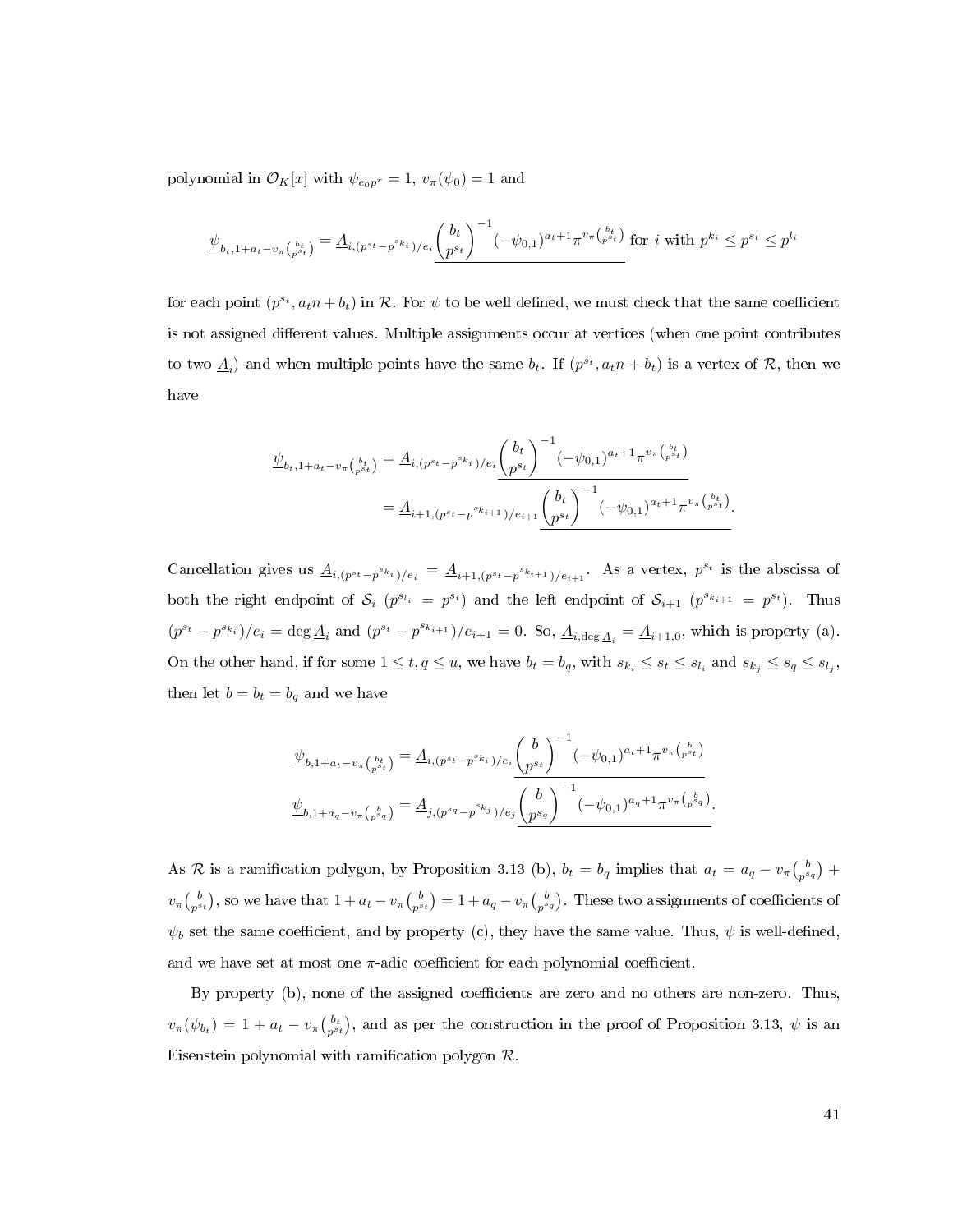Next we consider the residual polynomials of the segments of R as given by  $\psi$ . Let  $S_i$  be a segment of R containing points  $(p^{s_k}, J_k), \ldots, (p^{s_l}, J_l)$  of slope  $-h_i/e_i$ . Let  $\underline{A}_i^*$  be the residual polynomial of  $S_i$ . From Proposition [3.20,](#page-47-0) for each point  $(p^{s_t}, a_t n + b_t)$  with  $s_k \leq s_t \leq s_l$ , we get

$$
\underline{A}_{i,(p^{s_t}-p^{s_k})/e}^* = \underline{\psi_{b_t} \binom{b_t}{p^{s_t}} \alpha^{-a_t n - n}}.
$$

We need the right side to reduce to our intended value. By our assignment,

$$
\psi_{b_t} = \underline{A}_{i,(p^{st}-p^{s_{k_i}})/e_i} \binom{b_t}{p^{s_t}}^{-1} (-\psi_{0,1})^{a_t+1} \pi^{v_{\pi} \binom{b_t}{p^{s_t}} } \pi^{1+a_t-v_{\pi} \binom{b_t}{p^{s_t}}}.
$$

With  $\alpha^n \sim -N_{K(\alpha)/K}(\alpha) = -\psi_0 \sim -\psi_{0,1}\pi$  we get

$$
\psi_{b_t} \left( \begin{matrix} b_t \\ p^{st} \end{matrix} \right) \alpha^{-a_t n - n} = \underline{A}_{i, (p^{st} - p^{st} i) / e_i} \underline{\left( \begin{matrix} b_t \\ p^{st} \end{matrix} \right)^{-1} (-\psi_{0,1})^{a_t + 1} \pi^{v_\pi \left( \begin{matrix} b_t \\ p^{st} \end{matrix} \right)} \pi^{1 + a_t - v_\pi \left( \begin{matrix} b_t \\ p^{st} \end{matrix} \right)} \underline{\left( \begin{matrix} b_t \\ p^{st} \end{matrix} \right)} (-\psi_{0,1} \pi)^{-a_t - 1}
$$

from which cancellation gives us our desired result  $\underline{A}^*_{i,(p^{st}-p^{sk})/e} = \underline{A}_{i,(p^{st}-p^{sk})/e}$ .

#### 3.4.1 The invariant  $A$  of  $L/K$

We introduce an invariant of  $L/K$ , that is compiled from the residual polynomials of the segments of the ramification polygon of  $\varphi$ . From the proof of [\[GP12,](#page-112-4) Proposition 4.4] we obtain:

**Lemma 3.23.** Let  $\varphi \in \mathcal{O}_K[x]$  be Eisenstein and  $\alpha$  a root of  $\varphi$  and  $L = K(\alpha)$ . Let S be a segment of the ramification polygon of  $\varphi$  of slope  $-h/e$  and let  $\underline{A}$  be its residual polynomial. Let  $\beta = \delta \alpha$  with  $v_\alpha(\delta)=0$  be another uniformizer of  $L$  and  $\psi$  its minimal polynomial. If  $\underline{\gamma}_1,\ldots,\underline{\gamma}_m$  are the (not necessarily distinct) zeros of  $\underline{A}$  then  $\gamma_1/\underline{\delta}^h,\ldots,\gamma_m/\underline{\delta}^h$  are the zeros of the residual polynomial of the segment of slope  $-h/e$  of the ramification polygon of  $\psi$ .

Thus the zeros of the residual polynomials of all segments of the ramication polygon change by powers of the same element  $\delta$  when transitioning from a uniformizer  $\alpha$  to a uniformizer  $\delta \alpha$ . With Proposition [3.22](#page-47-1) we obtain:

<span id="page-50-0"></span>**Theorem 3.24.** Let  $S_1, \ldots, S_\ell$  be the segments of the ramification polygon R of an Eisenstein polynomial  $\varphi \in \mathcal{O}_K[x]$ . For  $1 \leq i \leq \ell$  let  $-h_i/e_i$  be the slope of  $\mathcal{S}_i$  and  $\underline{A}_i(x) = \sum_{j=0}^{m_i}$  its residual

 $\Box$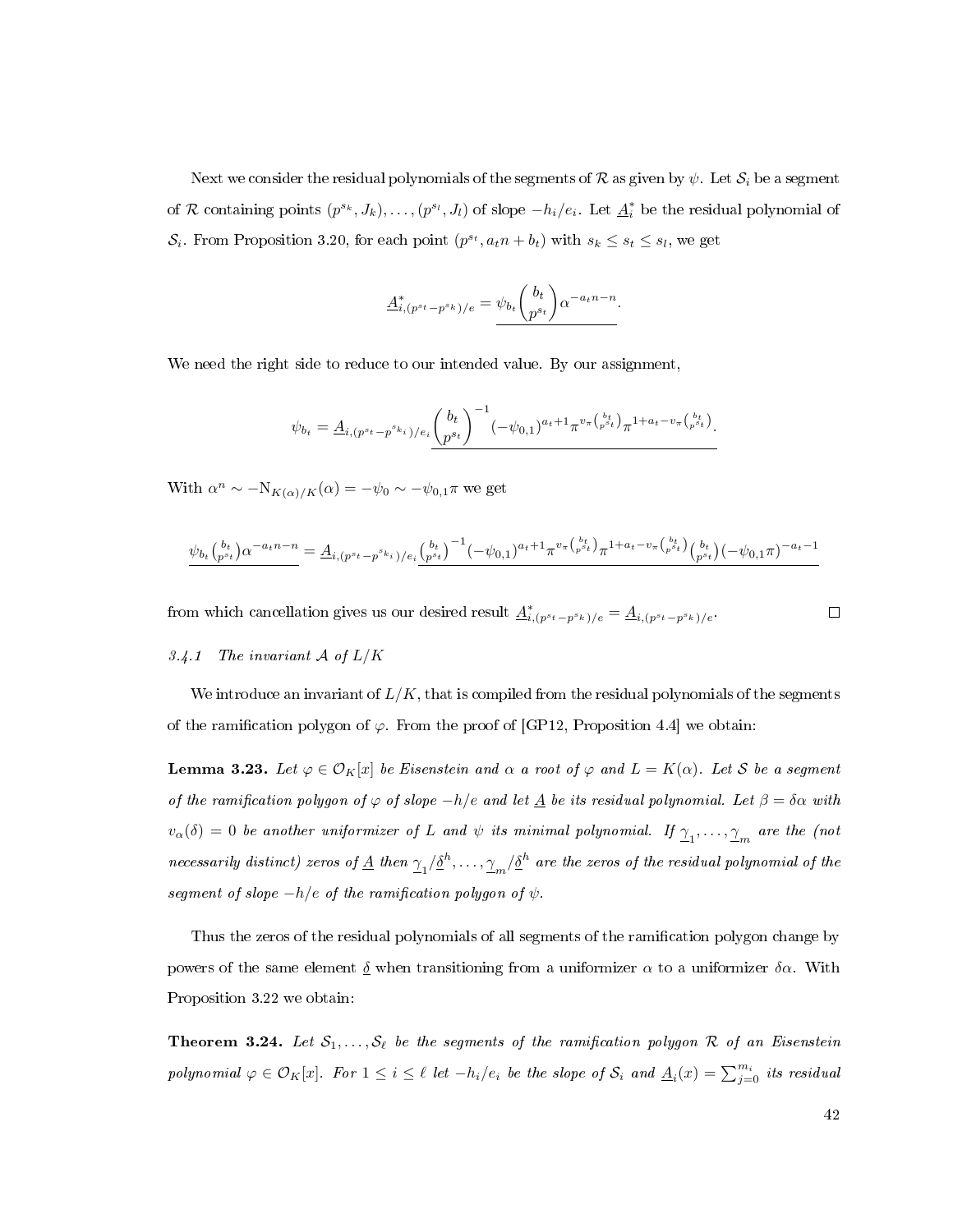polynomial. Then

<span id="page-51-2"></span>
$$
\mathcal{A} = \left\{ \left( \gamma_{\delta,1} \underline{A}_1(\underline{\delta}^{h_1} x), \dots, \gamma_{\delta,\ell} \underline{A}_\ell(\underline{\delta}^{h_\ell} x) \right) : \underline{\delta} \in \underline{K}^\times \right\} \tag{3.3}
$$

where  $\gamma_{\delta,\ell} = \delta^{-h_\ell \deg \Delta_\ell}, \text{ and } \gamma_{\delta,i} = \gamma_{\delta,i+1} \delta^{-h_i \deg \Delta_i} \text{ for } 1 \leq i \leq \ell-1 \text{ is an invariant of the extension } \delta$  $K[x]/(\varphi)$ .

<span id="page-51-0"></span>**Example 3.25.** Let  $\varphi(x) = x^9 + 6x^3 + 9x + 3$ . The ramification polygon of  $\varphi$  consists of the two segments with end points  $(1, 10), (3, 3)$  and  $(3, 3), (9, 0)$  and residual polynomials  $1 + 2x$  and  $2 + x<sup>3</sup>$ . We get  $\mathcal{A} = \{ (1 + 2x, 2 + x^3), (1 + x, 1 + x^3) \}.$ 

## 3.4.2 Generating Polynomials

We show how the choice of a representative of the invariant  $A$  determines some of the coefficients of the generating polynomials with this invariant.

<span id="page-51-1"></span>**Lemma 3.26.** Let  $\varphi \in \mathcal{O}_K[x]$  be Eisenstein of degree n. Let S be a segment of ramification polygon of  $\varphi$  with endpoints  $(p^{s_k}, a_k n+b_k)$  and  $(p^{s_l}, a_l n+b_l)$  and residual polynomial  $\underline{A}(x) = \sum_{j=1}^{p^{s_l}-p^{s_k}} \underline{A}_j x^j \in$  $\underline{K}[x]$ . If  $(p^{s_i}, a_i n + b_i)$  is a point on S with  $b_i \neq 0$  then

$$
\underline{\varphi}_{b_i,j} = \underline{A}_{(p^{s_i}-p^{s_k})/e} \underline{\binom{b_i}{p^{s_i}}}^{-1} (-\varphi_{0,1})^{a_i+1} \pi^{v_{\pi}\binom{b_i}{p^{s_i}}}
$$

where  $j = a_i + 1 - v_{\pi} {b_i \choose p^{s_i}}$ .

*Proof.* By Lemma [3.8,](#page-33-0)  $v_{\pi}(\varphi_{b_i}) = j$  and by Proposition [3.20](#page-47-0)

$$
\underline{A}(x) = \sum_{i=k}^{l} \frac{\varphi_{b_i} {b_i \choose p^{s_i}} \alpha^{-a_i n - n}}{x^{(p^{s_i} - p^{s_k})/e}}.
$$

Thus  $\underline{A}_{(p^{s_i}-p^{s_k})/e} = \varphi_{b_i} {b_i \choose p^{s_i}} \alpha^{-a_i n - n}$ . With  $\alpha^n \sim -N_{K(\alpha)/K}(\alpha) = -\varphi_0 \sim -\varphi_{0,1} \pi$  we get

$$
\underline{A}_{(p^{s_i}-p^{s_k})/e} = \varphi_{b_i} {b_i \choose p^{s_i}} (-\varphi_0)^{-a_i-1}.
$$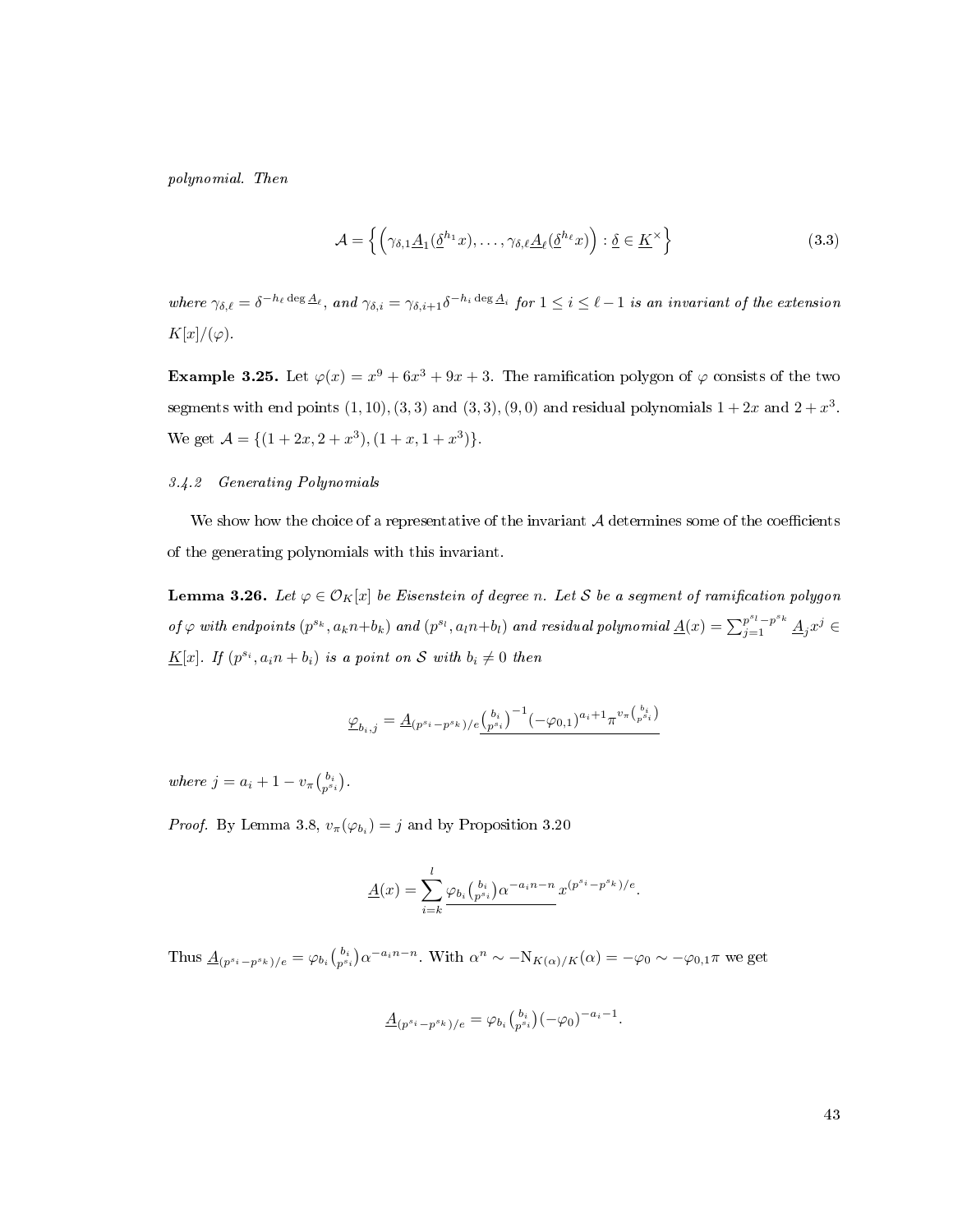As by Lemma [3.7](#page-32-0)  $v_{\alpha}(\varphi_{b_i}) = v_{\alpha}(\rho_{p^{s_i}}) - v_{\alpha}(\frac{b_i}{p^{s_i}}) - b_i + n = a_i n + b_i - v_{\alpha}(\frac{b_i}{p^{s_i}}) - b_i + n = n(a_i + 1) - v_{\alpha}(\frac{b_i}{p^{s_i}})$ we have  $\varphi_{b_i} \sim \varphi_{b_i,j} \pi^{a_i+1-v_\pi\binom{b_i}{p^{s_i}}}$ . Therefore

$$
\underline{A}_{(p^{s_i}-p^{s_k})/e} = \underline{\varphi_{b_i,j} \binom{b_i}{p^{s_i}}} (-\varphi_{0,1} \pi)^{-a_i-1} \pi^{a_i+1-v_{\pi} \binom{b_i}{p^{s_i}}} = \underline{\varphi}_{b_i,j} (-\underline{\varphi}_{0,1})^{-a_i-1} \underline{\binom{b_i}{p^{s_i}}} \pi^{-v_{\pi} \binom{b_i}{p^{s_i}}}.
$$

A change of the uniformizer  $\alpha$  of  $L = K(\alpha)$  to  $\delta \alpha$  with  $v(\delta) = 0$  that determines the representative  $(\underline{A}_1,\ldots,\underline{A}_\ell) \in \mathcal{A}$  also effects the constant coefficient of the generating polynomial. Namely if the Eisenstein polynomial  $\varphi = x^n + \sum_{i=0}^{n-1} \varphi_i x^i \in \mathcal{O}_K[x]$  is the minimal polynomial of  $\alpha$  then  $\psi(x) = \delta^n \varphi(\frac{x}{\delta})$  with  $\psi_{0,1} = \delta^n \varphi_{0,1}$  is the minimal polynomial of  $\delta \alpha$ .

<span id="page-52-1"></span>**Lemma 3.27.** Let  $\varphi \in \mathcal{O}_K[x]$  be Eisenstein of degree n and  $\underline{S}_0 : \underline{K} \to \underline{K}$ ,  $a \mapsto a^n$ .

- (a) If and only if  $\underline{\delta} \in \underline{S}_0(\underline{K})$ , there is  $\psi \in \mathcal{O}_K[x]$  Eisenstein with  $\underline{\psi}_{0,1} = \underline{\delta} \underline{\varphi}_{0,1}$  such that  $K[x]/(\psi) \cong$  $K[x]/(\varphi)$ .
- (b) If  $n = p^r$  for some  $r \in \mathbb{Z}^{>0}$  then  $S_0$  is surjective and there is  $\psi \in \mathcal{O}_K[x]$  Eisenstein with  $\underline{\psi}_{0,1} = 1$  such that  $K[x]/(\psi) \cong K[x]/(\varphi)$ .

This corresponds to the reduction step 0 in Monge's reduction [\[Mon14,](#page-113-5) Algorithm 1]. If  $n = p^r e_0$ with  $gcd(p, e_0) = 1$  then  $\underline{\varphi}_{0,1}$  determines the tamely ramified subextensions of  $K[x]/(\varphi)$ , that can be generated by  $x^{e_0} + \varphi_{0,1}\pi$ .

If we fix  $\varphi_{0,1}$  then the set of representatives of A becomes

<span id="page-52-0"></span>
$$
\mathcal{A}^* = \left\{ \left( \gamma_{\delta,1} \underline{A}_1(\underline{\delta}^{h_1} x), \dots, \gamma_{\delta,\ell} \underline{A}_\ell(\underline{\delta}^{h_\ell} x) \right) : \underline{\delta} \in \underline{K}^\times, \underline{\delta}^n = 1 \right\}
$$
 (3.4)

where  $\gamma_{\delta,\ell} = \delta^{-h_\ell \deg \underline{A}_\ell}$ , and  $\gamma_{\delta,i} = \gamma_{\delta,i+1} \delta^{-h_i \deg \underline{A}_i}$  for  $1 \leq i \leq \ell - 1$ . Thus fixing  $\varphi_{0,1}$  yields a partition of A. Also, if n is a power of p then  $A^*$  contains exactly one representative of A.

Remark. Let a ramification polygon R and  $\underline{A}_1, \ldots, \underline{A}_\ell \in \underline{K}[x]$  satisfying Proposition [3.22.](#page-47-1) Let A as in Theorem [3.24](#page-50-0) and  $\mathcal{A} = \mathcal{A}^{*1} \cup \cdots \cup \mathcal{A}^{*k}$  be the partition of  $\mathcal{A}$  into sets as in Equation [\(3.4\)](#page-52-0). Let  $\gamma \in \underline{K}^{\times}$ . Then there is no transformation  $\delta \alpha$  of the uniformizer  $\alpha$  of an extension with  $\mathcal R$ and residual polynomials in  $\mathcal{A}^{*i}$  for some  $1\leq i\leq k$  generated by  $\varphi\in\mathcal{O}_K[x]$  with  $\underline{\varphi}_{0,1}=\underline{\gamma}$  such that the residual polynomials of the segments of  $\mathcal{R}_{\varphi} = \mathcal{R}$  is not in  $\mathcal{A}^{*i}$ . Thus the construction of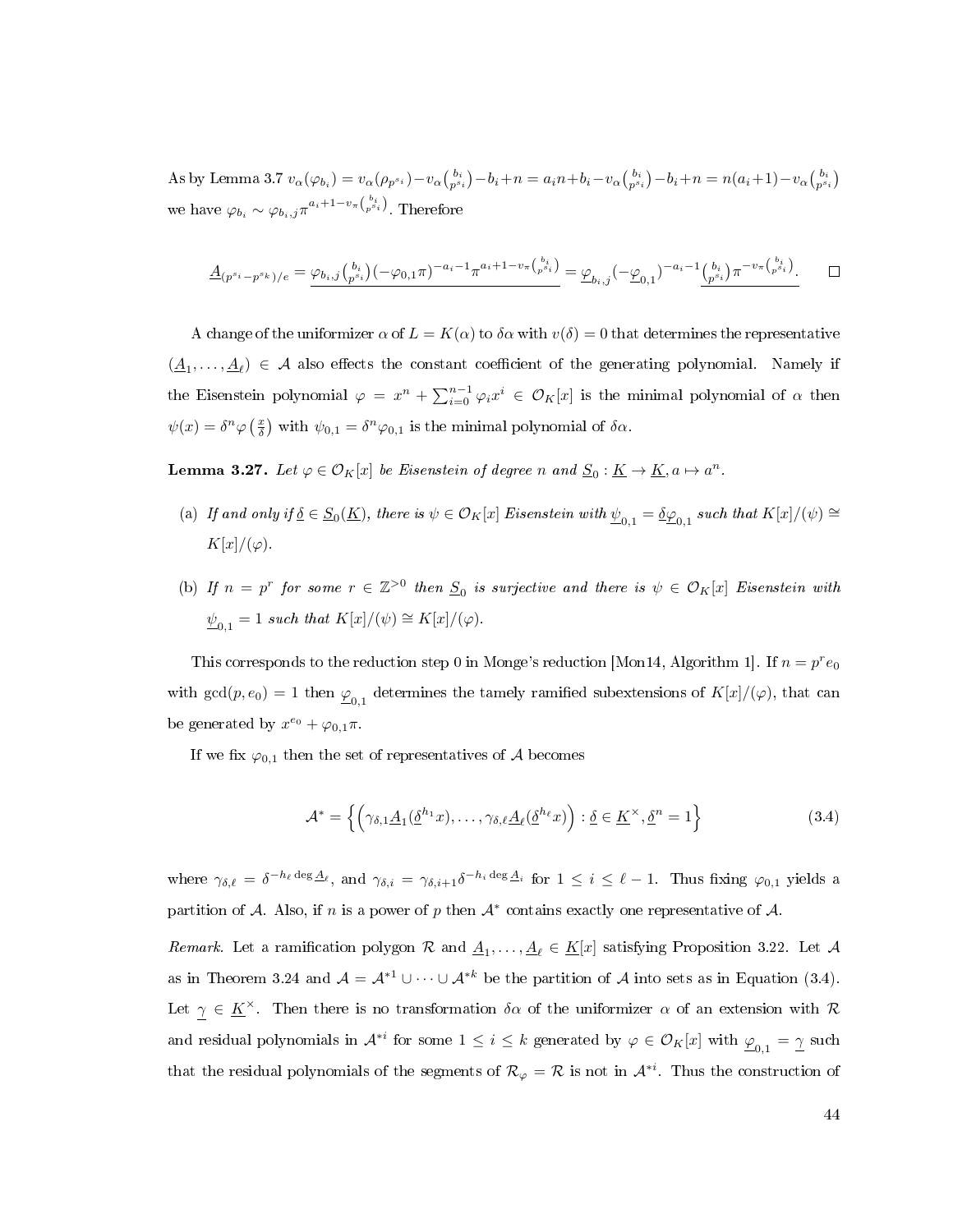generating polynomials for all extensions with  $R$  and  $A$  can be reduced to constructing polynomials with residual polynomials in the sets  $\mathcal{A}^{*i}$ .

**Lemma 3.28.** Let  $(\underline{A}_1,\ldots,\underline{A}_\ell) \in \mathcal{A}^*$ . If  $\psi \in \mathcal{O}_K[x]$  is a polynomial with residual polynomials in  $\mathcal{A}^*$ , then there is a polynomial  $\varphi \in \mathcal{O}_K[x]$  with residual polynomials  $(\underline{A}_1,\ldots,\underline{A}_\ell)$  such that  $K[x]/(\psi) \cong \mathcal{O}_K[x]$  $K[x]/(\varphi)$ .

*Proof.* Let  $\underline{A}'_1,\ldots,\underline{A}'_\ell$  be the residual polynomials of  $\psi$ . As  $(\underline{A}'_1,\ldots,\underline{A}'_\ell)\in \mathcal{A}^*$  there exists a  $\underline{\delta}\in \underline{K}^\times$ with  $\underline{\delta}^n = 1$  so that

$$
(\underline{A}_1,\ldots,\underline{A}_\ell)=\left(\gamma_{\delta,1}\underline{A}_1'(\underline{\delta}^{h_1}x),\ldots,\gamma_{\delta,\ell}\underline{A}_\ell'(\underline{\delta}^{h_\ell}x)\right).
$$

where  $\gamma_{\delta,\ell} = \delta^{-h_{\ell} \deg \underline{A}_{\ell}}$ , and  $\gamma_{\delta,i} = \gamma_{\delta,i+1} \delta^{-h_i \deg \underline{A}_i}$  for  $1 \leq i \leq \ell - 1$ .

Let  $\alpha$  be a root of  $\psi$  and  $\varphi(x) = \delta^n \psi(\delta^{-1} x)$  be the minimal polynomial of  $\delta \alpha$ . This gives us that  $K[x]/(\psi) \cong K[x]/(\varphi).$ 

Let us find the residual polynomials of  $\varphi$ . From Proposition [3.20,](#page-47-0) we have that the residual polynomial for a segment  $S_i$  of slope  $h/e$  with endpoints  $(p^{s_{k_i}}, J_{k_i} = a_{k_i}n + b_{k_i})$  and  $(p^{s_{l_i}}, J_{l_i} = a_{k_i}n + b_{k_i})$  $a_{l_i}n + b_{l_i}$ ) is

$$
\sum_{j=k_i}^{l_i} \frac{\varphi_{b_j} {b_j \choose p^{s_j}} \alpha^{-a_j n - n}}{x^{p^{s_j} - p^{s_{k_i}})/e}}.
$$

Performing our substitution we have that this polynomial is

$$
\sum_{j=k_i}^{l_i} \frac{\delta^{n-b_j} \psi_{b_j} {b_j \choose p^{s_j}} (\delta \alpha)^{-a_j n-n}}{x^{(p^{s_j}-p^{s_{k_i}})/e}} = \sum_{j=k_i}^{l_i} \frac{\delta^{n-b_j - a_j n-n}}{\delta!} \underline{A}'_{i,j} = \sum_{j=k_i}^{l_i} \frac{\delta^{-J_j} A'_{i,j}}{\delta!}.
$$

Next, let us perform the deformation of  $\underline{A}'_i$  by  $\delta$ . First, we consider  $\gamma_{\delta,i}$ . Notice that for the  $\underline{A}'_i$ , the residual polynomial of the segment  $\mathcal{S}_i$  with endpoints  $(p^{s_{k_i}}, J_k)$  and  $(p^{s_{l_i}}, J_l)$ ,

$$
\underline{\delta}^{-h_i \deg \underline{A}'_i} = \underline{\delta}^{\lambda_i (p^{s_{l_i}} - p^{s_{k_i}})} = \underline{\delta}^{J_{l_i} - J_{k_i}} = \begin{cases} \underline{\delta}^{J_{l_1} - J_{k_1}} & \text{if } i = 1\\ \underline{\delta}^{J_{l_i} - J_{l_{i-1}}} & \text{if } 2 \le i < \ell\\ \underline{\delta}^{-J_{l_{\ell-1}}} = \underline{\delta}^{-J_{k_{\ell}}} & \text{if } i = \ell \end{cases}
$$

45

.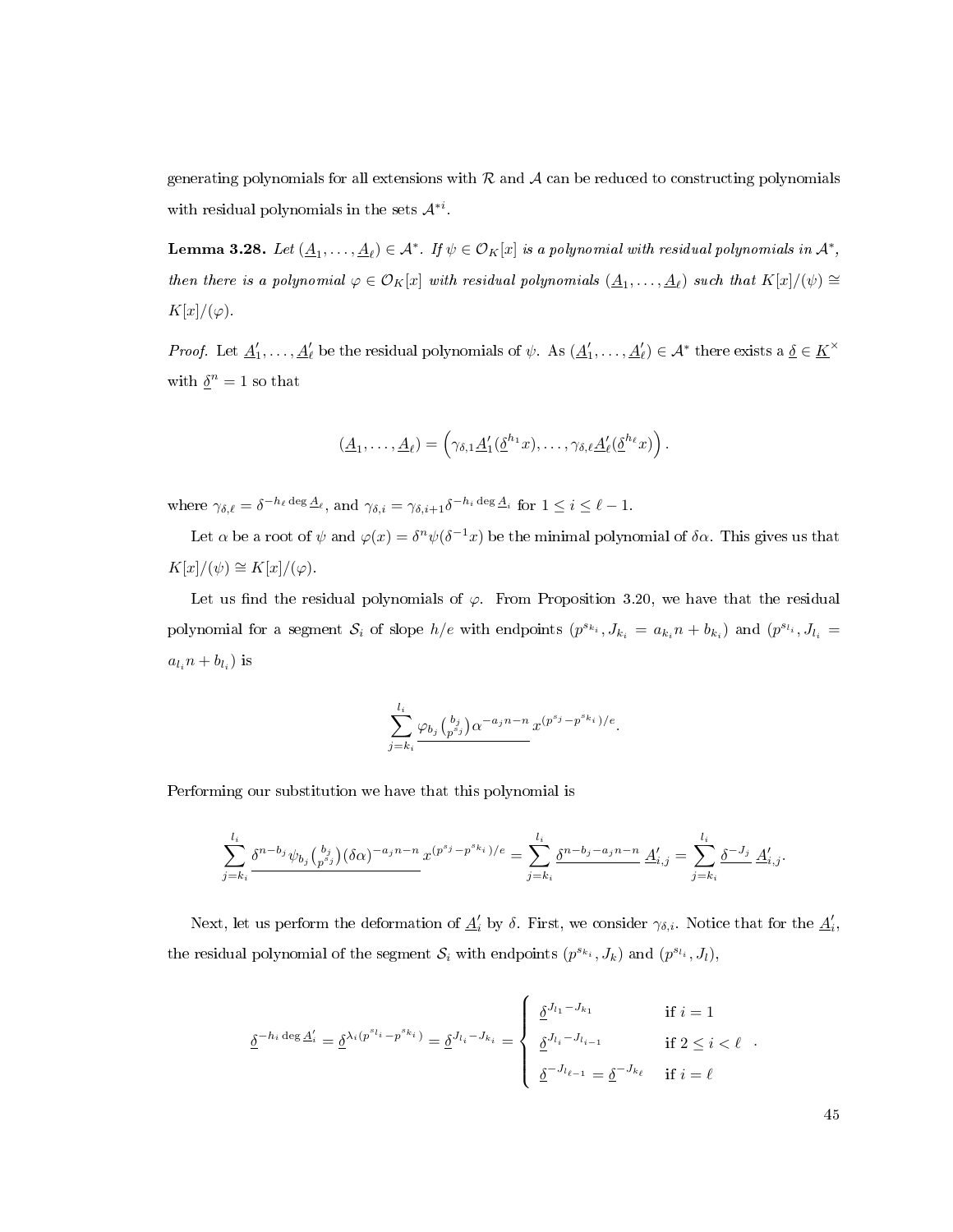This shows us that for  $1 \leq i \leq \ell - 1$ ,  $\gamma_{\delta,i} = \gamma_{\delta,i+1} \delta^{-h_i \deg \Delta'_i} = \underline{\delta}^{-J_{k_i}}$ , and in general,  $\gamma_{\delta,i} = \underline{\delta}^{-J_{k_i}}$ . So the deformation of  $\underline{A}'_i$  by  $\delta$  is

$$
\underline{A}_{i} = \gamma_{\delta,i} \underline{A}'_{i,j}(\delta^{h_i} x) = \underline{\delta}^{-J_{k_i}} \sum_{j=k_i}^{l_i} \underline{A}'_{i,j} \underline{\delta}^{-\lambda_i (p^{s_j} - p^{s_{k_i}})} = \underline{\delta}^{-J_{k_i}} \sum_{j=k_i}^{l_i} \underline{A}'_{i,j} \underline{\delta}^{-J_j + J_{k_i}} = \sum_{j=k_i}^{l_i} \underline{\delta}^{-J_j} \underline{A}'_{i,j}.
$$

Thus, the residual polynomials of  $\varphi(x)$  are  $(\underline{A}_1, \ldots, \underline{A}_\ell)$  and  $K[x]/(\psi) \cong K[x]/(\varphi)$ .

**Example 3.29** (Example [3.16](#page-41-1) continued). Let  $\mathcal{R}_2 = \{(1, 10), (3, 3), (9, 0)\}$ . There are two choices for the invariant A, namely  $A_{2,1} = \{(1 + 2x, 2 + x^3), (1 + x, 1 + x^3)\}$  (compare Example [3.25\)](#page-51-0) and  $\mathcal{A}_{2,2} = \{ (2+2x, 2+x^3), (2+x, 1+x^3) \}.$ 

By Lemma [3.27](#page-52-1) all extensions of  $\mathbb{Q}_3$  with ramification polygon  $\mathcal R$  can be generated by polynomials  $\varphi \in \mathbb{Z}_3[x]$  with  $\varphi_0 \equiv 3 \mod 9$ . Fixing  $\varphi_{0,1} = 1$  gives the partition  $\mathcal{A}_{2,1} = \mathcal{A}_{2,1}^{*1} \cup \mathcal{A}_{2,1}^{*2}$  with  $\mathcal{A}_{2,1}^{*1} = \{ (1+2x, 2+x^3) \}$  and  $\mathcal{A}_{2,1}^{*2} = \{ (1+x, 1+x^3) \}$ .

For the generating polynomials of the fields with  $\mathcal{A}_{2,1}^{*1}$  by Lemma [3.26](#page-51-1) we get, from the point  $(1,10) = (3^0, 1 \cdot 9 + 1)$  on  $\mathcal{R}_2$  that  $\varphi_{1,2} = 1$  and from the point  $(3,3) = (3^1, 0 \cdot 9 + 3)$  on  $\mathcal{R}_2$  that  $\varphi_{3,1} = 2$ . The polynomials given by  $\mathcal{R}_2$  and  $\mathcal{A}^{*1}$  are described by:

|                | $x^9$        | $x^8$   | $x^7$   | $x^6$               | $x^5$                                                                                               | $x^4$   | $r^3$   | $x^2$   | $x^1$   | $x^0$   |
|----------------|--------------|---------|---------|---------------------|-----------------------------------------------------------------------------------------------------|---------|---------|---------|---------|---------|
| 3 <sup>4</sup> | $\{0\}$      | $\{0\}$ | $\{0\}$ | ${0}$               | $\{0\}$                                                                                             | $\{0\}$ | $\{0\}$ | $\{0\}$ | $\{0\}$ | $\{0\}$ |
|                |              |         |         |                     | $3^3$ {0} {0, 1, 2} {0, 1, 2} {0, 1, 2} {0, 1, 2} {0, 1, 2} {0, 1, 2} {0, 1, 2} {0, 1, 2} {0, 1, 2} |         |         |         |         |         |
|                |              |         |         |                     | $3^{2}[0] \{0,1,2\} \{0,1,2\} \{0,1,2\} \{0,1,2\} \{0,1,2\} \{0,1,2\} \{0,1,2\} \{1\} \{0,1,2\}$    |         |         |         |         |         |
|                | $3^1  \{0\}$ | $\{0\}$ | ${0}$   | $\{0,1,2\}$ $\{0\}$ |                                                                                                     | $\{0\}$ | $\{2\}$ | $\{0\}$ | $\{0\}$ | $\{1\}$ |
|                | $3^0$ {1}    | $\{0\}$ | $\{0\}$ | $\{0\}$             | $\{0\}$                                                                                             | $\{0\}$ | $\{0\}$ | $\{0\}$ | $\{0\}$ | $\{0\}$ |

By Remark [3.4.2](#page-52-0) proceeding as above with  $\mathcal{A}_{2,1}^{*2}$  yields a template for generating polynomials for the remaining extensions with ramification polygon  $R$  and invariant  $A$ .

### 3.5 Enumerating Residual Polynomials of Segments

To compute all possible  $(\underline{A}_1,\ldots,\underline{A}_\ell)$  for a given ramification polygon  $\mathcal R,$  we can create sequence of residues, with one assigned to each point of  $R$ , insuring that the requirements of Proposition [3.22](#page-47-1)

 $\Box$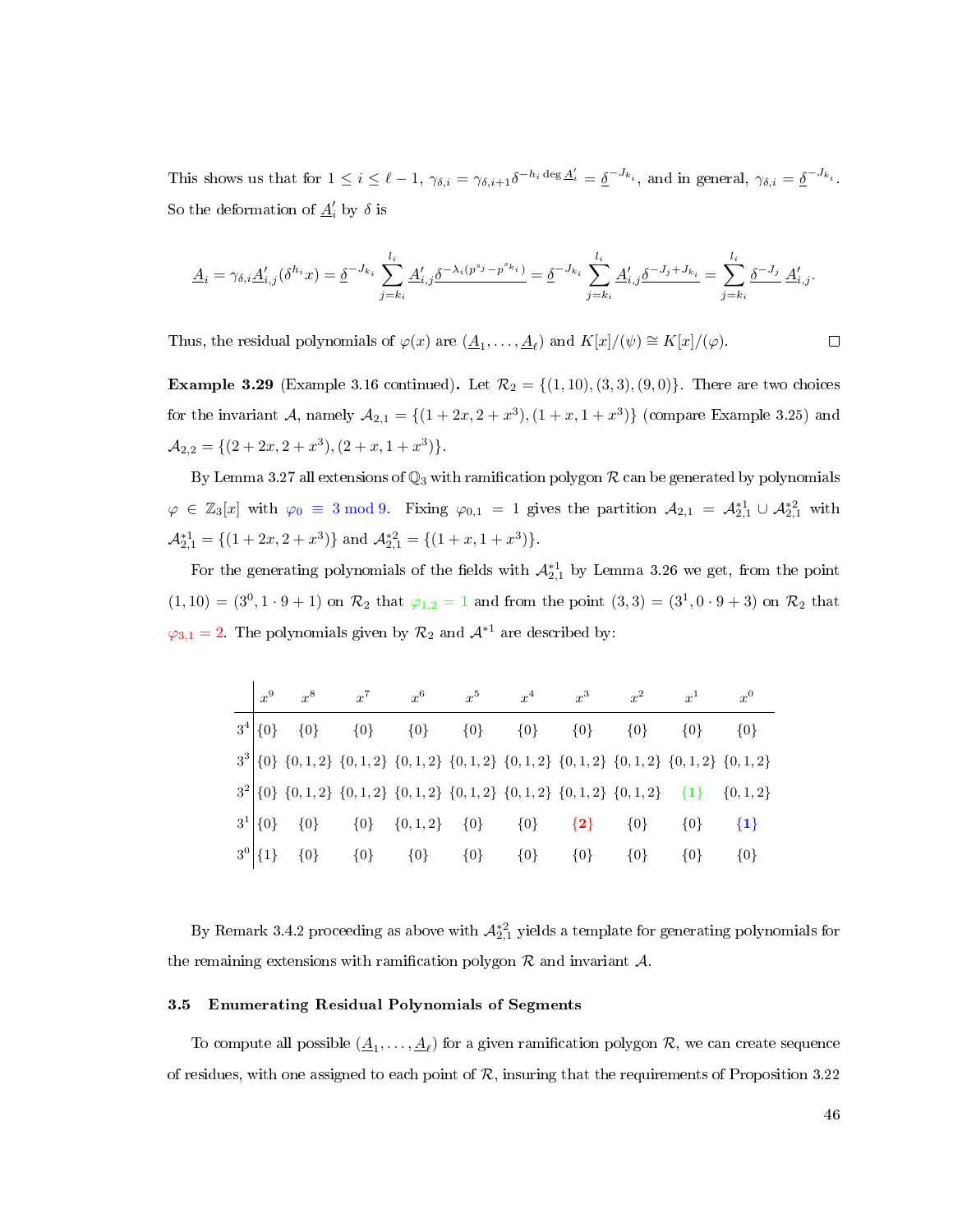hold, and directly construct the polynomials. By making the assignment to points, the matching of the leading term of one polynomial to the constant term of the next is handled by construction. The principle problem, then, is to make sure that coefficients linked to each other as in Proposition [3.22](#page-47-1) (c) are correctly computed. This requires us to choose the constant coefficient of our Eisenstein polynomial, effectively choosing a tamely ramified subextension.

Our algorithm AllResidualPolynomials (Algorithm [2\)](#page-56-0) does just this. It does not, however, directly compute all possibilities for the invariant  $\mathcal A$ . Instead it finds all representatives of possible  $\mathcal{A}^*$  given the fixed choice of  $\varphi_{0,1}$ . By Remark [3.4.2,](#page-52-0) if n is a power of p, then each  $(\underline{A}_1,\ldots,\underline{A}_\ell)$  in the output belongs to a disjoint  $\mathcal{A}^*$ . On the other hand, if n is not a power of p, then the output may contain more than one representative of each  $\mathcal{A}^*$ . In order to compute the possible  $\mathcal{A}^*$ , one would need to construct the set from Equation [\(3.4\)](#page-52-0) for each  $(\underline{A}_1, \ldots, \underline{A}_\ell)$  in the output and check their intersections to partition them into the distinct  $\mathcal{A}^*$ .

At any degree, multiple elements of the output may belong to the same invariant  $\mathcal{A}$ . Similar to partitioning into distinct  $\mathcal{A}^*$ , we can compute the possible  $\mathcal{A}$  by constructing the sets from Equation [\(3.3\)](#page-51-2) for each  $(\underline{A}_1,\ldots,\underline{A}_\ell)$  in the output and comparing to partition them into the distinct A.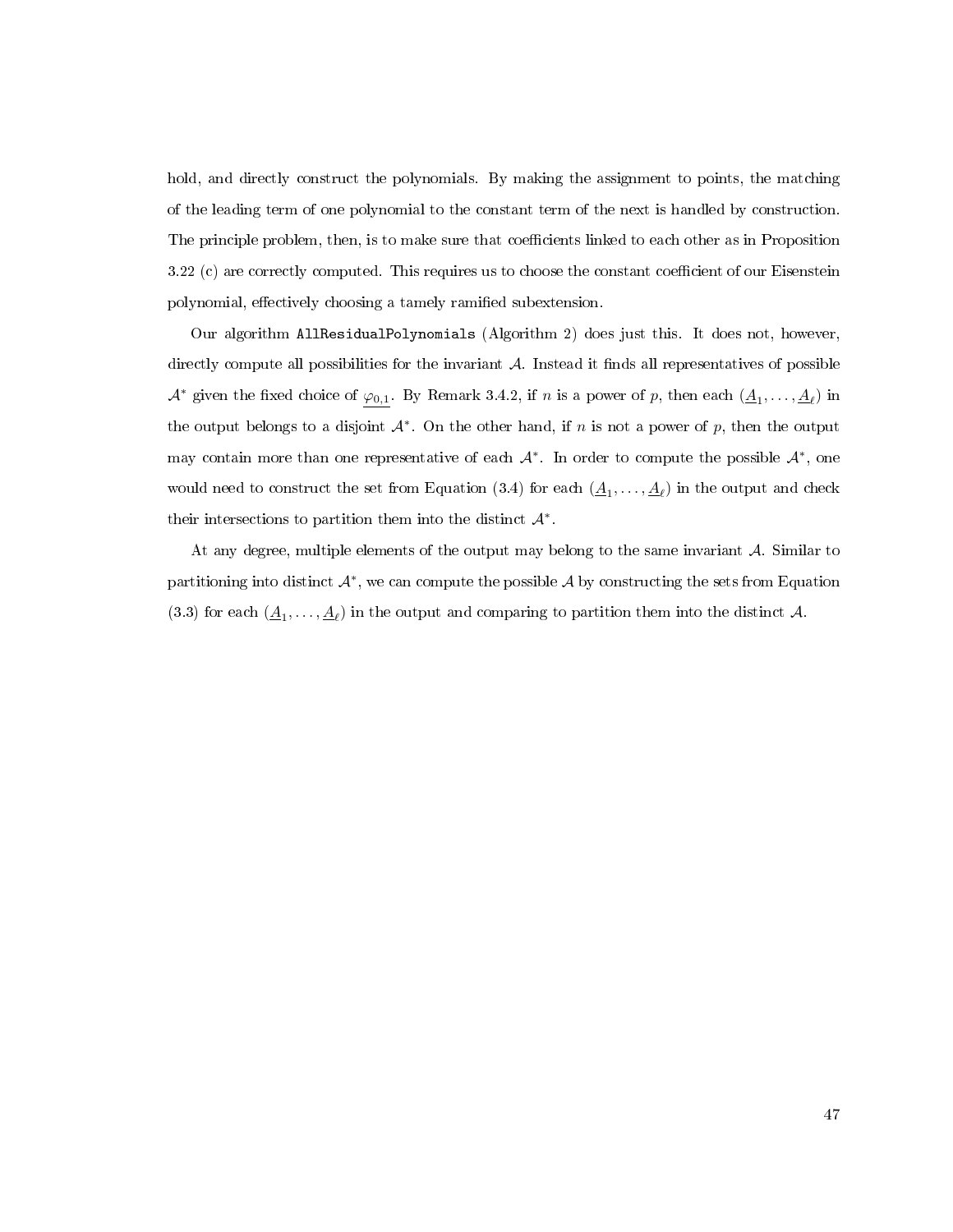## <span id="page-56-0"></span>Algorithm AllResidualPolynomials

Input: A  $\pi$ -adic field K, ramification polygon R, and residue of constant coefficient  $\varphi_{0,1}$ Output: All  $(\underline{A}_1, \ldots, \underline{A}_\ell)$  satisfying the conditions of Proposition [3.22.](#page-47-1)

- (a) If  $b_0 = 0$  then  $L \leftarrow \{(n(-\varphi_{0,1})^{-a_0})\}$ , else  $L \leftarrow \{(\delta) : \delta \in \underline{K}^{\times}\}$
- (b) While  $\min_{A \in L} \{ len(A) \} < \#R$  do
	- (i) Remove A from the front of L and let  $s \leftarrow len(A) + 1$ . Let  $(x_s, a_s n + b_s)$  be the  $s^{th}$  point of  $\mathcal{R}$ .
	- (ii) If  $b_s = 0$  then
		- If  $x_s = n$  then append  $\underline{1}$  to A, else append  $\binom{n}{x_s}(-\varphi_{0,1})^{-a_s}$  to A.
		- Append  $A$  to the end of  $L$ .
	- (iii) Else if  $b_s = b_q$  for some  $q < s$  then append  ${b_s \choose x_s}{b_s \choose x_q}^{-1}(-\varphi_{0,1})^{a_q-a_s}$  to A, and append A to the end of L.
	- (iv) Else for  $\delta \in \underline{K}^{\times}$ , let A' be A with  $\delta$  appended and append A' to L.
- (c)  $R \leftarrow \{\}.$
- (d) For A in L do
	- (i)  $P \leftarrow \{\}.$
	- (ii) For each segment  $S$  of  $R$  do
		- Let  $(x_k, J_k)$  be the left endpoint and  $\frac{-h}{e}$  be the slope of  $\mathcal{S}$ .
		- Append  $\sum$  $(x_s,J_s) \in \mathcal{S}$  $A_s z^{(x_s-x_k)/e}$  to P
	- (iii) Append  $P$  to  $R$ .
- (e) Return R.

Algorithm 2. AllResidualPolynomials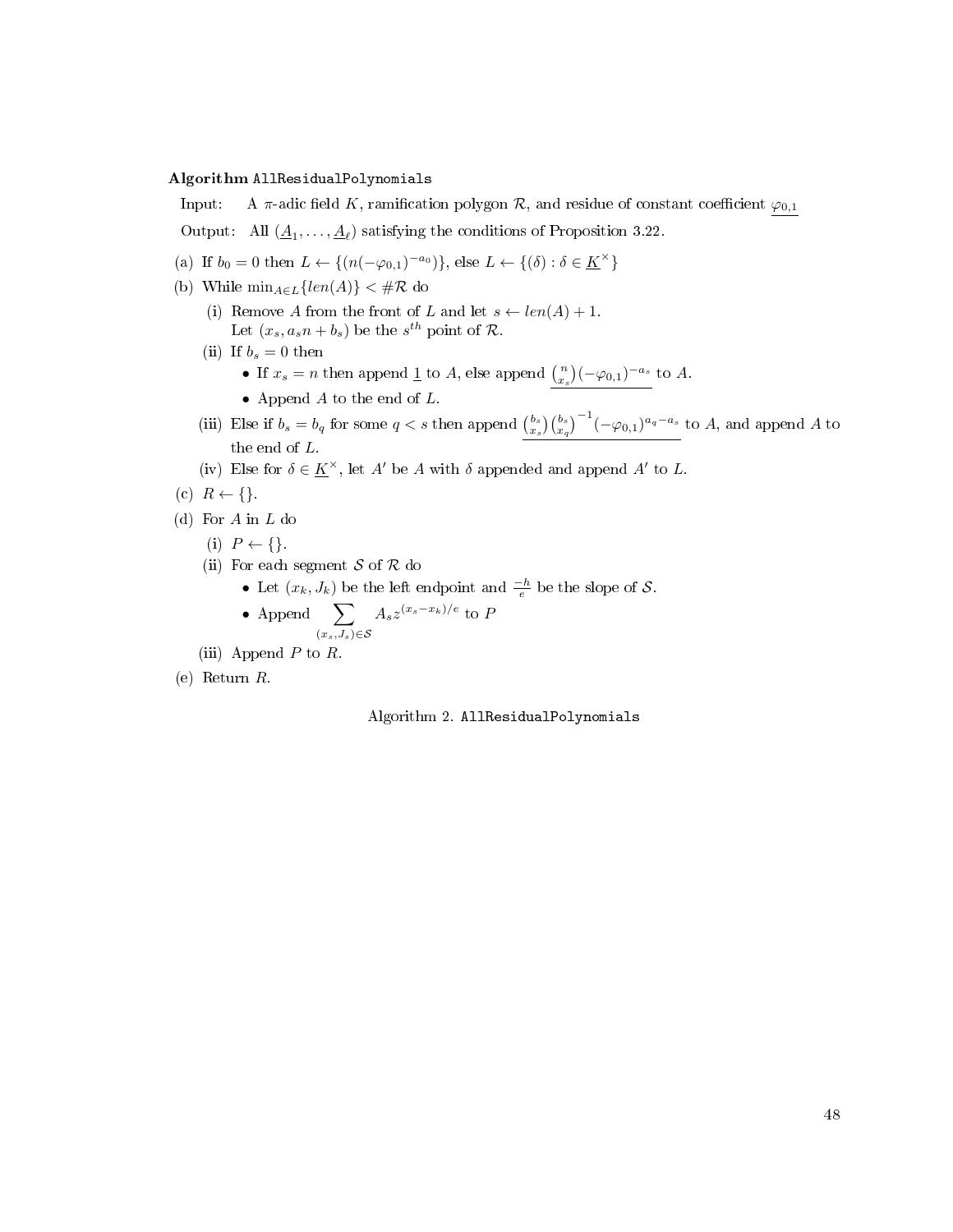### CHAPTER IV

### COUNTING EXTENSIONS WITH GIVEN INVARIANTS

<span id="page-57-1"></span>In  $[Kra66]$ , Krasner gave a formula for the number of totally ramified extensions of a  $p$ -adic field, using his famous lemma as a main tool. In addition to the choice of degree, his formula depended on the choice of discriminant. This choice allows the construction of a finite set of Eisenstein polynomials which generate all totally ramified extensions of given discriminant. A metric on polynomials provides us one of the needed bounds for this set and relates the number of these polynomials to the number of extensions. In this chapter, we generalize these methods to compute the number of totally ramied extensions with the additional choice of ramication polygon and residual polynomials of segments.

## 4.1 An Ultrametric Distance of Polynomials

For two irreducible polynomials  $f, g \in K[x]$  of degree n, we define an ultrametric distance that we will later relate to the distance of the roots of these two polynomials.

<span id="page-57-0"></span>**Proposition 4.1.** Let  $f, g \in K[x]$  be two irreducible polynomials of degree n. If  $\alpha$  is any root of f and  $\beta$  is any root of g, then  $d(f, g) = |f(\beta)| = |g(\alpha)|$  defines an ultrametric distance over the set of irreducible polynomials of degree n in K[x]. Additionally, if  $\alpha = \alpha_1, \ldots, \alpha_n$  are the roots of f, and  $\beta$  is one of the roots of g which is closest to  $\alpha$ , then

$$
d(f,g) = \prod_{i=1}^{n} \{ |\beta - \alpha|, |\alpha - \alpha_i| \}.
$$

Proof. The proof closely follows that of Proposition 4.1 in [\[PR01\]](#page-114-2).

To begin, let  $d(f, g) = |f(\beta)|$ . It is clear that  $d(f, g) = 0$  if and only if  $f = g$ .

First we show that  $d(f,g) = |f(\beta)|$  does not depend on the choice of  $\beta$ . Let  $\beta'$  of g be any root of g and  $\sigma$  be in the Galois group of g over K such that  $\sigma(\beta) = \beta'$ . As  $\sigma$  is isometric, we have  $|f(\beta)| = |\sigma(f(\beta))| = |f(\sigma(\beta))| = |f(\beta')|$ , and  $d(f,g)$  does not depend on the choice of root of  $\beta$ .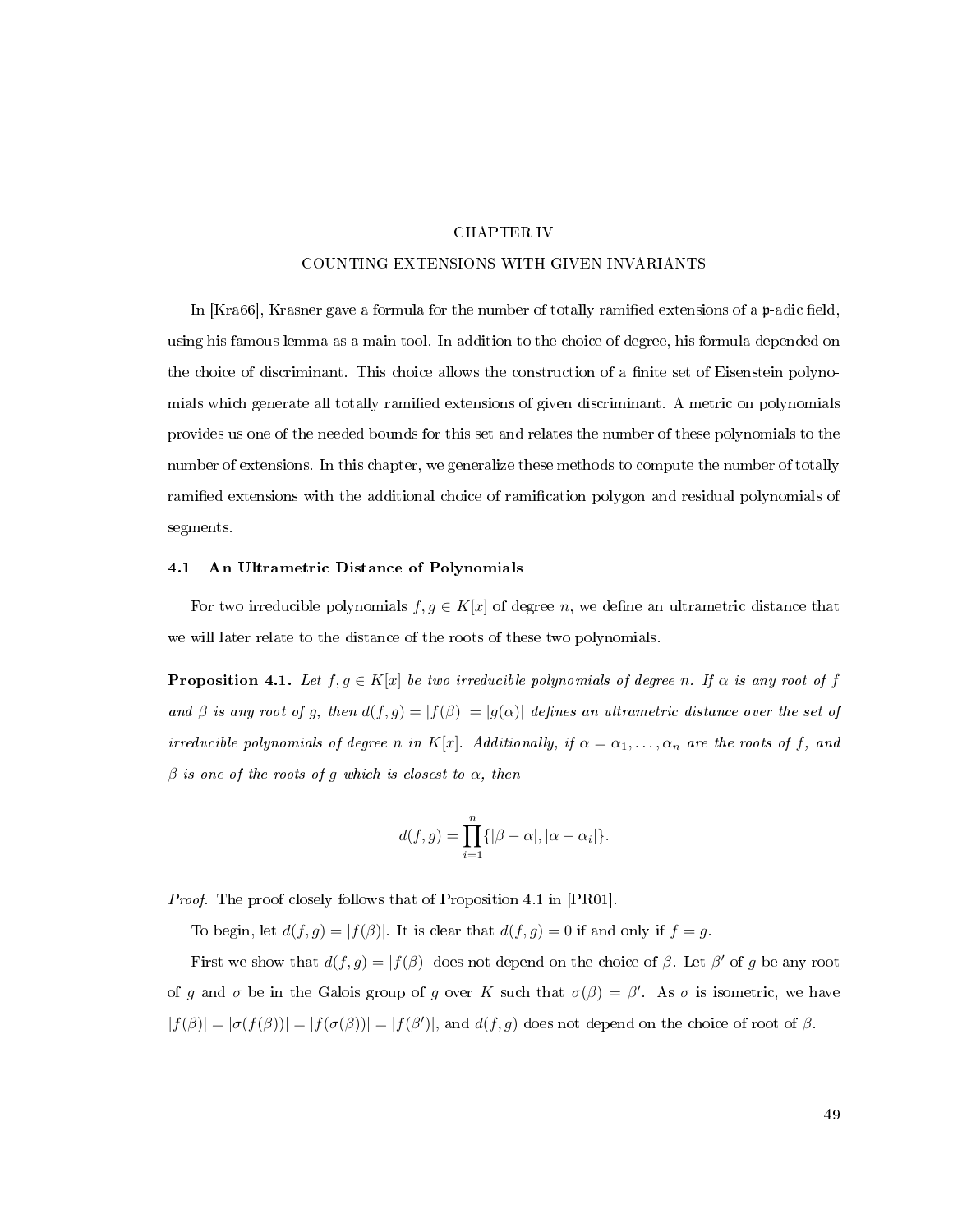Next we show that  $|f(\beta)| = |g(\alpha)|$ . Let  $\alpha = \alpha_1, \ldots, \alpha_n$  be the roots of f and  $\beta = \beta_1, \ldots, \beta_n$  be the roots of  $g$ , and notice that

$$
|f(\beta)|^n = \prod_i |f(\beta_i)| = \prod_{i,j} |\beta_i - \alpha_j|
$$

As the last formula is symmetric with respect to f and g, and  $|f(\alpha)|, |f(\beta)| \in \mathbb{R}^+$ , this gives us that  $|f(\beta)| = |g(\alpha)|$ . Thus,  $|f(\beta)| = |g(\alpha)|$  and  $d(f, g) = d(g, f)$ .

Now let us fix a root  $\alpha$  of f and choose  $\beta$  from the roots of g such that  $|\beta - \alpha|$  is minimal. Notice that this distance does not depend on our choice of  $\alpha$ . If  $|\beta-\alpha_i|\neq |\beta-\alpha|,$  then from our choice of β, we have  $|\beta - \alpha_i| > |\beta - \alpha|$ . Thus,  $|\alpha - \alpha_i| = |(\alpha - \beta) + (\beta - \alpha_i)| = |\beta - \alpha_i|$ . This gives us our desired formula,

$$
d(f,g) = \prod_{i=1}^{n} \{ |\beta - \alpha|, |\alpha - \alpha_i| \}.
$$

Finally, we show that  $d(f, g)$  satisfies the ultrametric inequality. Let  $h \in K[x]$  be irreducible and of degree n and assume that  $\gamma$  and  $\gamma'$  are roots of h such that  $|\beta-\gamma|$  and  $|\alpha-\gamma'|$  are minimal. Then

$$
d(f, h) = \prod_{i=1}^{n} \max\{|\alpha - \gamma'|, |\alpha - \alpha_i|\} \le \prod_{i=1}^{n} \max\{|\alpha - \gamma|, |\alpha - \alpha_i|\}
$$
  
\n
$$
\le \prod_{i=1}^{n} \max\{\max\{|\alpha - \beta|, |\beta - \gamma|\}, |\alpha - \alpha_i|\}
$$
  
\n
$$
\le \prod_{i=1}^{n} \max\{\max\{|\alpha - \beta|, |\alpha - \alpha_i|\}, \max\{|\beta - \gamma|, |\alpha - \alpha_i|\}\}
$$
  
\n
$$
\le \max\{d(f, g), d(g, f)\}.
$$

Thus,  $d(f, g)$  is an ultrametric distance with the desired properties.

 $\Box$ 

We can calculate the distance  $d(f, g)$  easily using the following lemma.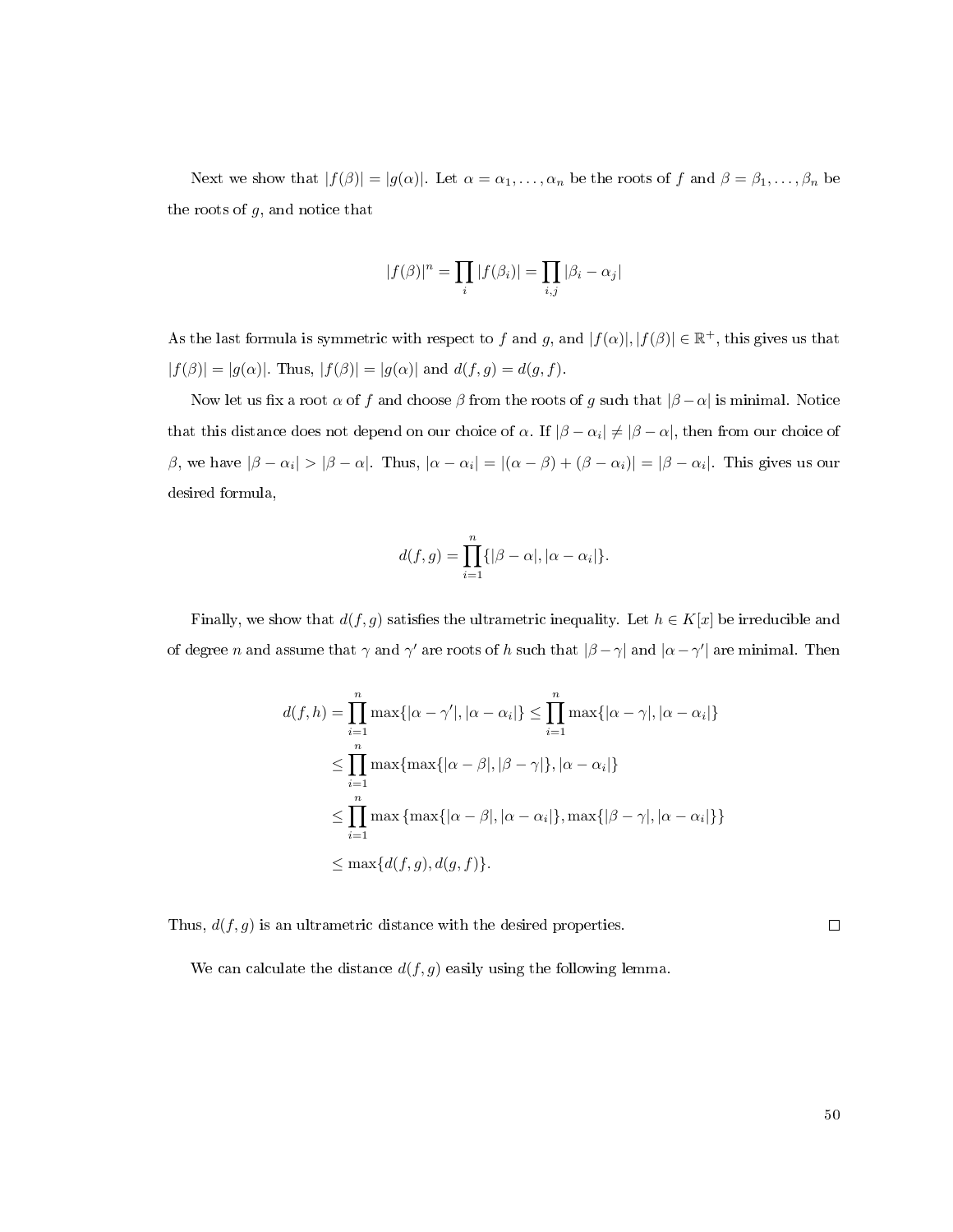<span id="page-59-0"></span>**Lemma 4.2** ([\[PR01\]](#page-114-2), Lemma 4.2). Using the same notation as Proposition [4.1,](#page-57-0) write  $f(x) = x^n +$  $f_{n-1}x^{n-1} + \cdots + f_0$  and  $g(x) = x^n + g_{n-1}x^{n-1} + \cdots + g_0$ , and set

$$
w = \min_{0 \le i \le n-1} \left\{ v_{\pi}(g_i - f_i) + \frac{i}{n} \right\}.
$$

Then  $d(f,g) = |\pi|^w$ .

Proof. Notice that

$$
g(\alpha) = g(\alpha) - f(\alpha) = \sum_{i=0}^{n} (g_i - f_i)\alpha^i,
$$

and since  $\alpha$  is a prime element  $v_{\pi}(\alpha) = 1/n$ . All of the terms in this sum must then have different valuations, of which  $q(\alpha)$  is the minimum.  $\Box$ 

## 4.2 Bounded Sets of Eisenstein Polynomials with Given Invariants

In this section, we will use the various restrictions to generating polynomials provided by choices of invariants to construct finite sets of Eisenstein polynomials.

Throughout this section, we will use the following notation to refer to elements in local field  $K$ with  $\pi$ -adic coefficients bounded above and below. Let l, m be two integers with  $1 \leq l \leq m$ , let  $R_{l,m}$ be a fixed set of representatives of the quotient  $(\pi)^l/(\pi)^m$ , and let  $R^{\times}_{l,m}$  be the subset of  $R_{l,m}$  whose elements have  $\pi$ -adic valuation of exactly l.

#### 4.2.1 Eisenstein Polynomials with a Given Discriminant

Using Lemma [3.2](#page-29-0) as a lower bound for coefficient valuations and a bound over which the  $\pi$ -adic coefficients of a generating polynomial are chosen to be  $0$ , we construct a finite set of Eisenstein polynomials. Krasner's bound (Lemma [3.3\)](#page-30-1) gives a specific bound over which the  $\pi$ -adic coefficients of a generating polynomial can be chosen to be 0, while still generating the same extensions, but its proof will be shown as a consequence of Theorem [4.9.](#page-62-0)

First we define  $l(i)$ , which gives the minimum valuation for the coefficients of the generating polynomials of extensions with given discriminant, and claim that polynomials satisfying this have a given discriminant. These are effectively a restatement of Lemma [3.2.](#page-29-0)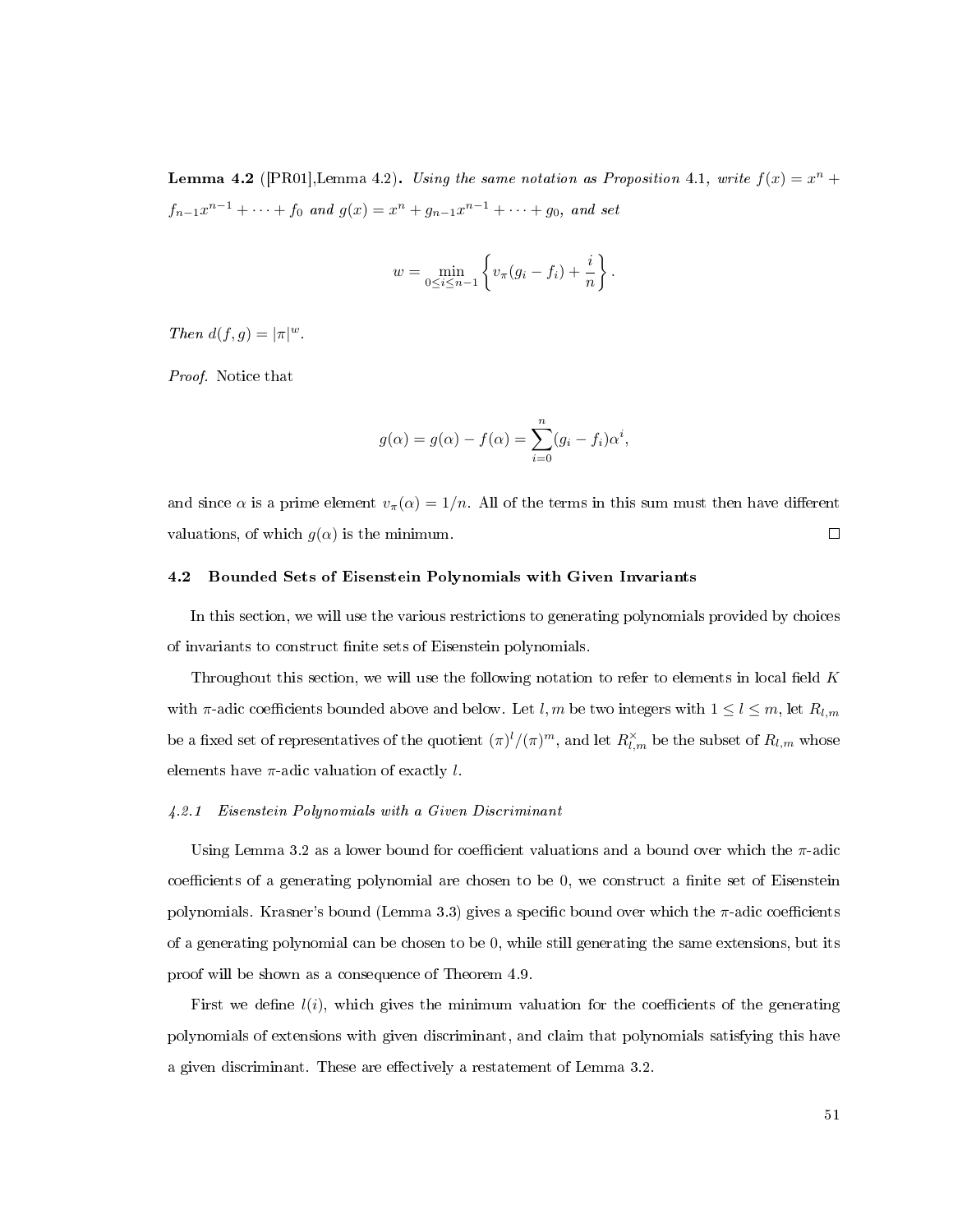**Definition 4.3.** Let  $J_0 = a_0 n + b_0$  satisfy Ore's conditions. For  $1 \le i \le n - 1$  Let

$$
l(i) = \begin{cases} \max\{2 + a_0 - v_{\pi}(i), 1\} & \text{if } i < b_0, \\ \max\{1 + a_0 - v_{\pi}(i), 1\} & \text{if } i \ge b_0. \end{cases}
$$

<span id="page-60-0"></span>**Lemma 4.4.** An Eisenstein polynomial  $\varphi \in \mathcal{O}_K[x]$  has discriminant  $(\pi)^{n+J_0-1}$  where  $J_0 = a_0 n + b_0$ with  $0 \le b_0 < n$  fulfills Ore's conditions if and only if  $v_\pi(\varphi_i) \ge l(i)$  and, if  $b_0 \ne 0$ ,  $v_\pi(\varphi_{b_0}) = l(b_0)$ .

Next we construct our set of polynomials using  $l(i)$  as a lower bound.

**Definition 4.5.** Let l, m be two integers with  $1 \leq l \leq m$ , let  $R_{l,m}$  be a fixed set of representatives of the quotient  $(\pi)^l/(\pi)^m$ , and let  $R^{\times}_{l,m}$  be the subset whose elements have  $\pi$ -adic valuation of exactly l. Let  $J_0 = a_0 n + b_0$ ,  $c > 1 + 2a_0 + \frac{2b_0}{n}$ , and let  $\Psi_{n,J_0}(c)$  be the set of all polynomials  $\psi(x) = x^n + \sum \psi_i x^i \in \mathcal{O}_K[x]$  with

$$
\psi_i \in \left\{ \begin{array}{ll} R_{1,c}^{\times} & \text{if } i = 0\\ R_{l(i),c}^{\times} & \text{if } i = b_0 \neq 0\\ R_{l(i),c} & \text{if } 1 \leq i \leq n-1 \text{ and } i \neq b_0 \end{array} \right.
$$

These polynomials satisfy Lemma [4.4](#page-60-0) by construction.

<span id="page-60-1"></span>**Proposition 4.6.** The polynomials in  $\Psi_{n,J_0}(c)$  are Eisenstein polynomials of discriminant  $(\pi)^{n+J_0-1}$ .

#### 4.2.2 Eisenstein Polynomials with a Given Ramification Polygon

Now let us construct a similar set of Eisenstein polygons given a ramication polygon. Similar to the case of discriminants, we have an analogous function  $L_{\mathcal{R}}(i)$  for the lower bounds of the valuation of our coefficients (Definition [3.11\)](#page-35-0). The following is true as a consequence of Proposition [3.14.](#page-40-0)

**Proposition 4.7.** Let l, m be two integers with  $1 \leq l \leq m$ , let  $R_{l,m}$  be a fixed set of representatives of the quotient  $(\pi)^l/(\pi)^m$ , and let  $R^{\times}_{l,m}$  be the subset whose elements have  $\pi$ -adic valuation of exactly l. For a ramification polygon R with points  $(p^0, J_0), (p^{s_1}, J_1), \ldots, (p^{s_\ell}, J_\ell)$ , where  $J_i = a_i n + b_i$ , let  $B_{\cal R}$  be the set of non-zero  $b_i$ . Let  $c>1+2a_0+\frac{2b_0}{n}$ , and let  $\Psi_{n,J_0,\cal R}(c)$  be the set of all polynomials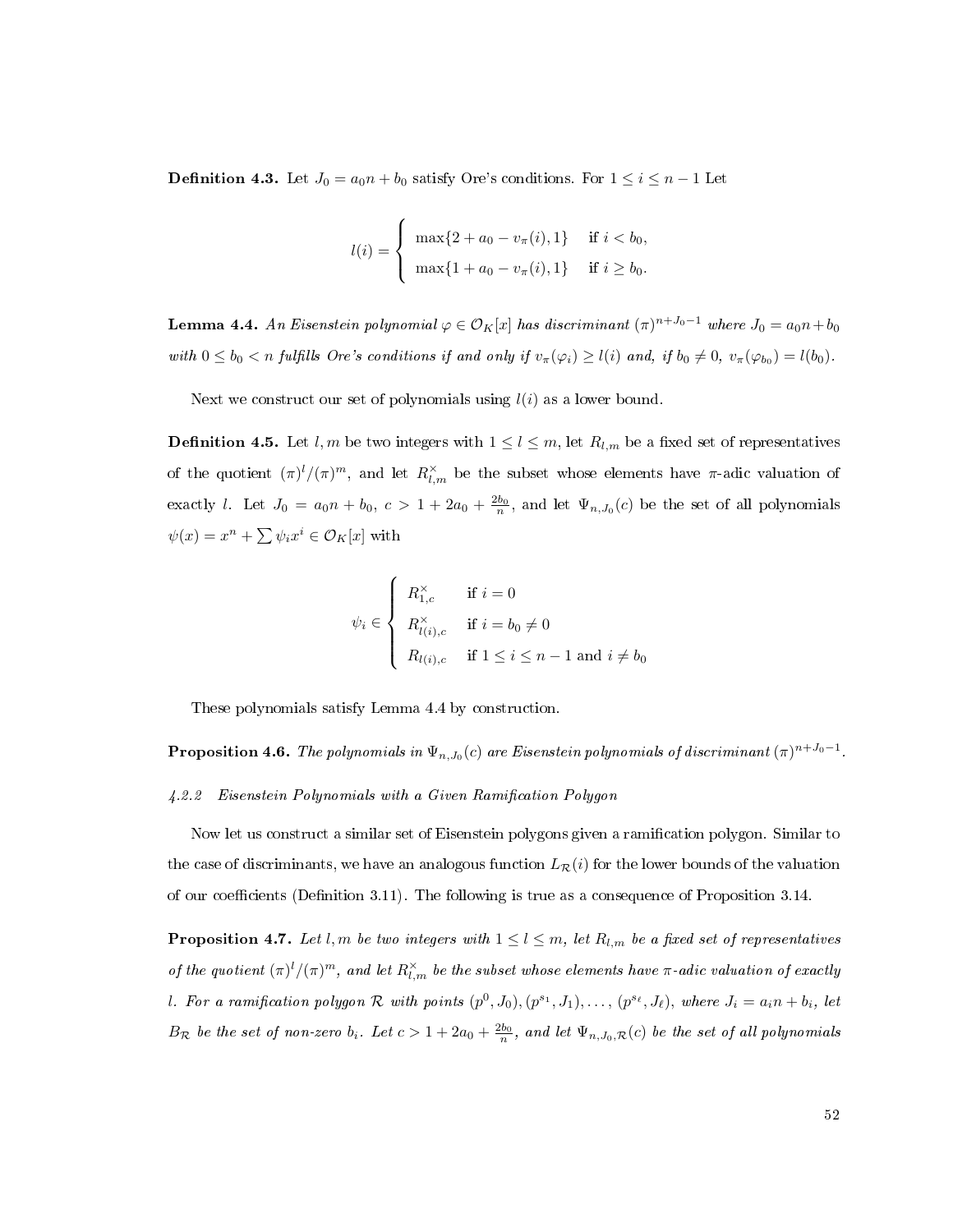$\psi(x) = x^n + \sum \psi_i x^i \in \mathcal{O}_K[x]$  with

$$
\psi_i \in \begin{cases} R_{1,c}^{\times} & \text{if } i = 0 \\ R_{L_R(i),c}^{\times} & \text{if } i \in B_{\mathcal{R}} \\ R_{L_R(i),c} & \text{if } 1 \leq i \leq n-1 \text{ and } i \notin B_{\mathcal{R}} \end{cases}
$$

The polynomials in  $\Psi_{n,J_0,\mathcal{R}}(c)$  generate totally ramified extensions of K of degree n, discriminant  $(\pi)^{n+J_0-1}$ , and ramification polygon R.

## 4.2.3 Eisenstein Polynomials with Given Residual Polynomials

Finally, we construct a set of Eisenstein generating polynomials for extensions with given degree, discriminant, ramification polygon, and invariant A. This set  $\Psi_{n,J_0,\mathcal{R},\mathcal{A}}(c)$  is a subset of  $\Psi_{n,J_0,\mathcal{R}}(c)$ , so its members have the desired discriminant and ramication polygon, and setting certain residues will give us residual polynomials  $(\underline{A}_1, \ldots, \underline{A}_\ell) \in \mathcal{A}$  by construction.

**Proposition 4.8.** Let l, m be two integers with  $1 \leq l \leq m$ , let  $R_{l,m}$  be a fixed set of representatives of the quotient  $(\pi)^l/(\pi)^m$ , and let  $R^{\times}_{l,m}$  be the subset whose elements have  $\pi$ -adic valuation of exactly l. For a ramification polygon R with points  $(p^0, J_0), (p^{s_1}, J_1), \ldots, (p^{s_\ell}, J_\ell)$ , where  $J_i = a_i n + b_i$ , let  $B_{\cal R}$  be the set of non-zero  $b_i$ . Let  $c > 1+2a_0+\frac{2b_0}{n}$ , and let  $\Psi_{n,J_0,\mathcal{R},\mathcal{A}}(c)$  be the set of all polynomials  $\psi(x) = x^n + \sum \psi_i x^i \in \mathcal{O}_K[x]$  with

$$
\psi_i \in \left\{ \begin{array}{ll} R_{1,c}^{\times} & \text{if } i = 0\\ R_{L_{\mathcal{R}}(i),c}^{\times} & \text{if } i \in B_{\mathcal{R}}\\ R_{L_{\mathcal{R}}(i),c} & \text{if } 1 \leq i \leq n-1 \text{ and } i \notin B_{\mathcal{R}} \end{array} \right.
$$

and where all  $\underline{\varphi}_{i,L_{\mathcal{R}}(i)}$  for  $i\in B_{\mathcal{R}}$  are set by the same choice of  $(\underline{A}_1,\ldots,\underline{A}_\ell)\in \mathcal{A}$  according to Lemma [3.26.](#page-51-1) The polynomials in  $\Psi_{n,J_0,\mathcal{R},\mathcal{A}}(c)$  generate totally ramified extensions of K of degree n, discriminant  $(\pi)^{n+J_0-1}$ , ramification polygon R, and invariant A.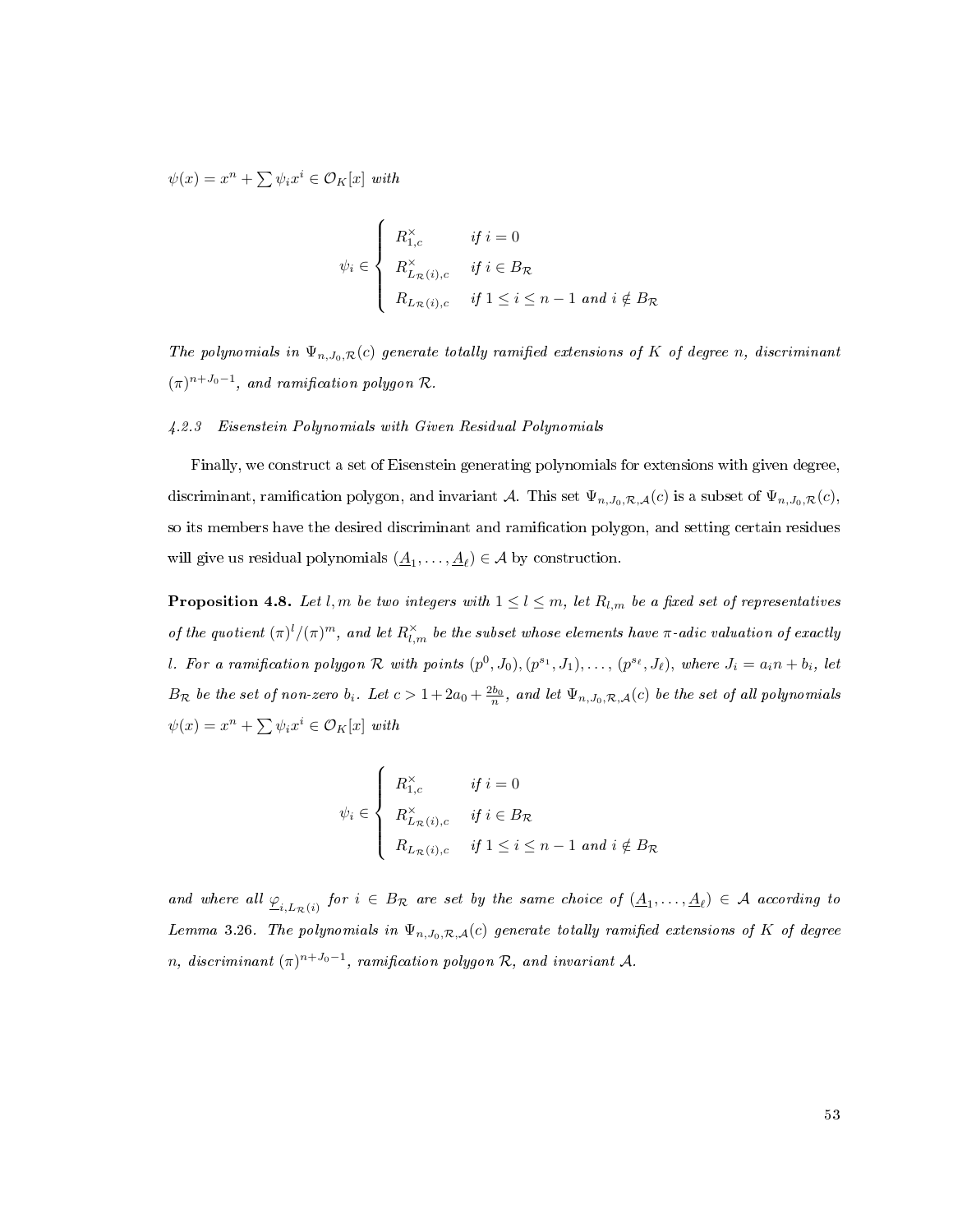#### 4.3 A Generalization of Krasner's Mass Formula

Now we extend Krasner's results to the cases where we have chosen additional invariants. In order to do this generically, let  $X$  be a set of invariants of a totally ramified extension over  $K$ minimally containing a degree *n* and discriminant  $(\pi)^{n+J_0-1}$ .

Let  $\mathbf{K}_X$  denote the set of totally ramified extensions over K with invariants X and  $\mathbf{E}_X$  denote the set of Eisenstein polynomials in  $K[x]$  generating extensions with invariants X. The roots of the polynomials in  $\mathbf{E}_X$  generate all extensions in  $\mathbf{K}_X$ . Let  $c > 1 + (2J_0)/n$  and  $\Psi_X(c)$  be the set of all Eisenstein polynomials with coefficients in  $R_{1,c}$  whose roots generate totally ramified extensions with invariants X.

<span id="page-62-0"></span>**Theorem 4.9** (Krasner). The set  $\mathbf{E}_{n,J_0}$  of Eisenstein polynomials of degree n and discriminant  $(\pi)^{n+J_0-1}$  over K is the disjoint union of the closed discs  $D_{\mathbf{E}_{n,J_0}}(\psi,r)$  with centers  $\psi \in \Psi_{n,J_0}(c)$ and radius  $r = |\mathfrak{p}^c|$ .

*Proof.* In Proposition [4.6,](#page-60-1) we showed that polynomials  $\psi \in \Psi_{n,J_0}(c)$  are, in fact, elements of  $\mathbf{E}_{n,J_0}$ . Let  $\psi = \sum_{i=0}^{n} \psi_i x^i$  and  $\psi' = \sum_{i=0}^{n} \psi_i' x^i$  be distinct elements of  $\Psi_{n,J_0}(c)$ , and i be such that  $\psi_i \neq \psi_i'$ .

$$
v_{\pi}(\psi_i - \psi'_i) + \frac{i}{n} < c - 1 + \frac{i}{n} < c
$$

and by Lemma [4.2,](#page-59-0)  $d(\psi, \psi') > r$ . Therefore, by the ultrametric property of d, we have that the discs  $D_{\psi}$  and  $D_{\psi'}$  are disjoint.

Next, let  $f \in \mathbf{E}_{n,J_0}$  with  $f(x) = x^n + f_{n-1}x^{n-1} + \cdots + f_0$ . Let  $J_0 = a_0n + b_0$ . As f is Eisenstein,  $v_{\pi}(f_0) = 1$  and there exists  $\psi_0 \in R^{\times}_{1,c}$  such that  $f_0 \equiv \psi_0 \mod \mathfrak{p}^c$ . If  $b_0 \neq 0$ , then we have that  $v_{\pi}(f_{b_0}) = l(b_0)$ , so there is  $\psi_{b_0} \in R^{\times}_{l(b_0),c}$  such that  $f_{b_0} \equiv \psi_{b_0} \mod \mathfrak{p}^c$ . For all  $1 \leq i \leq n-1$ with  $i \neq b_0$ ,  $v_\pi(f_i) \geq l(i)$ , so there is  $\psi_i \in R_{l(i),c}$  such that  $f_i \equiv \psi_i \mod \mathfrak{p}^c$ . We claim that  $f \in D_{\mathbf{E}_{n,J_0}}(\psi, r)$  with  $\psi = \sum \psi_i x^i$  and  $r = |\mathfrak{p}^c|$ . By our choices of  $\psi_i$ , we have that  $v_{\pi}(f_i - \psi_i) \ge c$ for  $i = 0, \ldots, n - 1$ . Therefore, for all i,

$$
v_{\pi}(f_i - \psi_i) + \frac{i}{n} \geq c
$$

which, by Lemma [4.2,](#page-59-0) proves our claim.

 $\Box$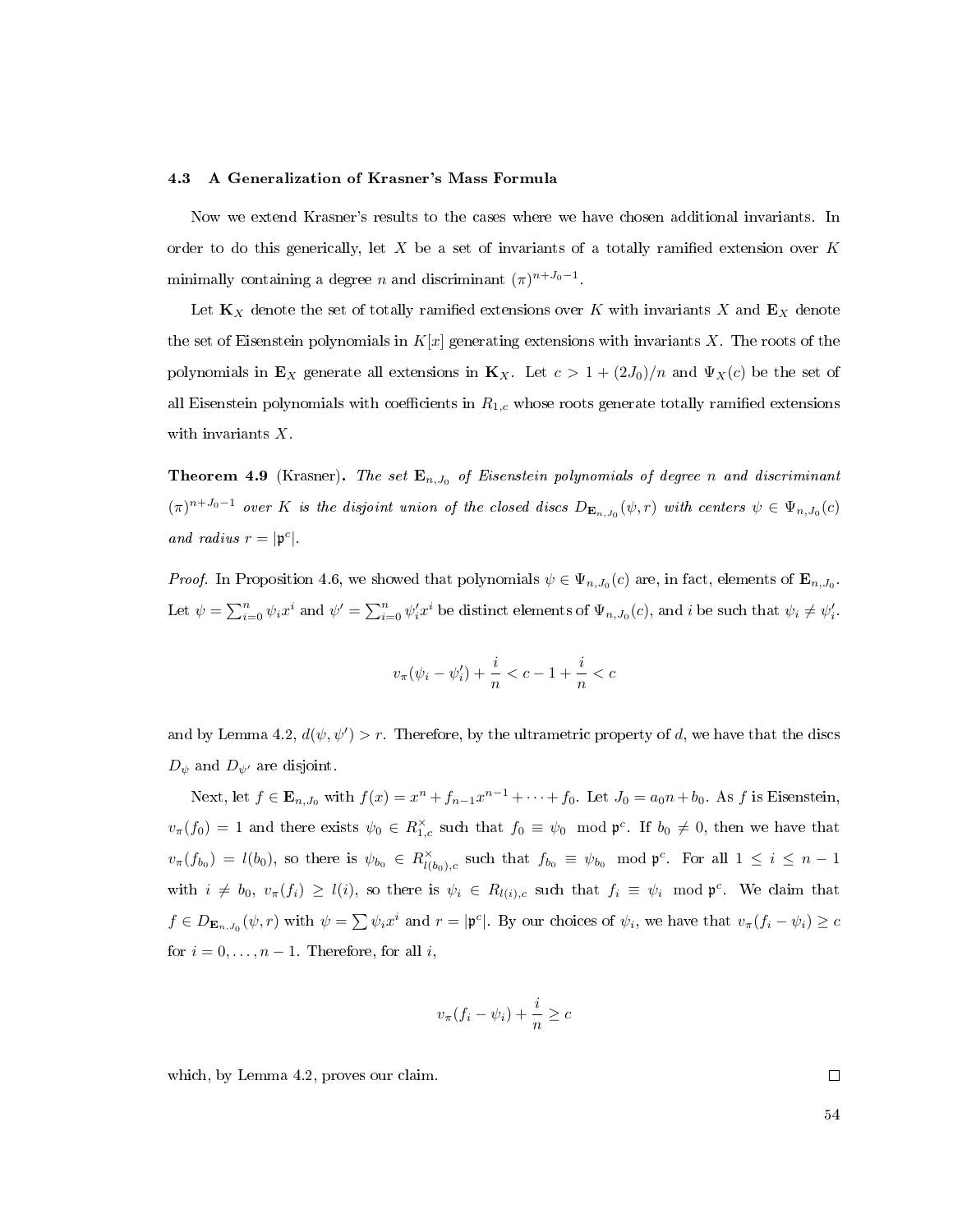Krasner's bound (Lemma [3.3\)](#page-30-1) is a direct consequence of the following corollary.

Corollary 4.10. Let f be an Eisenstein polynomial of degree n and discriminant  $\mathfrak{p}^{n+J_0-1}$  over K and write  $f(x) = x^n + f_{n-1}x^{n-1} + \cdots + f_0$ . Let  $g(x) = x^n + g_{n-1}x^{n-1} + \cdots + g_0$  be a polynomial such that  $g_i \equiv f_i \mod \mathfrak{p}^c$ . Let  $\alpha$  be a root of f and  $\beta$  a root of g such that  $|\beta - \alpha|$  is minimal. Then  $\alpha \in K(\beta)$ .

*Proof.* First we observe that  $v_{\pi}(g_i) = v_{\pi}(f_i)$  and so by Lemma [3.8,](#page-33-0) g is also an Eisenstein polynomial with discriminant  $p^{n+J_0-1}$ .

Let  $\alpha = \alpha_1, \alpha_2, \ldots, \alpha_n$  denote the roots of f and let  $\Delta f$  be the minimal distance between  $\alpha$  and any other root of f. Then, since the  $\alpha_i$  are prime elements,

$$
|f'(\alpha)| = \prod_{i=2}^n |\alpha - \alpha_i| \leq \Delta f \cdot |\mathfrak{p}^{(n-2)/n}|.
$$

However,  $|f'(\alpha)| = |\mathfrak{p}^{(n+J_0-1)/n}|$ , and so  $\Delta f \geq |\mathfrak{p}^{(J_0+1)/n}|$ .

Now, by Theorem [4.9,](#page-62-0) we have that  $d(f,g) \leq r = |\mathfrak{p}^c|$ . We claim that  $|\beta - \alpha| < \Delta f$ , as otherwise

$$
d(f,g) = \prod_{i=1}^{n} \max\{|\beta - \alpha|, |\alpha - \alpha_i|\} \ge \prod_{i=1}^{n} \max\{\Delta f, |\alpha - \alpha_i|\}
$$

$$
\ge \Delta f \prod_{i=2}^{n} |\alpha - \alpha_i| = \Delta f |f'(\alpha)| \ge |\mathfrak{p}^{(n+2J_0)/n}|,
$$

which contradicts  $d(f,g) \leq r = |\mathfrak{p}^c|$ , by the particular choice of c. Thus,  $|\beta - \alpha| < \Delta f$ , and by Krasner's Lemma (Theorem [1.2\)](#page-12-0) we have that  $\alpha \in K(\beta)$ .  $\Box$ 

The following is simply a result of the fact that  $\mathbf{E}_X \subseteq \mathbf{E}_{n,J_0}$  and  $D_{\mathbf{E}_X}(r) \subseteq D_{\mathbf{E}_{n,J_0}}(r)$ .

**Corollary 4.11.** The set  $\mathbf{E}_X$  is the disjoint union of the closed discs  $D_{\mathbf{E}_X}(\psi,r)$  with centers  $\psi \in$  $\Psi_X(c)$  and radius  $r = |\mathfrak{p}^c|.$ 

**Lemma 4.12.** Let X be a set of invariants of a totally ramified extension over K containing degree n and discriminant  $(\pi)^{n+J_0-1}$ . Let  $c>1+2a_0+\frac{2b_0}{n}$  and let  $\#D_{\mathbf{E}_X}(r)$  denote the number of disjoint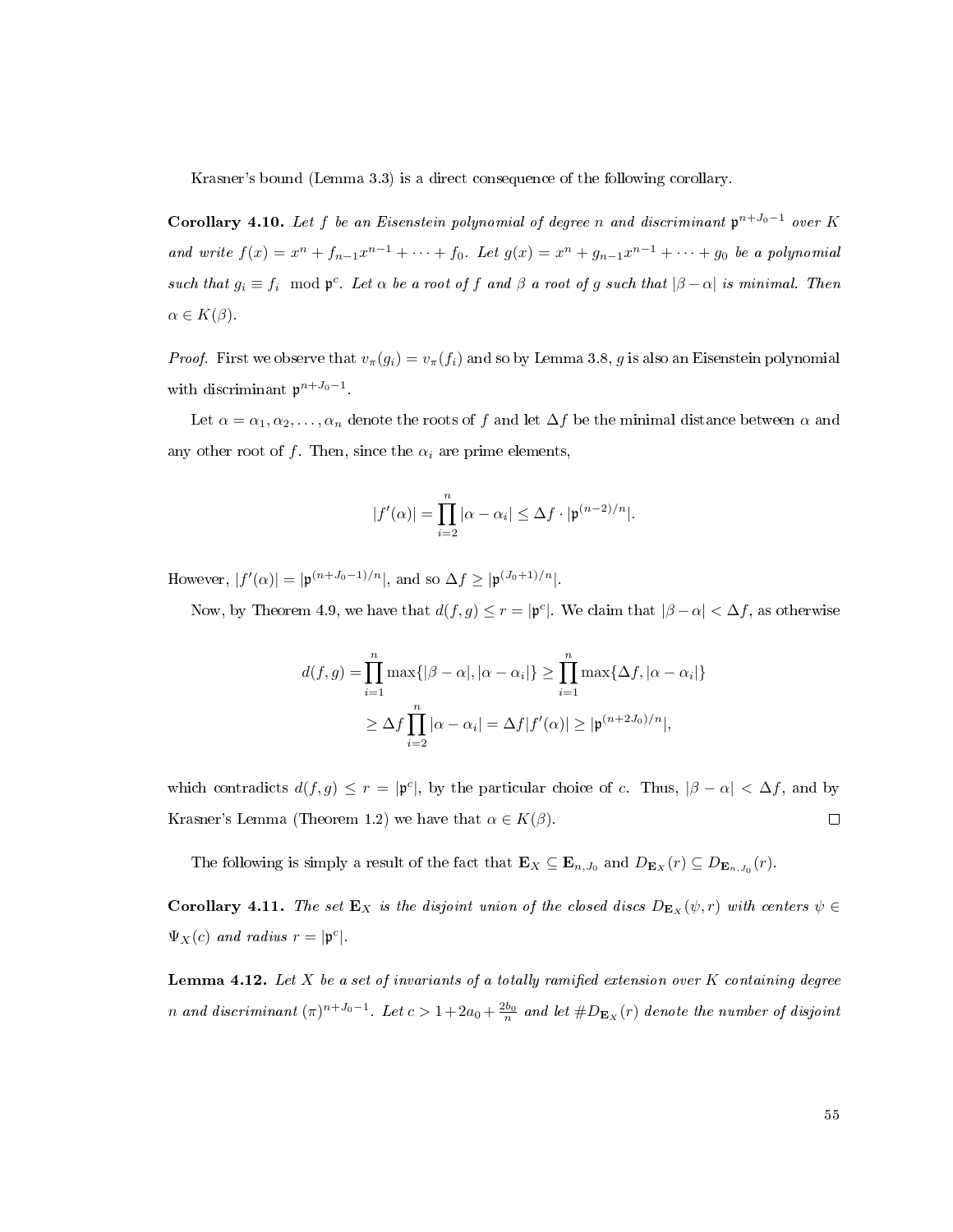closed discs of radius  $r = |\pi^c|$  in  $\mathbf{E}_X$ . Then the number of elements in  $\mathbf{K}_X$  is

$$
\#\mathbf{K}_X = \#D_{\mathbf{E}_X}(r)\frac{n}{(q-1)q^{nc-(n+J_0-1)-2}}
$$

*Proof.* Let  $\Pi_X$  denote the set of all prime elements of members of  $\mathbf{K}_X$ .  $\Pi_X$  can be differently defined as the union of sets  $\mathfrak{p}_L \setminus \mathfrak{p}_L^2$  where  $\mathfrak{p}_L$  is the prime ideal of some member  $L$  of  $\mathbf{K}_X$ . Let  $\chi$  be the map that sends a prime element in  $\Pi_X$  to its minimal polynomial in  $\mathbf{E}_X$ .

Let  $t > J_0 + 1$  be an integer and let  $s = |\pi^{(n+j_0-1+t)/n}|$ . Let  $u = |\pi^t|^{1/n}$ , and let  $\alpha, \beta \in \Pi_X$  such that  $|\alpha - \beta| \leq u$ . By Krasner's Lemma,  $\alpha$  and  $\beta$  generate the same field. Let  $\alpha = \alpha_1, \alpha_2, \ldots, \alpha_n$ denote the roots of  $\chi(\alpha)$ . Then

$$
d(\chi(\alpha), \chi(\beta)) = \prod_{i=1}^{n} \max\{|\beta - \alpha|, |\alpha - \alpha_i|\}
$$
  

$$
\leq u \prod_{i=2}^{n} |\alpha - \alpha_i| = u|(\chi(\alpha))'(\alpha)| = u|\pi^{(n+j-1)/n}| = s
$$

Let  $D_{\Pi}(\alpha, u)$  denote the closed disc of center  $\alpha$  and radius u in  $\Pi_X$ . As  $d(\chi(\alpha), \chi(\beta)) \leq s$ , we have  $\chi(D_{\Pi}(\alpha, u)) \subset D_{\mathbf{E}_X}(\chi(\alpha), s)$ . Conversely, let  $f, g \in \mathbf{E}_X$  such that  $d(f, g) \leq s$ . Let  $\alpha$  be a root of f so  $f = \chi(\alpha)$  and  $\beta$  be the root of g such that  $|\beta - \alpha|$  is minimal. We claim that  $|\beta - \alpha| < u$ , as otherwise

$$
d(f,g) = \prod_{i=1}^{n} \max\{ |\beta - \alpha|, |\alpha - \alpha_i| \} \ge \prod_{i=1}^{n} \max\{u, |\alpha - \alpha_i| \}
$$
  
 
$$
\ge u \prod_{i=1}^{n} |\alpha - \alpha_i| = u |f'(\alpha)| = u |\pi^{(n+j-1)/n}| = s,
$$

which contradicts the assumption that  $d(f,g) < s$ . As  $|\beta - \alpha| < u$ , we have  $D_{\mathbf{E}_X}(\chi(\alpha),s) \subset$  $\chi(D_{\Pi}(\alpha, u))$ . So, for all  $\alpha \in \Pi_X$ ,

$$
D_{\mathbf{E}_X}(\chi(\alpha),s) = \chi(D_{\Pi}(\alpha,u)).
$$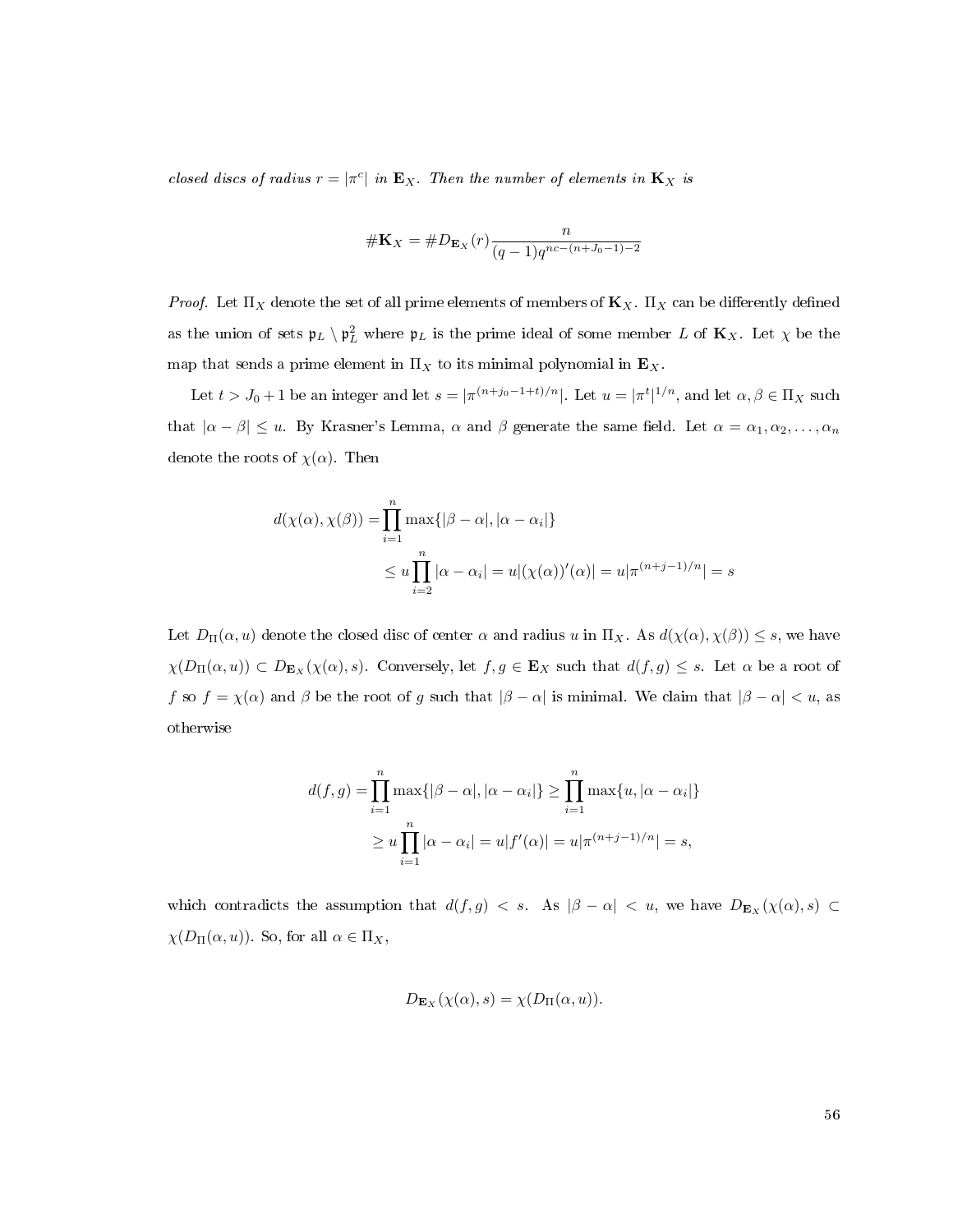It is clear that the map  $\chi$  is *n*-to-one and surjective. Now, the inverse image of  $\chi(\alpha)$  is the set of conjugates of  $\alpha$  over K. As  $t > j + 1$ , the closed discs of radius u centered at these conjugates are all disjoint. Thus, the inverse image of any closed disc of radius  $s$  in  $\mathbf{E}_X$  is the disjoint union of  $n$ closed discs of radius  $u$  in  $\Pi_X$ . However, by the earlier remark, any such disc is contained in  $\mathfrak{p}_L \setminus \mathfrak{p}_L^2$ for some  $L \in \mathbf{K}_X$ . Therefore, the number of disjoint closed discs of radius u in  $\Pi_X$  is equal to  $\#\mathbf{K}_X$ times the number of disjoint closed discs in  $\mathfrak{p}_L \setminus \mathfrak{p}_L^2$ , which does not depend on L and is  $q^{t-1} - q^{t-2}$ . Thus,

$$
\# \mathbf{K}_X q^{t-2}(q-1) = n \# D_{\mathbf{E}_X}(s),
$$

and choosing  $t = nc - (n + J_0 - 1)$  gives us our result.

# 4.4 Mass Formula Given a Discriminant (Krasner)

**Proposition 4.13.** Let  $\Psi_{n,J_0}$  be the set of polynomials over K with degree n and discriminant  $(\pi)^{n+J_0-1}$  whose coefficients are in  $R_{1,c}$ . The number of polynomials in  $\Psi_{n,J_0}$  is

$$
\# \mathbf{D}_{E_{n,J_0}}(c) = \begin{cases} (q-1) q^{c-2+(n-1)c-\sum_{i=1}^{n-1} l(i)} & \text{for } b=0\\ (q-1)^2 q^{c-2+(n-1)c-\sum_{i=1}^{n-1} l(i)-1} & \text{for } b>0 \end{cases}
$$

**Proposition 4.14.** The number of distinct totally ramified extensions of  $K$  of degree n and discriminant  $(\pi)^{n+J_0-1}$  is

$$
\# \mathbf{K}_{n,J_0} = \begin{cases} n q^{n+J_0 - 1 - \sum_{i=1}^{n-1} l(i)} & \text{for } b = 0 \\ n (q-1) q^{n+J_0 - 1 - \sum_{i=1}^{n-1} l(i) - 1} & \text{for } b > 0 \end{cases}
$$

<span id="page-65-0"></span>Example 4.15. As an example, let us count all totally ramified extensions of  $\mathbb{Q}_3$  with degree 9 and discriminant  $(3)^{9+7-1}$ . From this discriminant, we have  $J_0 = 7$ . We find minima for the  $v_\pi(\varphi_i)$  if  $\varphi$ 

$$
\qquad \qquad \Box
$$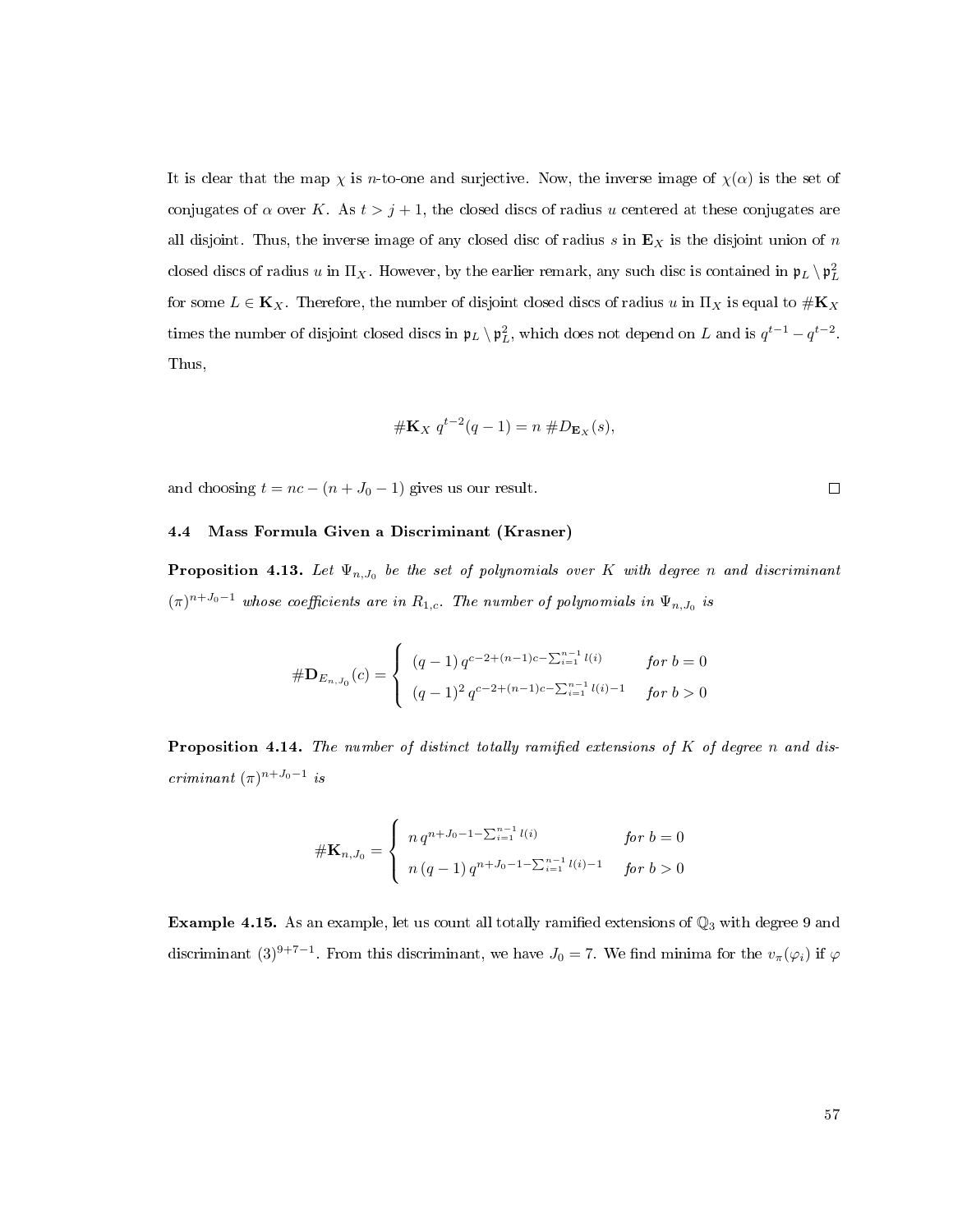is to be an Eisenstein polynomial of this discriminant. By Lemma [3.2,](#page-29-0)

$$
l(i) = v_{\pi}(\varphi_i) \ge \begin{cases} 2 & \text{for } i \in \{1, 2, 4, 5\} \\ 1 & \text{for } i \in \{3, 6, 7, 8\} \end{cases}
$$

So,  $\sum l(i) = 12$ , and from the formula, we find that there are  $9 \cdot 2 \cdot 3^{9+7-1-12-1} = 162$  degree 9 extensions of  $\mathbb{Q}_3$  with discriminant  $(3)^{9+7-1}$ .

## 4.5 Mass Formula Given a Ramification Polygon

**Proposition 4.16.** Let  $\Psi_{n,J_0,\mathcal{R}}(c)$  be the set of Eisenstein polynomials with degree n, discriminant  $(\pi)^{n+J_0-1}$ , and ramification polygon R with coefficients whose coefficients above c are zero (see Lemma [3.3\)](#page-30-1). Then

$$
\#\Psi_{n,J_0,\mathcal{R}}(c) = (q-1)^{\#B_{\mathcal{R}}+1} q^{c-2+(n-1)c-\sum_{i=1}^{n-1} L(i)-\#B_{\mathcal{R}}}
$$

*Proof.* The number of elements in  $R_{1,c}^*$  is  $(q-1)q^{c-2}$ . For each  $i \notin B_{\mathcal{R}}$ , the number of elements in  $R_{L_{\mathcal{R}}(i),c}$  is  $q^{c-L(i)}$ , and for  $i \in B_{\mathcal{R}}$  the number in  $R^*_{L_{\mathcal{R}}(i),c}$  is  $(q-1)q^{c-L(i)-1}$ . The product of these  $\hfill \square$ is our result.

**Proposition 4.17.** The number of distinct totally ramified extensions of  $K$  of degree n, discriminant  $(\pi)^{n+J_0-1}$ , and ramification polygon  $\mathcal R$  is

$$
n(q-1)^{\#B_{\mathcal{R}}} q^{n+J_0-1-\sum_{i=1}^{n-1} L(i)-\#B_{\mathcal{R}}}
$$

Proof.

$$
\frac{n \# \mathbf{D}_{E_n, J_0, \mathcal{R}}(c)}{(q-1)q^{nc-(n+J_0-1)-2}} = n(q-1)^{\#B_{\mathcal{R}}} q^{n+J_0-1-\sum_{i=0}^{n-1} L(i)-\#B_{\mathcal{R}}}
$$

<span id="page-66-0"></span>**Example 4.18** (Example [4.15](#page-65-0) continued). Now let us count all totally ramified extensions of  $\mathbb{Q}_3$ with degree 9 and discriminant  $(3)^{9+7-1}$  where we make a choice of ramification polygon. Again,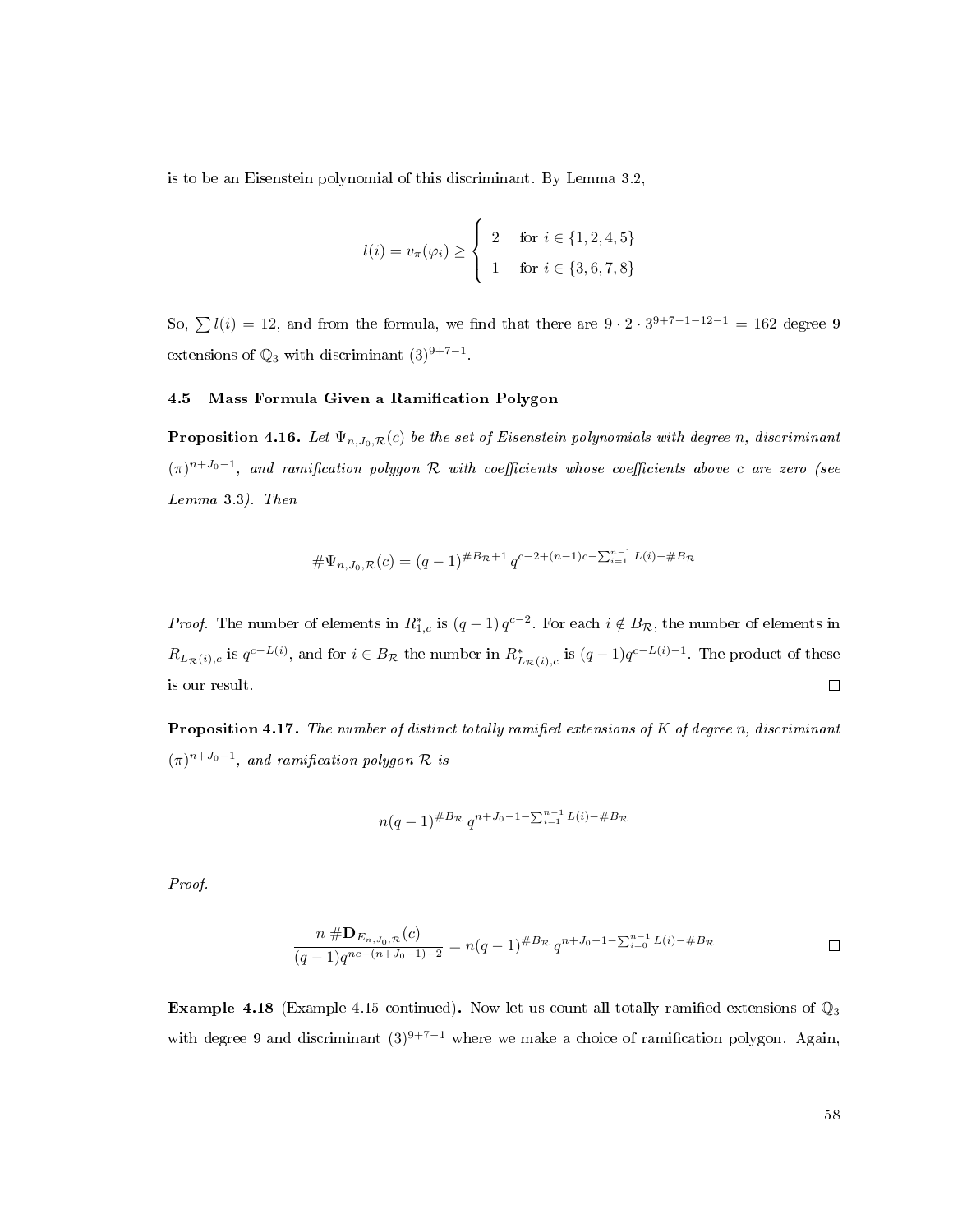we have  $J_0 = 7$  and

$$
l_{\mathcal{R}}(i,0) = l(i) = \begin{cases} 2 & \text{for } i \in \{1,2,4,5\} \\ 1 & \text{for } i \in \{3,6,7,8\} \end{cases}
$$

There are two possible ramification polygons for this degree and discriminant:  $\mathcal{R}_1$  with vertices  $\{(1, 7), (9, 0)\}\$ and  $\mathcal{R}_2$  with vertices  $\{(1, 7), (3, 3), (9, 0)\}\$ . We have already considered the conditions on the polynomial dictated by the vertex  $(1, 7)$ , so it only remains to consider the effect of a vertex (or lack thereof) above 3.

For  $\mathcal{R}_1$ , no vertex above 3 means  $l_{\mathcal{R}_1}(3,1) = 2$  and  $l_{\mathcal{R}_1}(6,1) = 1$ . For an Eisenstein polynomial to have ramification polynomial  $\mathcal{R}_1$ , the minimum valuations of the coefficients would have to be

$$
L_{\mathcal{R}_1}(i) = \max_{s} \{ l_{\mathcal{R}_1}(i, s) \} = \begin{cases} 2 & \text{for } i \in \{1, 2, 3, 4, 5\} \\ 1 & \text{for } i \in \{6, 7, 8\} \end{cases}
$$

.

.

So,  $\sum L_{\mathcal{R}_1}(i) = 13$ . Next we consider the set of fixed valuations of an Eisenstein polynomial generating such an extension and find that

$$
B_{\mathcal{R}_1} = \{ J_i \text{ mod } n : 0 \le i \le s_\ell \text{ and } J_i \text{ mod } n \neq 0 \} = \{7\}
$$

The number of fixed valuations is  $\#B_{\mathcal{R}_1} = 1$ . Thus, by applying the formula, we find that there are  $9 \cdot 2^1 \cdot 3^{9+7-1-13-1} = 54$  degree 9 extensions of  $\mathbb{Q}_3$  with ramification polygon  $\mathcal{R}_1$ .

For  $\mathcal{R}_2$ , the vertex (3,3) gives us that  $l_{\mathcal{R}_2}(3,1) = 1$  and  $l_{\mathcal{R}_2}(6,1) = 1$ . For an Eisenstein polynomial to have ramification polynomial  $\mathcal{R}_2$ , the minimum valuations of the coefficients would have to be

$$
L_{\mathcal{R}_2}(i) = \max_s \{ l_{\mathcal{R}_2}(i, s) \} = \begin{cases} 2 & \text{for } i \in \{1, 2, 4, 5\} \\ 1 & \text{for } i \in \{3, 6, 7, 8\} \end{cases}
$$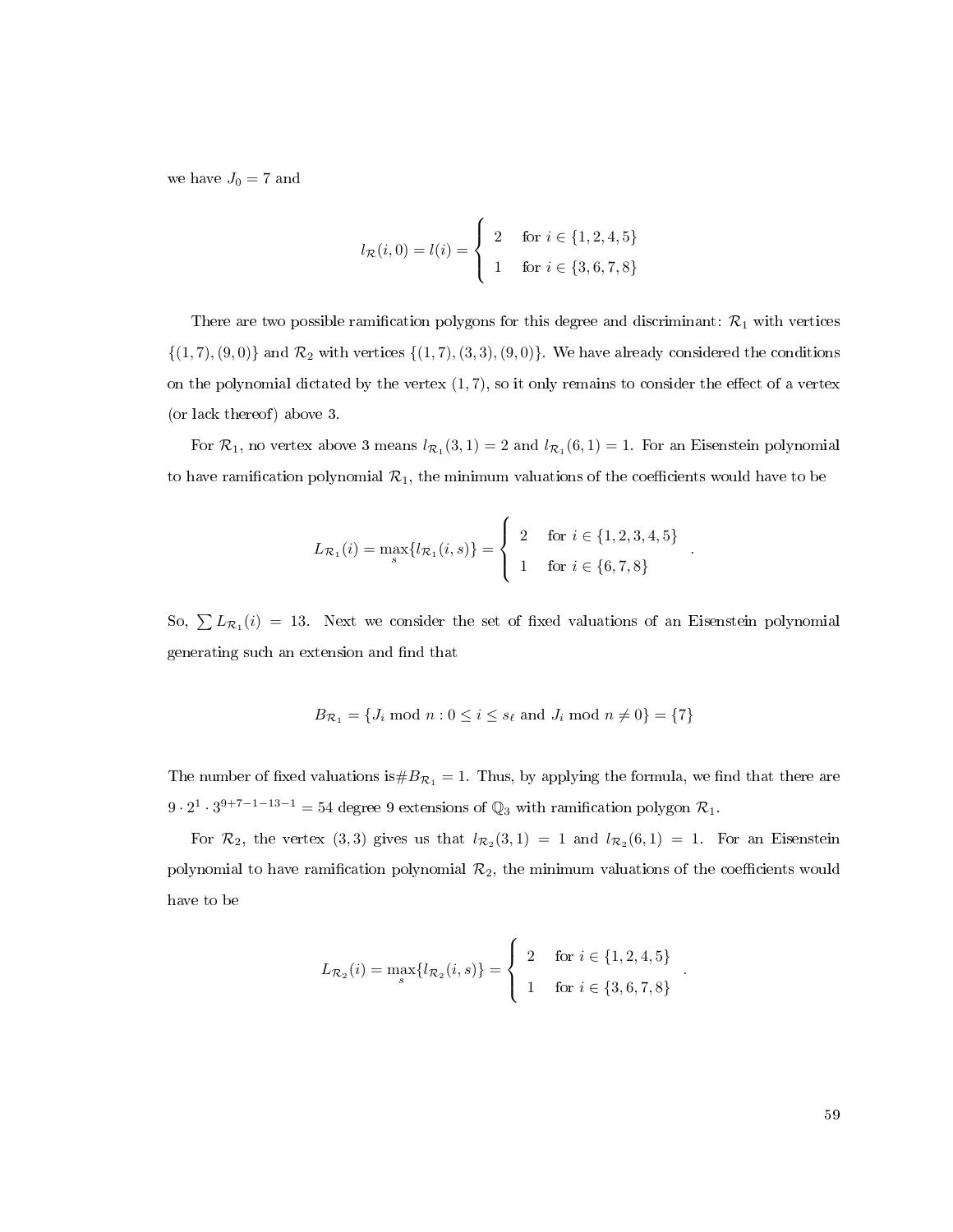So,  $\sum L_{\mathcal{R}_2}(i) = 12$ . Next we consider the set of fixed valuations of an Eisenstein polynomial generating such an extension and find that

$$
B_{\mathcal{R}_2} = \{J_i \text{ mod } n : 0 \le i \le s_\ell \text{ and } J_i \text{ mod } n \neq 0\} = \{3, 7\}
$$

The number of fixed valuations is  $\#B_{\mathcal{R}_2} = 2$ . Thus, by applying the formula, we find that there are  $9 \cdot 2^2 \cdot 3^{9+7-1-12-2} = 108$  degree 9 extensions of  $\mathbb{Q}_3$  with ramification polygon  $\mathcal{R}_2$ .

Krasner's mass formula states that there are 162 totally ramified extensions of  $\mathbb{Q}_3$  with degree 9, which we have partitioned by the two possible ramication polygons.

## 4.6 Mass Formula Given Residual Polynomials

Proposition 4.19. The number of Eisenstein polynomials of degree n, with given discriminant  $(\pi)^{n+J_0-1}$ , ramification polygon R, and invariant A with coefficients whose coefficients above c are zero (see Lemma [3.3\)](#page-30-1) is

$$
(\#\mathcal{A}) (q-1) q^{c-2+(n-1)c-\sum_{i=1}^{n-1} L_{\mathcal{R}}(i)-\#B_{\mathcal{R}}}
$$

*Proof.* The choice of  $A$  does not change the constant term, so for that coefficient we have the number of elements in  $R_{1,c}^*$ , which is  $(q-1) q^{c-2}$ . For each  $i \notin B_{\mathcal{R}}$ , we have the number of elements in  $R_{L_{\mathcal{R}}(i),c}$ , which is  $q^{c-L(i)}$ . For  $i \in B_{\mathcal{R}}$ , the choice of  $(\underline{A}_1,\ldots,\underline{A}_\ell) \in \mathcal{A}$ , fixes the first non-zero coefficient of our coefficients. The number of elements in  $R^*_{L_{\mathcal{R}}(i),c}$  with a fixed first non-zero coefficient is  $q^{c-L(i)-1}$ . We have  $\#\mathcal{A}$  ways to fix those coefficients, and the product of these is our result.  $\Box$ 

**Proposition 4.20.** The number of distinct totally ramified extensions of  $K$  of degree n, discriminant  $(\pi)^{n+J_0-1}$ , ramification polygon R, and invariant A is

$$
n(\#\mathcal{A}) q^{n+J_0-1-\sum_{i=1}^{n-1} L_{\mathcal{R}}(i)-\#B_{\mathcal{R}}}
$$

Example 4.21 (Example [4.18](#page-66-0) continued). As an example, let us count all totally ramied extensions of  $\mathbb{Q}_3$  with degree 9, discriminant  $(3)^{9+7-1}$ , and ramification polygon  $\mathcal{R}_2 = \{(1,7), (3,3), (9,0)\}\$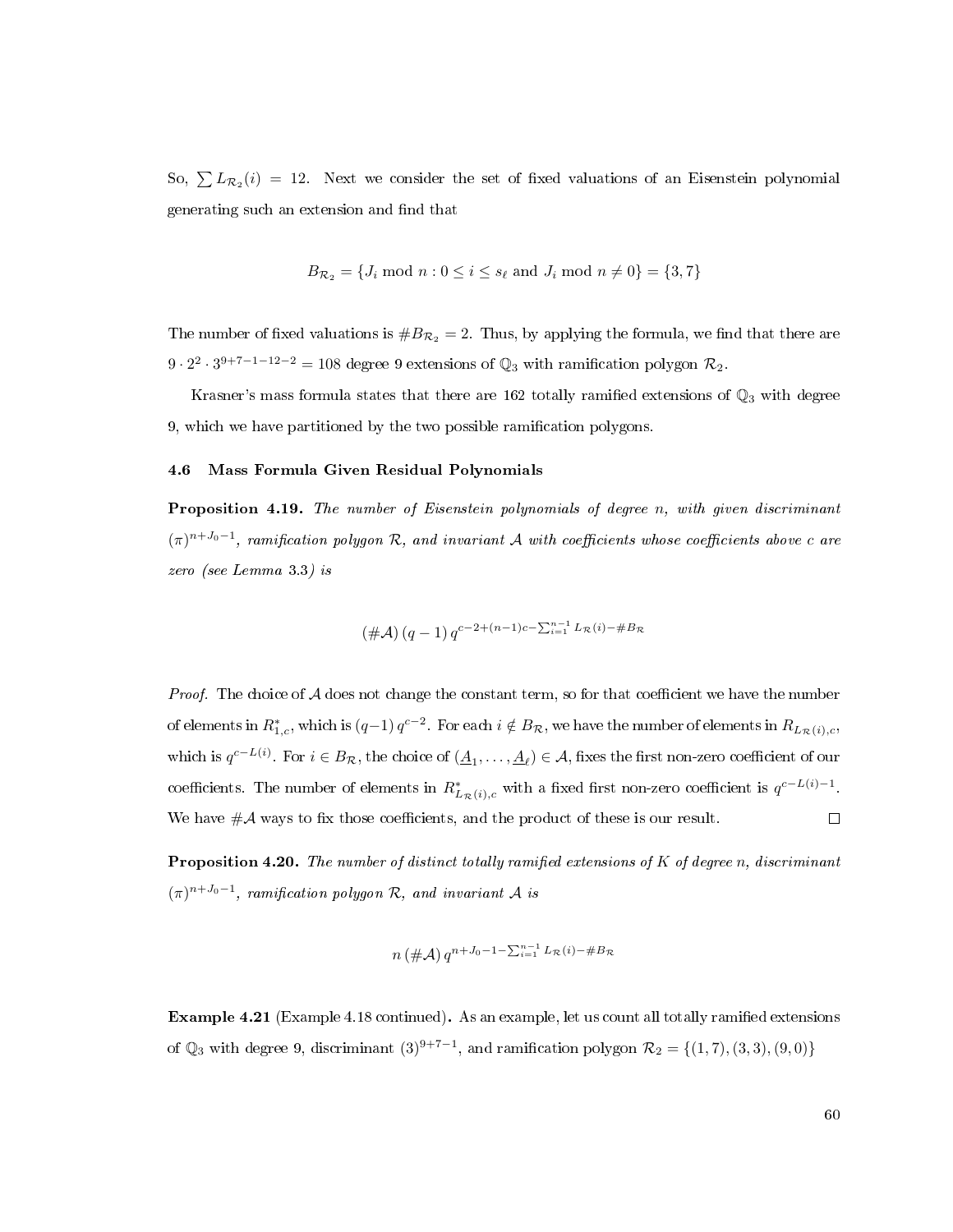As before, for an Eisenstein polynomial to have ramification polynomial  $\mathcal{R}_2$ , the minimum valuations of the coefficients would have to be

$$
L_{\mathcal{R}_2}(i) = \max_s \{ l_{\mathcal{R}_2}(i, s) \} = \begin{cases} 2 & \text{for } i \in \{1, 2, 4, 5\} \\ 1 & \text{for } i \in \{3, 6, 7, 8\} \end{cases}.
$$

So,  $\sum L_{\mathcal{R}_2}(i) = 12$  and the number of fixed valuations is  $\#B_{\mathcal{R}_2} = 2$ .

There are four possible sets of residual polynomials of segments  $(\underline{A}_1, \underline{A}_2)$  for extensions with ramification polygon  $\mathcal{R}_2$ , belonging to two invariants  $\mathcal{A}$ :

$$
\mathcal{A}_1 = \{ (x^2 + 1, x^3 + 1), (2x^2 + 2, x^3 + 2) \} \text{ and } \mathcal{A}_2 = \{ (x^2 + 2, x^3 + 1), (2x^2 + 1, x^3 + 2) \}.
$$

Each of these invariants contain two polynomials, so by applying the formula, we find that there are  $9 \cdot 2 \cdot 3^{9+7-1-12-2} = 54$  degree 9 extensions of  $\mathbb{Q}_3$  with ramification polygon  $\mathcal{R}_2$  and a choice of A. This partitions the 108 extensions of degree 9 with  $\mathcal{R}_2$ .

## 4.7 Examples

In Table [2,](#page-70-0) we show the number of extensions of degree 9 over  $\mathbb{Q}_3$  with given invariants. For discriminants  $(3)^{9+J_0-1}$  with  $J_0 \leq 12$ , we list all possible ramification polygons, as generated by Algorithm [1,](#page-44-0) all residual polynomials, as generated by Algorithm [2,](#page-56-0) and how many extensions exist with each set of invariants.

Additional examples for different base fields and degrees with all possible discriminants can be found at

[http://www.uncg.edu/mat/numbertheory/tables/local/counting/.](http://www.uncg.edu/mat/numbertheory/tables/local/counting/)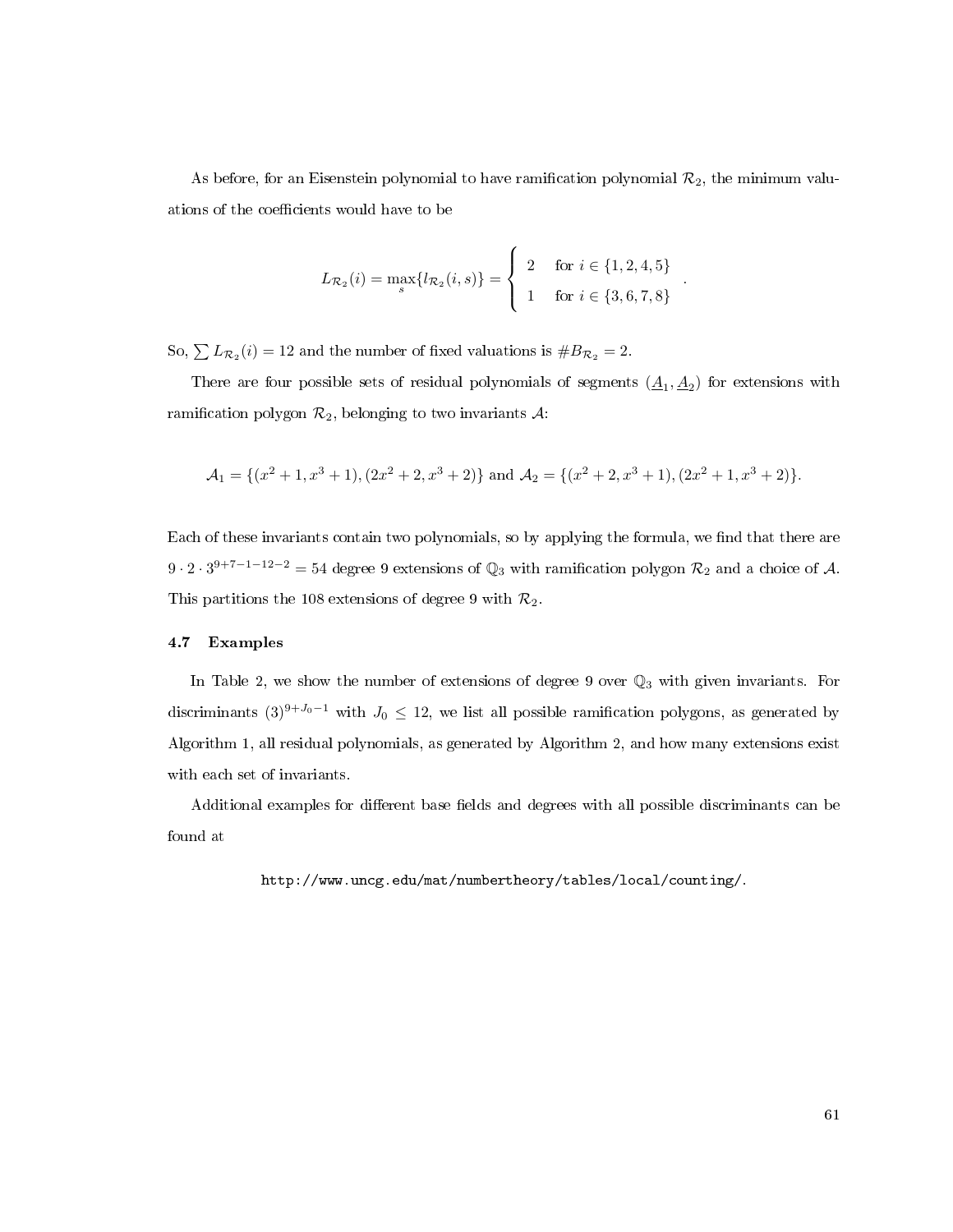| $J_0$          | Ramification Polygon           | Representative of $A$    |                |                  | Extensions |     |  |
|----------------|--------------------------------|--------------------------|----------------|------------------|------------|-----|--|
| 1              | $\{(1,1),(9,0)\}\$             | $(z + 1)$                | $\overline{2}$ | 18               | 18         | 18  |  |
| $\overline{2}$ | $\{(1,2),(9,0)\}\$             | $\sqrt{(z^2+1)}$         | $\mathbf{1}$   | 9                | 18         |     |  |
|                |                                | $(z^2+2)$                | $\overline{1}$ | $\overline{9}$   |            | 18  |  |
|                |                                | $(z^4+1)$                | $\mathbf{1}$   | $\overline{9}$   | 18         | 54  |  |
| $\overline{4}$ | $\{(1,4), (9,0)\}\$            | $\overline{(z^4+2)}$     | $\mathbf{1}$   | 9                |            |     |  |
|                |                                | $(z^4 + z + 1)$          | $\overline{2}$ | 18               | 36         |     |  |
|                | $\{(1,4), (3,3), (9,0)\}\$     | $(z^4 + z + 2)$          | $\overline{2}$ | 18               |            |     |  |
|                | $\{ (1,5), (9,0) \}$           | $(z + 1)$                | $\overline{2}$ | 18               | 18         |     |  |
| $\overline{5}$ |                                | $(z^2+1,z^3+1)$          | $\overline{2}$ | 18               |            | 54  |  |
|                | $\{(1,5), (3,3), (9,0)\}\$     | $\sqrt{(2z^2+1,z^3+2)}$  | $\overline{2}$ | 18               | 36         |     |  |
|                | $\{(1,7),(9,0)\}\$             | $(z + 1)$                | $\overline{2}$ | 54               | 54         |     |  |
| $\overline{7}$ |                                | $(z^2+1,z^3+1)$          | $\overline{2}$ | 54               |            | 162 |  |
|                | $\{(1,7), (3,3), (9,0)\}\$     | $\sqrt{(2z^2+1,z^3+2)}$  | $\overline{2}$ | 54               | 108        |     |  |
|                |                                | $\sqrt{(z^8+1)}$         | 1              | $\boldsymbol{9}$ |            | 162 |  |
|                | $\{(1,8), (9,0)\}\$            | $\sqrt{(z^8+2)}$         | $\mathbf{1}$   | $\overline{9}$   | 18         |     |  |
|                | $\{(1, 8), (3, 3), (9, 0)\}\$  | $(z+1, z^3 + 1)$         | $\overline{2}$ | 54               | 108        |     |  |
| 8              |                                | $(z+2, z^3+1)$           | $\overline{2}$ | 54               |            |     |  |
|                | $\{(1, 8), (3, 6), (9, 0)\}\$  | $(z^8+z^2+1)$            | $\mathbf{1}$   | $\overline{9}$   | 36         |     |  |
|                |                                | $(z^8+2z^2+1)$           | 1              | 9                |            |     |  |
|                |                                | $(z^8+z^2+2)$            | 1              | $\overline{9}$   |            |     |  |
|                |                                | $(z^8+2z^2+2)$           | 1              | 9                |            |     |  |
|                |                                | $(z^2+1)$                | $\mathbf{1}$   | 27               | 54         | 486 |  |
|                | $\{(1, 10), (9, 0)\}\$         | $(z^2+2)$                | $\mathbf{1}$   | 27               |            |     |  |
|                |                                | $\overline{(z+1,z^3+1)}$ | $\sqrt{2}$     | 162              | 324        |     |  |
| 10             | $\{(1, 10), (3, 3), (9, 0)\}\$ | $\sqrt{(z+2,z^3+1)}$     | $\overline{2}$ | $\overline{162}$ |            |     |  |
|                |                                | $(z^2+1,z^6+1)$          | $\overline{1}$ | $\overline{27}$  | 108        |     |  |
|                |                                | $\sqrt{(2z^2+1,z^6+2)}$  | $\mathbf{1}$   | 27               |            |     |  |
|                | $\{(1, 10), (3, 6), (9, 0)\}\$ | $(z^2+2,z^6+1)$          | $\mathbf{1}$   | 27               |            |     |  |
|                |                                | $(2z^2+2, z^6+2)$        | $\mathbf{1}$   | 27               |            |     |  |
|                | $\{(1,11), (9,0)\}\$           | $(z + 1)$                | $\overline{2}$ | 54               | 54         |     |  |
|                |                                | $(z^2+1,z^3+1)$          | $\overline{2}$ | 162              | 324        | 486 |  |
| 11             | $\{(1,11), (3,3), (9,0)\}\$    | $\sqrt{(2z^2+1,z^3+2)}$  | $\overline{2}$ | 162              |            |     |  |
|                |                                | $\sqrt{(z+1,z^6+1)}$     | $\overline{2}$ | 54               |            |     |  |
|                | $\{(1,11), (3,6), (9,0)\}\$    | $\sqrt{(2z+1,z^6+2)}$    | $\overline{2}$ | 54               | 108        |     |  |
| 12             |                                | $\sqrt{(2z+1,z^3+2)}$    | $\mathbf{1}$   | 243              |            | 486 |  |
|                | $\{(1, 12), (3, 3), (9, 0)\}\$ | $(z+2, z^3+1)$           | $\overline{1}$ | 243              | 486        |     |  |

<span id="page-70-0"></span>Table 2. Number of extensions of degree 9 for all possible ramification polygons and residual polynomials over  $\mathbb{Q}_3$  with discriminant  $(3)^{9+J_0-1}$  for  $J_0 \leq 12$ .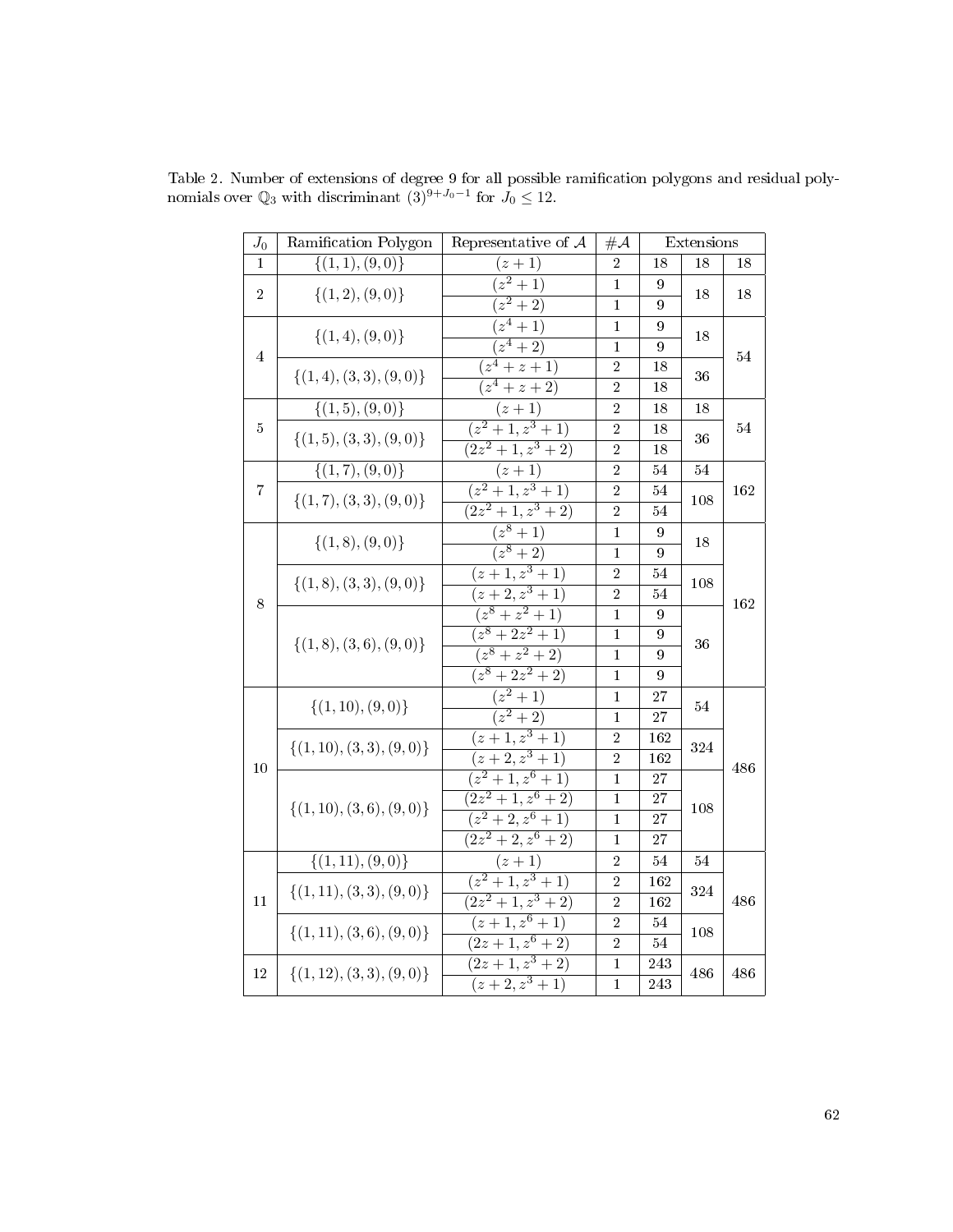## CHAPTER V

### ENUMERATING EXTENSIONS WITH GIVEN INVARIANTS

As we have seen, Krasner's method of counting extensions [\[Kra66\]](#page-113-6) and our generalization in Chapter [IV](#page-57-1) construct a finite set of Eisenstein polynomials which generate all totally ramified extensions with given invariants. Pauli and Roblot [\[PR01\]](#page-114-2) presented an algorithm that returned a set of generating polynomials for all extensions of a given degree and discriminant, following Krasner's ap-proach. They used the root-finding algorithm described by Panayi [\[Pan95\]](#page-114-3) to obtain one generating polynomial for each extension. A recent paper by Monge [\[Mon14\]](#page-113-5) provides a new method for determining whether two polynomials generate the same extension and introduces reduced polynomials that yield a canonical set of generators for totally ramified extensions of  $K$ . Monge's methods considerably reduce the number of generating polynomials that need to be considered when computing a set of polynomials defining all totally ramified extensions of  $K$ .

In this chapter, we present an algorithm that for each extension with given invariants constructs a considerably smaller set of defining polynomials than the set obtained with Krasner's bound. In many cases this eliminates the need to check whether two polynomials generate the same extension. The polynomials constructed are reduced in Monge's sense.

While our algorithm only generates totally ramified extensions, it can be used to enumerate in the general case. As any finite extension  $L/K$  can be uniquely split into a tower  $L/L^{ur}/K$  where  $L/L^{ur}$ is totally ramified and  $L^{ur}/K$  is unramified, general enumeration can be achieved by enumerating over suitable unramified extensions. More details can be found in [\[PR01,](#page-114-2) Section 2].

## 5.1 Residual Polynomials of Components

We now apply some results of Monge [\[Mon14\]](#page-113-5) to reduce the number of polynomials that we need to consider to generate all extensions with given invariants.

**Definition 5.1.** Let N be a Newton polygon. For  $\lambda \in \mathbb{Q}$ , the  $\lambda$ -component of N is

$$
\mathcal{N}_{\lambda} = \{(k, w) \in \mathcal{N} \mid \lambda k + w = \min\{\lambda l + u \mid (l, u) \in \mathcal{N}\}\}.
$$

63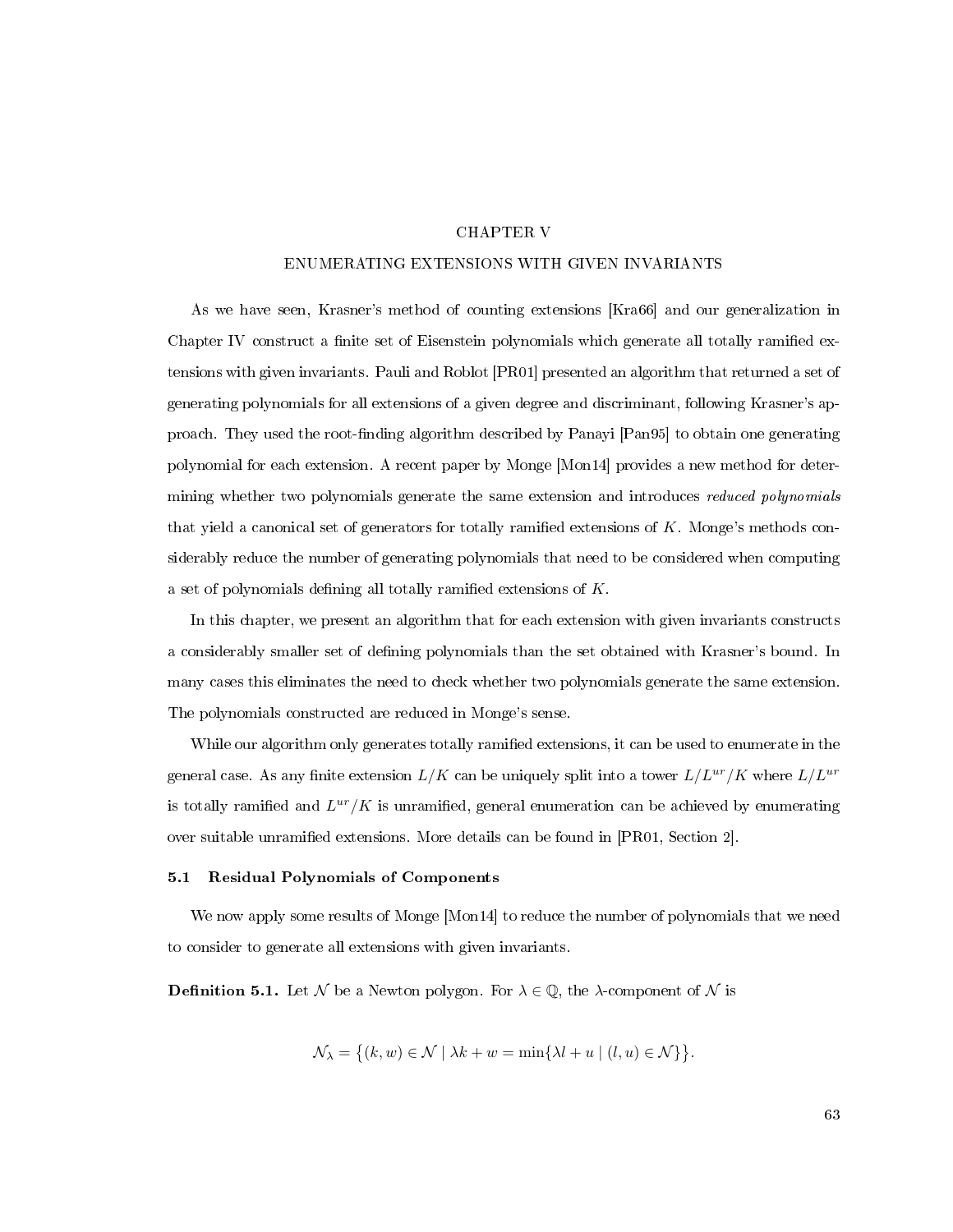Remark. If N has a segment with slope  $\lambda$  then  $\mathcal{N}_{\lambda}$  contains that segment. Otherwise  $\mathcal{N}_{\lambda}$  consists of only one point.

To each component of integral slope of a ramication polygon we attach a residual polynomial.

**Definition 5.2.** Let  $\varphi \in \mathcal{O}_K[x]$  be Eisenstein,  $\alpha$  a root of  $\varphi$ ,  $\rho$  the ramification polynomial of  $\varphi$ , and R the ramification polygon of  $\varphi$ . For  $\lambda \in \mathbb{Z}^{>0}$  the residual polynomial of the  $(-\lambda)$ -component of R is

$$
\underline{S}_{\lambda}(x) = \rho(\alpha^{\lambda} x) / \text{cont}_{\alpha}(\rho(\alpha^{\lambda} x))
$$

where  $\text{cont}_{\alpha}(\rho(\alpha^{\lambda}z))$  denotes the highest power of  $\alpha$  dividing all coefficients of  $\rho(\alpha^{\lambda}z)$ .

The quantity cont<sub>α</sub>( $\rho(\alpha^m z)$ ) only depends on the ramification polygon. Namely if  $\rho(x)$  =  $\sum_{i=1}^n \rho_i x^i$  we have  $\rho(\alpha^{\lambda} x) = \sum_{i=0}^n \rho_i(\alpha^{\lambda} x)^i = \sum_{i=0}^n \rho_i(\alpha^{\lambda})^i x^i$  and obtain

$$
n\phi_{\mathcal{R}}(\lambda) = \min_{0 \le i \le n} v(\rho_i) + i\lambda = \text{cont}_{\alpha}(\rho(\alpha^{\lambda} x))
$$

for the Hasse-Herbrand function  $\phi_{\mathcal{R}}$  of  $\mathcal{R}$  (Definition [3.15\)](#page-41-0). Thus [\[Mon14,](#page-113-0) Proposition 1] yields

$$
n\phi_{\mathcal{R}}(\lambda) = \text{cont}_{\alpha}(\rho(\alpha^{\lambda}x)) = n\phi_{L/K}(\lambda).
$$

To calculate  $n\phi_{\mathcal{R}}(\lambda)$ , we only have to take the minimum of the  $v(\rho_i) + i\lambda$  for the points  $(v(\rho_i), i)$  on the polygon. For  $p^s < i < p^{s+1}$ , we have  $v_\alpha(\rho_{p^s}) \le v_\alpha(\rho_i)$  (Lemma [3.6](#page-31-0) (c)) and  $p^s < i$ , which gives us that  $v_{\alpha}(\rho_{p^s}) + p^s \lambda < v_{\alpha}(\rho_i) + i\lambda$ . This demonstrates the formula for  $\phi_{\mathcal{R}}$  from Definition [3.15.](#page-41-0)

<span id="page-72-1"></span>**Lemma 5.3.** Let  $\mathcal R$  be the ramification polygon of  $\varphi$ .

- (a) If R has a segment S of integral slope  $-m \in \mathbb{Z}$ , with left endpoint  $(k, w)$  and residual polynomial  $\underline{A}$  then  $\underline{S}_m(x) = x^k \underline{A}(x)$ .
- (b) If R has no segment of slope  $-m \in \mathbb{Z}$  then  $S_m(x) = x^{p^s}$  where  $0 \leq s \leq v_p(n)$  such that  $v(\rho_{p^s}) + p^s \cdot m = \min_{0 \le r \le v_p(n)} v(\rho_{p^r}) + p^r \cdot m.$
- <span id="page-72-0"></span>(c) For all  $m \in \mathbb{Z}^{>0}$  the residual polynomial  $\underline{S}_m$  of  $\mathcal{R}_{-m}$  is an additive polynomial.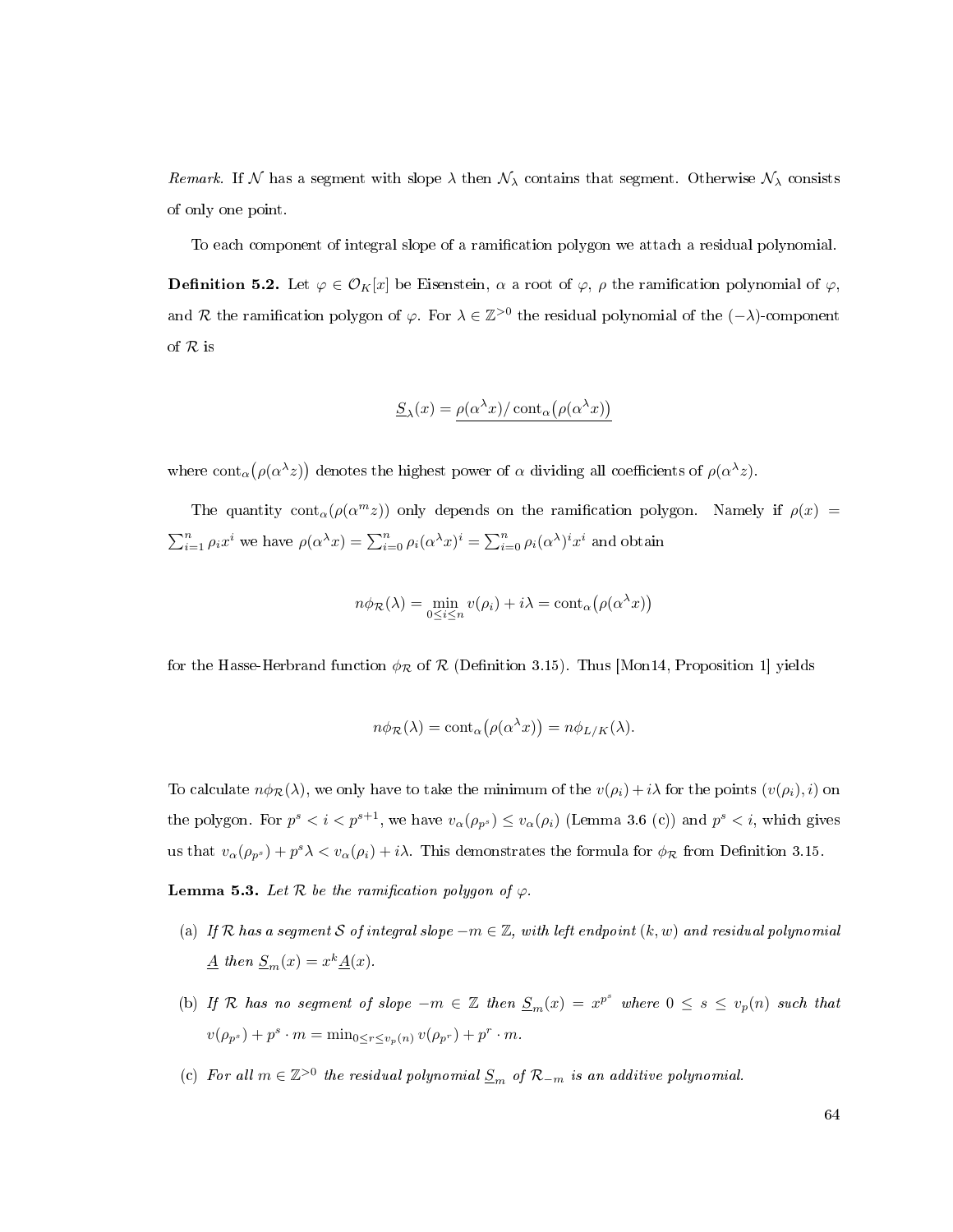- (d)  $\underline{S}_m : \underline{K} \to \underline{K}$  is  $\mathbb{F}_p$ -linear.
- *Proof.* (a) By Remark [5.1](#page-71-0) the component  $\mathcal{R}_{(-m)}$  contains S and by Remark [3.19](#page-46-0)[\(\(a\)\)](#page-46-1)  $\underline{S}_m(x)$  =  $x^k \underline{A}(x)$ .
- (b) As mentioned in Remark [5.1](#page-71-0)  $\mathcal{N}_{(-m)}$  and  $\mathcal{R}$  only have one point in common. By Lemma [3.6](#page-31-0) this point is of the form  $(p^s, v(\rho_{p^s}))$ . It follows from Lemma [3.6](#page-31-0) that if the ramification polygon  $\mathcal R$ of  $\varphi$  has no segment of slope  $-m$  then

$$
v\left(\operatorname{cont}_{\alpha}(\rho(\alpha^m x))\right) = \min_{0 \le i \le n} v(\rho_i) + i \cdot m = \min_{0 \le r \le v_p(n)} v(\rho_{p^r}) + p^r \cdot m
$$

and  $\underline{S}_m(x) = x^{p^s}$  where  $0 \le s \le v_p(n)$  such that  $v(\rho_{p^s}) + p^s \cdot m = \min_{0 \le r \le v_p(n)} v(\rho_{p^r}) + p^r \cdot m$ .

- (c) By Lemma [3.6](#page-31-0) the abscissa of each point on  $R$  is of the form  $p^s$ . Thus the residual polynomial of  $\mathcal{R}_{(-m)}$  is the sum of monomials of the form  $x^{p^s}$  which implies that  $\underline{S}_m$  is additive.
- (d) Is a direct consequence of [\(c\).](#page-72-0)

We now investigate the effect of changing the uniformizer  $\alpha$  of  $K(\alpha)$  on the coefficients of its minimal polynomial (compare [\[Mon14,](#page-113-0) Lemma 3]).

<span id="page-73-1"></span>**Proposition 5.4.** Let  $\varphi \in \mathcal{O}_K[x]$  be Eisenstein of degree n, let  $\alpha$  be a root of  $\varphi$  and let  $\rho$  be the ramification polynomial of  $\varphi$ . Let  $\beta = \alpha + \gamma \alpha^{m+1}$  where  $\gamma \in L = K(\alpha)$  with  $v(\gamma) = 0$  be another uniformizer of L and  $\psi \in \mathcal{O}_K[x]$  its minimal polynomial.

- (a) If  $0 \leq j < n$  and  $j \equiv v_{\alpha} (\rho(\gamma \alpha^m)) \text{ mod } n$  then  $\varphi_j \psi_j = \alpha^n \rho(\gamma \alpha^m)$
- (b) If  $0 \leq k < n$  and  $k \equiv v_{\alpha}(\text{cont}_{\alpha}(\rho(\alpha^m x))) \text{ mod } n$  then

$$
(\varphi_k - \psi_k) / (\alpha^{n-k} \cot(\alpha(\rho(\alpha^m x))) = \underline{S}_m(\underline{\gamma}).
$$

*Proof.* (a) By Definition [3.5](#page-30-0) we have

<span id="page-73-0"></span>
$$
\sum_{i=0}^{n-1} (\varphi_i - \psi_i)\beta^i = \varphi(\beta) - \psi(\beta) = \varphi(\beta) = \alpha^n \rho(\beta/\alpha - 1) = \alpha^n \rho(\gamma \alpha^m). \tag{5.1}
$$

65

 $\Box$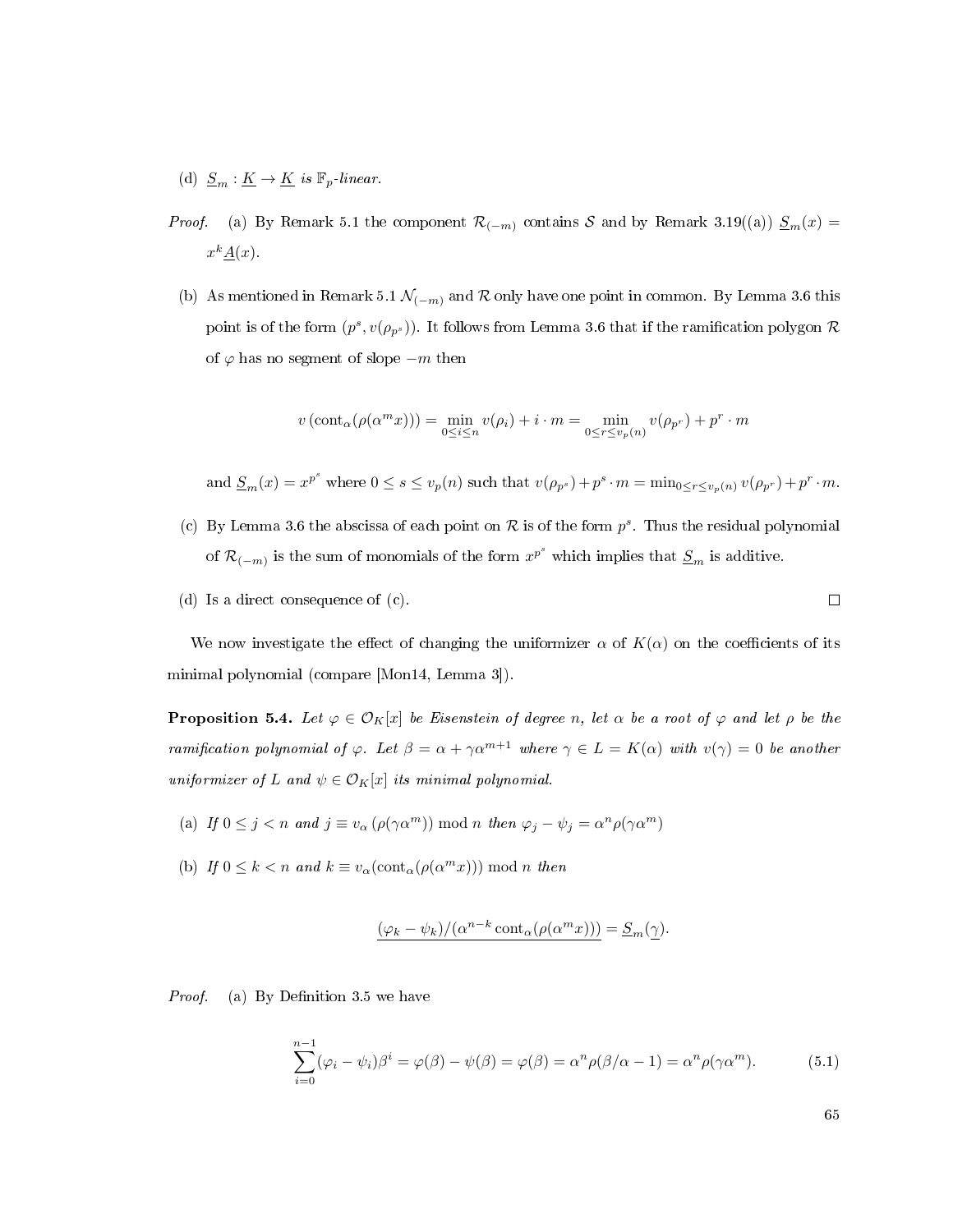Since  $v_{\pi}(\varphi_i) \in \mathbb{Z}$  and  $v_{\pi}(\psi_i) \in \mathbb{Z}$  and  $v_{\pi}(\beta^i) = \frac{i}{n}$  we have

$$
v_{\pi}\left(\sum_{i=0}^{n-1}(\varphi_i-\psi_i)\beta^i\right)=\min_{0\leq i
$$

Thus for  $0 \leq j < n$  and  $j \equiv v_{\pi} (\rho(\gamma \alpha^m)) \mod n$  we have  $\varphi_j - \psi_j = \alpha^n \rho(\gamma \alpha^m)$ .

(b) Dividing Equation [\(5.1\)](#page-73-0) by  $\alpha^n \text{cont}_{\alpha}(\rho(\alpha^m x))$  yields

$$
(\varphi(\beta) - \psi(\beta)) / (\alpha^n \text{cont}_{\alpha}(\rho(\alpha^m x))) = \alpha^n \rho(\gamma \alpha^m) / (\alpha^n \text{cont}_{\alpha}(\rho(\alpha^m x))) = \underline{S}_m(\underline{\gamma}).
$$

For  $0 \leq k < n$  with  $k \equiv v(\text{cont}_{\alpha}(\rho(\alpha^m x))) \bmod n$  we get

$$
(\varphi_k - \psi_k)\beta^k/(\alpha^n \operatorname{cont}_{\alpha}(\rho(\alpha^m x))) = \underline{S}_m(\underline{\gamma}).
$$

With  $\beta \equiv \alpha \mod(\alpha^2)$  we obtain the result.

 $\Box$ 

### 5.1.1 Generating Polynomials

Using the results from above we can reduce the set of generating polynomials with given invariants considerably. We show how the coefficients of a generating polynomial can be changed by changing the uniformizer. The coefficients that we can change arbitrarily this way we set to  $0$ , thus reducing the number of polynomials to be considered.

<span id="page-74-0"></span>**Corollary 5.5.** Let  $\varphi \in \mathcal{O}_K[x]$  be Eisenstein of degree n, let  $\alpha$  be a root of  $\varphi$ , let  $L = K(\alpha)$ , and let  $\rho$  be the ramification polynomial of  $\varphi$ . Let  $m \in \mathbb{Z}^{>0}$ ,  $c = v_\alpha(\text{cont}_\alpha(\rho(\alpha^m x)))$ ,  $0 \leq k < n$  with  $k \equiv c \bmod n$ , and  $j = \frac{n-k+c}{n}$ .

- (a) If  $\underline{\delta} \in \underline{S}_m(\underline{K})$  then for the minimal polynomial  $\psi \in \mathcal{O}_K[x]$  of  $\beta = \alpha + \gamma \alpha^{m+1}$  where  $\underline{\gamma} \in$  $\underline{S}_{m}^{-1}(\{\underline{\delta}\})$  we have  $\underline{\psi}_{k,j} = \underline{\varphi}_{k,j} - \underline{\delta}$ .
- (b) If  $\underline{S}_m : \underline{K} \to \underline{K}$  is surjective we can set  $\underline{\delta} = \underline{\varphi}_{k,j}$  and obtain  $\underline{\psi}_{k,j} = 0$ .
- (c) If  $S_m(\gamma) = 0$  and  $d = v_\alpha(\alpha^n \rho(\gamma \alpha^m))$ ,  $0 \le l < n$  with  $l \equiv d \mod n$ , and  $i = \frac{n-l+d}{n}$  then  $\underline{\psi}_{l,i} = \underline{\varphi}_{l,i} - \pi^{-i} \alpha^n \rho(\gamma \alpha^m).$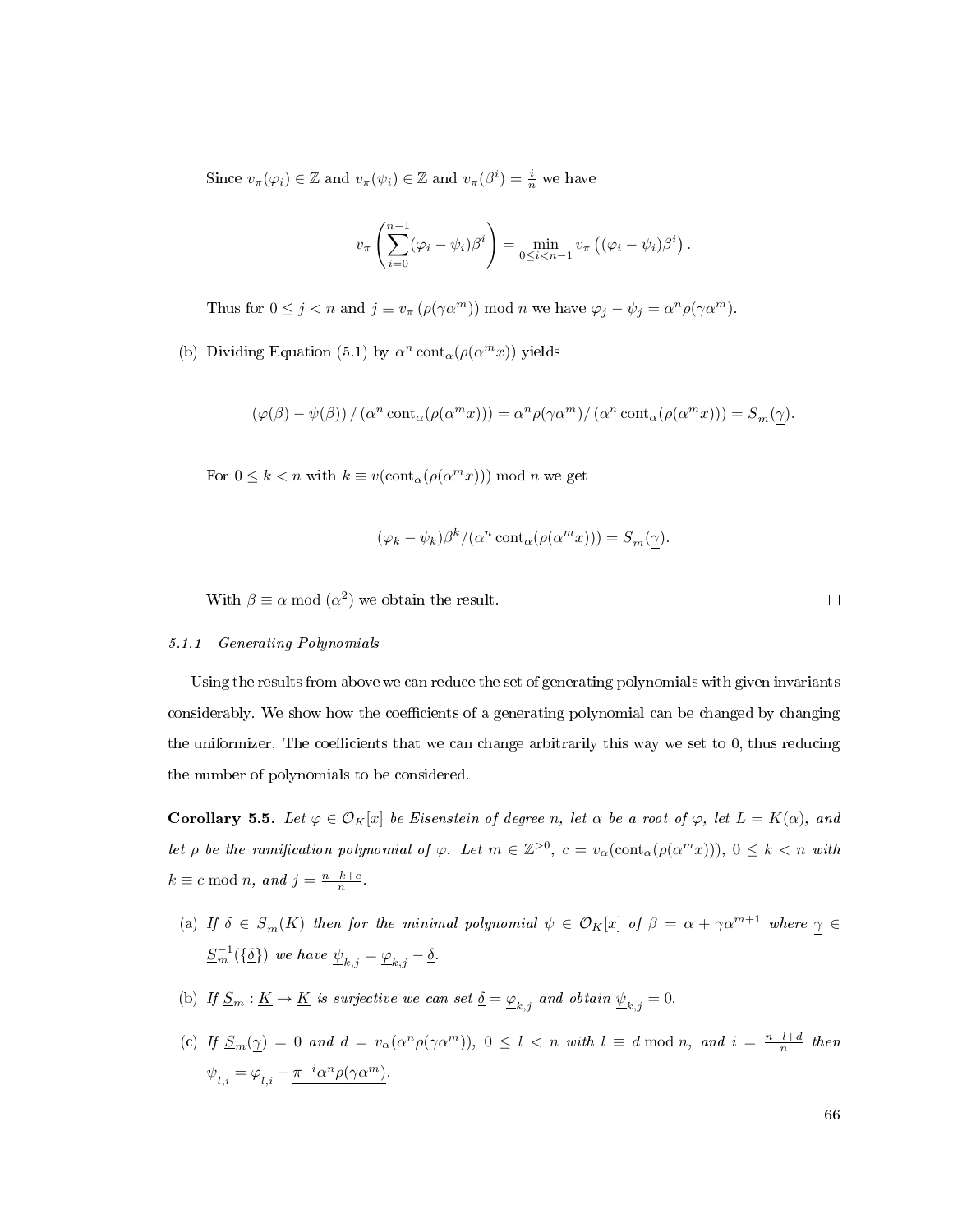The next Lemma follows directly from Corollary [5.5.](#page-74-0)

<span id="page-75-0"></span>**Lemma 5.6.** Let  $\varphi \in \mathcal{O}_K[x]$  be Eisenstein of degree n, R its ramification polygon. Assume there is  $m \in \mathbb{Z}^{>0}$  such that  $k \equiv n\phi_{\mathcal{R}}(m) \bmod n$  and  $j = \frac{n+n\phi_{\mathcal{R}}(m)-k}{n}$  and let  $\underline{S}_m$  be the residual polynomials of  $\mathcal{R}_{(-m)}$ .

- (a) If  $\underline{S}_m$  is surjective then there is an Eisenstein polynomial  $\psi \in \mathcal{O}_K[x]$  with  $\psi_{k,j} = 0$ . such that  $K[x]/(\psi) \cong K(\alpha)$ .
- (b) If  $\psi \in \mathcal{O}_K[x]$  has the same ramification polygon with the same residual polynomials as  $\varphi$  and  $\varphi_{k,j} - \psi_{k,j} \notin \underline{S}_m(\underline{K})$  then  $K[x]/(\psi) \not\cong K[x]/(\varphi)$ .

<span id="page-75-1"></span>**Example 5.7** (Example [3.29](#page-54-0) continued). The ramification polygon  $\mathcal{R}_2 = \{(1, 10), (3, 3), (9, 0)\}\$ has no segments with integral slope. We get  $\underline{S}_1 = x^3$ ,  $\underline{S}_2 = x^3$ , and  $\underline{S}_3 = x^3$ , with  $9\phi(1) = 6$ ,  $9\phi(2) = 9$ , and  $9\phi(3) = 12$ . Thus  $\varphi_{6,1} = 0$ ,  $\varphi_{0,2} = 0$ , and  $\varphi_{3,2} = 0$ . Furthermore  $S_m = x$  for with  $9\phi(m) = 10 + m$  for  $m \ge 4$ . Thus by Lemma [5.6](#page-75-0) we can set  $\varphi_{k,j} = 0$  for  $k + 9(j - 1) \ge 14$ .

For the generating polynomials with  $\mathcal{A}_{2,1}^{*1}$  we get the template:

|  |  |  |  | $x^9 \qquad x^8 \qquad x^7 \qquad x^6 \qquad x^5 \qquad \quad x^4 \qquad \quad x^3 \qquad \quad x^2 \qquad \quad x^1 \qquad x^0$           |  |
|--|--|--|--|--------------------------------------------------------------------------------------------------------------------------------------------|--|
|  |  |  |  |                                                                                                                                            |  |
|  |  |  |  |                                                                                                                                            |  |
|  |  |  |  | $3^2 \left[ \begin{array}{cccc} \{0\} & \{0\} & \{0\} & \{0\} & \{0\} & \{0,1,2\} & \{0\} & \{0,1,2\} & \{1\} & \{0\} \end{array} \right]$ |  |
|  |  |  |  | $3^1$ {0} {0} {0} {0} {0} {0} {0} {2} {0} {0} {1}                                                                                          |  |
|  |  |  |  |                                                                                                                                            |  |

Since changing the uniformizer cannot change  $\varphi_{2,2}$  and  $\varphi_{4,2}$  independently from the other coefficients of  $\varphi$  we obtain a unique generating polynomial of each extension with ramification polygon  $\mathcal{R}_2$  and  $\mathcal{A}^{*1}_{2,1}$  .

## 5.2 Enumerating Generating Polynomials

We use the results from the previous sections to formulate an algorithm that returns generating polynomials of all extensions with given ramication polynomials and residual polynomials. In certain cases this set will contain exactly one polynomial for each extension.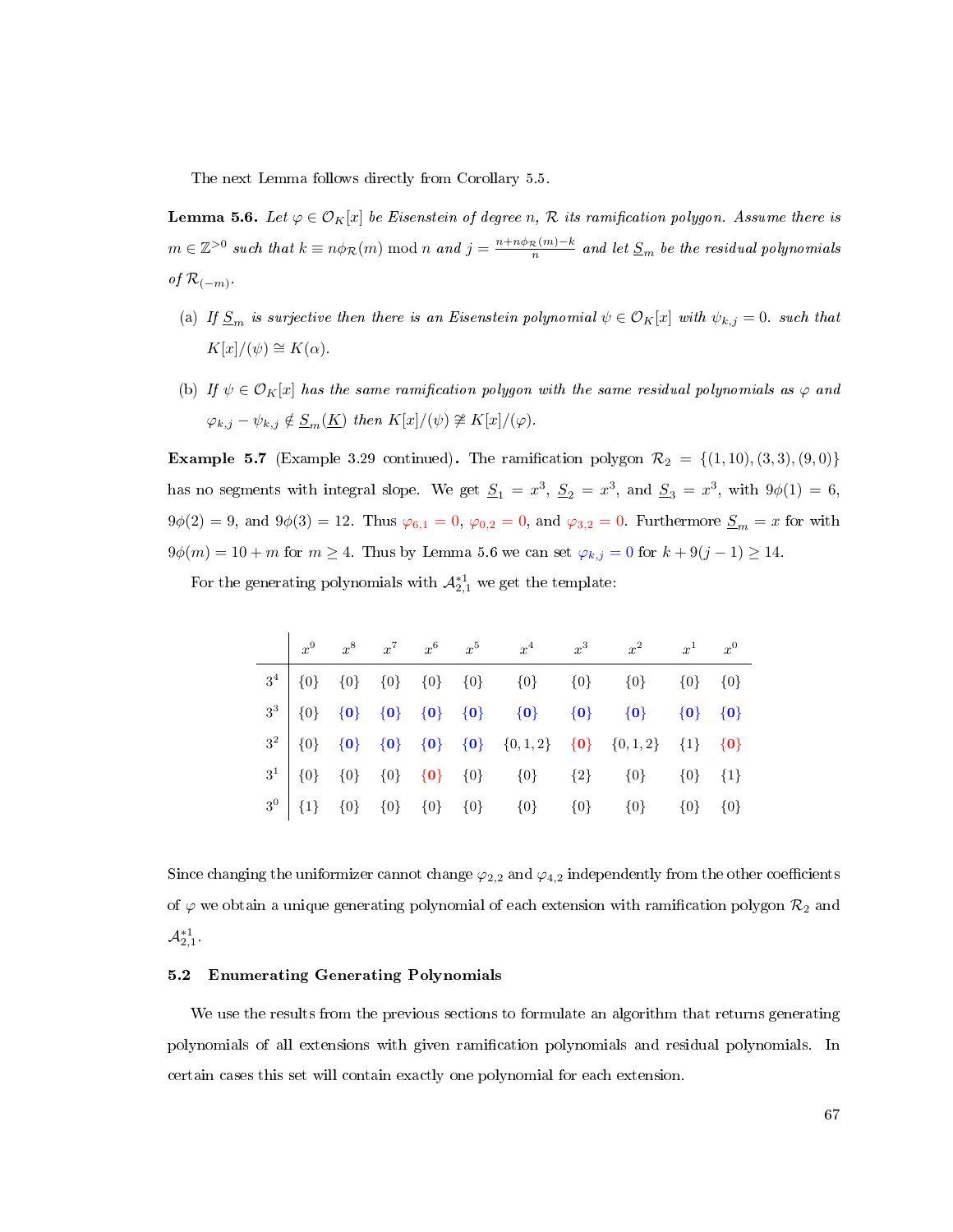### <span id="page-76-0"></span>Algorithm AllExtensionsSub

- Input: A  $\pi$ -adic field K, a convex polygon R with points  $(1, a_0n + b_0), (p^{s_1}, a_1n + b_1)$  $(b_1), \ldots, (p^{s_u}, a_u n + b_u) = (p^{s_u}, 0), \ldots, (n, 0)$  satisfying Proposition [3.13](#page-36-0) where  $0 \leq b_i < n$ for  $1 \leq i \leq u = v_p(n), S_1, \ldots, S_\ell$  the segments of  $\mathcal{R}$ , a representative  $\underline{\delta}_0$  of a class in  $\underline{K}^{\times}/(\underline{K}^{\times})^n$ , and  $\underline{\dot{A}_1}, \dots, \underline{A}_{\ell} \in \underline{K}[x]$  satisfying Proposition [3.22.](#page-47-0)
- Output: A set that contains at least one Eisenstein polynomial for each totally ramified extension of degree n, that can be generated by a polynomial  $\varphi$  with ramification polygon  $\mathcal{R}$ ,  $\underline{\varphi}_{0,1} = \underline{\delta}_0$ , and residual polynomials  $\underline{A}_1, \ldots, \underline{A}_\ell$ .

\n- \n (a) 
$$
c \leftarrow [1 + 2a_0 + \frac{2b_0}{n}] - 1
$$
 [Lemma 3.3]\n
\n- \n (b) Initialize template  $(\tau_{i,j})_{0 \leq i \leq n-1, 1 \leq j \leq c}$  with  $\tau_{i,j} = \{0\} \subset K$  [Definition 3.11]\n
\n- \n If there is no  $m \in \mathbb{Z}^{>0}$  with  $i \equiv n\phi_R(m)$  mod  $n$  and  $j = \frac{n-i+n\phi_R(m)}{n}$ :\n
	\n- $\tau_{i,j} \leftarrow K$ .
	\n\n
\n- \n (d) For  $1 \leq m \leq \left\lfloor \frac{(a_1n+b1)-(a_0n+b_0)}{p^{s_1}-1} \right\rfloor$ :\n
	\n- $i \leftarrow n\phi_R(m)$  mod  $n, j \leftarrow \frac{n-i+n\phi_R(m)}{n}$
	\n- $\tau_{i,j} \leftarrow R$  where  $R$  is a set of representatives of  $\underline{K}/\underline{S}_m(\underline{K})$ . [Lemma 5.6]\n
	\n- \n (e) For  $1 \leq i \leq u$ :\n
		\n- Find a segment  $S_t$  of  $R$  such that  $(p^{s_i}, a_i n + b_i)$  is on  $S_t$ .
		\n- $j \leftarrow a_i + 1 - v_\pi \begin{pmatrix} b_i \\ b_i \end{pmatrix}$
		\n- $\tau_{b_i,j} \leftarrow \left\{ \underline{A}_{t, (p^{s_i} - p^{s_k})/e}(-\underline{\delta}_0)^{a_i+1} \frac{b_i}{p^{s_i}} \right\} - \frac{1}{n} v_\pi \begin{pmatrix} b_i \\ p^{s_i} \end{pmatrix} \right\}$ .\n
		\n- \n [Lemma 3.26] where  $(p^{s_k}, a_k n + b_k)$  is the left end point of  $S_t$  and

As is evident from the following example Algorithm [3](#page-76-0) may return more than one generating polynomial for some extensions.

**Example 5.8.** The polygon  $\mathcal{R}_3 = \{(1, 10), (3, 6), (9, 0)\}\)$  has segments with slopes  $\frac{10-6}{1-3} = -2$  and  $\frac{6-0}{3-9}$  = -1. With the choice  $\varphi_0 \equiv 3 \mod 9$  the possible pairs of residual polynomials are  $\mathcal{A}_{3,1}$  =  $\{(2+x^2, 1+x^6)\}, \mathcal{A}_{3,2} = \{(2+2x^2, 2+x^6)\}, \mathcal{A}_{3,3} = \{(1+2x^2, 2+x^6)\}, \text{ and } \mathcal{A}_{3,4} = \{(1+x^2, 1+x^6)\}.$ 

For  $A_{3,2} = \{(2 + 2x^2, 2 + x^6)\}\$  we get  $\varphi_{1,2} = 2$  and furthermore this choice also gives  $S_1 =$  $(2+x^6)x^3$ ,  $\underline{S}_2 = (2x^2+2)x = 2(x^3+x)$ , and  $\underline{S}_m = x$  for  $m \ge 3$  with  $\underline{S}_1(\mathbb{F}_3) = \{0\}$ ,  $\underline{S}_2(\mathbb{F}_3) = \mathbb{F}_3$ , and  $S_m(\mathbb{F}_3) = \mathbb{F}_3$ . As  $S_2$  is surjective we can set  $\varphi_{3,2} = 0$ . As  $S_m$  for  $m \geq 3$  we can set  $\varphi_{k,j} = 0$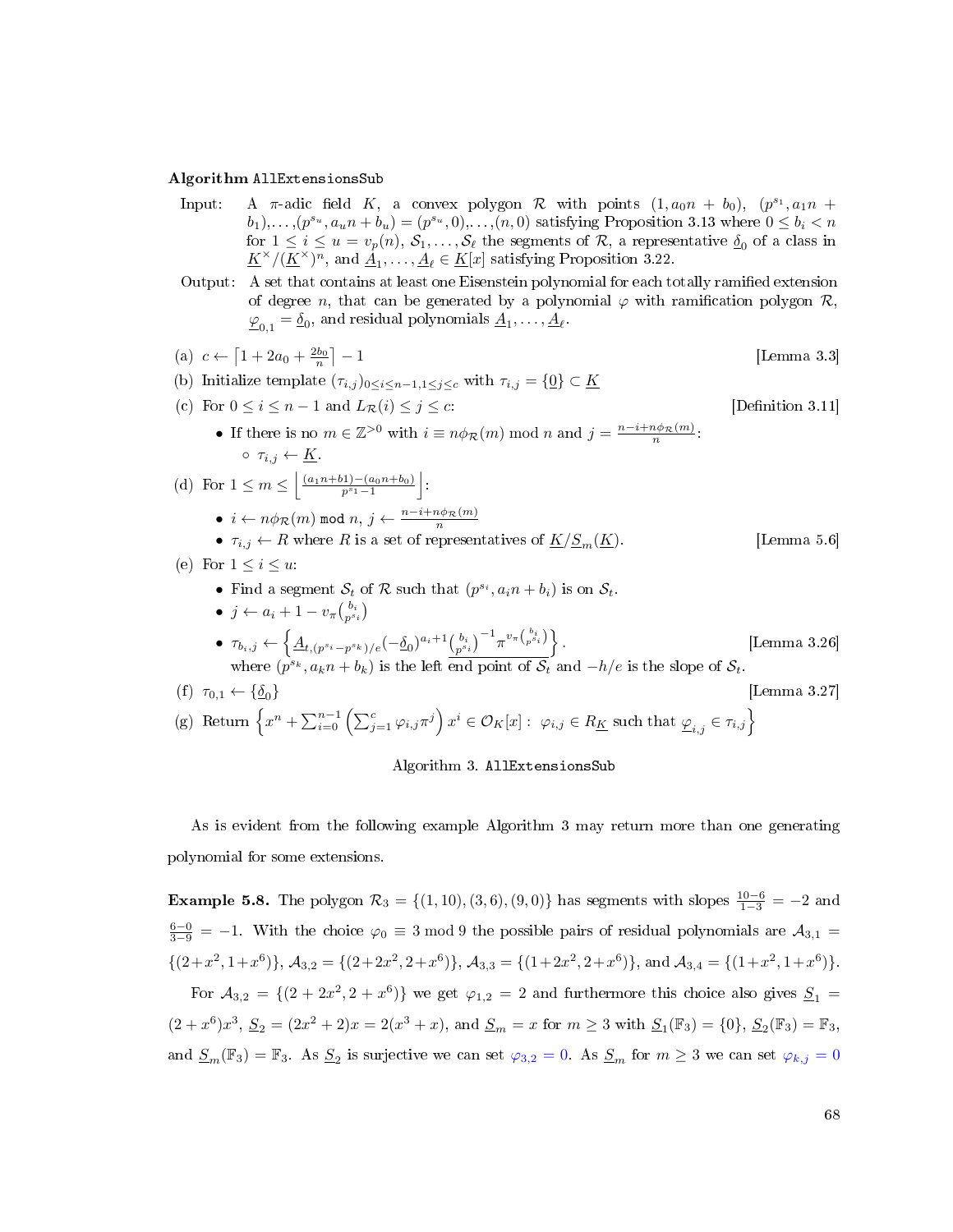for  $k + 9(j - 1) \ge 14$  where  $0 \le k < 9$ . As the image of  $S_1$  is  $\{0\}$  changing the uniformizer does not affect  $\varphi_{0,2}$ . Thus Algorithm [3](#page-76-0) generates the template:

|  |  |  |  | $x^9 \qquad x^8 \qquad x^7 \qquad x^6 \qquad x^5 \qquad x^4 \qquad x^3 \qquad x^2 \qquad x^1 \qquad x^0$ |                                                                                                                                                                                                                                                                                                                                                                                      |
|--|--|--|--|----------------------------------------------------------------------------------------------------------|--------------------------------------------------------------------------------------------------------------------------------------------------------------------------------------------------------------------------------------------------------------------------------------------------------------------------------------------------------------------------------------|
|  |  |  |  |                                                                                                          | $\begin{tabular}{c cccc cccc} $3^4$ & $\{0\}$ & $\{0\}$ & $\{0\}$ & $\{0\}$ & $\{0\}$ & $\{0\}$ & $\{0\}$ & $\{0\}$ & $\{0\}$ & $\{0\}$ & $\{0\}$ & $\{0\}$ \\ $3^3$ & $\{0\}$ & $\{0\}$ & $\{0\}$ & $\{0\}$ & $\{0\}$ & $\{0\}$ & $\{0\}$ & $\{0\}$ & $\{0\}$ \\ $3^2$ & $\{0\}$ & $\{0\}$ & $\{0\}$ & $\{0\}$ & $\{0\}$ & $\{0\}$ & $\{0\}$ & $\{0\}$ & $\{0\}$ & $\{0\}$ & $\{0\$ |
|  |  |  |  |                                                                                                          |                                                                                                                                                                                                                                                                                                                                                                                      |
|  |  |  |  |                                                                                                          |                                                                                                                                                                                                                                                                                                                                                                                      |
|  |  |  |  |                                                                                                          |                                                                                                                                                                                                                                                                                                                                                                                      |
|  |  |  |  |                                                                                                          |                                                                                                                                                                                                                                                                                                                                                                                      |

Of the corresponding polynomials  $\varphi_{c,d} = x^9 + 6x^6 + 9c \cdot x^2 + 18x + 3 + 9d$   $(c, d \in \{1, 2\})$  more than one polynomial generates each extension. Let  $\alpha$  be root of  $\varphi_{c,d}$  and  $\rho$  its ramification polynomial. For  $\gamma \in \{ \underline{1}, \underline{2} \}$  we have  $v_\alpha(\rho(\gamma \alpha)) = 11$ . If  $\psi(x) = \sum_{i=0}^9 \psi_i x^i$  denotes the minimal polynomial of  $\alpha + \gamma \alpha^2$ then by Proposition [5.4](#page-73-1) (a) we have  $\varphi_2 - \psi_2 = \alpha^9 \rho(\gamma \alpha)$ . and hence  $\psi_{2,2} = \varphi_{2,2} - \rho(\gamma \alpha)/\alpha^9 \not\equiv 0 \bmod \alpha$ . As  $\gamma + (\alpha) \mapsto \rho(\gamma \alpha)/\alpha^{11} + (\alpha) = 2\gamma + (\alpha)$  is surjective, changing the uniformizer from  $\alpha$  to  $\alpha + \gamma \alpha$ results in a change of  $\varphi_{2,2}$ . Thus we can choose  $\gamma$  such that  $\varphi_{2,2} = 0$  and get that all extensions with ramification polygon  $\mathcal{R}_3$  and residual polynomials  $\mathcal{A}_{3,2}$  are generated by exactly one polynomial of the form  $\varphi_d = x^9 + 6x^6 + 18x + 3 + 9d$  where  $(d \in \{1, 2\})$ .

<span id="page-77-0"></span>**Theorem 5.9.** Let F be the set of polynomials returned by Algorithm [3](#page-76-0) given K and a ramification polygon  $\mathcal{R}, \underline{\delta}_0 \in \underline{K}$  and polynomials  $\underline{A}_1, \ldots, \underline{A}_\ell \in \underline{K}[x].$ 

- (a)  $F$  contains at least one Eisenstein polynomial for each totally ramified extension of degree  $n$ , that can be generated by a polynomial  $\varphi$  with ramification polygon  $\mathcal{R},\ \underline{\varphi}_{0,1}=\underline{\delta}_0,$  and residual polynomials  $\underline{A}_1, \ldots, \underline{A}_\ell$ .
- (b) If  $\underline{S}_m : \underline{K} \to \underline{K}$  is surjective for all segments with integral slope  $-m$ , then no two polynomials in F generate isomorphic extensions.
- (c) If there is exactly one  $\underline{S}_m : \underline{K} \to \underline{K}$  that is non-surjective, and for all integers  $k > n\phi_{\mathcal{R}}(m)$ , there is an  $m' \in \mathbb{Z}^{>0}$  such that  $n\phi_{\mathcal{R}}(m') = k$ , then no two polynomials in F generate isomorphic extensions.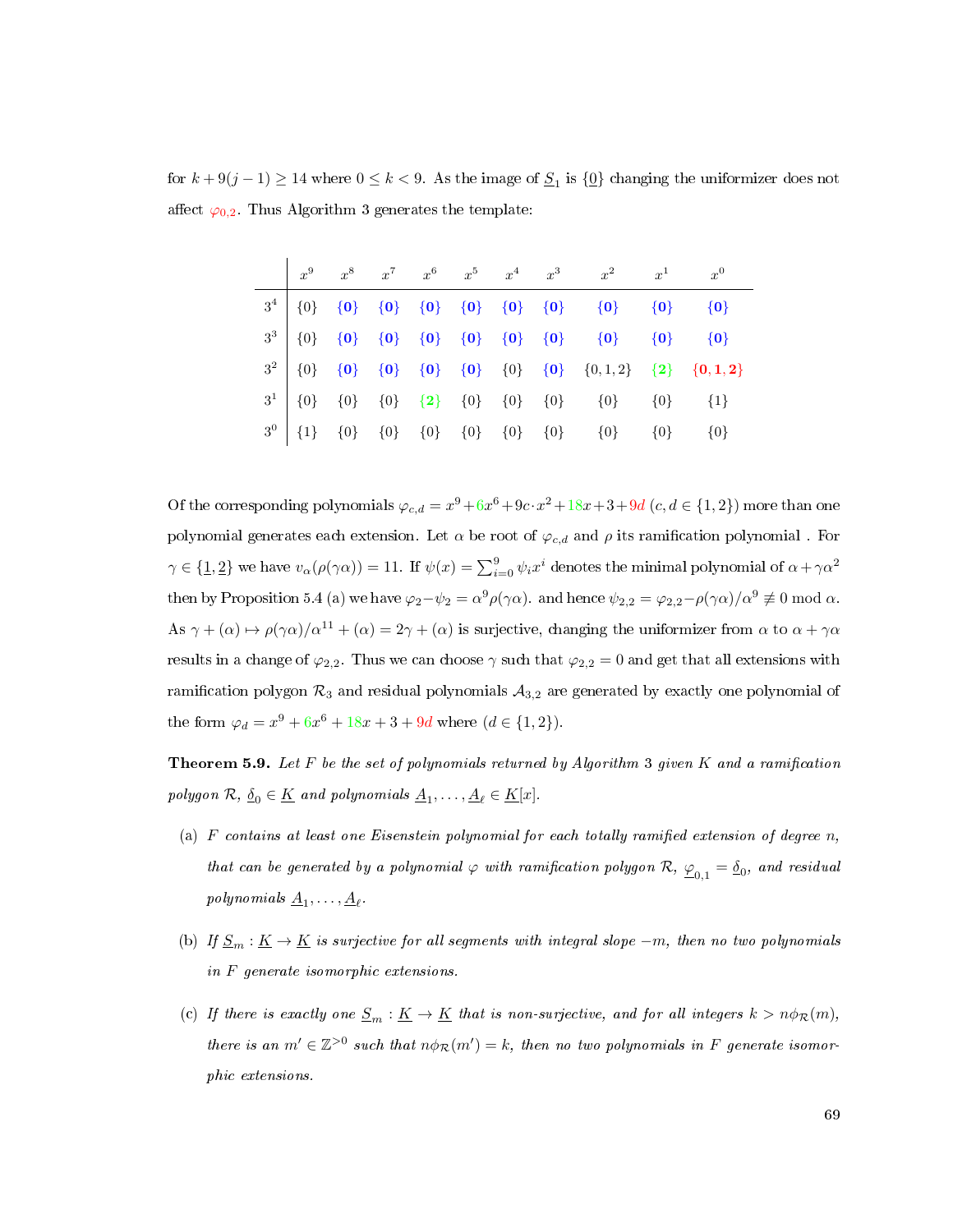- *Proof.* (a) Let  $\varphi \in F$ . In Algorithm [3](#page-76-0) step (c) we have ensured that  $v_\pi(\varphi_i) \geq L_{\mathcal{R}}(i)$  and in step (e) we assign nonzero values to  $\varphi_{b_i,j}$  so that  $v_\pi(\varphi_{b_i}) = L_\mathcal{R}(b_i)$  for points  $(p^{s_i}, a_i n + b_i)$  with  $b_i \neq 0$ . So by Proposition [3.14,](#page-40-0)  $\varphi$  has ramification polygon R. By Lemma [3.26,](#page-51-0) the values assigned in step (e) ensure that  $\mathcal{R}_{\varphi}$  has residual polynomials  $(\underline{A}_1,\ldots,\underline{A}_{\ell}).$  Thus each extension generated by a polynomial with the input invariants is generated by a polynomial in  $F$  and all polynomials in  $F$  have these invariants.
- (b) If  $\underline{S}_m : \underline{K} \to \underline{K}$  is surjective for all segments with integral slope  $-m$ , then all of the nonzero coefficients in our template  $\tau$  are either fixed by  $\delta_0$  or  $\mathcal{A}$ , or free because they are not set by a choice of element in the image of some  $S_m$ . Any deformation of the uniformizer that might result in two polynomials in  $F$  to generate the same extension would have to change one of these free coefficients, but such a change cannot be made independently of the choices we made in order to set coefficients to zero by Lemma [5.6.](#page-75-0) So no two polynomials in  $F$  generate isomorphic extensions.
- (c) Suppose there is exactly one  $\underline{S}_m : \underline{K} \to \underline{K}$  that is non-surjective, and for all integers  $k >$  $n\phi_{\mathcal{R}}(m)$ , there is an  $m' \in \mathbb{Z}^{>0}$  such that  $n\phi_{\mathcal{R}}(m') = k$ . As  $\underline{S}_m : \underline{K} \to \underline{K}$  is non-surjective, there will be more than one choice for  $\varphi_{i,j}$  where  $jn + i = n\phi_{\mathcal{R}}(m)$ . By Proposition [5.4,](#page-73-1) the corresponding change of uniformizer (from  $\alpha$  to  $\alpha + \gamma \alpha^{m+1}$ ) can change  $\varphi_{i',j'}$  where  $j' n + i' >$  $jn+i$ . Since there exists  $m' \in \mathbb{Z}^{>0}$  such that  $n\phi_{\mathcal{R}}(m') = j'n + i'$ , then Algorithm [3](#page-76-0) will assign  $\varphi_{i',j'}$  based on  $\underline{S}_{m'}$ . Given that  $m \neq m'$ ,  $\underline{S}_{m'}$  is surjective,  $\varphi_{i',j'}$  can be set to zero by Lemma [5.6.](#page-75-0) As all coefficients  $\varphi_{i',j'}$  with  $j'n + i' \geq jn + i$  are assigned by the residual polynomials of  $\Box$ components, no two polynomials generate isomorphic extensions.

As in general the algorithm returns more than one polynomial generating each extension with the given invariants, the output needs to be filtered by comparing the generated extensions by

- (a) computing all reduced generating polynomials using [\[Mon14,](#page-113-0) Algorithm 3] and comparing these or
- (b) using a root finding algorithm (compare  $[PR01]$ ).

The product  $\prod_{m=0}^{\infty}\#\ker \underline{S}_m$  is an upper bound for the number of automorphisms of  $L/K$ . This together with the number of reduced polynomials of  $\varphi$  gives the number of automorphisms of  $L/K$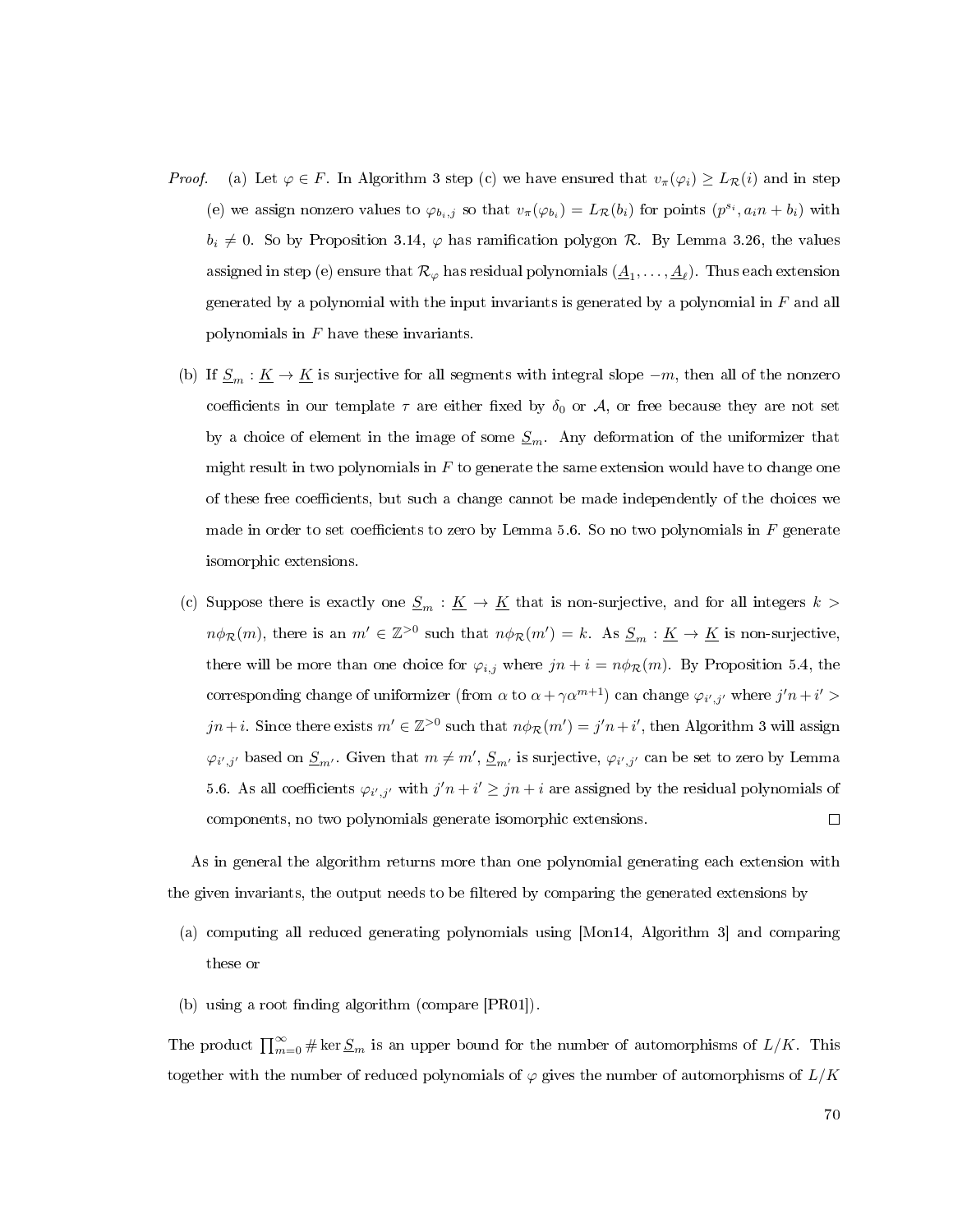([\[Mon14,](#page-113-0) Theorem 1]). Alternatively the number extensions generated by each polynomial can be computed using root finding.

5.2.1 Enumerating Extensions of Given Ramification Polygon and Invariant A

Now we present an algorithm to enumerate all extensions with a given invariants. It may require multiple calls to Algorithm [3](#page-76-0) AllExtensionsSub depending the structure of  $A$  and the number of tame subextensions.

#### <span id="page-79-0"></span>Algorithm AllExtensions

Input: A  $\pi$ -adic field K, a ramification polygon R, and invariant A

- Output: A set  $F$  that contains one generating Eisenstein polynomial for each totally ramified extension of K with ramification polygon  $\mathcal R$  and invariant  $\mathcal A$
- (a)  $S_0 \leftarrow$  a set of representatives of  $\underline{K}^{\times}/(\underline{K}^{\times})^n$ .
- (b) For  $\delta \in S_0$  do
	- (i) Partition A into disjoint sets  $\mathcal{A}^{*1}, \ldots, \mathcal{A}^{*k}$  by Equation [\(3.4\)](#page-52-1).
	- (ii) For  $\mathcal{A}^* \in \{ \mathcal{A}^{*1}, \ldots, \mathcal{A}^{*k} \}$  do
		- Let A be a representative of  $\mathcal{A}^*$ .
		- $F' \leftarrow \text{AllExtensionsSub}(K, \mathcal{R}, A, \delta).$  [Alg. [3\]](#page-76-0)
		- Unless avoidable by Theorem [5.9,](#page-77-0) filter  $F'$  so that no two polynomials generate the same extension using method of choice.
		- $F \leftarrow F \cup F'$ .
- (c) Return F.

#### Algorithm 4. AllExtensions

**Theorem 5.10.** Let F be the set of polynomials returned by Algorithm [4.](#page-79-0) For each extension  $L/K$ with ramification polygon  $R$  and invariant  $A$ , the set F contains exactly one generating polynomial.

*Proof.* Let  $L/K$  be a totally ramified extension with ramification polygon R and invariant A. Let  $\psi \in \mathcal{O}_K[x]$  be an Eisenstein polynomial generating L with  $\psi_{0,1} \in S_0$ . Let  $A^{(\psi)}$  be the residual polynomials of segments of R given  $\psi$ . As  $\psi$  generates L with invariant A,  $A^{(\psi)}$  belongs to some  $\mathcal{A}^*$  in our partition of  $\mathcal{A}$ . If  $A$  is our choice of representative of  $\mathcal{A}^*$ , then by Lemma [3.28,](#page-53-0) there is a  $\varphi \in \mathcal{O}_K[x]$  with residual polynomials A such that  $K[x]/(\psi) \cong K[x]/(\varphi)$ . Thus,  $L/K$  can be generated by an Eisenstein polynomial  $\varphi$  with residual polynomials A, and  $\varphi_{0,1} = \psi_{0,1}$ , and by Theorem [5.9,](#page-77-0) there is at least one  $\varphi \in F'$  with  $F'$  returned by AllExtensionsSub $(K, \mathcal{R}_{\psi}, A, \psi_{0,1})$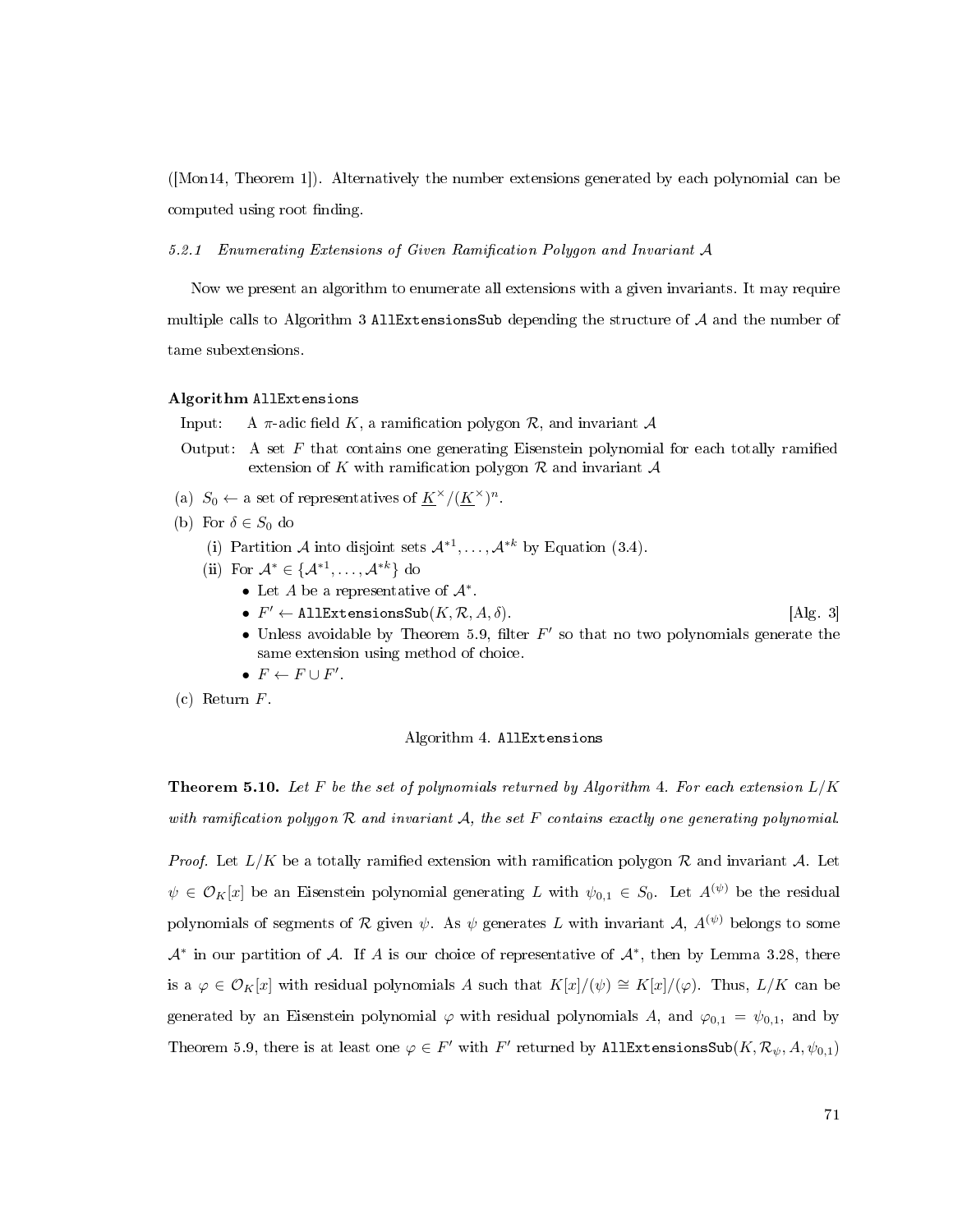generating  $L/K$ . The output F contains one generator for every extension that can be generated by any polynomial in any  $F'$  produced, and so there is a polynomial in F generating  $L/K$ .

To show that no two polynomials in  $F$  generate the same extension, it suffices to show that no polynomials produced by different calls to Algorithm [3](#page-76-0) generate the same extension. Let  $\varphi$  and  $\psi$  be in two such polynomials. By Lemma [3.27,](#page-52-0) if  $\varphi_{0,1} \neq \psi_{0,1}$ , then as  $\varphi_{0,1}, \psi_{0,1} \in \underline{K}^{\times}/(\underline{K}^{\times})^n$ ,  $K[x]/(\psi) \ncong K[x]/(\varphi)$ . Now suppose  $\varphi_{0,1} = \psi_{0,1}$ . By Remark [3.4.2,](#page-52-1) if the residual polynomials of  $\varphi$ and  $\psi$  are not in the same  $\mathcal{A}^*$  then  $K[x]/(\psi) \ncong K[x]/(\varphi)$ . Thus, if two polynomials are generated by Algorithm [3](#page-76-0) with different inputs of  $\delta$  or residual polynomials returned by Algorithm [4,](#page-79-0) they cannot generate the same extension.  $\Box$ 

### 5.2.2 Enumerating Extensions of Given Degree and Discriminant

We generalize our enumeration process with an algorithm to enumerate all extensions with a given degree and discriminant, which calls all of our previous enumeration algorithms.

### <span id="page-80-0"></span>Algorithm AllExtensionsDisc

Input: A  $\pi$ -adic field K, a degree  $n = e_0 p^r$ , and  $J_0$  satisfying Ore's Conditions

- Output: A set  $F$  that contains one generating Eisenstein polynomial for each totally ramified extension of K of degree n and discriminant of valuation  $n + J_0 - 1$ .
- (a)  $S_0 \leftarrow$  a set of representatives of  $\underline{K}^{\times}/(\underline{K}^{\times})^n$ .
- (b)  $F \leftarrow \{\}$
- (c)  $\mathcal{P} \leftarrow \{(1, J_0), (n, 0), (p^r, 0)\} \cup \{(i, 0) \mid p^r < i < n \text{ and } v_p {n \choose i} = 0\}.$
- (d)  $V(i) \leftarrow l(i, 0)$  for  $1 \leq i \leq n$ .
- (e) For  $\mathcal R$  in AllRamificationPolygons( $K, \mathcal P, r 1, V(i)$ ) do [Alg. [1\]](#page-44-0)
	- For  $\delta \in S_0$  do
		- (i)  $P \leftarrow$  AllResidualPolynomials $(K, \mathcal{R}, \delta)$ . [Alg. [2\]](#page-56-0)
		- (ii) Partition P into disjoint sets  $\mathcal{A}^{*1}, \ldots, \mathcal{A}^{*k}$  by Equation [\(3.4\)](#page-52-1).
		- (iii) For  $\mathcal{A}^* \in \{ \mathcal{A}^{*1}, \ldots, \mathcal{A}^{*k} \}$  do
			- $\circ$  Let A be a representative of  $\mathcal{A}^*$ .
			- $\circ$   $F' \leftarrow$  AllExtensionsSub $(K, \mathcal{R}, A, \delta)$ . [Alg. [3\]](#page-76-0)
			- $\circ$  Unless avoidable by Theorem [5.9,](#page-77-0) filter  $F'$  so that no two polynomials generate the same extension using method of choice.

$$
\circ \ F \leftarrow F \cup F'.
$$

(f) Return F.

Algorithm 5. AllExtensionsDisc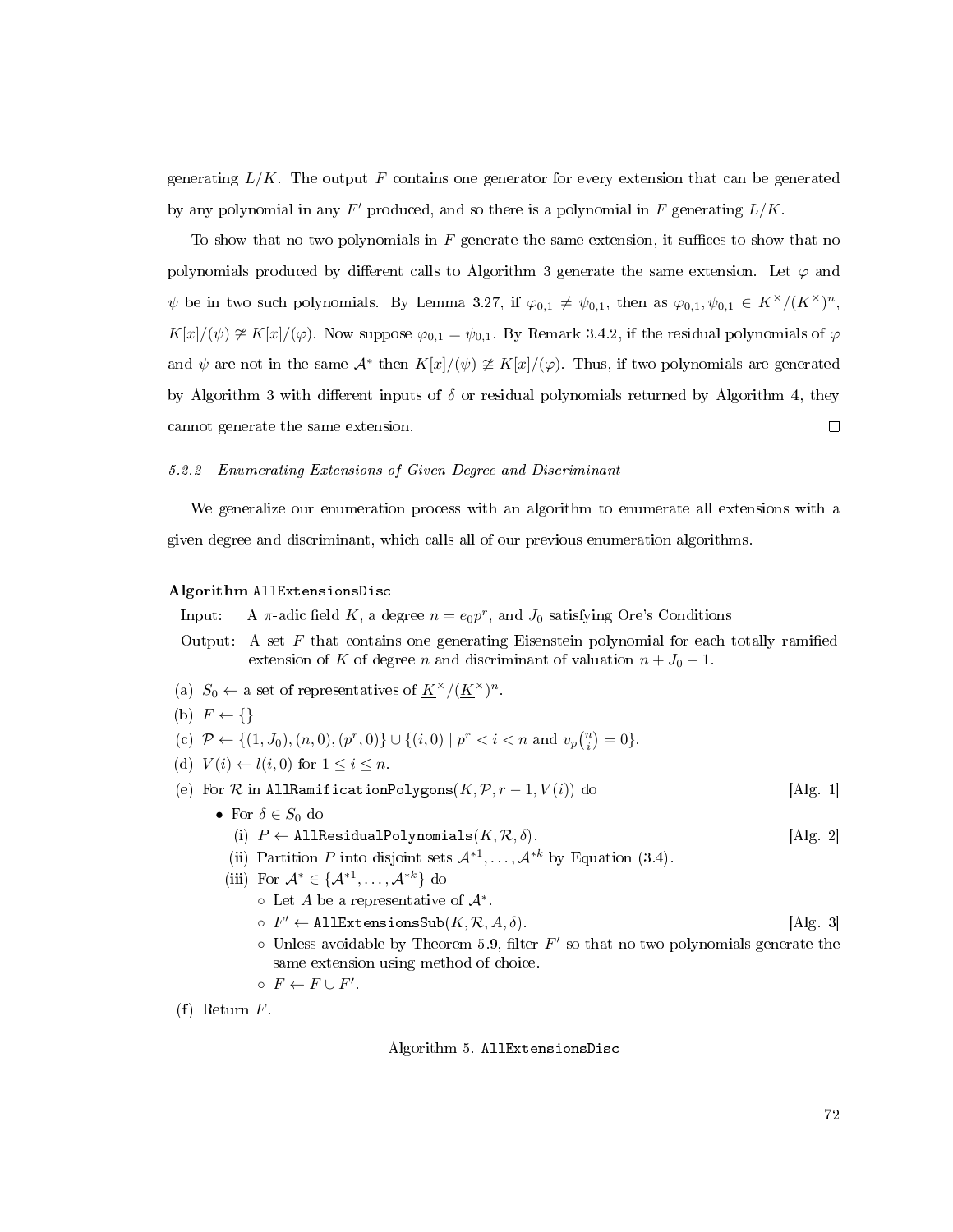**Theorem 5.11.** Let K be a  $\pi$ -adic field,  $n = e_0p^r \in \mathbb{Z}^{>0}$  and  $J_0$  satisfying Ore's Conditions. Let  $F$  be the set of polynomials returned by Algorithm [5.](#page-80-0) For each extension  $L/K$  of discriminant  $(\pi)^{n+J_0-1}$  the set F contains exactly one generating polynomial.

*Proof.* Let  $L/K$  be a totally ramified extension of degree  $n = e_0p^r \in \mathbb{Z}^{>0}$  and discriminant  $(\pi)^{n+J_0-1}$ . Let  $\psi \in \mathcal{O}_K[x]$  be an Eisenstein polynomial generating L with  $\psi_{0,1} \in S_0$ . We know such a polynomial exists by Lemma [3.27.](#page-52-0) The ramification polygon of  $L/K$  must satisfy the condi-tions of Proposition [3.13,](#page-36-0) so  $\mathcal{R}_{\psi}$  is generated by Algorithm [1.](#page-44-0) Let  $A^{(\psi)}$  be the residual polynomials of segments of  $\mathcal{R}_{\psi}$ . As  $A^{(\psi)}$  satisfies the conditions of Proposition [3.22,](#page-47-0) it must be generated by Algorithm [2.](#page-56-0)  $A^{(\psi)}$  belongs to some  $A^*$  in our partition of P. If A is our choice of representative of  $\mathcal{A}^*$ , then by Lemma [3.28,](#page-53-0) there is a  $\varphi \in \mathcal{O}_K[x]$  with residual polynomials A such that  $K[x]/(\psi) \cong K[x]/(\varphi)$ . Thus,  $L/K$  can be generated by an Eisenstein polynomial  $\varphi$  with  $\mathcal{R}_{\psi}$ , residual polynomials A, and  $\varphi_{0,1} = \psi_{0,1}$ , and by Theorem [5.9,](#page-77-0) there is at least one  $\varphi \in F'$  with  $F'$ returned by AllExtensionsSub $(K, \mathcal{R}_{\psi}, A, \psi_{0,1})$  generating  $L/K$ . The output F contains one generator for every extension that can be generated by any polynomial in any  $F'$  produced, and so there is a polynomial in F generating  $L/K$ .

To show that no two polynomials in  $F$  generate the same extension, it suffices to show that no polynomials produced by different calls to Algorithm [3](#page-76-0) generate the same extension. Let  $\varphi$  and  $\psi$  be in two such polynomials. If  $\mathcal{R}_{\varphi} \neq \mathcal{R}_{\psi}$ , then they cannot generate the same extension. So suppose  $\mathcal{R}_{\varphi} = \mathcal{R}_{\psi}$ . By Lemma [3.27,](#page-52-0) if  $\varphi_{0,1} \neq \psi_{0,1}$ , then as  $\varphi_{0,1}, \psi_{0,1} \in \underline{K}^{\times}/(\underline{K}^{\times})^n$ ,  $K[x]/(\psi) \ncong K[x]/(\varphi)$ . Now suppose  $\varphi_{0,1} = \psi_{0,1}$  and that  $K[x]/(\psi)$  and  $K[x]/(\varphi)$  have the same invariant A. By Remark [3.4.2,](#page-52-1) if the residual polynomials of  $\varphi$  and  $\psi$  are not in the same  $\mathcal{A}^*$  then  $K[x]/(\psi) \ncong K[x]/(\varphi)$ . Thus, if two polynomials are generated by Algorithm [3](#page-76-0) with different input of ramification polygon,  $\delta$ , or residual polynomials in the process of Algorithm [5,](#page-80-0) they cannot generate the same extension.  $\Box$ 

### 5.3 Examples

In Figure [4](#page-82-0) we compare the implementation of the algorithm from [\[PR01\]](#page-114-0) in Magma [\[BCP97\]](#page-111-0) (AllExtensions) and Pari [\[PG14\]](#page-114-1) (padicfields) with our implementation of Algorithm [5](#page-80-0) in Magma using root finding to filter the set of polynomials to obtain a minimal set. In the implementation of the method from [\[PR01\]](#page-114-0) Magma we replaced the deterministic enumeration of polynomials by random choices, which yields a considerable performance improvement. In our implementation of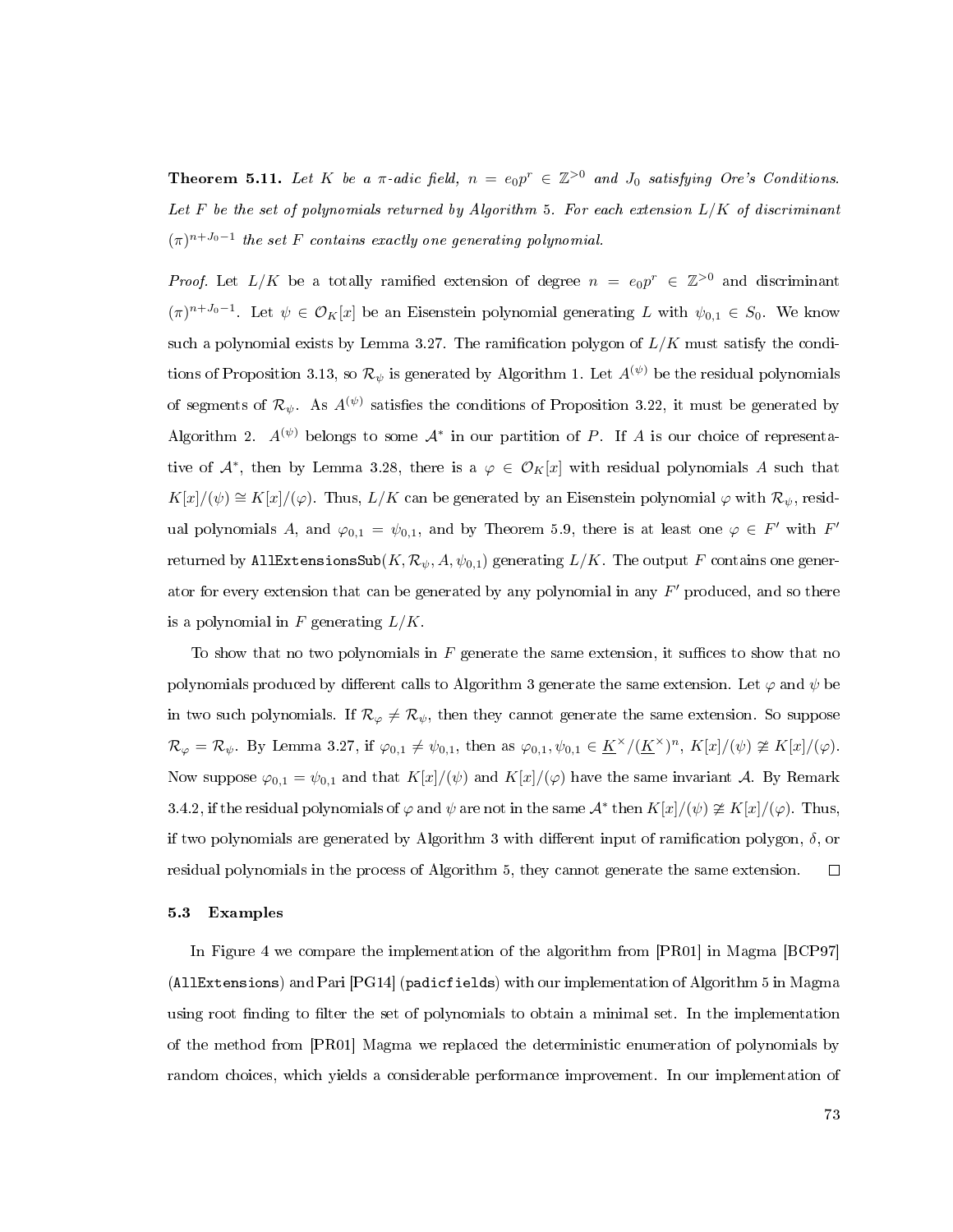<span id="page-82-0"></span>Algorithm [5](#page-80-0) the filtering out of redundant polynomials can accelerated by using reduction [\[Mon14\]](#page-113-0) instead of root finding.

| K              | $\boldsymbol{n}$ | $ v(\text{disc}) $ | $\#F$     |                 |                 | $\ \text{Magma [PR01]} \text{Pari [PR01]} \text{Magma (Alg. 5)}\$ |
|----------------|------------------|--------------------|-----------|-----------------|-----------------|-------------------------------------------------------------------|
| $\mathbb{Q}_3$ | 9                |                    |           | $10 \text{ ms}$ | $37 \text{ ms}$ | $10 \text{ ms}$                                                   |
| $\mathbb{Q}_3$ | 9                | 22                 | 96        | 67 s            | 11 s            | $ 30 \text{ ms } + 5.77 \text{ s}$                                |
| $\mathbb{Q}_3$ | 9                | 26                 | 81        | $16.61$ s       | $3.64$ s        | $0.05$ s                                                          |
| $\mathbb{Q}_3$ | .127             | 97                 |           | $30 \text{ ms}$ | 56h             | $10 \text{ ms}$                                                   |
| $\mathbb{Q}_3$ | 127              | 107                | 1,594,323 | $> 5$ days      |                 | 17 min                                                            |

Figure 4. Time needed to compute a minimal set  $F$  of generating polynomials of all extensions of K of degree n with discriminant exponent  $v$ (disc). All timings were obtained on a computer with a Intel Core 2 Quad CPU at 2.83GHz and 8Gb RAM running Ubuntu Linux 14.04 LTS. († time required to filter output of Alg. [3\)](#page-76-0)

We now present generating polynomials for totally ramified extensions of degree 15 over  $\mathbb{Q}_5$ (Example [5.12\)](#page-82-1), totally ramified extensions of degree 8 over an unramified extension of degree 2 over  $\mathbb{Q}_2$  (Example [5.13\)](#page-83-0), totally ramified extensions of degree 9 over a ramified extension of  $\mathbb{Q}_3$  of degree 3 (Example [5.14\)](#page-84-0), and an example over  $\mathbb{Q}_3$  that shows that in general not all extensions with the same ramification polygon and invariant  $A$  have the same mass (Example [5.15\)](#page-85-0).

<span id="page-82-1"></span>**Example 5.12.** We find generating polynomials for all totally ramified extensions L of  $\mathbb{Q}_5$  of degree 15 with  $v_5(\text{disc}(L)) = 29$ , the highest possible valuation by Proposition [3.1.](#page-29-0) There is only one possible ramification polygon  $\mathcal{R} = \{(1,15), (5,0), (10,0), (15,0)\}\$  and only one possible set of residual polynomials  $\mathcal{A} = \{(3z+2, z^{10}+3z^5+3)\}$  for such extensions. Denote by  $\varphi(x) = \sum_{i=0}^{15} \varphi_i x^i$ an Eisenstein polynomial generating such a field  $L$ .

By Lemma [3.27](#page-52-0) all extensions of  $\mathbb{Q}_5$  with ramification polygon  $\mathcal R$  can be generated by polynomials  $\varphi \in \mathbb{Z}_5[x]$  with  $\varphi_0 \equiv 5 \mod 25$ . As  $b_t = 0$  for all points  $(p^{s_t}, a_t n + b_t) \in \mathcal{R}$ , Proposition [3.14](#page-40-0) only gives us restrictions on  $\varphi$  based on  $L_{\mathcal{R}}$  and no coefficients are set by Lemma [3.26.](#page-51-0) This provides the following template for  $\varphi$ :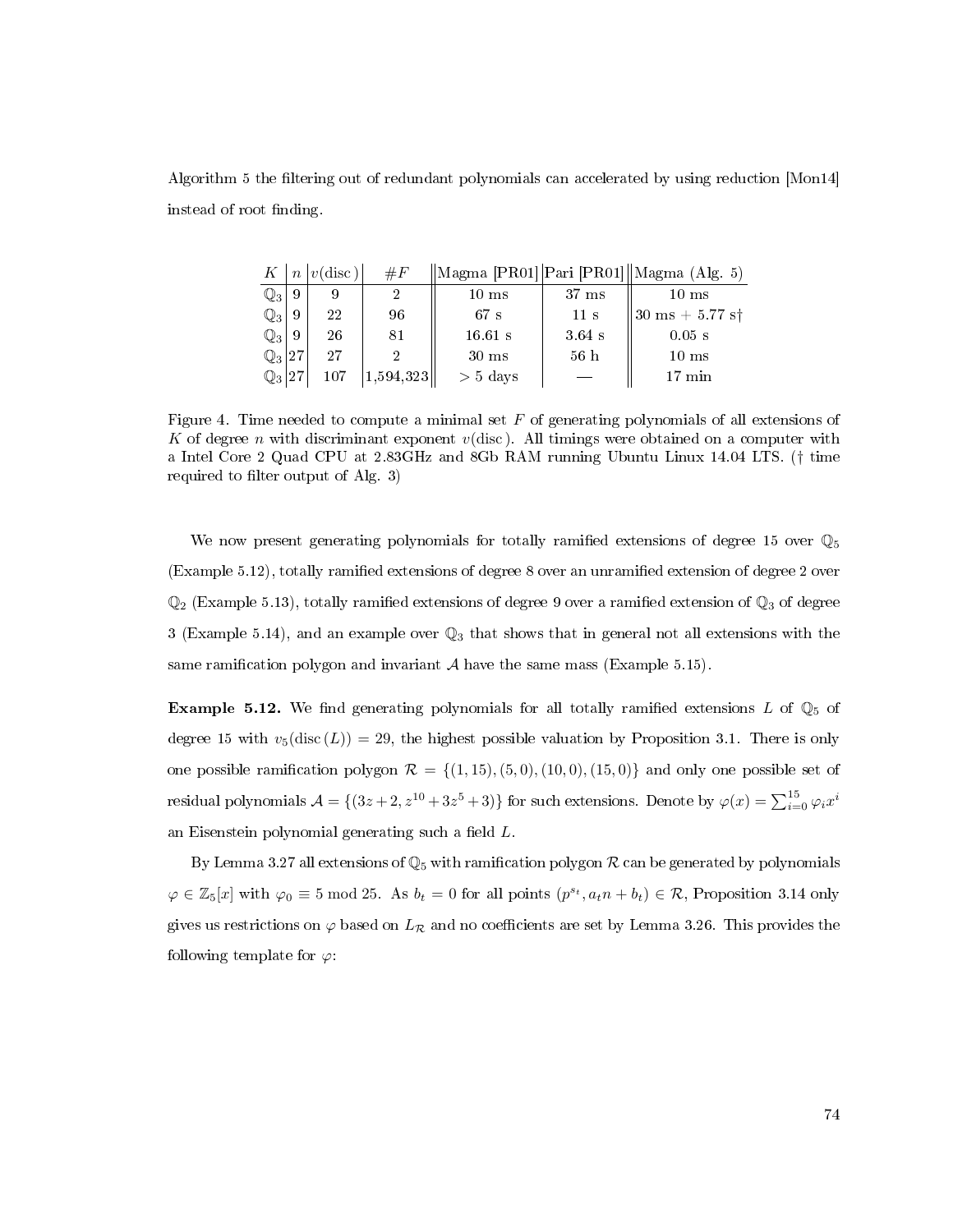|  |  |  |  | $\begin{array}{ccccccccccccc} x^{15} & x^{14} & x^{13} & x^{12} & x^{11} & x^{10} & x^{9} & x^{8} & x^{7} & x^{6} & x^{5} & x^{4} & x^{3} & x^{2} & x^{1} & x^{0} \end{array}$ |  |  |  |  |
|--|--|--|--|--------------------------------------------------------------------------------------------------------------------------------------------------------------------------------|--|--|--|--|
|  |  |  |  |                                                                                                                                                                                |  |  |  |  |
|  |  |  |  |                                                                                                                                                                                |  |  |  |  |
|  |  |  |  |                                                                                                                                                                                |  |  |  |  |

The ramification polygon  $\mathcal{R}_2$  has no segments with non-zero integral slope. We get  $\underline{S}_1 = x^{15}$ ,  $S_2 = x^{15}$ , and  $S_3 = x^{15}$ , with  $15\phi(1) = 5$ ,  $15\phi(2) = 10$ , and  $15\phi(3) = 15$ . Thus  $\varphi_{5,1} = 0$ ,  $\varphi_{10,1} = 0$ , and  $\varphi_{0,2} = 0$ . Further, for  $m \geq 4$ ,  $\underline{S}_m = x$ . As  $15\phi(m) = 15 + m$  for  $m \geq 4$ , by Lemma [5.6,](#page-75-0) we can set  $\varphi_{k,j} = 0$  for  $k + 9(j - 1) \ge 19$ . Therefore, the generating polynomials  $\varphi$  of the fields over  $\mathbb{Q}_5$ with invariants  $R$  and  $A$  follow this template:

|  |  |  |  |  |  |  | $x^{15} \ x^{14} \ x^{13} \ x^{12} \ x^{11} \ x^{10} \ x^9 \ x^8 \ x^7 \ x^6 \ x^5 \ x^4 \ x^3 \ x^2 \ x^1 \ x^0$ |  |
|--|--|--|--|--|--|--|-------------------------------------------------------------------------------------------------------------------|--|
|  |  |  |  |  |  |  |                                                                                                                   |  |
|  |  |  |  |  |  |  |                                                                                                                   |  |
|  |  |  |  |  |  |  |                                                                                                                   |  |

As all of the  $S_m$  are surjective, by Theorem [5.9](#page-77-0) (b), no two of these 125 polynomials generate isomorphic extensions of  $\mathbb{Q}_5$ .

<span id="page-83-0"></span>**Example 5.13.** Let K be the unramified extension of  $\mathbb{Q}_2$  generated by  $y^2 + y + 1 \in \mathbb{Q}_2[y]$ . Let  $\gamma$  be a root of  $y^2 + y + 1$ , so  $\underline{K} = \mathbb{F}_2(\gamma)$ . We want to find generating polynomials for all totally ramified extensions L of K of degree 8 with  $v_2$ (disc (L)) = 16, ramification polygon with points  $\mathcal{R} = \{(1,9), (2,6), (8,0)\}\text{, and } \mathcal{A} \text{ containing } (\gamma z + \gamma, z^6 + \gamma)\text{. Denote by } \varphi = \sum_{i=0}^{8} \varphi_i x^i \text{ an Eisenstein }$ polynomial generating such a field  $L$ .

By Proposition [3.14,](#page-40-0) we have  $v(\varphi_1) = 2$  and  $v(\varphi_6) = 1$ , and that  $v(\varphi_i) \ge 2$  for  $i \in \{2, 3, 4, 5, 7\}$ . By Lemma [3.26,](#page-51-0) the point  $(1,9) = (2^0, 1 \cdot 8 + 1)$  on R gives us that  $\varphi_{1,2} = \gamma$  and the point  $(2,6) = (2^1, 0 \cdot 8 + 6)$  on R gives us that  $\varphi_{6,1} = \gamma$ . We set  $\varphi_{0,1} = 1$  by Lemma [3.27](#page-52-0) and the template for the polynomials  $\varphi$  is: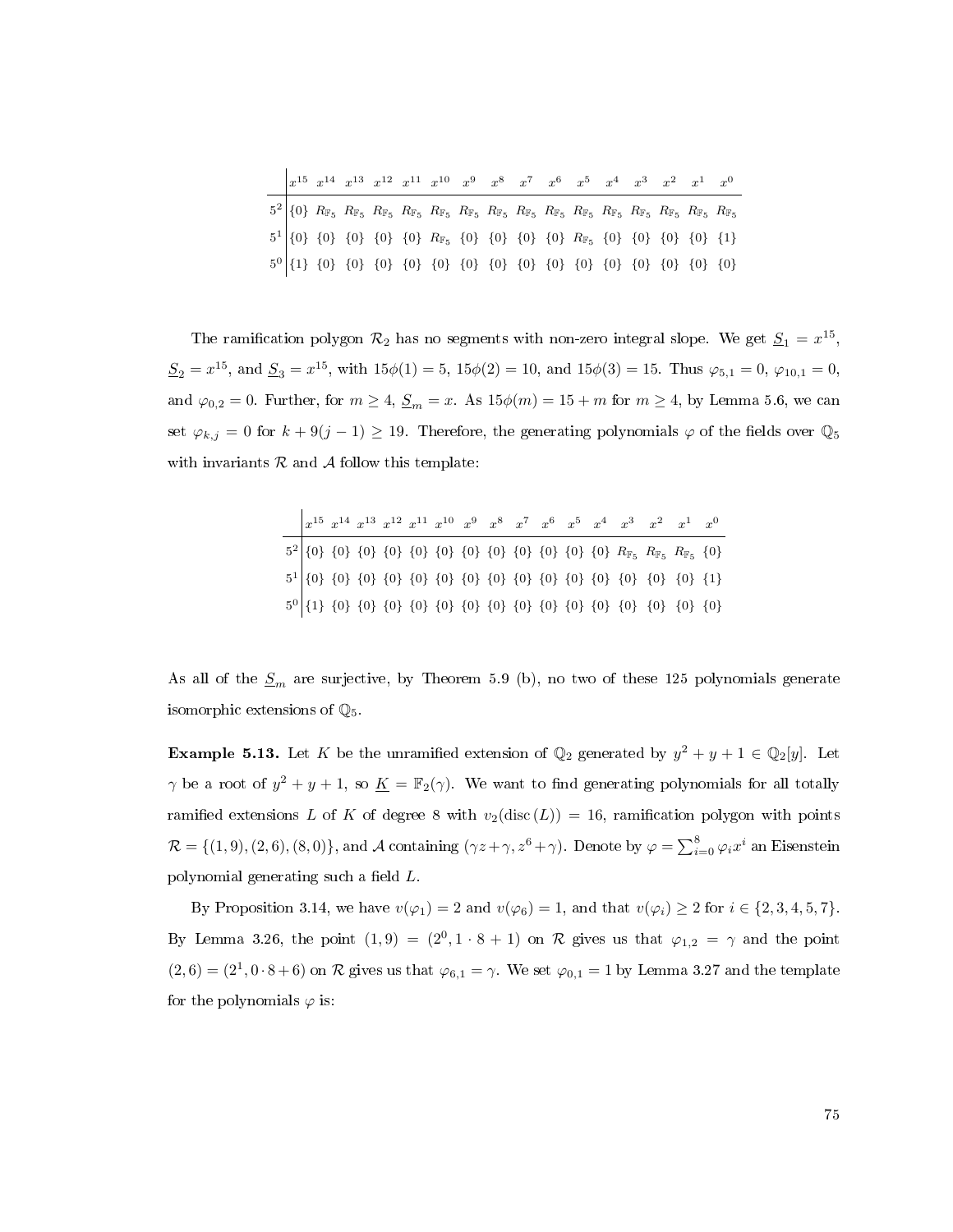x <sup>8</sup> x <sup>7</sup> x <sup>6</sup> x <sup>5</sup> x <sup>4</sup> x <sup>3</sup> x <sup>2</sup> x <sup>1</sup> x 0 2 3 {0} R<sup>K</sup> R<sup>K</sup> R<sup>K</sup> R<sup>K</sup> R<sup>K</sup> R<sup>K</sup> R<sup>K</sup> R<sup>K</sup> 2 2 {0} R<sup>K</sup> R<sup>K</sup> R<sup>K</sup> R<sup>K</sup> R<sup>K</sup> R<sup>K</sup> {γ} R<sup>K</sup> 2 1 {0} {0} {γ} {0} {0} {0} {0} {0} {1} 2 0 {1} {0} {0} {0} {0} {0} {0} {0} {0}

It remains to consider the  $S_m$ . Our ramification polygon R has two segments of integral slope, -3 and -1, respectively. So by Lemma [5.3,](#page-72-1)  $\underline{S}_1(z) = z^2 \underline{A}_2 = z^2(z^6 + \gamma)$  and  $\underline{S}_3(z) = z \underline{A}_1 = z(\gamma z + \gamma)$ . As  $\underline{S}_1$  is surjective and  $n\phi(1) = 8$ , we may set  $\varphi_{0,2} = 0$ . As  $R$  has no segment of slope  $-2$ ,  $\underline{S}_2$ is surjective, so with  $n\phi(2) = 10$ , we may set  $\varphi_{2,2} = 0$ . On the other hand,  $S_3$  is not surjective and has image  $\{0, \gamma\}$ . By Lemma [5.6](#page-75-0) and as  $n\phi(3) = 12$ ,  $\varphi_{4,2} \in R_{K}/\{0, \gamma\} = \{0, 1\}$ . For  $m \geq 4$ ,  $n\phi(m) = 9 + m$ , and so we can set  $\varphi_{k,j} = 0$  for  $k + 8(j - 1) \ge 13$ . This gives us the following template for polynomials  $\varphi$ :

|  |  | $x^8 \quad x^7 \quad x^6 \quad x^5 \quad \  x^4 \quad \  x^3 \quad x^2 \quad x^1 \quad x^0$                                                                                                                                                                                                                                                                                                             |  |  |
|--|--|---------------------------------------------------------------------------------------------------------------------------------------------------------------------------------------------------------------------------------------------------------------------------------------------------------------------------------------------------------------------------------------------------------|--|--|
|  |  | $\begin{tabular}{c c c c c} \hline $\begin{array}{c} \multicolumn{3}{c}{\textbf{2}^3} & $\{0\}$ & $\{0\}$ & $\{0\}$ & $\{0\}$ & $\{0\}$ & $\{0\}$ & $\{0\}$ & $\{0\}$ & $\{0\}$ \\ \multicolumn{2}{c}{\textbf{2}^2} & $\{0\}$ & $\{0\}$ & $\{0\}$ & $\{0\}$ & $\{0,1\}$ & $R_K$ & $\{0\}$ & $\{\gamma\}$ & $\{0\}$ \\ \multicolumn{2}{c}{\textbf{2}^1} & $\{0\}$ & $\{0\}$ & $\{0\}$ & $\{0\}$ & $\{0\$ |  |  |
|  |  |                                                                                                                                                                                                                                                                                                                                                                                                         |  |  |
|  |  |                                                                                                                                                                                                                                                                                                                                                                                                         |  |  |
|  |  |                                                                                                                                                                                                                                                                                                                                                                                                         |  |  |

As  $S_3$  is the only non-surjective  $S_m$ , and for all integers k greater than  $n\phi(3) = 12$ ,  $n\phi(k-9) = k$ , we have by Theorem [5.9](#page-77-0) (c) that no two of these 8 polynomials generate the same extension.

<span id="page-84-0"></span>**Example 5.14.** Let  $K = \mathbb{Q}_3[x]/(x^2 - 3)$  and let  $\pi$  be a uniformizer of the valuation ring of K. As in Example [3.16,](#page-41-1) there are three possible ramification polygons for extensions  $L$  of  $K$  of degree 9 with  $v_3(disc (L)) = 18$ , namely  $\mathcal{R}_1 = \{(1, 10), (9, 0)\}, \ \mathcal{R}_2 = \{(1, 10), (3, 3), (9, 0)\},$  and  $\mathcal{R}_3 =$  $\{(1, 10), (3, 6), (9, 0)\}$  (compare Figure [2\)](#page-42-0).

Let us again choose to investigate  $\mathcal{R}_2$ . By Lemma [3.8](#page-33-0) we have  $v_\pi(\varphi_3) = 1$  and by Lemma [3.27](#page-52-0) we can set  $\varphi_{0,1} = 1$ . As  $\underline{K} = \mathbb{Q}_3$ , we have the same four choices for the invariant  $\mathcal{A}$ :  $\mathcal{A}_{2,1} =$  $\{(1+2x, 2+x^3)\}, \mathcal{A}_{2,2} = \{(2+x, 1+2x^3)\}, \mathcal{A}_{2,3} = \{(1+x, 1+x^3)\}, \text{ and } \mathcal{A}_{2,4} = \{(2+2x, 2+x^3)\}.$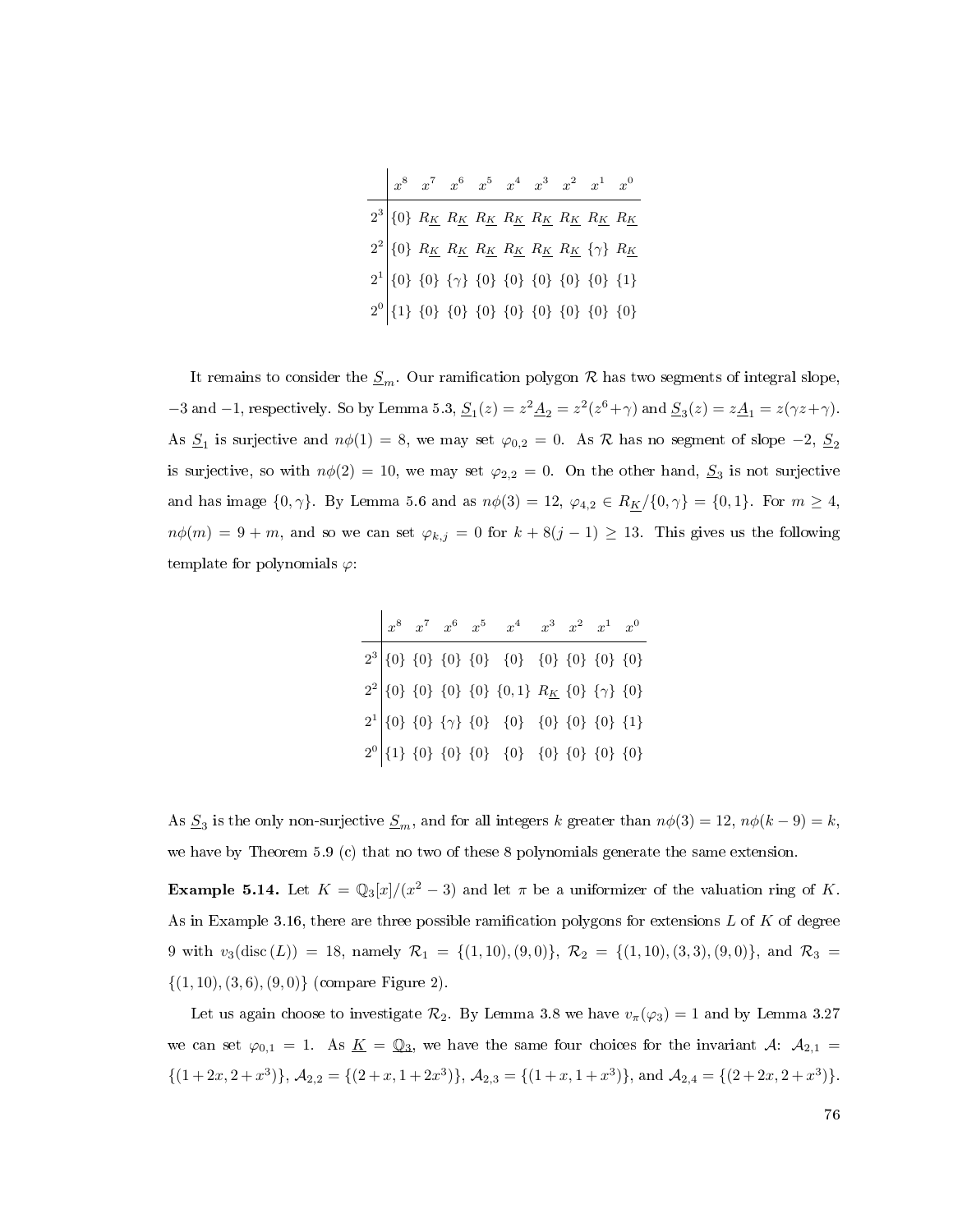Let us choose  $\mathcal{A}_{2,1}$ . By Lemma [3.26](#page-51-0) we get from the point  $(1,10) = (3^0,1\cdot 9 + 1)$  on  $\mathcal{R}_2$  that  $\varphi_{1,2} = 1$  and from the point  $(3,3) = (3^1, 0 \cdot 9 + 3)$  on  $\mathcal{R}_2$  that  $\varphi_{3,1} = 2$ .

The ramification polygon  $\mathcal{R}_2$  has no segments with integral slope. We get  $\underline{S}_1 = x^3$ ,  $\underline{S}_2 = x^3$ , and  $S_3 = x^3$ , with  $9\phi(1) = 6$ ,  $9\phi(2) = 9$ , and  $9\phi(3) = 12$ . Thus  $\varphi_{6,1} = 0$ ,  $\varphi_{0,2} = 0$ , and  $\varphi_{3,2} = 0$ . Furthermore  $\underline{S}_m = x$  for with  $9\phi(m) = 10 + m$  for  $m \ge 4$ . Thus by Lemma [5.6](#page-75-0) we can set  $\varphi_{k,j} = 0$ for  $k + 9(j - 1) \ge 14$ .

Proceeding as in Examples [3.16,](#page-41-1) [3.29,](#page-54-0) and [5.7](#page-75-1) we obtain a familiar template for the polynomials generating fields over K with ramification polygon  $\mathcal{R}_2$  and invariant  $\mathcal{A}_{2,1}$ :

|  |  |  | $\begin{array}{ l cccc } \hline x^9 & x^8 & x^7 & x^6 & x^5 & x^4 & x^3 & x^2 & x^1 & x^0 \ \hline \end{array}$ |  |  |
|--|--|--|-----------------------------------------------------------------------------------------------------------------|--|--|
|  |  |  |                                                                                                                 |  |  |
|  |  |  |                                                                                                                 |  |  |
|  |  |  |                                                                                                                 |  |  |
|  |  |  |                                                                                                                 |  |  |
|  |  |  |                                                                                                                 |  |  |

As all of the  $S_m$  are surjective, we obtain a unique generating polynomial of each degree 9 extension of K with  $v_3(\text{disc}(L)) = 18$ , ramification polygon  $\mathcal{R}_2$ , and invariant  $\mathcal{A}_{2,1}$ .

While our choice of residual polynomials relate to the size of the automorphism group of the extensions generated by our polynomials, the polynomials generated by Algorithm [5](#page-80-0) (and in general, those generating extensions of the same degree, discriminant, ramification polygon, and  $A$ ) do not generate extensions with the same automorphism group size.

<span id="page-85-0"></span>**Example 5.15.** Over  $\mathbb{Q}_3[x]$ , let  $\varphi(x) = x^9 + 6x^6 + 18x^5 + 3$  and  $\psi(x) = x^9 + 18x^8 + 9x^7 + 6x^6 + 18x^5 + 3$ . Both are Eisenstein polynomials generating degree 9 extensions over  $\mathbb{Q}_3$  with ramification polygon  $\mathcal{R} = \{(1, 14), (3, 6), (9, 0)\}\$ and having residual polynomials  $\underline{A}_1 = 2z^2 + 1$  and  $\underline{A}_2 = z^6 + 2$ . Using root-finding, we see that over  $\mathbb{Q}_3[x]/(\varphi)$ ,  $\varphi$  has 3 roots, while over  $\mathbb{Q}_3[x]/(\psi)$ ,  $\psi$  has 9 roots. Thus  $\psi$ generates a normal extension, while  $\varphi$  generates three extensions with automorphism groups of size 3 which shows that not all extension with the same ramication polygon and residual polynomials have the same mass.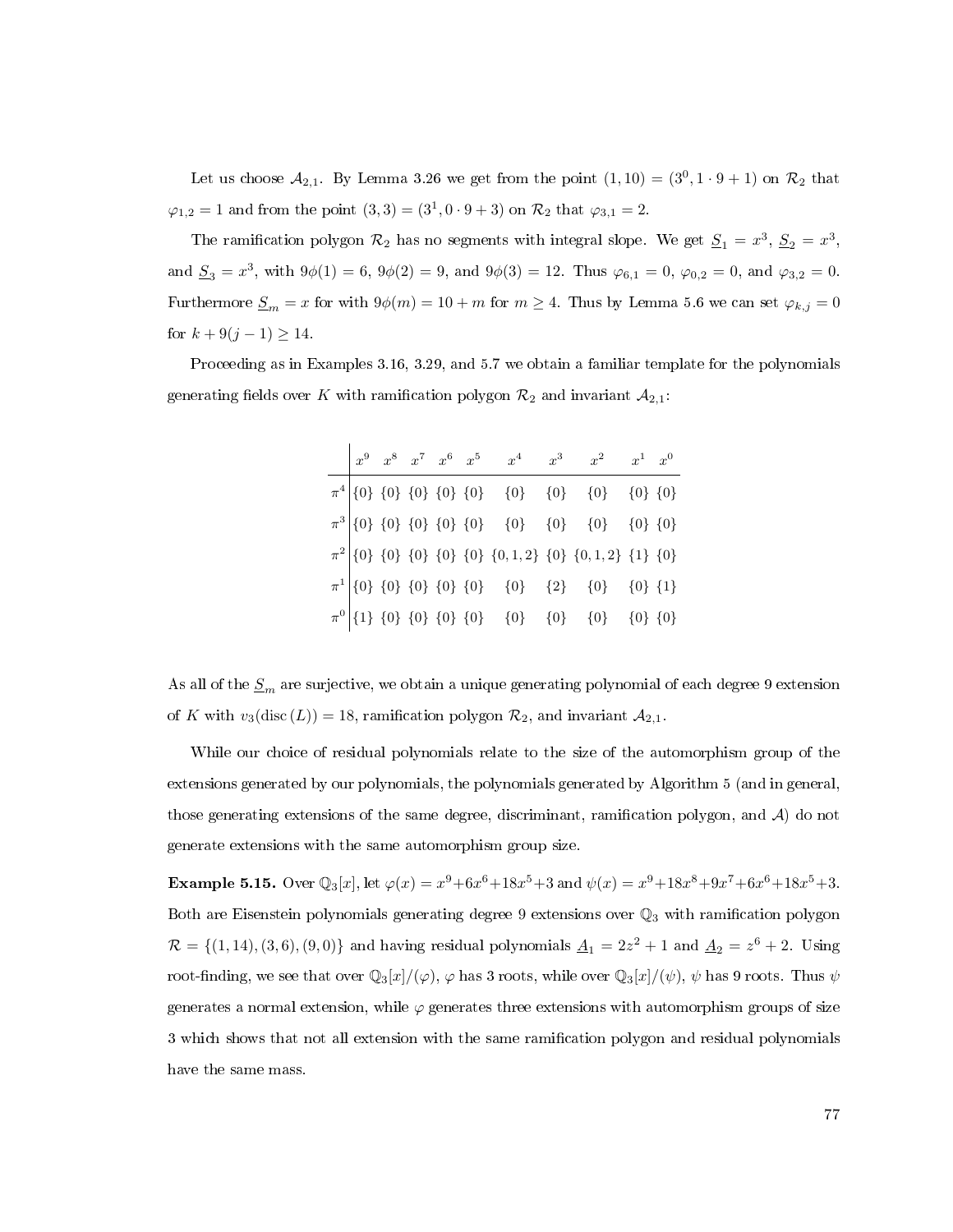## CHAPTER VI

## OM ALGORITHMS

An  $OM<sup>1</sup>$  $OM<sup>1</sup>$  $OM<sup>1</sup>$  algorithm is an algorithm that computes the Okutsu invariants of a polynomial  $\Phi$  over a local field. The Okutsu invariants include, among other data, the ramification index and inertia degree of the irreducible factors of Φ. The data returned by an OM algorithm can be used to obtain a factorization of  $\Phi$ , to find local and global integral bases, and the decomposition of ideals in global fields. Examples of OM-algorithms are the Montes algorithm [\[Mon99,](#page-113-1) [GMN12\]](#page-112-0) and its variations [\[Pau10\]](#page-114-2) and the Round Four algorithm [\[For87,](#page-111-1)[FL94,](#page-111-2)[FPR02\]](#page-111-3) and its variations [\[CG00,](#page-111-4)[Pau01\]](#page-114-3).

We give an OM algorithm and related results with emphasis on a complete and comprehensive presentation that can serve as a guide for implementing the algorithm. In part our presentation follows the approach of [\[Pau10\]](#page-114-2) which combines the Montes algorithm with techniques from more recent versions of the Round Four algorithm [\[FPR02,](#page-111-3)[Pau01\]](#page-114-3). In the theoretical considerations we view the process of approximating the factors of a polynomials as a process of partitioning the set of its roots (section [6.1\)](#page-87-0). This is followed by detailed, constructive descriptions of the first (section [6.2\)](#page-91-0) and general (section [6.3\)](#page-95-0) iterations and a presentation of algorithm [6.4](#page-100-0) as a variation of the Montes [\[Mon99\]](#page-113-1) algorithm.

In the description, we will frequently make use of a particular representation of polynomials similar to the  $\pi$ -adic expansion of an element.

<span id="page-86-1"></span>**Definition 6.1.** Let  $\Phi \in \mathcal{O}_K[x]$  of degree N and  $\varphi \in \mathcal{O}_K[x]$  of degree n be monic polynomials. We call

$$
\Phi = \sum_{i=0}^{\lceil N/n \rceil} a_i \varphi^i
$$

with  $\deg(a_i) < n$  the  $\varphi$ -expansion of  $\Phi$ .

Also, by convention, fractions denoted  $h/e$  or  $h_i/e_i$  are always taken to be in lowest terms.

<span id="page-86-0"></span> $^{1}$ By convention OM stands for the regular expression (Ore+Okutsu)(MacLane+Montes) [\[BNS13\]](#page-111-5).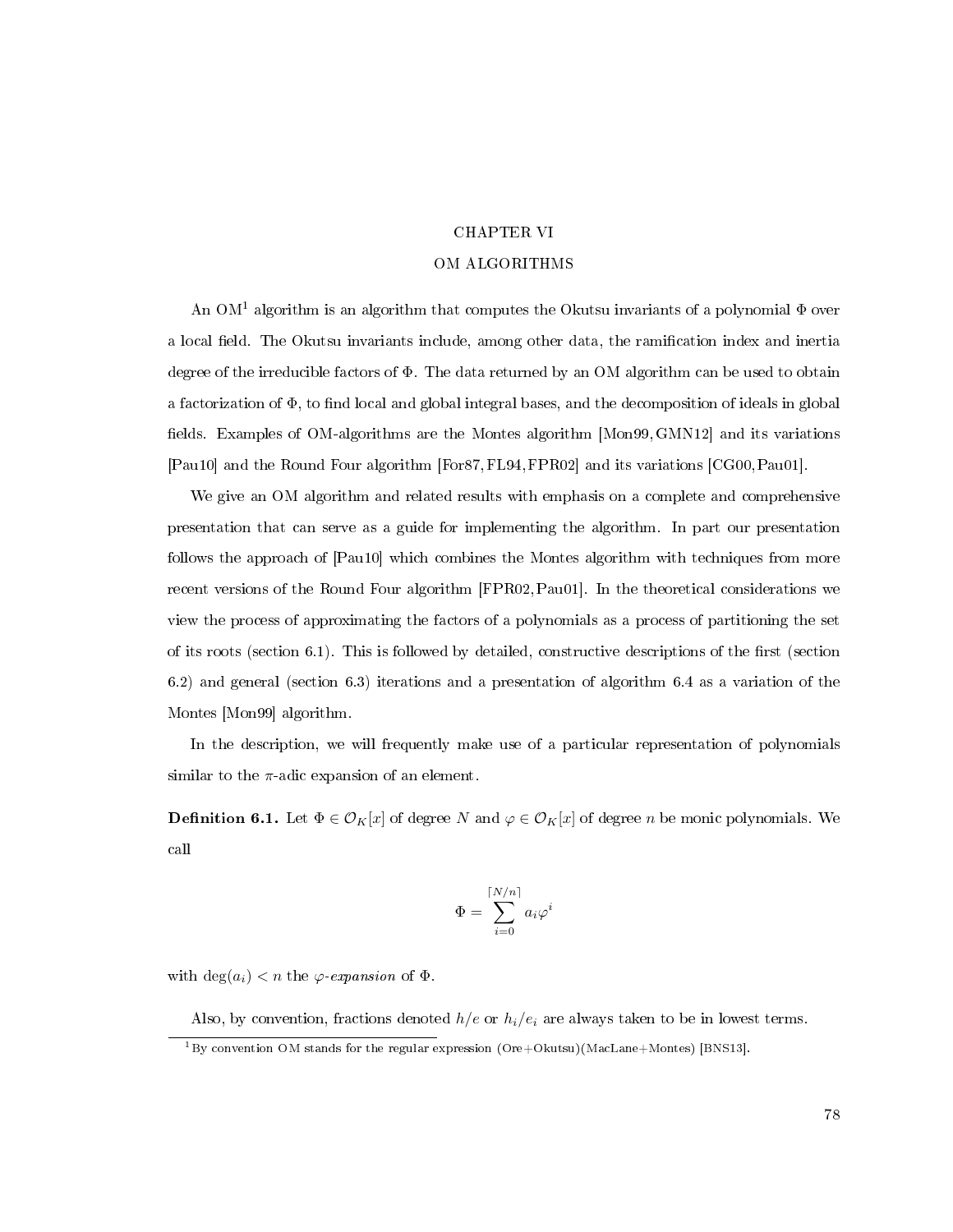## <span id="page-87-0"></span>6.1 Partitions of Zeros and Types

Let  $\Phi(x) = x^N + \sum_{i=0}^{N-1} c_i x^i \in \mathcal{O}_K[x]$  be squarefree and let  $\Theta_0 = \{\theta_1, \ldots, \theta_N\}$  be the set of zeros of  $\Phi$  in  $\overline{K}$ . The process of approximating the irreducible factors of  $\Phi$  can be regarded as a process of partitioning the set of its zeros. We obtain a tree with root node  $\Theta_0$  whose leafs are the sets of zeros of the irreducible factors of Φ. In our description of the algorithm, we focus on one path from the root node  $\Theta_0$  to a leaf. We indicate where branching would be needed to investigate all irreducible factors, thus describing the construction of all root paths in the tree. The nodes of such a root path are subsets of  $\Theta_0$ , with each non-root node being a subset of its parent.

As part of this process, we will need to be able to construct polynomials of bounded degree with a particular valuation when evaluated at a root.

<span id="page-87-1"></span>**Lemma 6.2.** Let  $\theta \in \overline{K}$ ,  $(\varphi_i)_{1 \leq i \leq u}$  with  $\varphi_i \in \mathcal{O}_K[x]$  and  $\varphi_i(\theta) = \frac{h_i}{e_i}$  in lowest terms. Let  $E_i =$  $lcm(e_1,\ldots,e_i) = lcm(E_{i-1},e_i)$  and  $e_i^+ = E_i/E_{i-1}$ . Assume  $\deg \varphi_i \geq e_{i-1}^+ \deg \varphi_{i-1}$ . If  $a \in \mathbb{Z}$  and  $b \in \mathbb{Z}^{>0}$  with  $b \mid E_u$ , then there exists  $\psi \in K[x]$  with  $\deg \psi < e_u^+ \deg \varphi_u$  and  $v(\psi(\theta)) = a/b$ .

Proof. We prove the Lemma by induction on u.

•  $u = 1$ : If  $b = 1$  then  $\psi = \pi^{s_{\pi}}$  with  $s_{\pi} = a$  has the property  $v(\psi(\theta)) = a = \frac{a}{b}$ .

Otherwise let  $1 \leq s_1 < e_1^+$  such that  $s_1 h_1 \equiv \frac{a}{b} e_1^+ \mod e_1^+$  such that

$$
\frac{a}{b} - v(\varphi_1^{s_1}(\theta)) = \frac{a}{b} - s_1 \frac{h_1}{e_1^+} = \frac{a}{b} - \frac{a}{be_1^+} e_1^+ + Be_1^+ = Be_1^+ \in \mathbb{Z}
$$

for some  $B \in \mathbb{Z}^{>0}$ . Let  $s_{\pi} = Be_1^+ \in \mathbb{Z}$  and  $\psi = \pi^{s_{\pi}} \varphi_1^{s_1}$ . Now  $v(\psi(\theta)) = \frac{a}{b}$  and  $\deg \psi =$  $s_1 \deg \varphi_1 < e_1^+ \deg \varphi_1.$ 

•  $u > 1$ : Assume for  $a' \in \mathbb{Z}$  and  $b' \in \mathbb{Z}^{>0} \setminus \{0\}$  with  $b' \mid E_{u-1}$  we can find  $\psi' \in K[x]$  with  $v(\psi'(\theta)) = \frac{b'}{a'}$  and  $\deg \psi' < e_{u-1}^+ \deg \varphi_{u-1}$ .

If  $b \mid E_{u-1}$  then we can find  $\psi$  by our assumption.

Otherwise we find  $s_u \in \mathbb{Z}$ ,  $0 \le s_u < e_u^+$  such that  $s_u h_u \frac{E_u}{e_u} \equiv \frac{a}{b} E_u \mod e_u^+$ . Now  $s_u h_u \frac{E_u}{e_u}$  $\frac{a}{b}E_u + Be_u^+$  for some  $B \in \mathbb{Z}$  and thus  $s_u \frac{h_u}{e_u} = \frac{a}{b} + \frac{B}{E_{u-1}}$ . We get

$$
\frac{a}{b} - v(\varphi_u^{s_u}(\theta)) = \frac{a}{b} - s_u \frac{h_u}{e_u} = \frac{a}{b} - \frac{a}{b} + \frac{B}{E_{u-1}} = \frac{B}{E_{u-1}} \in \frac{1}{E_{u-1}} \mathbb{Z}.
$$

79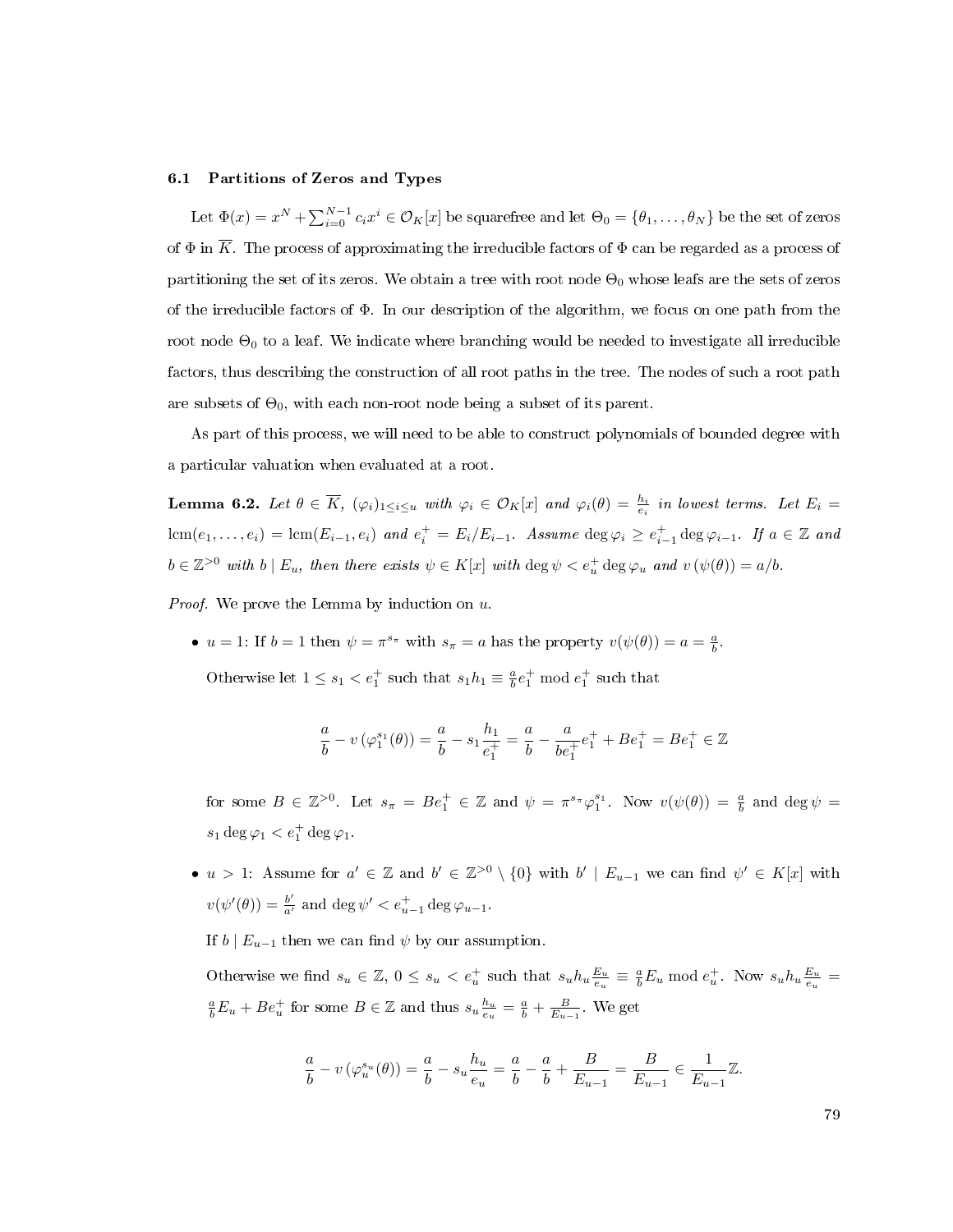By our assumption there exists  $\psi' \in K[x]$  with  $v(\psi'(\theta)) = \frac{B}{E_{u-1}}$  and  $\deg \psi' < e_{u-1}^+ \deg \varphi_{u-1}$ . Thus for  $\psi = \varphi_u^{s_u} \psi'$  we have  $v(\psi(\theta)) = \frac{a}{b}$  and

$$
\deg \psi = s_u \deg \varphi_u + \deg \psi' < s_u \deg \varphi_u + e_{u-1}^+ \deg \varphi_{u-1}
$$
\n
$$
\leq s_u \deg \varphi_u + \deg \varphi_u \leq e_u^+ \deg \varphi_u. \qquad \Box
$$

We start the first iteration with a linear monic polynomial  $\varphi_1 = x + \beta \in \mathcal{O}_K[x]$ . The negatives of the slopes of the segments of the Newton polygon of  $\Phi(x - \beta)$  are the valuations of the roots of Φ. So the set

$$
L_1 = \{ v(\varphi_1(\theta)) \mid \theta \in \Theta_0 \}
$$

contains the negatives of the slopes of the segments of the Newton polygon of  $\Phi(x-\beta)$ , which yields a partition of  $\Theta_0$  into the sets  $\{\theta \in \Theta_0 \mid v(\theta) = \lambda\}$  for  $\lambda \in L_1$ . By Corollary [2.27](#page-24-0) each of these sets corresponds to a proper factor of  $\Phi$ . For some  $\lambda_1 \in L_1$  we set

<span id="page-88-0"></span>
$$
\Theta_1^* = \{ \theta \in \Theta_0 \mid v(\varphi_1(\theta)) = \lambda_1 \}. \tag{6.1}
$$

Without computing  $\Theta_1^*$  explicitly we investigate the factor  $\prod_{\theta \in \Theta_1^*} (x - \theta)$  of  $\Phi$  further.

Let  $\lambda_1 = h_1/e_1$  in lowest terms. Then  $v(\varphi_1^{e_1}(\theta)/\pi^{h_1}) = 0$  for all  $\theta \in \Theta_1^*$ . We set

$$
R_1 = \left\{ \underline{\rho} \in \underline{K}[z] \mid \underline{\rho} \text{ irreducible and } \underline{\rho} \left( \underline{\varphi}^{e_1}(\theta)/\pi^{h_1} \right) = \underline{0} \text{ for some } \theta \in \Theta_1^* \right\}.
$$

If  $R_1$  contains more than one polynomial then  $\underline{\chi}_{\varphi_1^{e_1}(\theta)/\pi^{h_1}}\in \underline{K}[z]$  (see Definition [2.24\)](#page-24-1) has at least two coprime factors and Proposition [2.25](#page-24-2) yields a proper factor of  $\Phi$  for each  $\rho \in R_1$ . We obtain a parition of  $\Theta_1^*$  into the sets  $\left\{\theta \in \Theta_1^* \; \Big|\; \underline{\rho}_1\left(\underline{\varphi_1^{e_1}(\theta)/\pi^{h_1}}\right) = \underline{0}\right\}$ . For some  $\underline{\rho}_1 \in R_1$  we set

<span id="page-88-1"></span>
$$
\Theta_1 = \left\{ \theta \in \Theta_1^* \; \middle| \; \underline{\rho}_1 \left( \underline{\theta^{e_1} / \pi^{h_1}} \right) = \underline{0} \right\}.
$$
\n(6.2)

Without computing  $\Theta_1$  explicitly, we investigate the factor  $\prod_{\theta \in \Theta_1} (x - \theta)$  of  $\Phi$  further.

80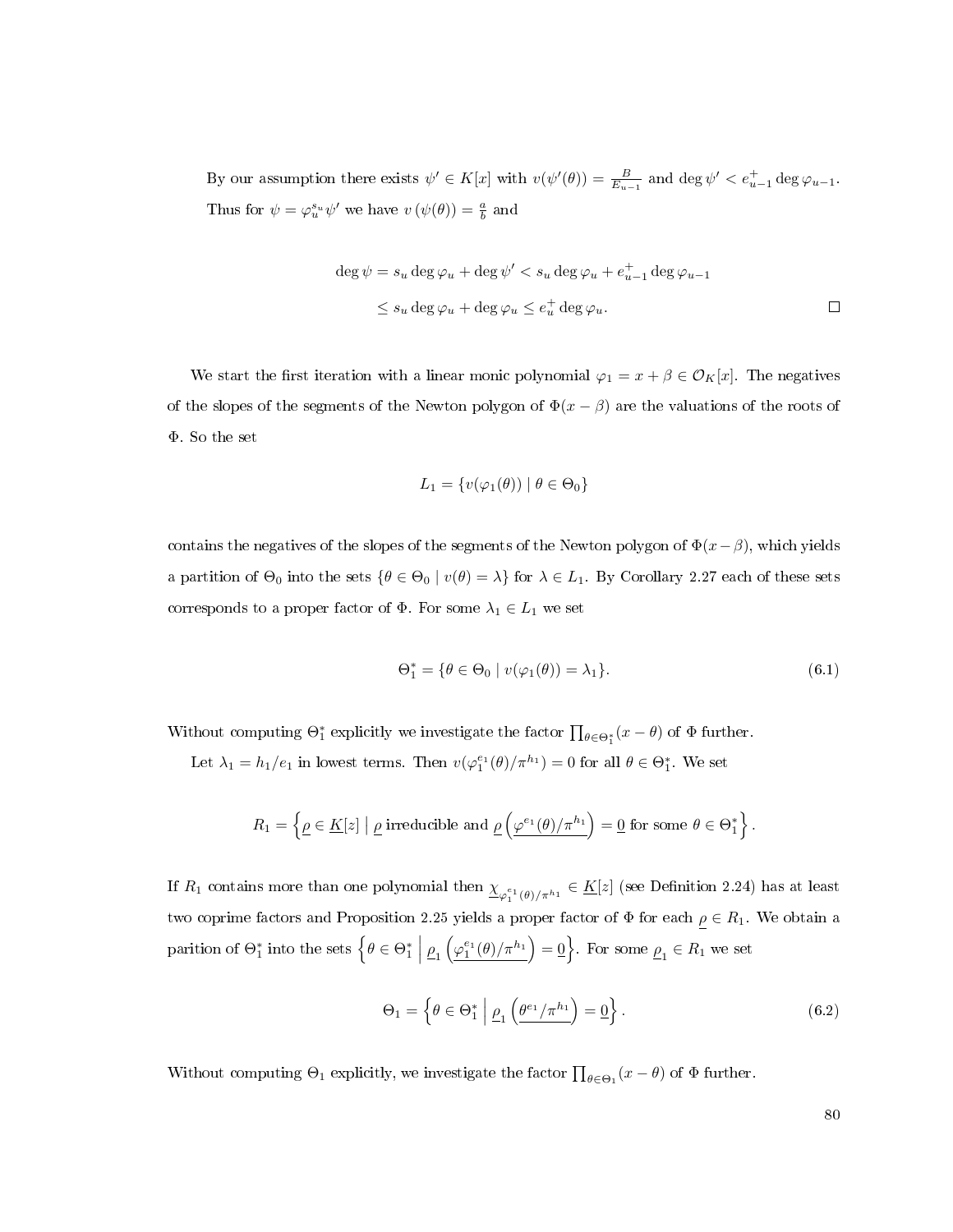All information obtained in the considerations above can be derived from the tuple

$$
(\varphi_1,\lambda_1,\psi_1,\underline{\rho}_1)=(x,\lambda_1,\pi^{h_1},\underline{\rho}_1)\in\mathcal{O}_K[x]\times\mathbb{Q}\times K[x]\times\underline{K}[z]\quad\text{($ in fact $\psi_1=\pi^{h_1}\in K$)},
$$

which is the base for the recursive construction of a sequence of consecutively better approximations to an irreducible factor of  $\Phi$ . Given  $(\varphi_1, \lambda_1, \underline{\rho}_1)$  equations  $(6.1)$  and  $(6.2)$  yield the subsets of roots  $\Theta_1^*$  and  $\Theta_1$ .

For all  $\theta \in \Theta_1$ ,  $E_1 = e_1^+ = e_1$  is a divisor of the ramification index and  $F_1 = \deg \rho_1$  is a divisor of the inertia degree of  $K(\theta)$ . Thus  $[K(\theta):K]$  is divisible by  $E_1F_1$  and the degrees of the irreducible factors of  $\Phi$  with roots in  $\Theta_1$  are each divisible by  $E_1F_1$ .

The next step is the construction of a monic polynomial  $\varphi_2 \in \mathcal{O}_K[x]$  of degree  $E_1 \cdot F_1$  with  $v(\varphi_2(\theta)) > v(\varphi_1(\theta))$  for all  $\theta \in \Theta_1$ , which is described in section [6.2.3](#page-93-0) below. Assuming we have found such a  $\varphi_2$  we let  $L_2 = \{v(\varphi_2(\theta)) \mid \theta \in \Theta_1\}$ . Again each of the slope corresponds to a proper factor of  $\Phi$  (compare Corollary [2.27\)](#page-24-0). We examine one of these factors further. Let  $\lambda_2 = h_2/e_2 \in L_2$ and set  $\Theta_2^* = \{\theta \in \Theta_1 \mid v(\varphi_2) = \lambda_2\}$ . For each  $\theta \in \Theta_2^*$  the ramification index of  $K(\theta)$  is divisible by  $E_2 = \text{lcm}\{e_1, e_2\}$ . By Lemma [6.2,](#page-87-1) there exists  $\psi_2 \in K[x]$  with  $\deg \psi_2 < \deg \varphi_2$  and  $v(\psi(\theta)) =$  $-e_2^+ \lambda_2 \in \frac{1}{E_1} \mathbb{Z}$  with  $e_2^+ = E_2/E_1$ . Now

$$
R_2 = \left\{ \underline{\rho} \in \underline{K} \mid \underline{\rho} \text{ irreducible and } \underline{\rho} \left( \underline{\varphi_2^{e_2^+}/\psi_2} \right) = \underline{0} \text{ for some } \theta \in \Theta_2^* \right\}
$$

is the set of irreducible factors of  $\underline{\chi}_{\theta^e \cdot \psi} \in \underline{K}[y],$  each of which corresponds to a proper factor of  $\Phi.$ For some  $\underline{\rho}_2 \in R_2$  we set

$$
\Theta_2 = \left\{ \theta \in \Theta_2^* \; \middle| \; \underline{\rho}_2 \left( \underline{\varphi_2^{e_2^+}/\psi_2} \right) = \underline{0} \right\}.
$$

Again the sets  $\Theta_2^*$  and  $\Theta_2$  can be recovered from the information contained in

$$
(\varphi_2,\lambda_2,\psi_2,\underline{\rho}_2)\in\mathcal{O}_K[x]\times\mathbb{Q}\times K[x]\times\underline{K}_1[z].
$$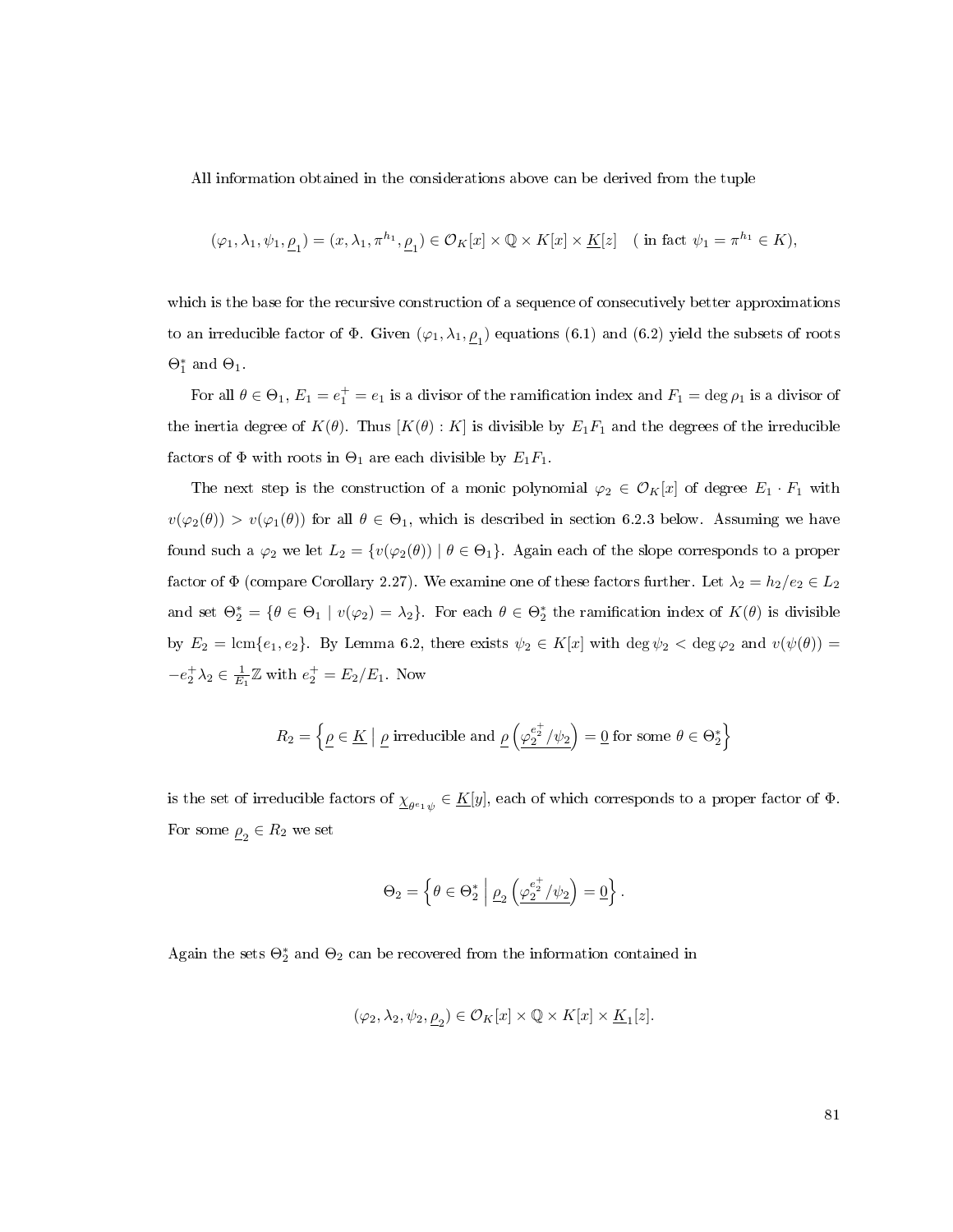We continue this process inductively and keep track of the information computed in a sequence of such tuples.

**Definition 6.3.** Let  $\Phi \in \mathcal{O}_K[x]$ . Let  $t = (\varphi_i, \lambda_i, \psi_i, \underline{\rho}_i)_{1 \leq i \leq u}$  where

- (a)  $\varphi_i \in \mathcal{O}_K[x]$  is monic with  $\varphi_1 \in \mathcal{O}_K[x]$  linear,
- (b)  $\lambda_i = h_i/e_i \in \mathbb{Q}$ .
- (c)  $\psi_i \in K[x]$  with  $\deg \psi_i < \deg \varphi_i$ , and
- (d)  $\underline{\rho}_i \in \underline{K}_i$  irreducible with  $\underline{K}_i = \underline{K}_{i-1}[z]/(\underline{\rho}_i)$  with  $\underline{K}_0 = \underline{K}$ .

We call t an extended type of  $\Phi$  if for all  $\theta$  in some subset  $\Theta$  of the set of roots of  $\Phi$  we have:

- (e)  $v(\varphi_i(\theta)) = \lambda_i$
- (f)  $v(\psi_i(\theta)) = e_i^+ \lambda_i$  with  $e_i^+ = \text{lcm}(e_1, \ldots, e_i)/\text{lcm}(e_1, \ldots, e_{i-1}),$

(g) 
$$
\underline{\rho}_i(\underline{\varphi_i^{e_i^+}(\theta)/\psi_i(\theta)}) = \underline{0}
$$
, and

(h)  $v(\varphi_i(\theta)) > v(\varphi_{i-1}(\theta))$  and  $\deg \varphi_i = e_i^+ \cdot \deg \underline{\rho}_{i-1} \cdot \deg \varphi_{i-1}$  for  $2 \leq i \leq u$ .

The sequence  $(\varphi_i, \lambda_i, \underline{\rho}_i)_{1 \leq i \leq u}$  is called a *type of*  $\Phi$  of order  $u$  (see [\[GMN11,](#page-112-1) Definitions 1.21, 1.22 and section 2.1]).

A type t describes a root path in a tree of partitions of  $\Theta_0$ . If  $t = (\varphi_i, \lambda_i, \psi_i, \rho_i)_{1 \leq i \leq u}$  is an extended type with a corresponding subset of roots  $\Theta_u$ , then  $E_u = \text{lcm}(e_1, \ldots, e_u)$  divides the ramification index of  $K(\theta)$  for  $\theta \in \Theta$  and  $F_u = \deg \rho_1 \cdots \deg \rho_u$  divides the inertia degree of  $K(\theta)$ for  $\theta \in \Theta$ . As the degree of the irreducible factors of  $\Phi$  are minimal polynomials of some  $\theta \in \Theta$  is divisible by  $E_uF_u$ , we construct  $\varphi_{u+1}$  of degree  $E_uF_u$ . In the following sections we give methods for constructing  $\varphi_{u+1}$ , finding  $v(\varphi_{u+1}(\theta))$  for all  $\theta \in \Theta_u$ ,  $\psi_{u+1}$ , and  $\rho_{u+1}$ . We will see that the sets  $\Theta_0 \supset \Theta_1 \supset \cdots \supset \Theta_u$  help in understanding the algorithm, but are not needed in actual computations.

If  $\#\Theta_u = E_u F_u$ , then  $\varphi_u$  is an approximation to an irreducible factor of  $\Phi$  of degree  $E_u F_u$ . Using the information in the type  $t$  this approximation can be lifted to give an approximation of any desired precision (see [\[GNP12\]](#page-112-2)).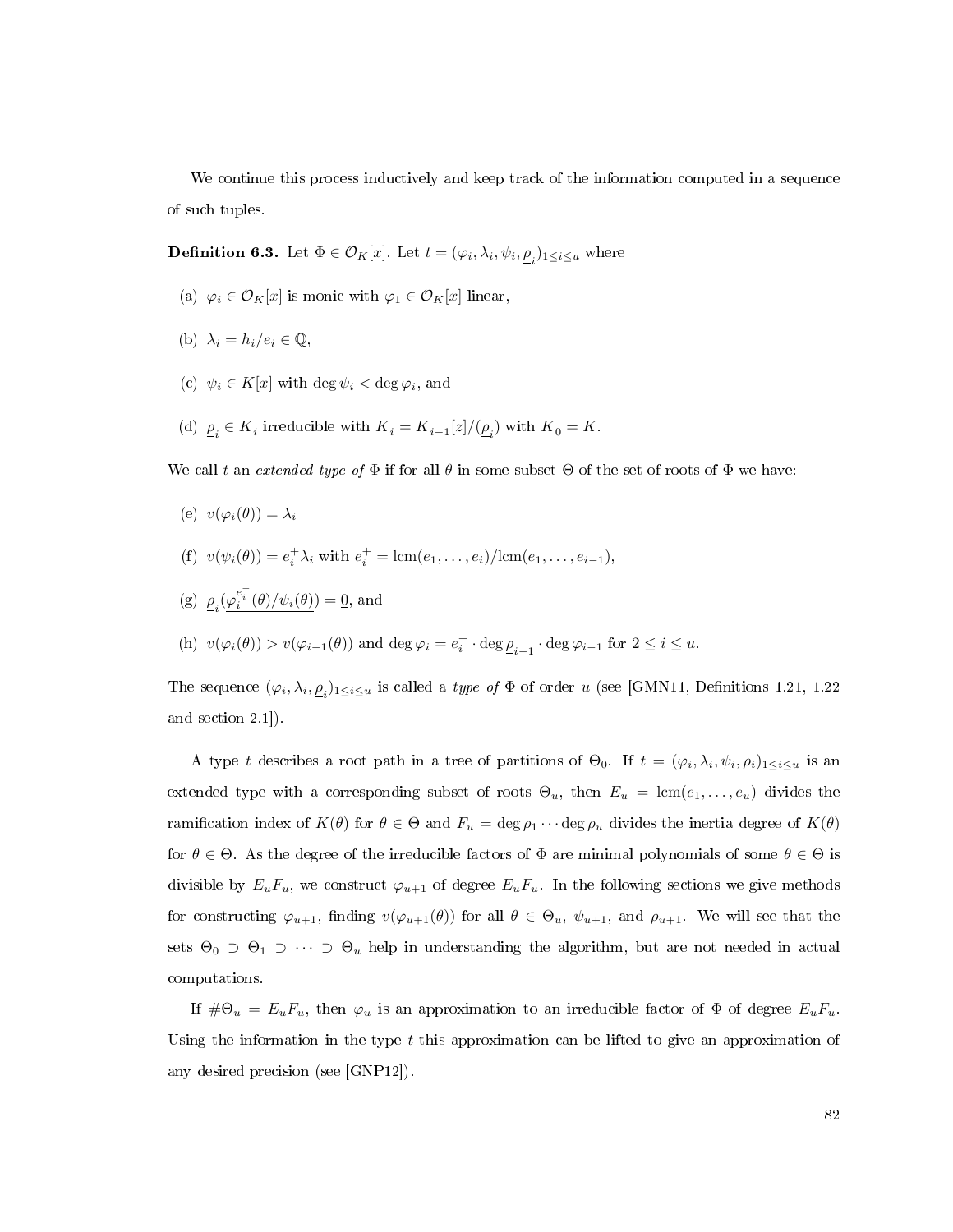**Definition 6.4.** Let  $t = (\varphi_i, \lambda_i, \underline{\rho}_i)_{1 \leq i \leq u}$  be a type, write  $\lambda_u = h_u/e_u$  in lowest terms and set  $e_u = \text{lcm}(e_1, \ldots, e_u)/\text{lcm}(e_1, \ldots, e_{u-1})$ . Let  $\Theta_u^* = \{ \theta \in \Theta_0 \mid v(\theta) = \lambda_u \}$  and

$$
\Theta_u = \left\{\theta \in \Theta_u^* \ \middle| \ \underline{\rho}_u \left( \frac{\varphi^{e_u}}{\psi}(\theta) \right) = \underline{0} \right\}
$$

where  $\psi \in K[x]$  with  $\deg \psi < \deg \varphi_u$  and  $v(\psi(\theta)) = eh_u/e_u$  for  $\theta \in \Theta_u^*$ . The type t is called *complete* if  $E_uF_u = \#\Theta_u$ .

If  $E_iF_i = 1$  then no new partition of the sets of roots has been found in this step. A type with all these elements omitted is an optimal type:

**Definition 6.5.** Let  $t = (\varphi_i, \lambda_i, \underline{\rho}_i)_{1 \leq i \leq u}$  be a type, write  $\lambda_i = h_i/e_i$  in lowest terms and set  $E_u = \text{lcm}(e_1, \ldots, e_u)$  and  $F_u = \text{deg}_{\mathcal{L}_1} \cdots \cdots \mathcal{L}_u$ . The type t is called *optimal* if  $E_i F_i > 1$  for  $1 \leq i \leq u$ .

In section [6.6](#page-107-0) we will see that if  $t = (\varphi_i, \lambda_i, \underline{\rho}_i)_{1 \leq i \leq u}$  is complete and optimal, then the sequence of negated slopes  $(\lambda_i)_{1\leq i\leq u}$  and the sequence  $(F_i)_{1\leq i\leq u}$ , where  $F_i=\deg \rho_1\cdots\rho_i$ , are invariants of Φ.

### <span id="page-91-0"></span>6.2 The First Iteration

We start our description of an OM algorithm with the first iteration. We have already gone through these steps in a more conceptual manner in the previous section. As before let  $\varphi_1 \in \mathcal{O}_K[x]$ be linear and monic, say  $\varphi_1(x) = x + \beta$ , and let  $\Theta_0$  denote the set of zeros of  $\Phi$  in  $\overline{K}$ . Although we use the zeros in  $\Theta_0$  in our exposition, they are not needed in any of the computations.

## <span id="page-91-2"></span>6.2.1 Newton Polygon I

The Newton polygon of  $\Phi(y - \beta)$  yields the valuations of the zeros  $\theta_1, \ldots, \theta_N$  of  $\Phi$ . We obtain the same polynomial and polygon using the  $\varphi_1$ -expansion of  $\Phi$  (see Definition [6.1\)](#page-86-1). If  $\Phi = \sum a_i \varphi_1^i$ is the  $\varphi_1$ -expansion of  $\Phi$ , then

<span id="page-91-1"></span>
$$
\chi_1(y) = \sum_{i=0}^{\lceil N/\deg \varphi_1 \rceil} a_i y^i = \Phi(y - \beta)
$$
\n(6.3)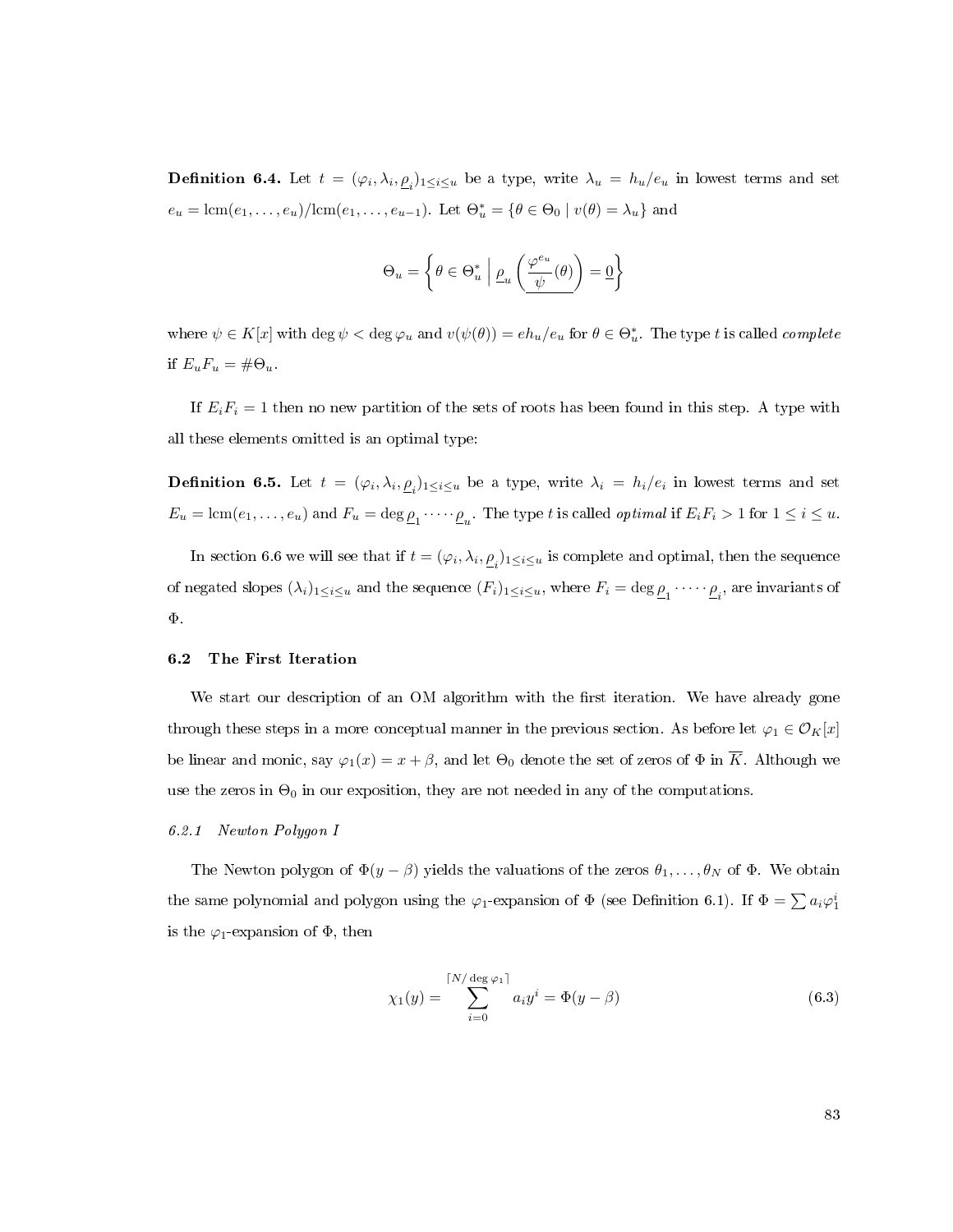has the zeros  $\varphi_1(\theta)$  where  $\theta \in \Theta_0$ . The negatives of the slopes of the segments of the Newton polygon of  $\chi_1$  are the valuations of  $\varphi_1(\theta)$  for  $\theta \in \Theta_0$ . We obtain a partition of  $\Theta_0$  into the sets

$$
\{\theta \in \Theta \mid v(\varphi_1(\theta)) = \lambda\}
$$

where  $\lambda$  is the negative of the slope of a segment of the Newton polygon of  $\chi_1$ . To find the splitting field one continues the algorithm for each of the sets in this partition.

## <span id="page-92-0"></span>6.2.2 Residual Polynomial I

Residual (or associated) polynomials were first introduced by Ore [\[Ore28,](#page-113-2) [MN92\]](#page-113-3). They yield information about the unramified part of the extension generated by the zeros of  $\Phi$ . Let S be a segment of the Newton Polygon of  $\chi_1(y) = \sum_{i=1}^{N} a_i y^i$  (see [\(6.3\)](#page-91-1)), let  $m_1$  be the (horizontal) length of S,  $(k, v(a_k))$  and  $(k+m_1, v(a_{k+m_1}))$  its endpoints, and  $\lambda_1 = \frac{v(a_k)-v(a_{k+n})}{m_1}$  $\frac{-v(a_{k+n})}{m_1} = \frac{h_1}{e_1}$  the negative of its slope. If

$$
\Theta_1^* = \{ \theta \in \Theta_0 \mid v(\varphi_1(\theta)) = \lambda_1 \},
$$

then  $|\Theta_1^*| = m_1$ . We evaluate  $\chi_1$  at  $\varphi_1(\theta)y$  and obtain a polynomial whose Newton polygon has a horizontal segment of length  $m_1$ . For  $\theta \in \Theta_1^*$  we consider  $\chi_1(\varphi_1(\theta)y)$ . Using the equivalence relation from Definition [2.12](#page-21-0) we obtain

$$
\chi_1(\varphi_1(\theta)y) = \sum_{i=0}^N a_i (\varphi_1(\theta)y)^i \sim \sum_{i=k}^{k+m_1} a_i \varphi_1^i(\theta)y^i \sim \sum_{j=0}^{m_1/e_1} a_{je_1+k} \varphi_1^{je_1+k}(\theta)y^{je_1+k}
$$

The last equivalence holds, because the x-coordinates of the points on the segment of the Newton polygon are of the form  $k + je_1$  with  $0 \le j \le m_1/e_1$ . Furthermore for  $0 \le j \le m_1/e_1$  we have  $v(a_{j_{e_1}+k}\varphi_1^{j_{e_1}+k}(\theta)) \geq v(a_k\varphi_1^k(\theta))$  and the polynomial is divisible by  $y^k$ . Dividing  $\chi_1(\varphi_1(\theta)y)$  by  $\pi^{v(a_k)}\varphi_1^k(\theta)y^k$  we obtain a polynomial of degree  $m_1/e_1$  that is equivalent to a polynomial whose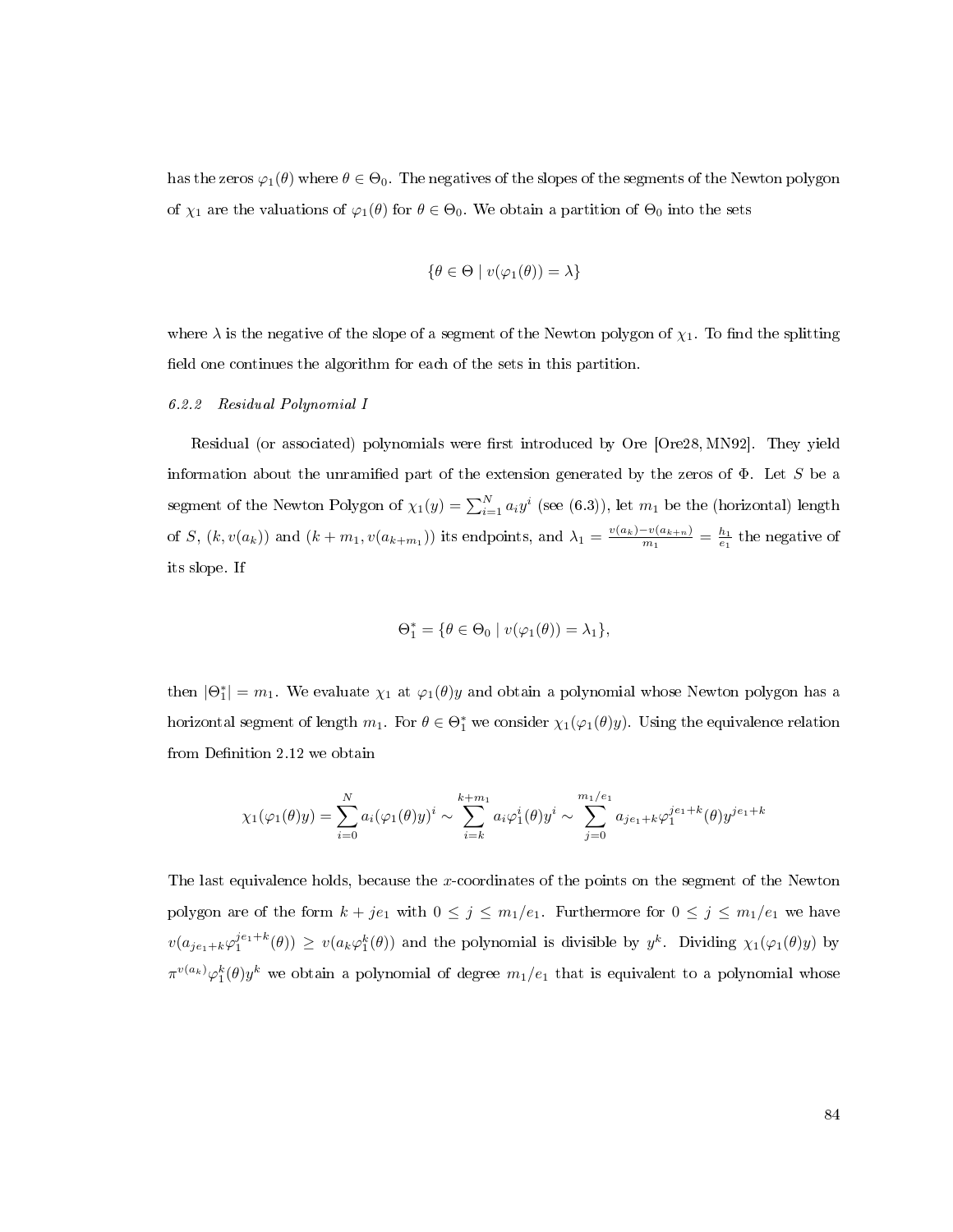leading coefficient and constant coefficient have valuation zero:

$$
\frac{\chi_1(\varphi_1(\theta)y)}{\pi^{v(a_k)}\varphi_1^k(\theta)y^k} \equiv \sum_{j=0}^{m_1/e_1} \frac{a_{je_1+k}\varphi_1^{je_1}(\theta)y^{je_1}}{\pi^{v(a_k)}} \mod (\pi).
$$

For  $\epsilon = \varphi_1^{e_1}/\pi^{h_1}$  we have  $v(\epsilon(\theta)) = v(\varphi_1^{e_1}(\theta)/\pi^{h_1}) = 0$ . Substitution of  $\epsilon \pi^{h_1}$  for  $\varphi_1^{e_1}$  yields

$$
\frac{\chi_1(\varphi_1(\theta)y)}{\pi^{v(a_k)}\varphi_1^k(\theta)y^k} \equiv \sum_{j=0}^{m_1/e_1} \frac{a_{je_1+k}\pi^{jh_1} \epsilon^j y^{je_1}}{\pi^{v(a_k)}} \bmod(\pi).
$$

Replacing  $\epsilon y^{e_1}$  by z and considering the resulting polynomial over K yields the residual polynomial of S:

$$
\underline{A}_1(z) := \sum_{j=0}^{m_1/e_1} \underline{a_{je_1+k}\pi^{jh_1-v(a_k)}} z^j \in \underline{K}[z].
$$

For  $\theta \in \Theta_1^*$  we have that  $\varphi_1^{e_1}(\theta)/\pi^{h_1} \in \overline{\underline{K}}$  is a zero of  $\underline{A}_1$ .

## <span id="page-93-0"></span>6.2.3 The Next Approximation I

Let  $\underline{\rho}_1$  be one of the irreducible factors of  $\underline{A}_1$ , let  $\Theta_1 = \{\theta \in \Theta^*_1 \mid \underline{\rho}_1 (\theta^{e_1}/\pi^{h_1}) = 0\}$ , and denote by  $\rho_1 \in \mathcal{O}_K[x]$  a monic lift of  $\underline{\rho}_1$ .

We now know that for all  $\theta \in \Theta_1$  the ramification index of  $K(\theta)$  is divisible by  $E_1 = e_1$  and that  $F_1 = \deg \rho_1$  is a divisor of its inertia degree. We set

$$
\varphi_2 = \pi^{f_1 h_1} \rho_1(\varphi_1^{e_1}/\pi^{h_1}).
$$

The polynomial  $\varphi_2\in\mathcal{O}_K[x]$  is monic and has degree  $e_1\cdot f_1.$ 

Lemma 6.6.  $\varphi_2 \in \mathcal{O}_K[x]$  is irreducible.

*Proof.* For  $\theta \in \Theta_1$  we have

$$
v(\varphi_2(\theta)) = v(\pi^{f_1 h_1} \rho_1(\varphi_1^{e_1}(\theta)/\pi^{h_1})) > f_1 h_1 \ge v(\theta) = \frac{h_1}{e_1}.
$$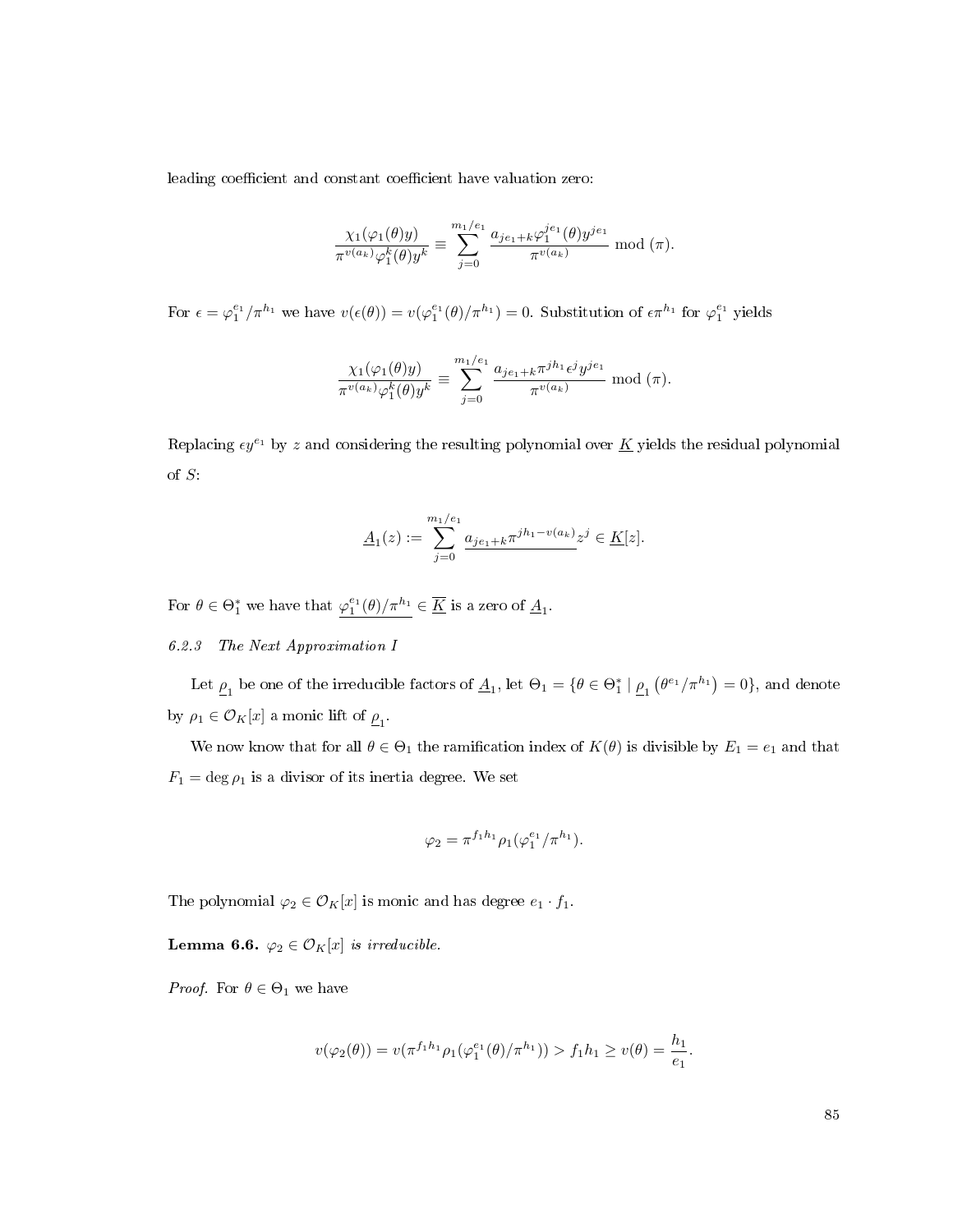The Newton polygon of  $\varphi_2$  consists of one segment of slope  $-\lambda_1=-\frac{h_1}{e_1}$  and for each root  $\alpha$  of  $\varphi_2$  we have  $\frac{\rho_1}{\pi^{h_1}}$  $\frac{\alpha^{e_1}}{\pi^{h_1}}(\alpha)\Big) = 0$ . So  $K(\alpha) \cong K[x]/(\varphi_2)$  is an extension with inertia degree  $f_1$  and ramification index  $e_1$ . Thus, as deg  $\varphi_2 = e_1 f_1$ , the polynomial  $\varphi_2$  is irreducible.  $\Box$ 

## <span id="page-94-0"></span>6.2.4 Valuations I

Let  $a \in K[x]$  with deg  $a < \deg \varphi_2 = E_1F_1$ . We show how the data computed in the first iteration can be used to find  $v(a(\theta))$ . Let  $a = \sum_{j=0}^{E_1 F_1 - 1} a_j \varphi_1^j$  be the  $\varphi_1$ -expansion of a. (Note that since deg  $\varphi_1 = 1$ , each  $a_j$  lies in K.) Because the values

$$
v(\varphi_1(\theta)) = \frac{h_1}{E_1}, \dots, v(\varphi_1^{E_1-1}(\theta)) = \frac{(E_1-1)h_1}{E_1}
$$

are distinct and

1, 
$$
\frac{\varphi_1(\theta)^{E_1}}{\pi^{h_1}}, \ldots, \left(\frac{\varphi_1(\theta)^{E_1}}{\pi^{h_1}}\right)^{F_1-1}
$$

are linearly independent over  $\underline{K}$ , we have

$$
v(a(\theta)) = \min_{0 \le j \le E_1 F_1 - 1} v(a_j \varphi_1^j) = \min_{0 \le j \le E_1 F_1 - 1} v(a_j) + j(h_1/E_1).
$$

Furthermore, if we omit all terms with valuation greater than  $v(a(\theta))$  we obtain a polynomial b that at  $\theta$  is equivalent to a. That is, for  $J = \{j \mid v(a_j) + j(h_1/e_1) = v(a(\theta))\}$  and  $b = \sum_{j \in J} a_j \varphi_1^j$ , we have  $a(\theta) \sim b(\theta)$  for  $\theta \in \Theta_1$ .

#### <span id="page-94-1"></span>6.2.5 Arithmetic I

We consider the arithmetic of polynomials of degree less than  $E_1F_1$ . Clearly addition and subtraction of two such polynomials again yield polynomials of degree less than  $E_1F_1$ .

Let  $a(x) = \sum_{i=0}^{E_1 F_1 - 1} a_i x^i$  and  $\tau(x) = x^{s_1} \pi^{s_\pi}$  with  $s_1, s_\pi \in \mathbb{Z}$ . Multiplication gives  $a(x)\tau(x) =$  $\sum_{i=0} E_1 F_1 - 1 a_i \pi^{s_\pi} x^{i-s_1}$  which in general is a rational function or a polynomial of degree greater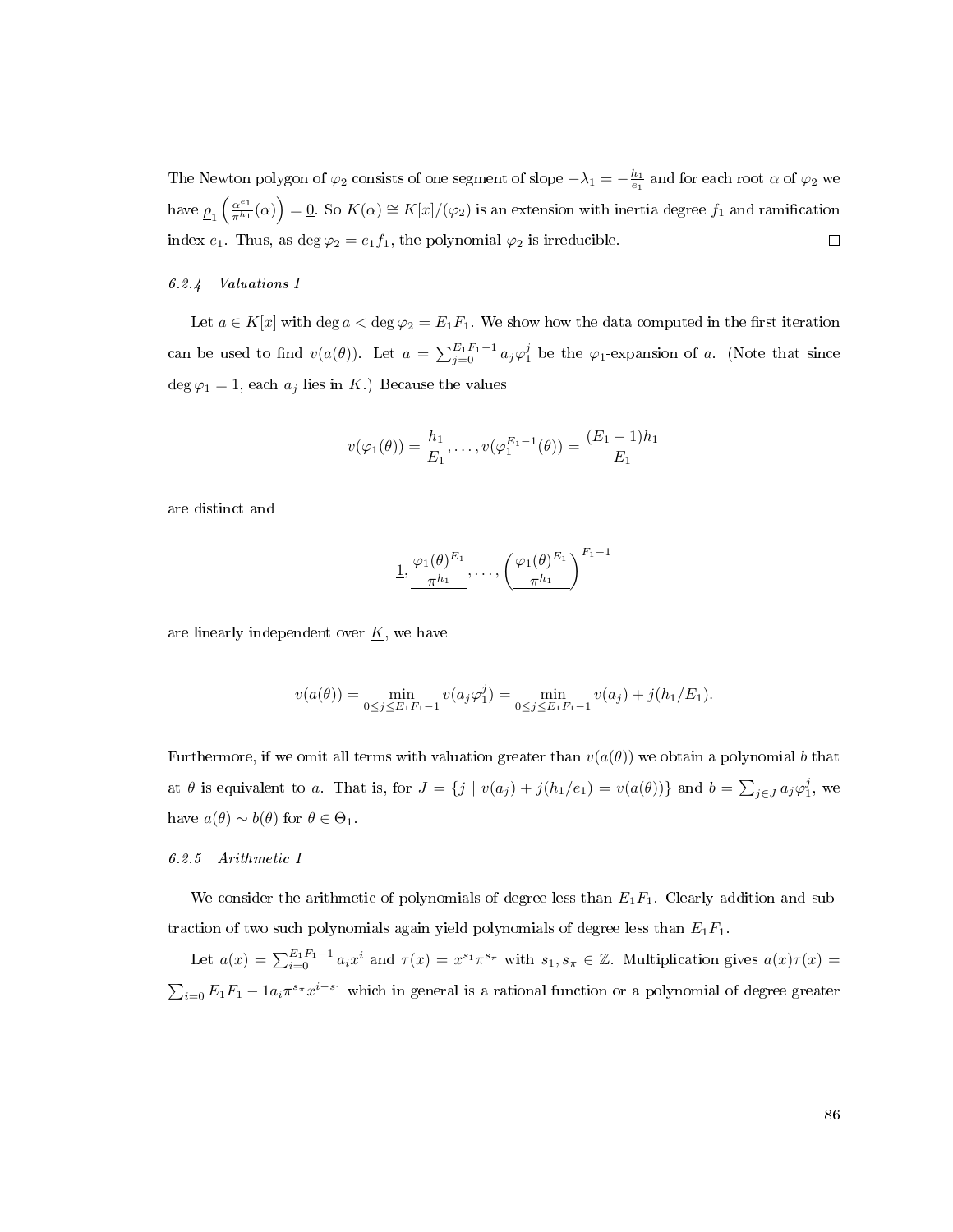than  $E_1F_1 - 1$ . We have  $v(\rho_1(\theta^{E_1}/\pi^{h_1})) = 0$ . Let  $\tau(x) = \rho_1(x) - x^{F_1}$  this gives the relation

$$
\theta^{E_1F_1} \sim \pi^{e_1F_1}\tau(\theta).
$$

So by repeatedly substituting  $\varphi_1^{E_1F_1}$  by  $\pi^{h_1F_1}\tau$  we obtain a polynomial  $b\in K[x]$  with  $\deg b < E_1F_1$ such that  $b(\theta) \sim a(\theta)\psi(\theta)$ .

### <span id="page-95-1"></span>6.2.6 Representatives I

Let  $\Gamma \in K[x]$  with  $v(\Gamma(\theta)) = 0$  be reduced as described in the end of [6.2.4.](#page-94-0) As  $v(\Gamma(\theta)) = 0$  it must be of the form  $\Gamma = \sum_{i=0}^{F_1} g_i x^{iE_1}$  with  $v(g_i) = ih_1$ . So  $\underline{\Gamma}(\theta) \sim \sum_{i=0}^{F_1} \frac{g_i}{\pi^{ih_1} \gamma_1}$ .

Each  $\underline{b} \in \underline{K}_1$  can be written as  $\underline{b} = \sum_{i=0}^{F_1-1} \underline{b}_i \underline{\gamma}_1^i$  $\frac{i}{1}$  with  $\underline{b}_i \in \underline{K}$  Let  $b_i$  be a representative of  $\underline{b}_i$  in  $\mathcal{O}_K$ . Clearly for  $a(x) = \sum_{i=0}^{F_1-1} b_i \frac{x^{iE_1}}{\pi^{h_1}}$  we have  $a(\theta) = b$ .

## <span id="page-95-0"></span>6.3 The u-th Iteration

We describe a general iteration of the algorithm. Let  $t = (\varphi_i, \lambda_i, \psi_i, \underline{\rho}_i)_{1 \leq i \leq u-1}$  be an extended type of  $\Phi$  that is not complete. We write  $\lambda_i = h_i/e_i$  with  $\gcd(h_i, e_i) = 1$  and set  $E_i = \text{lcm}\{e_1, \ldots, e_i\}$ and  $e_i^+ = E_i/E_{i-1}$ . Assume we have found the next approximation  $\varphi_u \in \mathcal{O}_K[x]$  to an irreducible factor of  $\Phi$  with  $\deg \varphi_u = E_{u-1}F_{u-1}$  and  $v(\varphi_u(\theta)) > v(\varphi_{u-1}(\theta))$  for all  $\theta \in \Theta_{u-1}$ .

We assume we have the following methods, which rely on the data computed in the previous steps. For each method the base case is described in section [6.2](#page-91-0) and the general case in this section. Because of the recursive nature of the algorithm we use forward references in our representation.

Valuation given  $a \in K[x]$  with  $\deg a < \deg \varphi = E_{u-1}$ , finds  $v(a(\theta))$  for  $\theta \in \Theta_{u-1}$  (see sections [6.2.4,](#page-94-0) [6.3.4](#page-99-0) and Algorithm [6\)](#page-102-0).

PolynomialWithValuation given  $a\in\mathbb{Z}$  and  $b\in\mathbb{Z}^{>0}$  with  $b\mid E_u,$  finds  $\psi\in K_u[x]$  with  $\deg\psi<\pi$ deg  $\varphi_u = E_{u-1}$  such that  $v(\psi(\theta)) = \frac{a}{b}$  for all  $\theta \in \Theta_{u-1}$  (see Lemma [6.2\)](#page-87-1).

Furthermore we assume we have methods for arithmetic and reduction of polynomials of degree less than  $E_u$  in their representations as sums of power products (see sections [6.2.5,](#page-94-1) [6.3.5](#page-99-1) and Algorithm [9](#page-103-0) (reduce).

In the u-th iteration of the algorithm we investigate the properties of  $\varphi_u$  and construct the next approximation  $\varphi_{u+1}$  to an irreducible factor of  $\Phi$ .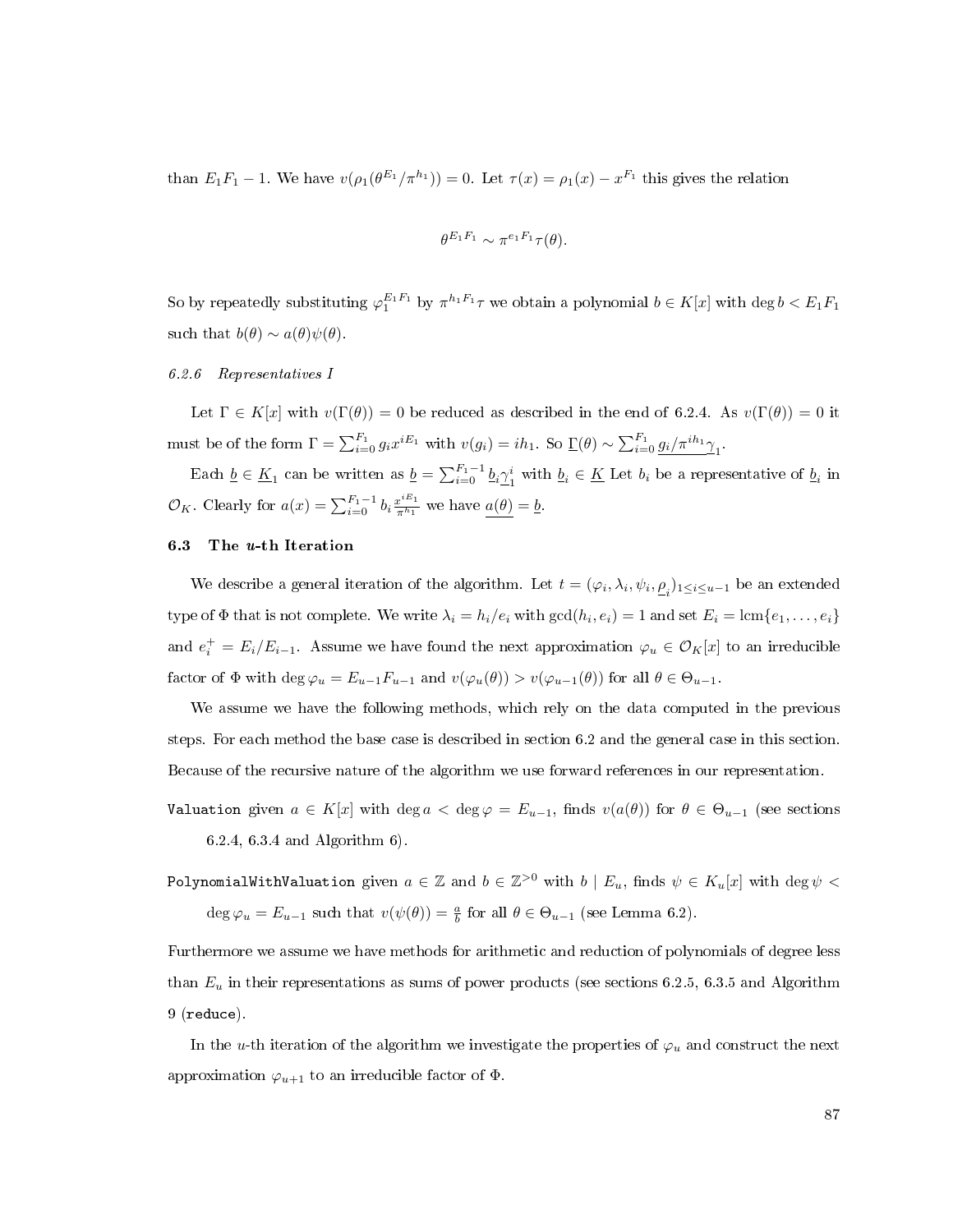#### <span id="page-96-0"></span>6.3.1 Newton Polygon II

We use the  $\varphi_u$ -expansion of  $\Phi$  to find the valuations  $v(\varphi_u(\theta))$  for  $\theta \in \Theta_{u-1}$ . Let  $l_u = \lceil N/\deg \varphi_u \rceil$ and  $\Phi = \sum_{i=0}^{l_u} a_i \varphi_u^i$  be the  $\varphi_u$ -expansion of  $\Phi$ . For each root  $\theta \in \Theta_{u-1}$  we have

$$
\Phi(\theta) = \sum_{i=0}^{l_u} a_i(\theta) \varphi_u^i(\theta) = 0.
$$

Hence

$$
\chi_u = \sum_{i=0}^{l_u} a_i(\theta) y^i \in \overline{K}[y]
$$

has the zeros  $\varphi_u(\theta)$  for  $\theta \in \Theta_{u-1}$ .

The method Valuation returns the valuations of the coefficients  $a_i(\theta)$  of  $\chi_u$  and with these the Newton polygon of  $\chi_u$  yields the valuations of  $\varphi_u(\theta)$  for  $\theta \in \Theta_{u-1}$ . We obtain a partition of  $\Theta_{u-1}$ into the subsets  $\{\theta \in \Theta_{u-1} \mid v(\varphi(\theta)) = \lambda\}$  where  $\lambda$  is the negative of the slope of a segment of the Newton polygon of  $\chi_u$ . By Corollary [2.27](#page-24-0) each segment of the Newton polygon of  $\chi_u$ , and thus each set in the partition, corresponds to a factor of Φ.

**Definition 6.7.** The Newton polygon of  $\chi_u$  is called the Newton polygon of  $\Phi$  with respect to  $\varphi_u$ . It is also called a Newton polygon of higher order [\[Mon99,](#page-113-1)[GMN12\]](#page-112-0).

#### <span id="page-96-1"></span>6.3.2 Residual Polynomial II

Let S be a segment of the Newton Polygon of  $\chi_u$  of length  $m_u$  with endpoints  $(k, v(a_k(\theta)))$  and  $(k + m_u, v(a_{k+m_u}(\theta)))$  for  $\theta \in \Theta_{u-1}$ . Let

$$
\lambda_u = \frac{v(a_k(\theta)) - v(a_{k+m_u}(\theta))}{m_u} = \frac{h_u}{e_u},
$$

where  $gcd(h_u, e_u) = 1$  and let  $\Theta_u^* = \{ \theta \in \Theta_{u-1} \mid v(\varphi_u(\theta)) = \lambda_u \}$ . We have  $|\Theta_u^*| = m_u \deg \varphi_u$ . Set  $E_u = \text{lcm}\{e_1, \ldots, e_u\}$  and  $e_u^+ = E_u/E_{u-1}$ .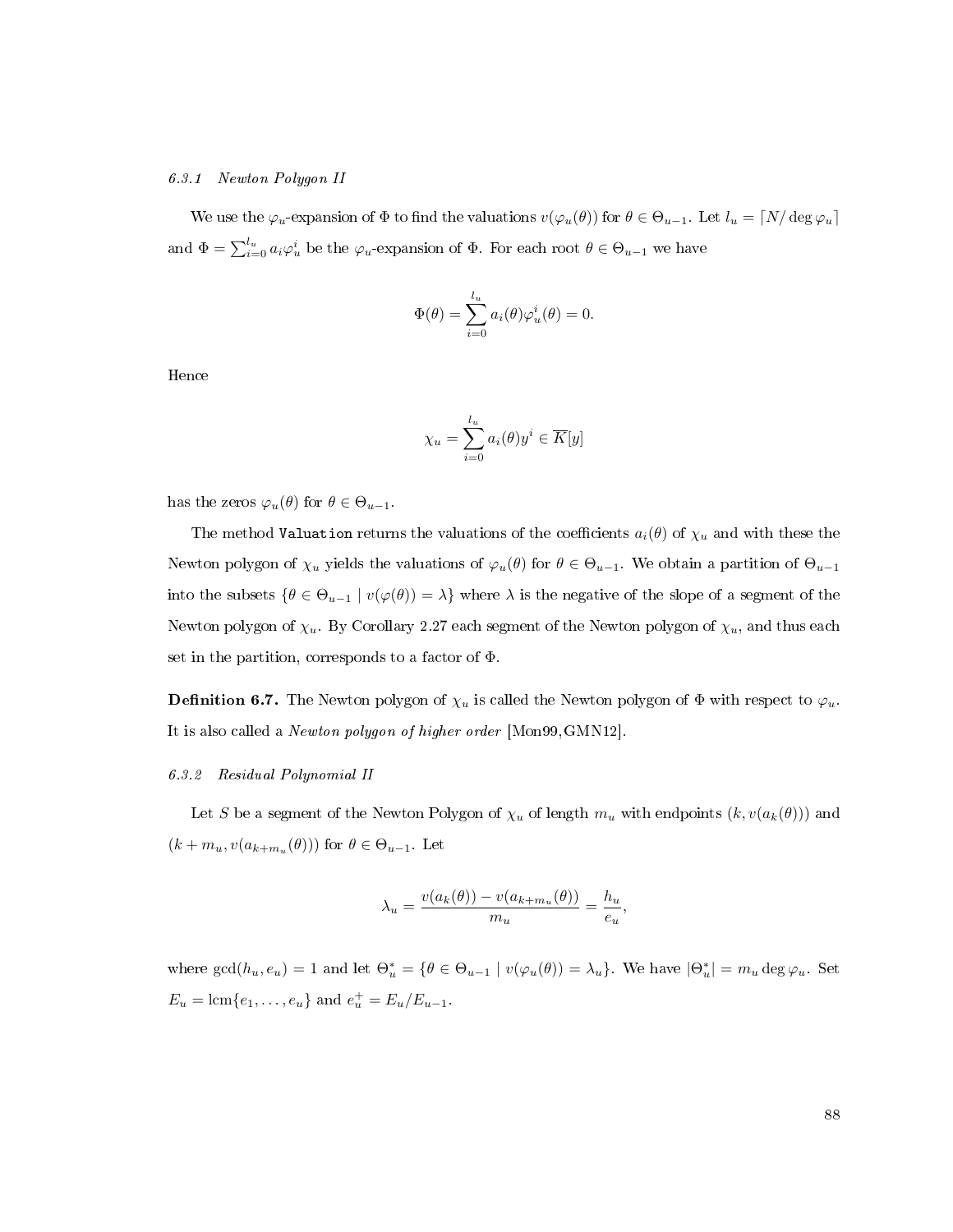The method PolynomialWithValuation gives  $\psi_u \in K_{u-1}[x]$  with

$$
v(\psi_u(\theta)) = v\left(\varphi_u^{e_u^+}\right) = e_u^+ \lambda_u = \frac{h_u}{e_u/e_u^+}
$$

for  $\theta \in \Theta_u^*$ . We have

$$
\chi_u(\varphi_u(\theta)) \sim \sum_{i=k}^{k+m_u} a_i(\theta) \varphi_u^i(\theta) x^i \sim \sum_{j=0}^{m_u/(e_u^+)} a_{je_u^+ + k}(\theta) \varphi_u^{je_u^+ + k}(\theta) x^{je_u^+ + k}
$$

The last equivalence holds, because the x-coordinates of the points on the segment of the Newton polygon are of the form  $k + je_u^+$   $(0 \le j \le m/(e_u^+))$ . Division by  $\varphi_u^k y^k$  yields

$$
\frac{\chi_u(\varphi_u(\theta))}{\varphi_u^k(\theta)y^k} \sim \sum_{j=0}^{m_u/(e_u^+)} a_{je_u^++k}(\theta) \varphi_u^{je_u^+}(\theta) y^{je_u^+}.
$$

For  $\gamma = \varphi_u(\theta) e_u^{\dagger} / \psi_u(\theta)$  we have  $v(\gamma) = v(\varphi_u^{e_u^{\dagger}}(\theta) / \psi_u(\theta)) = 0$ . By substituting  $\gamma \psi_u(\theta)$  for  $\varphi_u^{e_u^{\dagger}}(\theta)$  we get

$$
\frac{\chi(\varphi_u(\theta)y)}{\varphi_u^k(\theta)y^k} \sim \sum_{j=0}^{m_u/(e_u^+)} a_{je_u^++k}(\theta)(\gamma \psi_u^j(\theta)) y^{je_u^+}
$$

The method PolynomialWithValuation gives a polynomial  $\tau \in K_{u-1}[x]$  with  $v(\tau(\theta)) = v(a_k(\theta))$ for  $\theta \in \Theta_{u-1}$ . Replacing  $\gamma y^{e^+_u}$  by y and division by  $\tau(\theta)$  yields

$$
A(y) = \sum_{j=0}^{m_u/(e_u^+)} \frac{a_{je_u^+ + k}(\theta)\psi_u^j(\theta)}{\tau(\theta)} y^j.
$$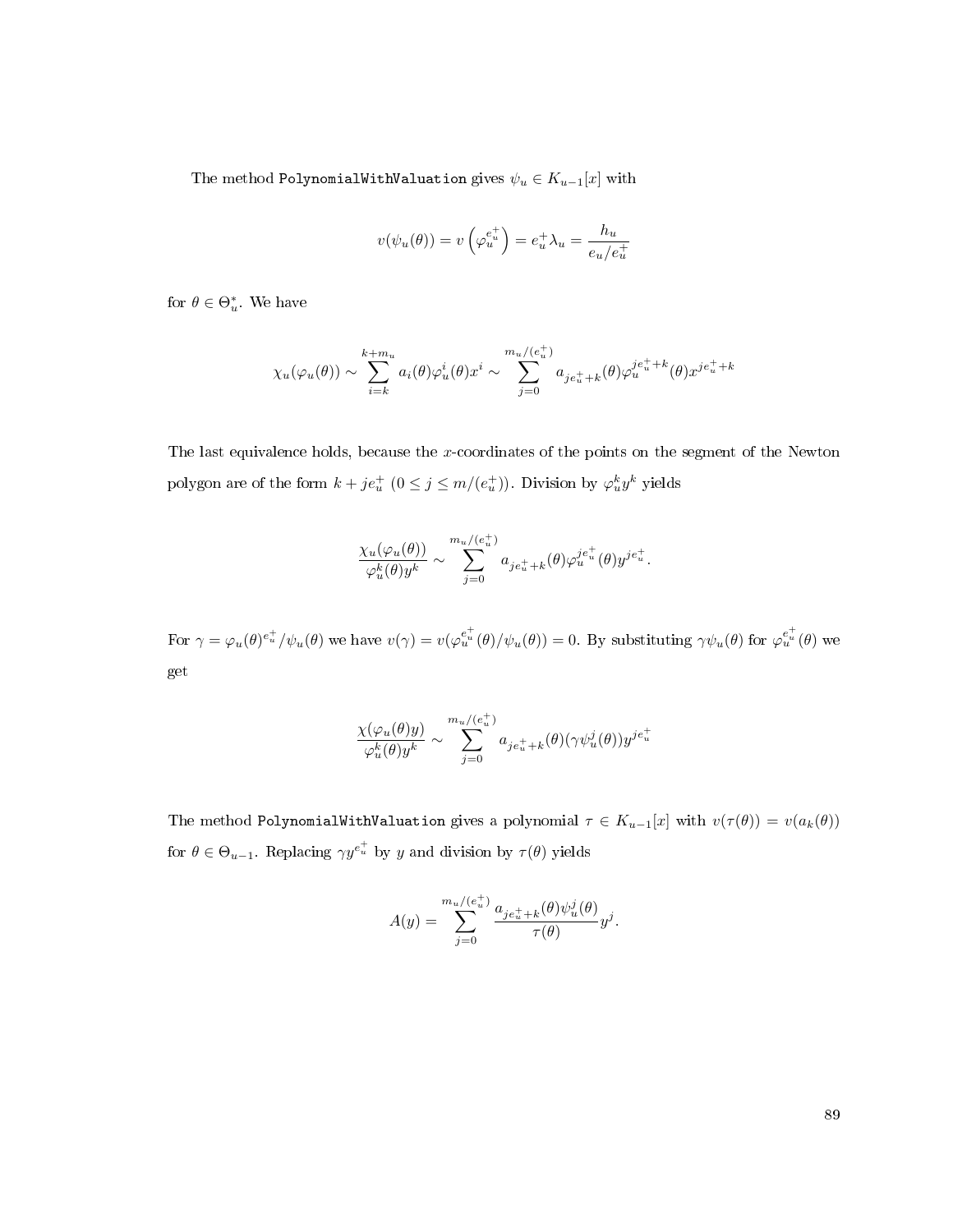By construction,  $v$  $\int a_{j e_u^+ + k}(\theta) \psi_u^j(\theta)$  $\tau(\theta)$  $\setminus$  $\geq 0$ , and in particular,

$$
v\left(\frac{a_k(\theta)\psi_u(\theta)}{\tau(\theta)}\right) = 0 \quad \text{and} \quad v\left(\frac{a_{k+m_u}(\theta)\psi_u^{m_u/(e_u^+)}(\theta)}{\tau(\theta)}\right) = 0.
$$

So the polynomial  $\underline{A}(z) \in \underline{K}_{u-1}[z]$ , called the *residual polynomial* of S, has degree  $m_u/(e_u^+)$ .

<span id="page-98-0"></span>6.3.3 The Next Approximation II

We construct  $\varphi_{u+1}\in\mathcal{O}_K[x]$  with

$$
v(\varphi_{u+1}(\theta)) > v(\varphi_u(\theta))
$$
 and  $\deg \varphi_{u+1} = E_u F_u$ .

Let  $\underline{\rho}(z) = \sum_{i=0}^{f_u} r_i y^i \in \underline{K}_{u-1}$  be one of the irreducible factors of  $\underline{A}_u(z)$ . We set  $R_{f_u} = 1$  and using methods from [6.3.6](#page-100-1) and [6.2.6](#page-95-1) we obtain polynomials  $R_i \in K[x]$  with  $R_i(\theta) = r_i$  for  $0 \leq i < f_u$ . Now for

$$
\varphi_{u+1}^* = \psi^{f_u} \rho \left(\frac{\varphi_u^{e_u}}{\psi}\right) = \sum_{i=0}^{f_u} R_i \psi^{f_u - i} \varphi_u^{ie_u}
$$

by construction

$$
\varphi_{u+1}^*(\theta) = \psi^{f_u}(\theta)\rho\left(\frac{\varphi_u^{e_u^+}}{\psi}(\theta)\right) > f_u e_u^+ \lambda_u \ge \lambda_u = \varphi_u(\theta).
$$

As, in general,  $\deg \varphi_{u+1}^* > E_u F_u$  we reduce the degree of this polynomial. It is sufficient to find polynomials  $b_i \in K[x]$  with  $\deg b < E_uF_u$   $(0 \leq i < f_u)$  such that  $b_i(\theta) \sim R_i(\theta)\psi^{f_u-i}(\theta)$ . We obtain the  $b_i$  by using the methods from [6.3.5](#page-99-1) and [6.2.5](#page-94-1) for degree reduction and set

$$
\varphi_{u+1} = \varphi_u^{e_u f_u} + \sum_{i=0}^{F_u-1} b_i \varphi_u^{ie_u}.
$$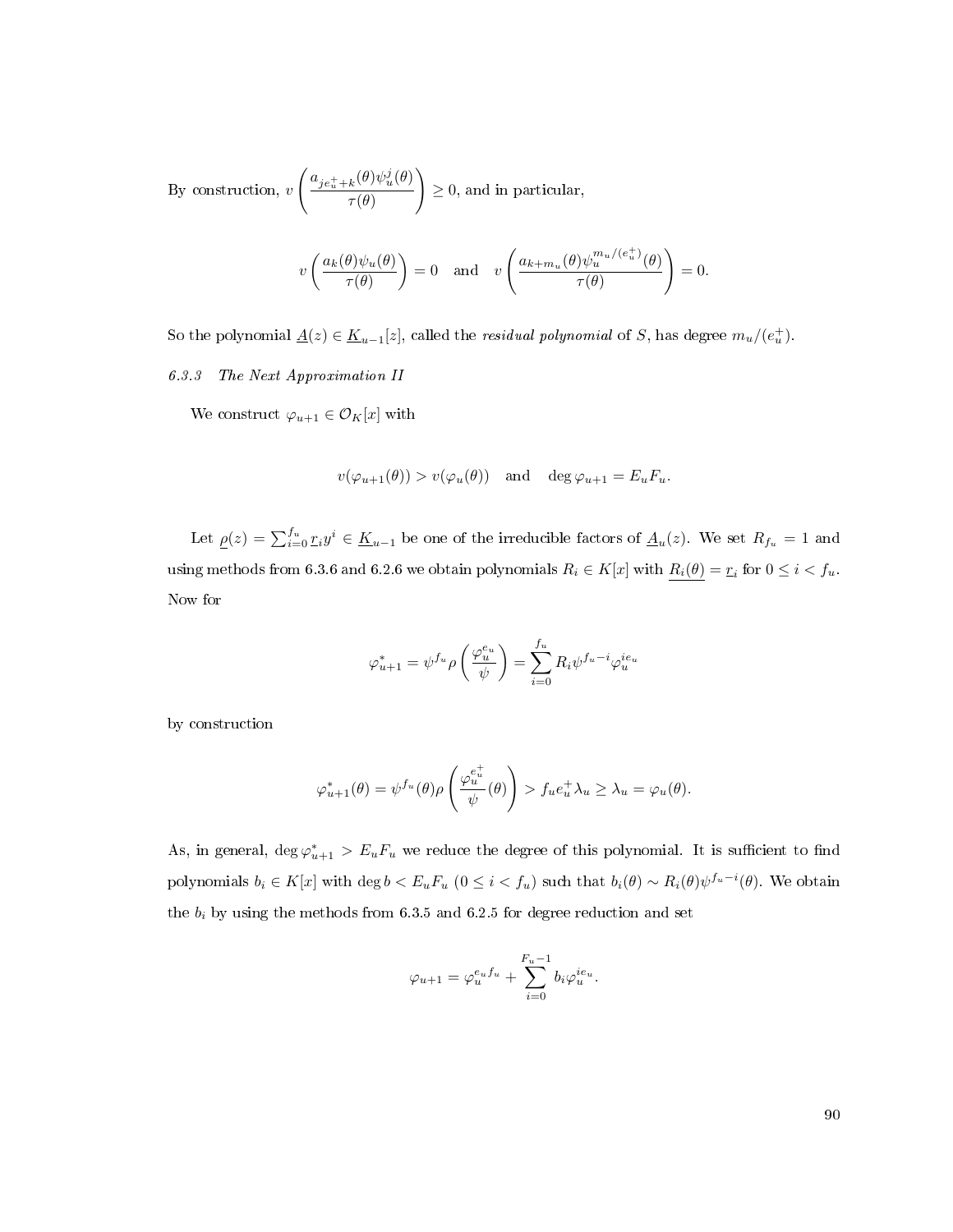## <span id="page-99-0"></span>6.3.4 Valuations II

For  $b \in K_{u-1}[x]$  with  $\deg b < E_{u-1}F_{u-1}$  the method Valuation yields  $v(a(\theta))$  for  $\theta \in \Theta_u \subset$  $\Theta_{u-1}$ .

Let  $a \in K_u[x]$  with  $\deg a < E_uF_u$  and  $m = \lceil \deg a / \deg \varphi_u \rceil$ . Let  $a = \sum_{j=0}^m a_j \varphi_u^j$  with  $\deg a_j <$ deg  $\varphi_u = E_{u-1}$  be the  $\varphi_u$ -expansion of a. As the valuations

$$
v(\varphi_u(\theta)) = \frac{h_1}{e_u}, \dots, v(\varphi_u^{e_u^+ - 1}(\theta)) = \frac{(e_u^+ - 1)h_u}{e_u}
$$

are distinct (and not in  $\frac{1}{E_{u-1}}\mathbb{Z}$ ) and

$$
\underline{1}, \frac{\varphi_u^{e_u^+}(\theta)}{\pi^{h_u}}, \dots, \left(\frac{\varphi_u^{e_u^+}(\theta)}{\pi^{h_u}}\right)^{f_u-1}
$$

are linearly independent over  $\underline{K}_u$ , for  $\theta \in \Theta_u$  we have

$$
v(a(\theta)) = \min_{0 \le j \le m} v(a_j(\theta)\varphi_u^j(\theta)) = \min_{0 \le j \le m} v(a_j(\theta) + j(h_1/E_1).
$$

If we only consider the terms with valuation  $v(a(\theta))$  we obtain a polynomial that at  $\theta$  is equivalent to a, that is, for  $J = \{j \mid v(a_j) + jh_u/e_u = v(a(\theta))\}$  and  $b = \sum_{j \in J} a_j \varphi_u^j$  we have  $a(\theta) \sim b(\theta)$  for  $\theta \in \Theta_u$ . This also shows we only need the type  $((\varphi_i, \lambda_i, \underline{\rho}_i))_{1 \leq i \leq n}$  to compute the valuation  $v(a(\theta))$ but not  $\theta$ .

### <span id="page-99-1"></span>6.3.5 Arithmetic II

We consider the arithmetic of polynomials of degree less than  $E_uF_u$ . Clearly addition and subtraction of two such polynomials again yield polynomials of degree less than  $E_uF_u$ . We assume methods for handling polynomials of degree less than  $E_{u-1}F_{u-1}$  are available. That is, given  $a \in$  $K_{u-1}[x]$  and  $b \in K_{u-1}[x]$  we can find a polynomial  $c \in K_{u-1}[x]$  with  $\deg c < E_{u-1}F_{u-1}$  such that  $c(\theta) \sim a(\theta)b(\theta)$  for  $\theta \in \Theta_u \subseteq \Theta_{u-1}$ .

Let  $a = \sum_{i=0}^{E_1 F_1 - 1} a_i \varphi_u^i$  and  $b = \varphi_u^{s_u} b'$  with  $s_u \in \mathbb{Z}$  and  $\psi \in K[x]$  of degree less than  $E_{u-1} F_{u-1}$ . Multiplication gives  $ab = \sum_{i=0} E_1 F_1 - 1a_i b' \varphi^{i-s_u}$  which in general is a rational function or a poly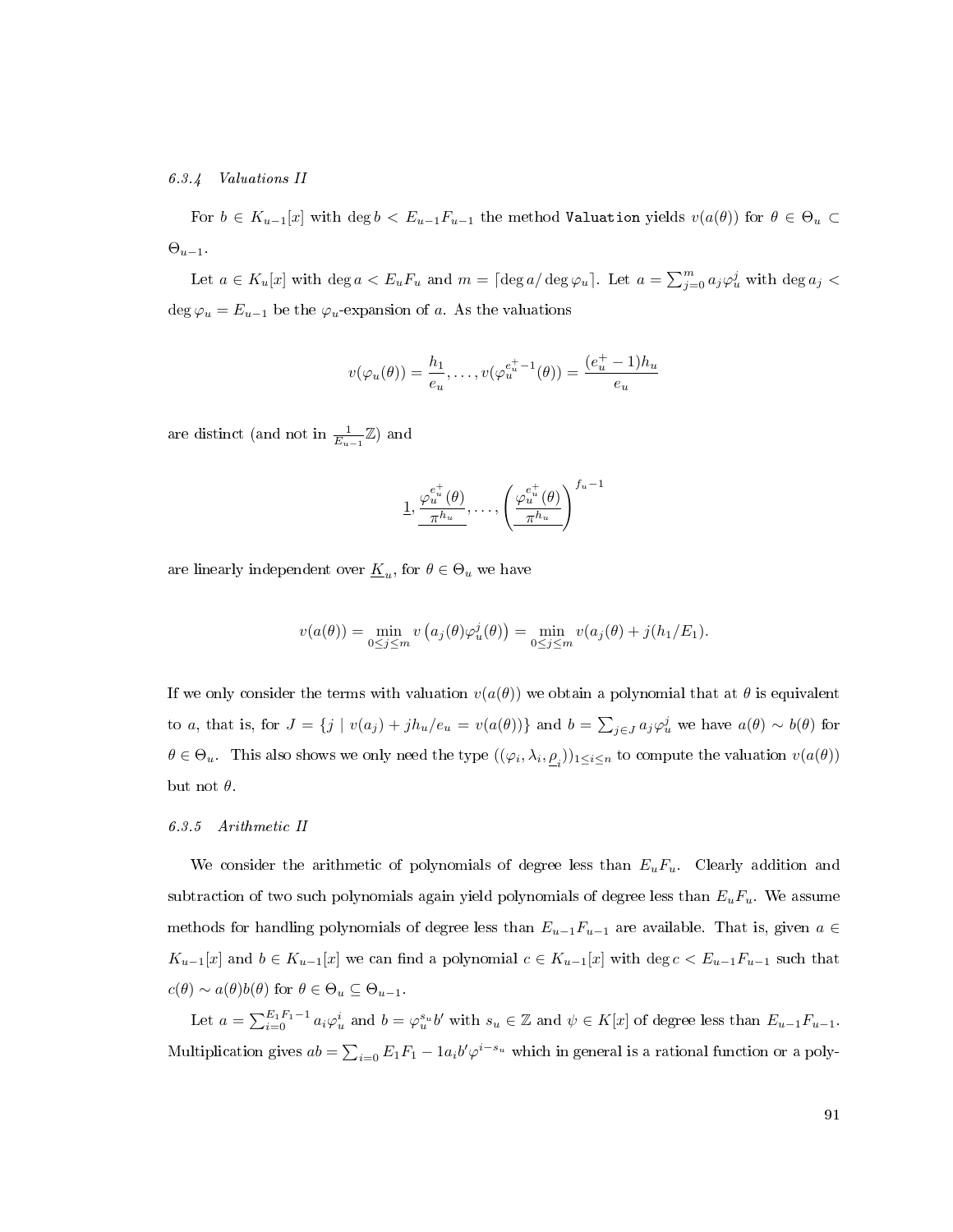nomial of degree greater than  $E_uF_u - 1$ . By our assumption we can find polynomials  $c_i \in K[x]$  with deg  $c_i < E_{u-1}F_{u-1}$  such that  $c_i(\theta) \sim a_i(\theta)b'(\theta)$  for  $\theta \in \Theta_u \subseteq \Theta_{u-1}$ . We have  $v(\rho_u(\varphi_u^{e_u}(\theta)/\psi(\theta)))$ 0. Let  $\tau = \rho_1 - x^{F_1}$  this gives the relation

$$
\theta^{E_1F_1} \sim \pi^{h_1F_1}\tau(\theta).
$$

So by repeatedly substituting  $\varphi_u^{e_u f_u}$  by  $\psi_u^{f_u} \tau(\varphi_u/\psi_u)$  we obtain a polynomial  $b \in K[x]$  with  $\deg b$  $e_u f_u$  such that  $b(\theta) \sim a(\theta) \psi(\theta)$ .

**Proposition 6.8.** Let  $t = ((\varphi_i, \lambda_i, \underline{\rho}_i))_{1 \leq i \leq u}$  be a type of  $\Phi$  and  $\Theta_u$  the corresponding subset of zeros. Let  $a, b \in K[x]$  with  $\deg a < \deg \varphi_u$  and  $\deg b < \deg \varphi_u$  then there exists  $c \in K[x]$  with deg  $c <$  deg  $\varphi_u$  such that  $c(\theta) \sim a(\theta)b(\theta)$ .

## <span id="page-100-1"></span>6.3.6 Representatives II

Let  $\Gamma \in K[x]$  with  $v(\Gamma(\theta)) = 0$  be reduced as described in the end of [6.3.4.](#page-99-0) As  $v(\Gamma(\theta)) = 0$  it must be of the form  $\Gamma = \sum_{i=0}^{F_1} g_i x^{iE_1}$  with  $v(g_i) = ih_1$ . So  $\underline{\Gamma}(\theta) \sim \sum_{i=0}^{F_1} \frac{g_i}{\pi^{ih_1} \gamma_1}$ .

Each  $\underline{b} \in \underline{K}_{u-1}$  can be written as  $\underline{b} = \sum_{i=0}^{F_1-1} \underline{b}_i \gamma_1^i$  $\frac{i}{1}$  with  $\underline{b}_i \in \underline{K}$  Let  $b_i$  be a representative of  $\underline{b}_i$  in  $\mathcal{O}_K$ . Clearly for

$$
a = \sum_{i=0}^{F_1 - 1} b_i \frac{x^{iE_1}}{\pi^{h_1}}
$$

we have  $a(\theta) = \underline{b}$ .

#### <span id="page-100-0"></span>6.4 The Algorithm

Let  $t=((\varphi_i,\lambda_i,\underline{\rho}_i))_{1\leq i\leq u}$  be a type of  $\Phi$  and let  $\Theta_u$  be the corresponding subset of the roots of Φ.

First we have to compute the  $\varphi_u$ -expansion of  $\Phi$  and (recursively) the  $\varphi_i$ -expansions of the  $coefficients$  (see [6.3.1\)](#page-96-0). The following step, that is, the computation of the residual polynomial  $(6.2.2 \text{ and } 6.3.2)$  $(6.2.2 \text{ and } 6.3.2)$  $(6.2.2 \text{ and } 6.3.2)$ , can be conducted in the representation of the polynomials as nested  $\varphi_i$ -expansions, as computed in the first step. This includes the computation of  $\psi$  and  $\tau$ , which only need to be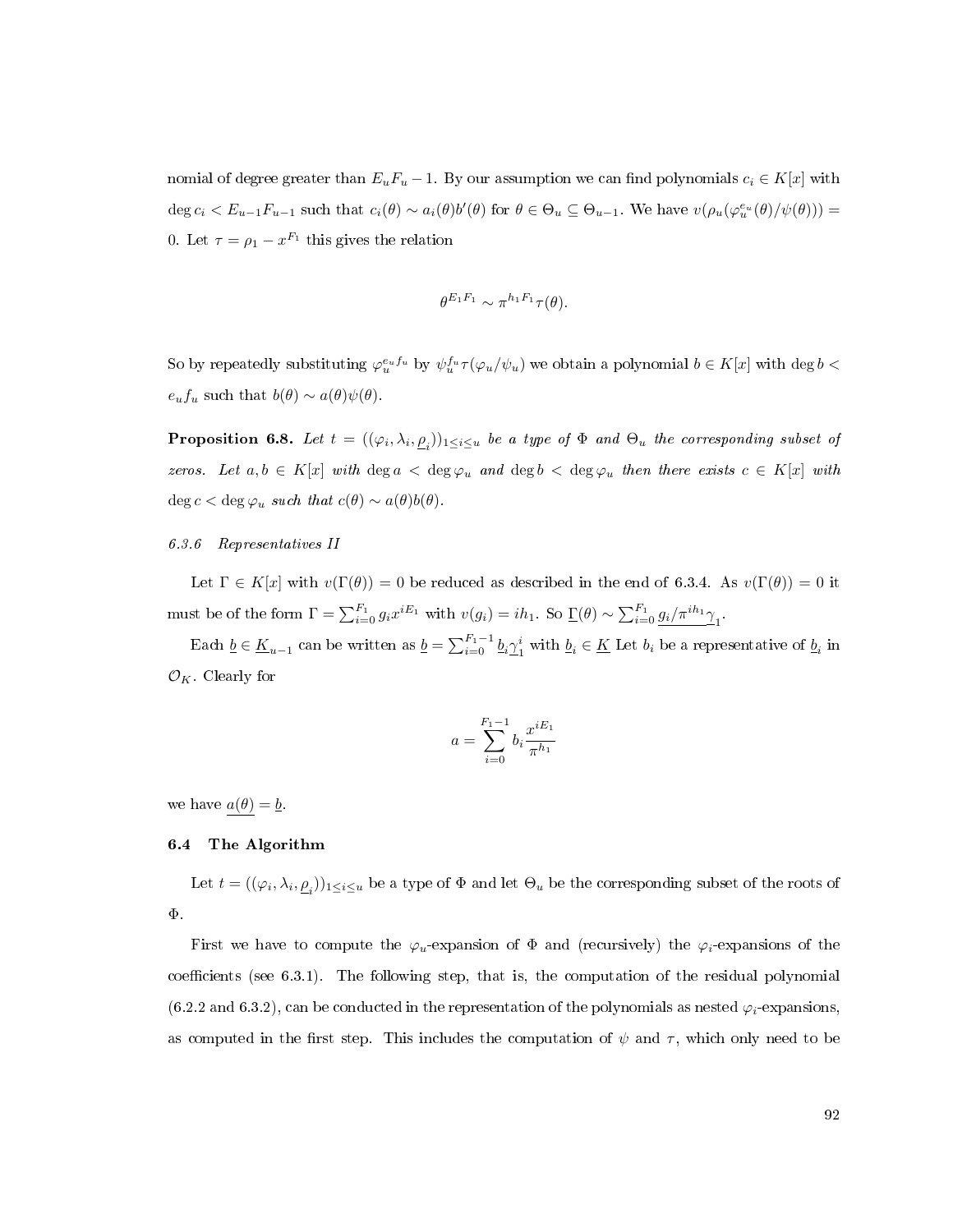represented as a sequence of exponents. We need to return to a presentation as polynomials only when constructing the next approximation [\(6.2.3](#page-93-0) and [6.3.3\)](#page-98-0).

In an implementation of the algorithm the methods described below operate on representations of polynomials as nested  $\varphi_i$ -expansions. To avoid having to write down these somewhat involved data structures, we use polynomials to formulate the input and the output of the methods.

Sections [6.2.5](#page-94-1) and [6.3.5](#page-99-1) yield these methods:

- $\text{div}(t, a, b)$  given  $a \in K[x]$  of degree less than  $E_u F_u$  and  $b = \varphi_u^{s_u} \dots \varphi_1^{s_1} \pi^{s_\pi}$ , where  $s_i < e_i f_i$ , we find  $C \in K[x]$  with  $\deg c < \deg \varphi_u$  such that  $a(\theta)/b(\theta) \sim c(\theta)$  for all  $\theta \in \Theta_u$ ;
- mult $(t, a, b)$  given  $a, b \in K[x]$  of degree less than  $E_u F_u$ , we find  $c \in K[x]$  with  $\deg c < \deg \varphi_u$  such that  $a(\theta)b(\theta) \sim c(\theta)$  for all  $\theta \in \Theta_u$ ;
- $\text{pow}(t, a, n)$  given  $a \in K[x]$  of degree less than  $E_uF_u$ , we find  $c \in K[x]$  with  $\deg c < \deg \varphi_u$  such that  $a(\theta)^n \sim c(\theta)$  for all  $\theta \in \Theta_u$ .

Sections [6.2.6](#page-95-1) and [6.3.6](#page-100-1) yield the methods:

 $\texttt{residue}(t,a) \text{ given } a \in K[x] \text{ with } \deg a < E_uF_u \text{ and } v(a(\theta)) = 0 \text{ we find } \underline{\gamma} \in \underline{K}_u \text{ such that } \underline{a(\theta)} = \underline{\gamma};$  ${\tt representative}(t,\gamma)$  given  $\underline{\gamma}\in \underline{K}_u,$  we find with  $a\in K[x]$  with  $\deg a < E_uF_u$  such that  $a(\theta)=\underline{\gamma};$ 

We give auxiliary algorithms for the computation of  $v_t(a) = v(a(\theta))$  for  $\theta \in \Theta_u$ , the Newton polygon of  $\Phi$  with respect to  $\varphi$ , polynomials with given valuations, the reduction of elements represented as power products of polynomials, and the computation of residues and residual polynomials.

We use Algorithm [6](#page-102-0) (Valuation) to compute  $v<sub>L</sub>(a(\theta))$  for  $\theta \in \Theta_u$ . It follows from the dis-cussions in sections [6.2.4](#page-94-0) and [6.3.4](#page-99-0) that to find  $v_L(a(\theta))$  for  $\theta \in \Theta_u$  we only need the type  $t = ((\varphi_i, \lambda_i, \underline{\rho}_i))_{1 \leq i \leq u}$  and not  $\theta$ . We thus obtain one of the valuations of polynomial rings as classified by MacLane in [\[ML36a\]](#page-113-4). We write  $v_t(a)$  for the valuation computed by the algorithm and have  $v_t(a) = v_{K_u}(a(\theta))$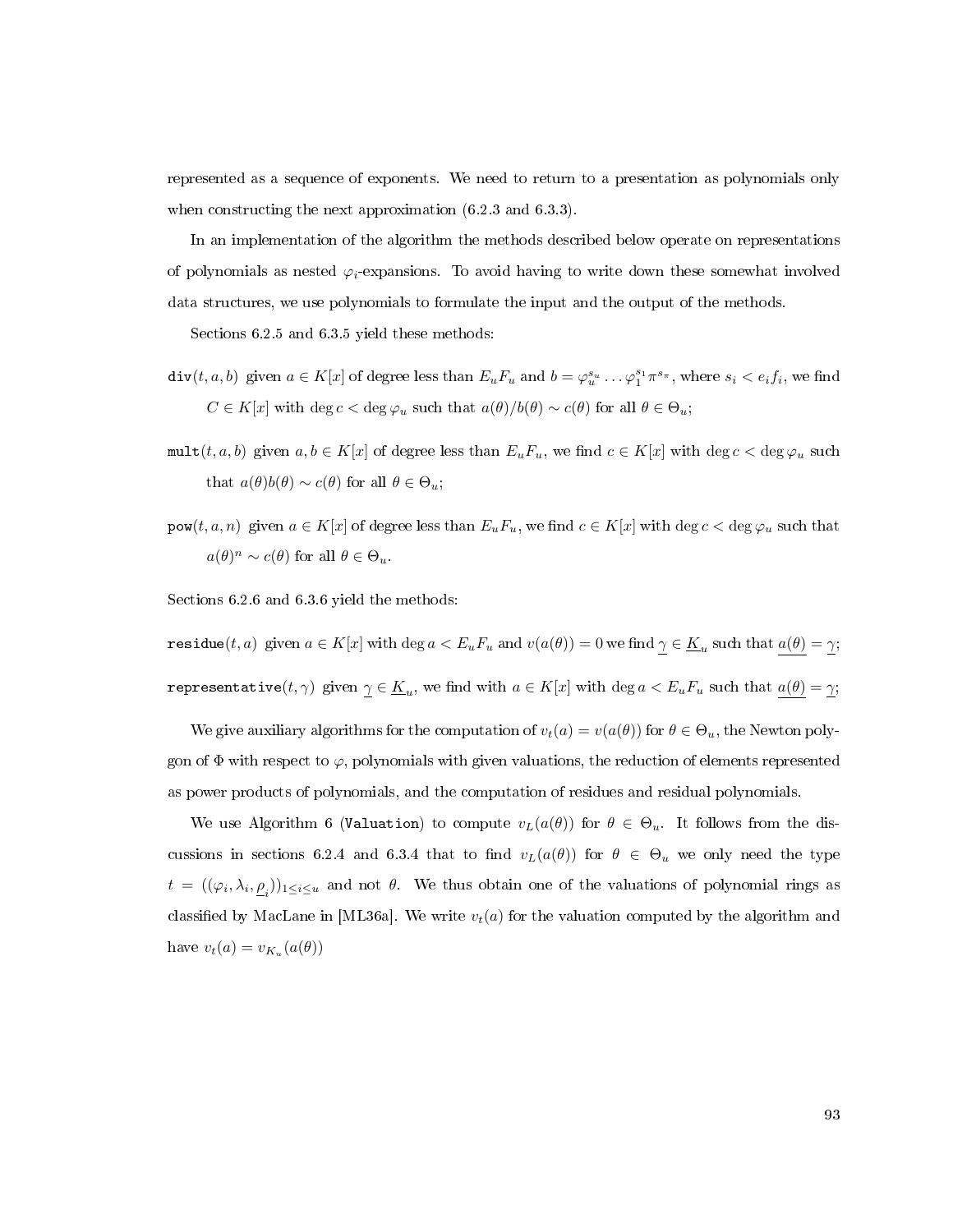# <span id="page-102-0"></span>Algorithm Valuation

Input: A local field L, type  $((\varphi_i, \lambda_i, \underline{\rho}_i))_{1 \leq i \leq u}$  over L, and  $a(x) \in L[x]$ . Output: Valuation  $v_t(a)$ .

- If  $a \in L$ : Return  $v_L(a)$ .
- Find the  $\varphi_{u-1}$ -expansion of  $a(x) = \sum_{j=0}^{\lceil \deg a / \deg \varphi_u \rceil} a_j(x) \varphi_u^j(x)$ .
- Return min  $\left\{\texttt{Valuation}\left(L, ((\varphi_i, \lambda_i, \underline{\rho}_i))_{1\leq i\leq u-1}, a_j\right) + j\lambda_{u-1} \bigm| 1 \leq i \leq \lceil \frac{\deg a}{\deg \varphi_{u-1}} \rceil \right\}$

## Algorithm 6. Valuation

Given a type t and  $\frac{c}{d} \in \mathbb{Q}$  with  $d | E_u$ , Algorithm [7](#page-102-1) (PolynomialWithValuation) returns a polynomial  $\psi$  such that  $v_t(\psi) = \frac{c}{d}$  as described in the proof of Lemma [6.2](#page-87-1) (also see [\[Pau10,](#page-114-2) Algorithm 14] or [\[GNP12,](#page-112-2) Section 4]).

## <span id="page-102-1"></span>Algorithm PolynomialWithValuation

Input: A type  $((\varphi_i, \lambda_i, \underline{\rho}_i))_{1 \leq i \leq u}$  and  $\frac{c}{d} \in \mathbb{Q}$  with  $d|E_u$ . Output:  $\psi(x) \in K[x]$  with  $\deg \psi < \deg \varphi_u$  and  $v_t(\psi(\theta)) = \frac{c}{d}$ .

- If  $d=1$ : Return  $\pi^c$ .
- If  $d|E_{u-1}$ : Return PolynomialWithValuation  $\Big( ((\varphi_i, \lambda_i, \underline{\rho}_i))_{1\leq i\leq u-1}, \frac{c}{d}\Big).$
- Find  $0 \le s < e_u^+$  such that  $sh_u \equiv \frac{c}{d} E_u \mod e_u^+$ .
- If  $u = 1$ : Return  $\pi^{\frac{c}{d} s\lambda_1}\varphi_1^s(x)$
- Return  $\varphi_u^s(x) \cdot \texttt{PolynomialWithoution} \left( ((\varphi_i, \lambda_i, \underline{\rho}_i))_{1 \leq i \leq u-1}, \frac{c}{d} s \lambda_u \right)$ .

Algorithm 7. PolynomialWithValuation

Algorithm [8](#page-103-1) (NewtonPolygonSegments) returns the set of segments of the Newton polygon of Φ with respect to  $\varphi$  as described in section [6.2.1](#page-91-2) and [6.3.1.](#page-96-0)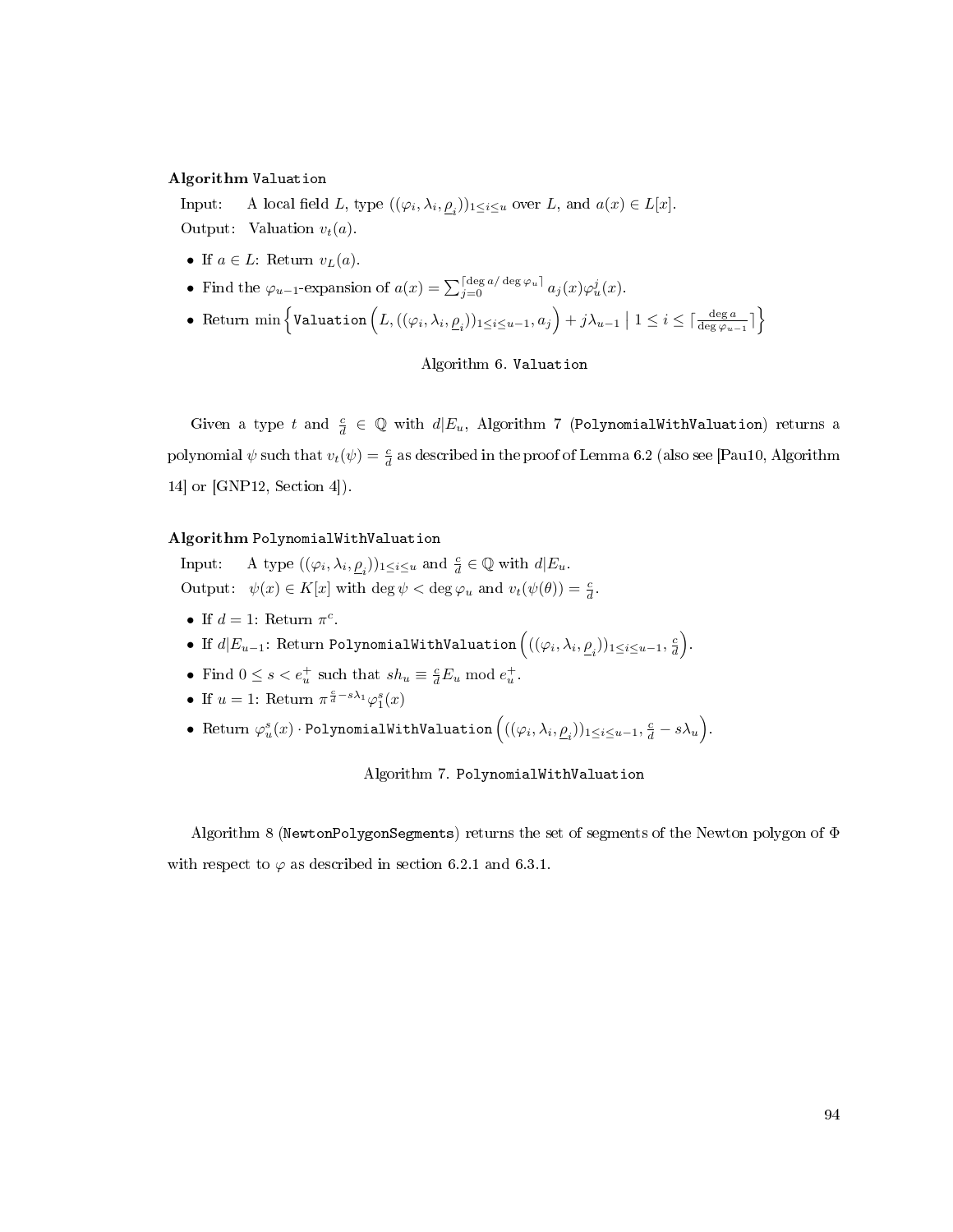## <span id="page-103-1"></span>Algorithm NewtonPolygonSegments

Input: A local field  $L, \Phi \in L[x]$ , a type  $t = ((\varphi_i, \lambda_i, \underline{\rho}_i))_{1 \leq i \leq u}$  over  $L$ , and  $\varphi \in \mathcal{O}_L[x]$ Output: Set of Segments S of the Newton polygon of  $\Phi$  with respect to  $\varphi$ .

- Find the  $\varphi$ -expansion  $\Phi = \sum_{i=0}^{m} a_i \varphi^i$  where  $m = \lceil \deg \Phi / \deg \varphi \rceil$ .
- Find  $v_i =$  Valuation  $(L, t, a_i)$  for  $0 \leq i \leq m$ .
- Construct the lower convex hull of the set of points  $\{(i, v_i) \mid 1 \le i \le m\}$ .
- Return the set  $S$  of segments of this broken line.

# Algorithm 8. NewtonPolygonSegments

In sections [6.2.5](#page-94-1) and [6.3.5](#page-99-1) we have described how a product  $\prod_{i=1}^{u} \phi_i^{s_i}(x)$  can be reduced such that  $s_i < e_i^+$  for  $1 \leq i \leq u$ . Algorithm [9](#page-103-0) (reduce) conducts this reduction recursively. Because, for  $1 \leq i \leq u$  the valuations of  $\phi_i^{s_i}$  with  $s_i < e_i^+$  are linearly independent, there is only one reduced representation of each class of some  $a \in L[x]$  with respect to the equivalence relation from Definition [2.12.](#page-21-0) Thus if  $v_t(a) = 0$  then  $\text{reduce}(a) \in L$ . In the course of our algorithm, we find  $\gamma_u$  be such that  $\varphi_u^{e_u^+} \sim \gamma_u \psi_u.$ 

## <span id="page-103-0"></span>Algorithm reduce

Input: An extended type  $((\varphi_i, \lambda_i, \psi_i, \underline{\rho}_i))_{1 \leq i \leq u}$  and  $a(x) = \varphi_i^{r_u} \cdot \prod_{i=1}^{u-1} \varphi_i^{r_i} \cdot \delta \in L[x]$  with  $\delta \in K$ . Output:  $b(x) = \varphi_u^{s_u} c(x) \in L[x]$  with  $\deg c < \deg \varphi_u, 0 \le s_u < e_u^+$ , and  $a(\theta) \sim b(\theta)$  for  $\theta \in \Theta_u$ .

- If  $a \in L$ : Return a.
- $\bullet \;\; s,d \leftarrow \texttt{divmod}(r_u,e_u^+)$
- $\gamma_u \leftarrow \mathtt{representation}(t, \underline{\gamma})$  where  $\underline{\gamma}$  is a root of  $\underline{\rho}_u$ .
- $\bullet \ \ \text{Return }\varphi_u^s \cdot \texttt{reduce}\left((\varphi_i, \lambda_i, \psi_i, \underline{\rho}_i))_{1 \leq i \leq u-1}, \gamma_u^d \cdot \psi_u^d \cdot \prod_{i=1}^{u-1} \varphi_i^{r_i} \cdot \delta\right).$

# Algorithm 9. reduce

The residual polynomial of a segment of a Newton polygon of higher order is computed in Algorithm [10](#page-104-0) (ResidualPolynomial).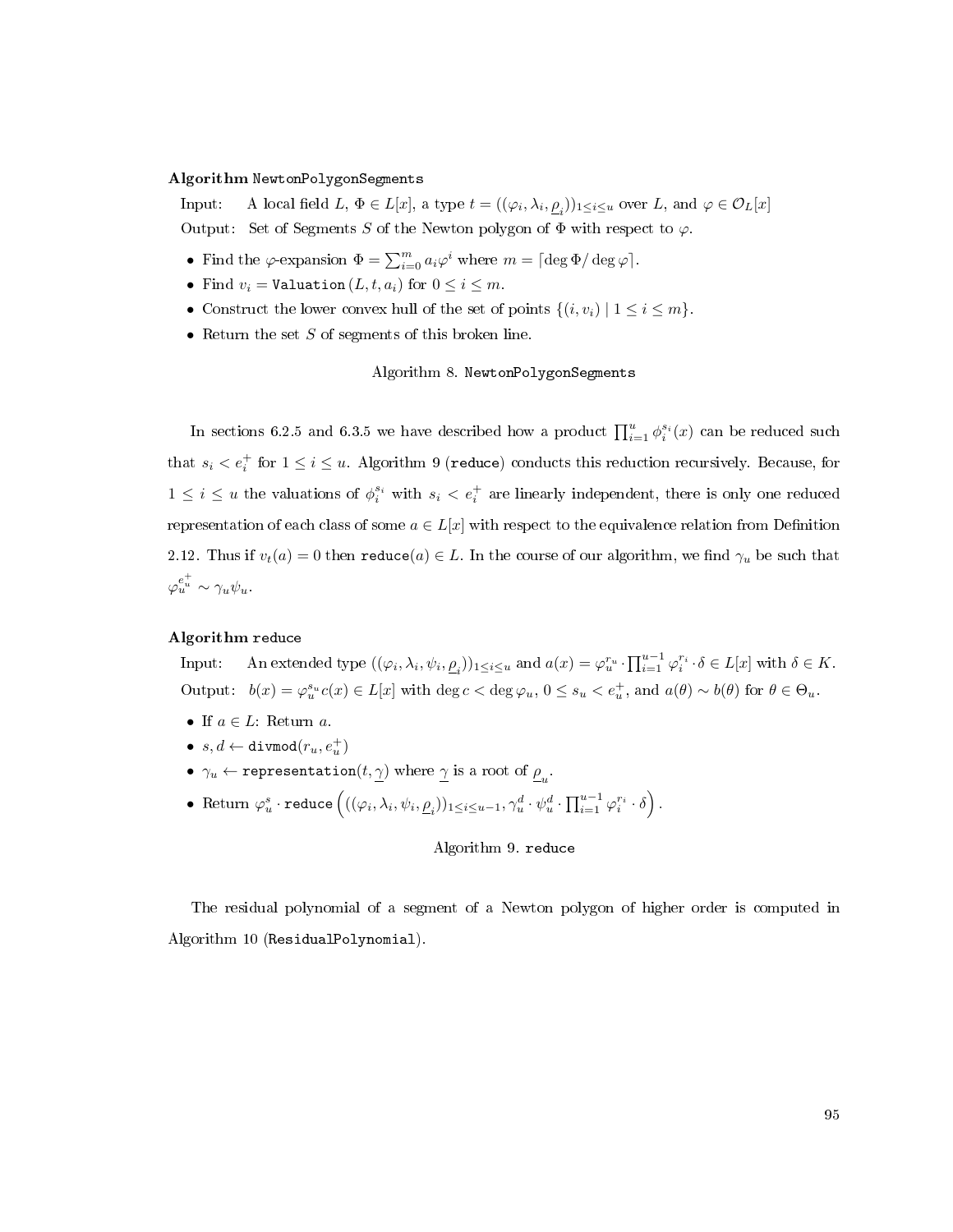## <span id="page-104-0"></span>Algorithm ResidualPolynomial

Input: A type  $((\varphi_i, \lambda_i, \underline{\rho}_i))_{1 \leq i \leq u}$ , a segment S of the Newton polygon of  $\Phi$  with respect to  $\varphi$ , and  $\psi$  with  $v_t(\psi) = e^+ v_t(\varphi)$  where  $e^+ = \text{lcm}\{E_u, e\}/E_u$  and  $-h/e$  is the slope of S. Output: The residual polynomial  $\underline{A}$  of  $S$ .

- Let  $\Phi = \sum_{i=0}^{\lceil N/\deg \varphi_u \rceil} a_i \varphi^i$  be the  $\varphi$ -expansion of  $\Phi(x)$ .
- Let  $m$  be the length of  $S$ .
- $\tau \leftarrow$  PolynomialWithValuation(t, v) where v is the y-coordinate of the first point of S.
- $\bullet$   $\underline{A}(z) \leftarrow$  $\sum_{ }^{\frac{m/e^{+}}{ }}$  $j=0$  $\texttt{residue}(t, \texttt{mult}(t, a_{k+je^+}(x), \texttt{div}(t, \texttt{pow}(t, \psi(x), j), \tau(x))))z^j.$
- Return  $A$ .

#### Algorithm 10. ResidualPolynomial

We use Algorithm [11](#page-104-1) (NextApproximation) to construct the next approximation to an irreducible factor of  $\Phi$ , following the logic of sections [6.2.3](#page-93-0) and [6.3.3.](#page-98-0) Because we have defined the methods mult and pow so that they return polynomials that have been reduced to appropriately bounded degrees, we do not directly call reduce.

#### <span id="page-104-1"></span>Algorithm NextApproximation

Input: An extended type  $t=((\varphi_i,\lambda_i,\psi_i,\underline{\rho}_i))_{1\leq i\leq u}$ , where  $\underline{\rho}_u=\sum_{i=0}^{f_u} \underline{r}_i z^i$ Output:  $\varphi \in \mathcal{O}_K[x]$  with  $v(\varphi(\theta)) > v(\varphi_u(\theta))$  and deg  $\varphi = E_u F_u$ 

- $b_i \leftarrow \texttt{mult} (t, \texttt{representative}(t, \underline{r}_i), \texttt{pow}(t, \psi_u, f_u i)) \text{ for } 0 \leq i < f_u.$
- Return  $\varphi_u^{e_u f_u} + \sum_{i=0}^{F_u-1} b_i \varphi_u^{ie_u}$ .

## Algorithm 11. NextApproximation

## 6.4.1 OM Tree

The main algorithm computes a complete and optimal type for every irreducible factor of Φ. In our algorithm we use the empty type  $t_0$ , which is the sequence of length zero, as the root of the tree of approximations. In the pseudocode below  $t_0$  is the empty type, which corresponds to the set  $\Theta$ of all roots of  $\Phi$ , L is the list of complete, optimal types, and T is the stack of types to process.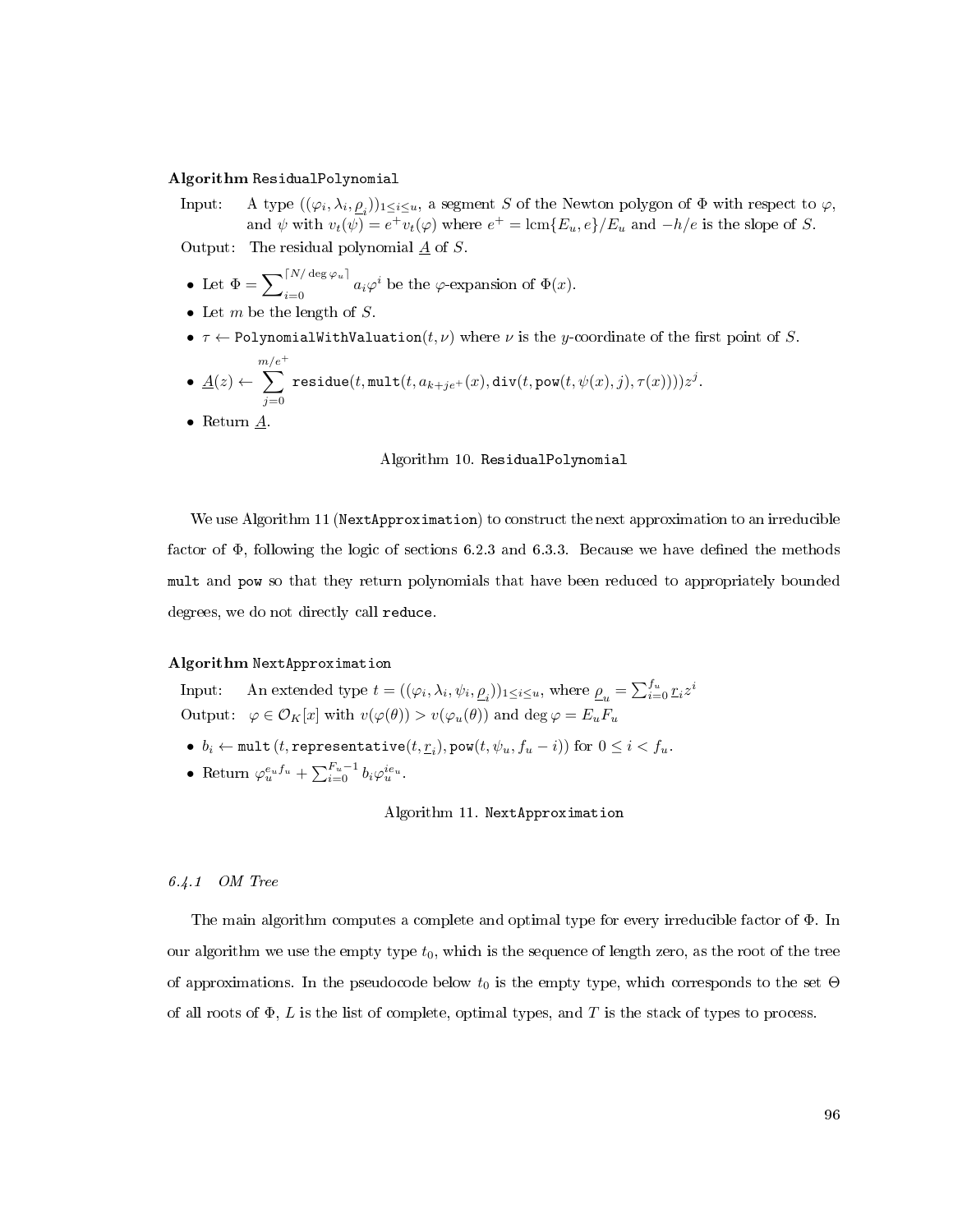# <span id="page-105-1"></span>Algorithm OMTree

Input:  $\Phi \in \mathcal{O}_K[x]$  monic and square-free.

Output: Set of all complete optimal types  $L$  of  $\Phi$ .

- Initialize  $L \leftarrow \{\}$  and  $T \leftarrow \{t_0\}$
- While  $T$  is non-empty:
	- $\circ$  Choose t from T and remove t from T.
	- $\circ \varphi \leftarrow$  NextApproximation  $(t)$
	- $\circ$  For  $S \in \mathbb{N}$ ewtonPolygonSegments  $(\Phi, t, \varphi)$ ):
		- $\circ$  Let  $\lambda = -h/e$  be the slope of S.
		- $\circ e^+ \leftarrow \text{lcm}\{E_u, e\}/E_u.$
		- $\phi \phi \leftarrow$  PolynomialWithValuation $(t, e^+v_t(\varphi))$ .
		- $\circ$  For each factor  $\rho(z)$  of ResidualPolynomial  $(t, S, \psi)$ :
			- If the length of  $S$  is one:  $[t \text{ is complete and optimal}]$  $\circ$  Insert t into L.
			- Else if  $e_u f_u = 1$ : [this is an improvement step]  $\circ$  Insert t with its last member replaced by  $(\varphi, \lambda, \psi, \rho(z))$  into T.
			- Else: [this is a Montes step]
				- $\circ$  Insert t with  $(\varphi, \lambda, \psi, \rho(z))$  appended into T.
- Return  $L$ .

## Algorithm 12. OMTree

The termination of the algorithm is assured by the following theorem.

<span id="page-105-0"></span>**Theorem 6.9** ([\[Pau01,](#page-114-3) Proposition 4.1]). Let  $\Phi \in \mathcal{O}_K[x]$  be square-free and let  $\Theta_0$  be the set of zeros of  $\Phi$  in  $\overline{K}$ . Let  $\varphi \in K[x]$  such that the degree of any irreducible factor of  $\Phi$  is greater than or equal to deg  $\varphi$ . If  $(\deg \Phi) \cdot v(\varphi(\theta)) > 2v(\text{disc }\Phi)$  for all  $\theta \in \Theta_0$  then  $\deg \varphi = \deg \Phi$  and  $\Phi$  is irreducible over K.

By Theorem [6.9](#page-105-0) the polynomial  $\Phi$  is irreducible if we find a monic  $\varphi \in \mathcal{O}_K[x]$  such that  $(\deg \Phi)v(\varphi_u) > 2v(\text{disc }\Phi)$  for some  $u \in \mathbb{Z}^{>0}$ . In every iteration of the algorithm the increase from  $v(\varphi_u)$  to  $v(\varphi_{u+1})$  is at least  $1/(\deg \Phi)$ . Thus the algorithm terminates after at most  $v(\text{disc }\Phi)$ iterations.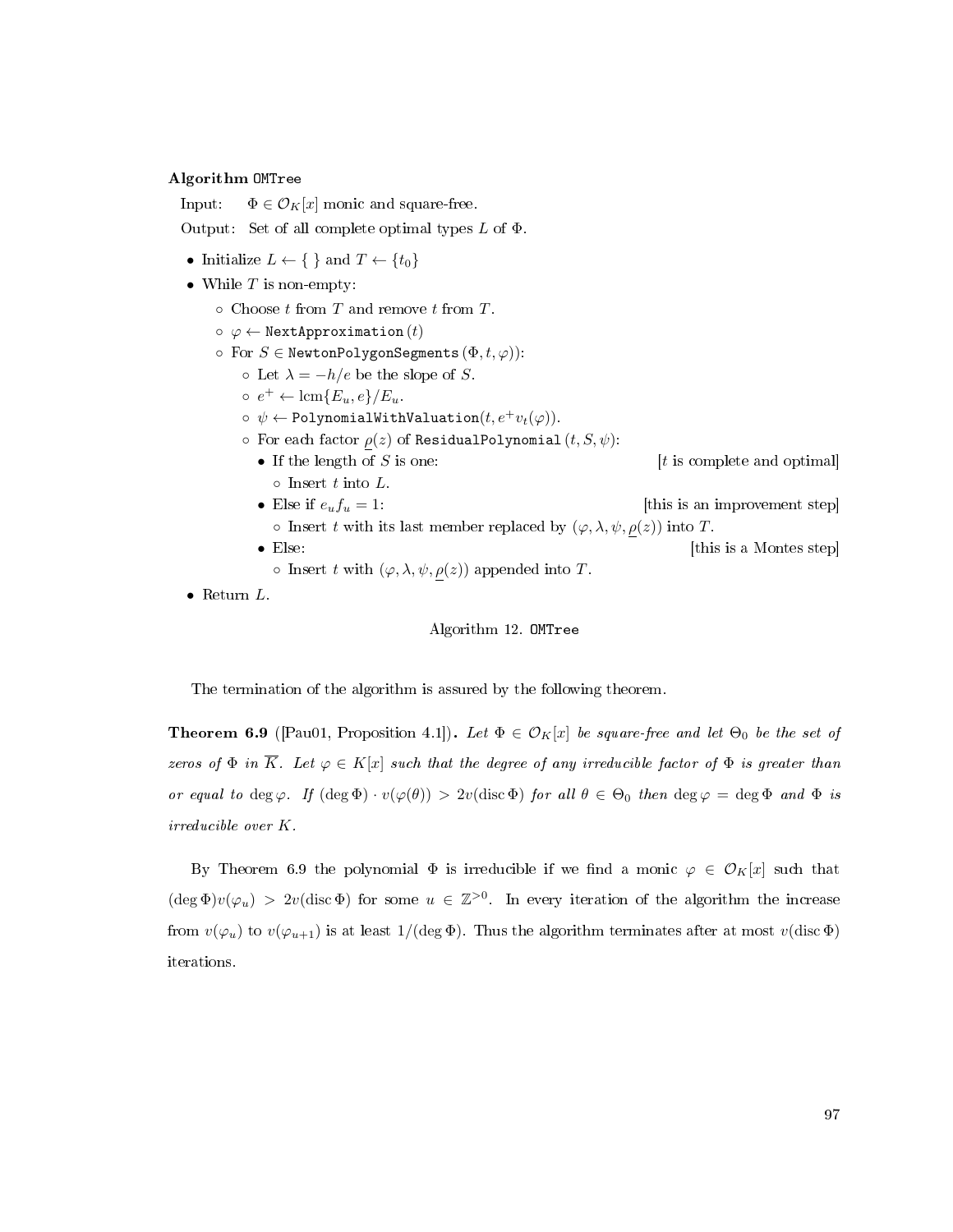#### 6.5 Polynomial Factorization Example

We have implemented an OM algorithm for polynomial factorization as described in [\[Pau10\]](#page-114-2) along with the single factor lifting method from [\[GNP12\]](#page-112-2) in the computer algebra system Sage [S<sup>+</sup>[14\]](#page-114-4). We now describe in the flow of Algorithm [12](#page-105-1) the process of factoring  $\Phi = x^6 + 3x^4 + 6x^3 + 9x + 9 \in \mathbb{Z}_3[x]$ .

We begin with an empty type. Our first approximation is  $\varphi_1 = x$ . The  $\varphi_1$ -expansion of  $\Phi$  is  $\Phi = \sum_{i=0}^{6} a_i x^i$ . The valuations of the coefficients are  $v(a_0) = 2, v(a_1) = 2, v(a_3) = 1, v(a_4) = 1$  $1, v(a_5) = \infty$ , and  $v(a_6) = 0$ . This gives us a Newton polygon with one segment of slope  $-\frac{1}{3}$ (see Figure [5\)](#page-107-1). We now have that  $e_1^+ = 3$  and  $v_t(\varphi_1) = \lambda_1 = \frac{1}{3}$ . Next, we find a polynomial  $\psi_1$  with valuation  $e_1^+ v_t(\varphi_1) = 1$ . So  $\psi_1 = 3$ . The residual polynomial of our one segment is  $z^2 + 2z + 1 = (z + 1)^2$ , so  $\underline{\rho}_1 = z + 1$ . We proceed with one extended type in our set  $(x, \frac{1}{3}, 3, z + 1)$ .

The next approximation we find is  $\varphi_2 = x^3 - 6$ . The  $\varphi_2$ -expansion of  $\Phi$  is  $\Phi = \varphi_2^2 + (3x+18)\varphi_2 +$  $(27x+81)$ . The valuations of the coefficients are  $v(a_0) = \min\{3+\frac{1}{3},4\} = \frac{10}{3}$ ,  $v(a_1) = \min\{1+\frac{1}{3},2\} = \frac{10}{3}$  $\frac{4}{3}$ , and  $v(a_2) = 0$ . This gives us a higher order Newton polygon with two segments (Figure [5\)](#page-107-1), one of slope  $-2$  and one of slope  $-\frac{4}{3}$ .

Let S be the segment of slope  $-2$ . We set  $\lambda_2 = 2$ . As the denominator of the slope is 1 and  $E_1 = 3$ , we get  $e_2^+ = 1$ . We find  $\psi_2$  with valuation  $e_2^+ v_t(\varphi_2) = 2$ , which gives us  $\psi_1 = 3^2$ . The residual polynomial is just  $z + 1$ , so  $\rho_2 = z + 1$ . This segment has length 1, so we add  $(x^3 - 6, 2, 3^2, z + 1)$ to our list of complete extended types to return.

Let S be the segment of slope  $-\frac{4}{3}$ . We set  $\lambda_2 = \frac{4}{3}$ . As the denominator of the slope is 3 and  $E_1 = 3$ , we get  $e_2^+ = 1$ . We find  $\psi_2$  with valuation  $e_2^+ v_t(\varphi_2) = \frac{4}{3}$ , which gives us  $\psi_1 = 3\varphi_1 = 3x$ . The residual polynomial is just  $z + 1$ , so  $\rho_2 = z + 1$ . This segment has length 1, so we add  $(x^3 - 6, \frac{4}{3}, 3x, z + 1)$  to our list of complete extended types to return.

To create a factorization, we call NextApproximation on each of the returned types, and lift those to factors [\[GNP12\]](#page-112-2). The next approximations of our type where  $\lambda_2 = 2$  is  $x^3 - 24$ , which lifts to  $x^3 + 3$ , For the type with  $\lambda_2 = \frac{4}{3}$ , we get  $x^3 - 6x - 6$ , which lifts to  $x^3 + 3x + 3$ . So,  $\Phi = (x^3 + 3)(x^3 + 3x + 3).$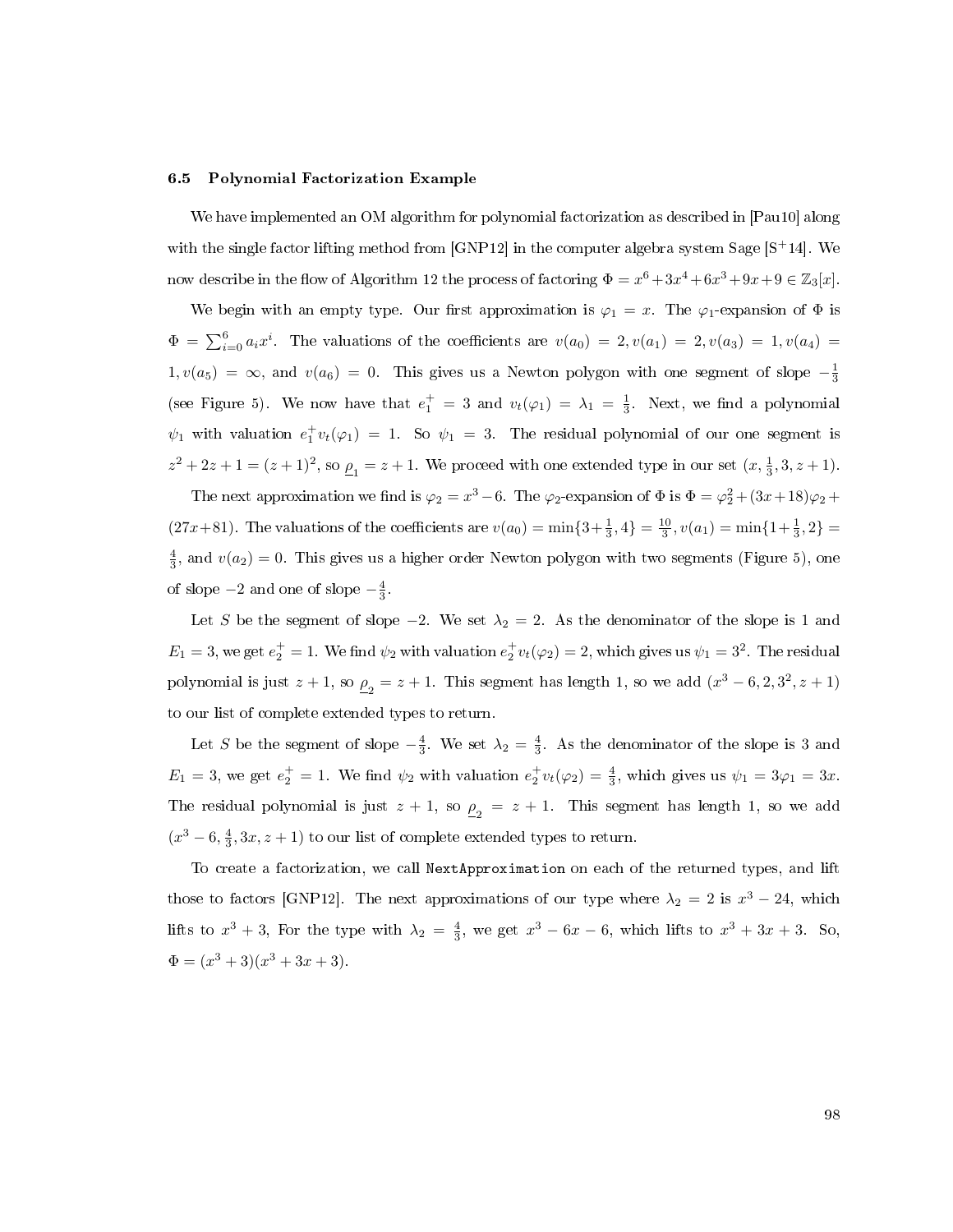<span id="page-107-1"></span>

Figure 5. Newton Polygons of  $\Phi(x) = x^6 + 3x^4 + 6x^3 + 9x + 9 \in \mathbb{Z}_3[x]$ .

#### <span id="page-107-0"></span>6.6 Okutsu Invariants

We now describe the polynomial invariants of Okutsu [\[Oku82\]](#page-113-5) and how they relate to the values found in an OM algorithm. The connection between the algorithm and these invariants was first explored in [\[GMN10b\]](#page-112-3) and in many papers since.

**Definition 6.10** ([\[Oku82,](#page-113-5) II, Definitions 1 and 2]). Let  $\Phi \in \mathcal{O}_K[x]$  be irreducible and  $\theta$  be a root of  $\Phi$  We recursively define

$$
m_0 = \deg \Phi,\tag{6.4}
$$

$$
\mu_u = \max \{ v(\theta - \beta) \mid \beta \in \overline{K} \text{ such that } [K(\beta) : K] < m_{u-1} \},\tag{6.5}
$$

$$
m_u = \min\{ [K(\alpha) : K] \mid \alpha \in \overline{K} \text{ such that } v(\theta - \alpha) = \mu_u. \}
$$
\n
$$
(6.6)
$$

The minimal polynomial  $\chi_u \in \mathcal{O}_K[x]$  of  $\alpha$  with  $v(\theta - \alpha) = \mu_u$  is called an u-th primitive divisor polynomial of Φ.

These divisor polynomials are not invariant, but properties of the extensions they generate are. We state a reformulation of Corollary 2.8 from [\[GMN10b\]](#page-112-3).

**Theorem 6.11.** Let  $(\varphi_1, \ldots, \varphi_r)$  be a sequence of primitive divisor polynomials of a monic, irreducible, and separable  $\Phi \in \mathcal{O}_K[x]$ . Let  $\theta$  be a root of  $\Phi$ ,  $L = K(\theta)$ , and  $K_i = K(\alpha_i)$  where  $\alpha_i$  is a root of  $\varphi_i$ . Then  $E_i = e(K_i/K)$ ,  $F_i = f(K_i/K)$ , and  $\lambda_i = v(\varphi_i(\theta))$  do not depend on the choice of frame. Furthermore,  $E_r \mid \cdots \mid E_1 \mid e(L/K)$  and  $F_r \mid \cdots \mid F_1 \mid f(L/K)$ .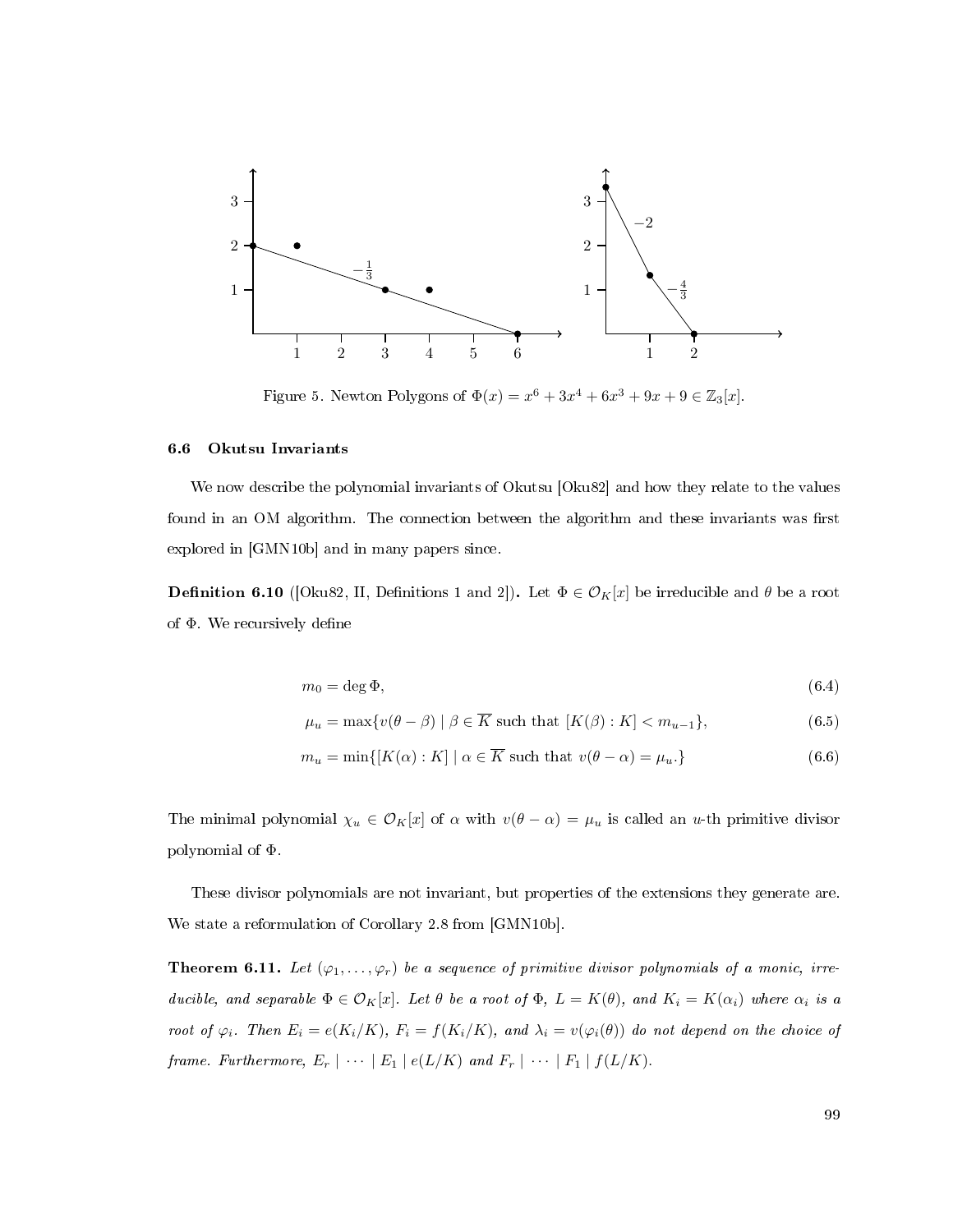**Definition 6.12.** An *Okutsu invariant* of  $\Phi$  is any rational number that depends only on  $E_1, \ldots, E_r$ and  $F_1, \ldots, F_r$  and  $\lambda_1, \ldots, \lambda_r$ . An *OM algorithm* is an algorithm that computes the Okutsu invariants of a polynomial.

There are several useful examples of Okutsu invariants. As we have shown, the ramification index and residual degree of  $L = K[x]/(\Phi)$  are given by these values. Additionally, the index [\[GNP12,](#page-112-0) Proposition 3.5], the exponent [\[GMN13,](#page-112-1) Theorem 5.2], and the the conductor [\[Nar14,](#page-113-0) Corollary 1.9] of  $\Phi$  are all Okutsu invariants. Although the different and discriminant are not Okutsu invariants. the different ideal and thus the valuation of the discriminant can be computing using OM methods [\[Nar14\]](#page-113-0).

In [\[GMN10b\]](#page-112-2), Guardia, Montes, and Nart show that a sequence of primitive divisor polynomials and a sequence of polynomials  $(\varphi_i)_i$  from a type are equivalent. In their formulation, they define an *Okutsu frame* which reorganizes the sequence into increasing degree order to agree with the progression of approximations in a type.

**Proposition 6.13.** Let  $t = ((\varphi_i, \lambda_i, \underline{\rho}_i))_{1 \leq i \leq u}$  be a  $\Phi$ -complete and optimal type, as returned by Algorithm [12,](#page-105-0) then  $\varphi_i$  is a  $(u - i)$ -th primitive divisor polynomial of  $\Phi$ .

## 6.7 Polynomials with Given Okutsu Invariants

An OM algorithm typically computes the Okutsu invariants of a polynomial, but here we present an algorithm that computes a polynomial given a sequence of Okutsu invariants. Our algorithm uses the same methods previously used to describe an OM algorithm. We need one result, originally shown as a consequence of the construction presented in [\[GMN13\]](#page-112-1).

**Theorem 6.14.** Let  $t=((\varphi_i,\lambda_i,\underline{\rho}_i))_{1\leq i\leq u}$  be an optimal type of  $\Phi$  and  $\Theta_u$  the corresponding subset of the roots of  $\Phi$  and  $\varphi_{u+1} = \text{NextApproximation}(t)$  the next approximation to an irreducible factor of  $\Phi$ . Then t is a complete optimal type of  $\varphi_{u+1}$ .

One consequence of this theorem is that each  $\varphi_i$  in a type  $((\varphi_i, \lambda_i, \underline{\rho}_i))_{1 \leq i \leq u}$  is irreducible. Another is that if we have valid data for the other information in a type, we can construct polynomials having that type. With this in mind, our algorithm takes as input a sequence of valuations for approximations  $(\lambda_i)_{1\leq i\leq u}$  and a sequence of irreducible polynomials  $(\underline{\rho}_i)_{1\leq i\leq u}$  over  $\underline{K}$ , which encode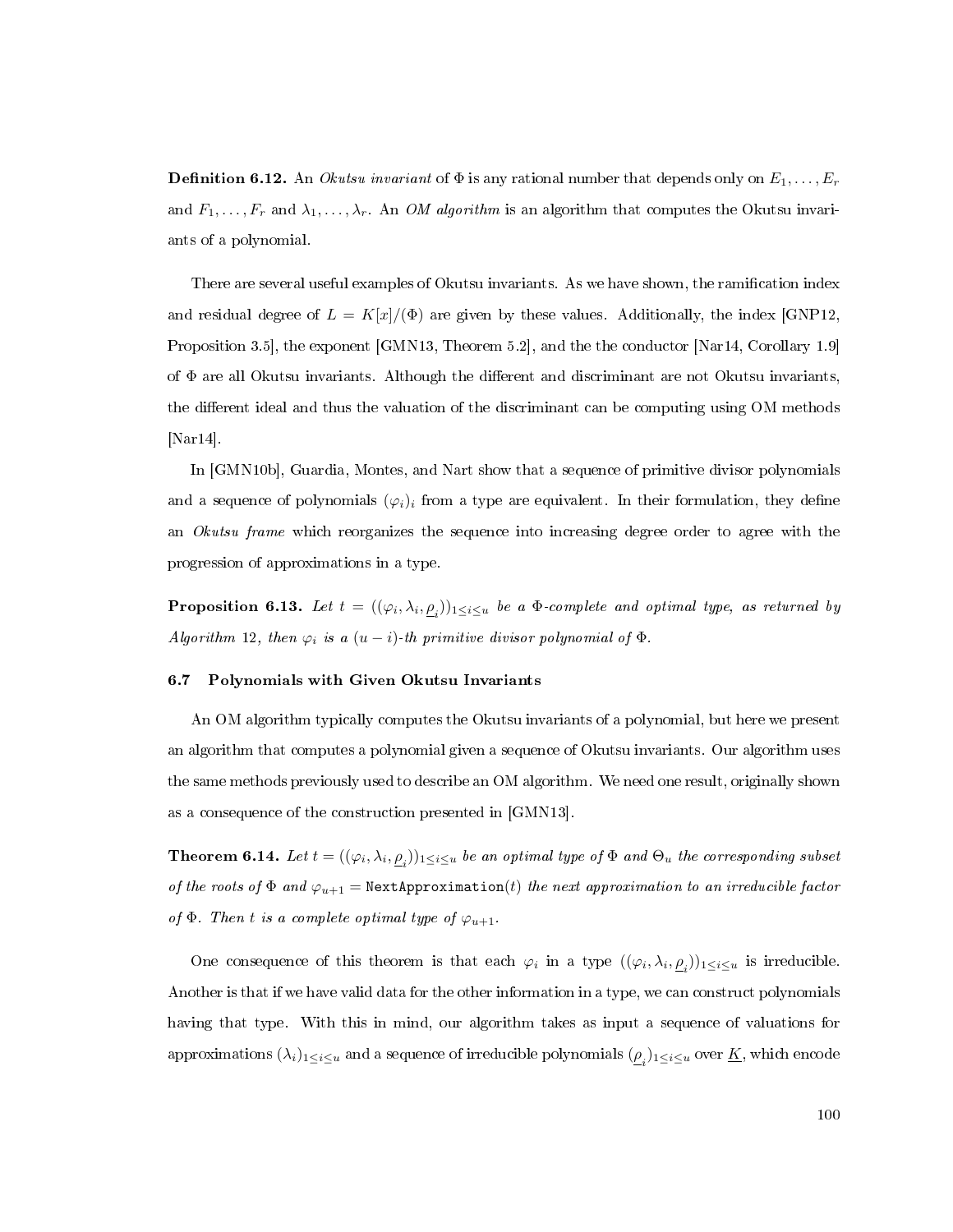the Okutsu invariants, constructs a type  $((\varphi_i, \lambda_i, \underline{\rho}_i))_{1\leq i\leq u}$  having these values, and concludes by generating  $\varphi_{u+1}$ .

## Algorithm PolynomialWithInvariants

- Input: A sequence of rational numbers  $(\lambda_i)_{1\leq i\leq u}$ , where  $\lambda_i = h_i/e_i$  and a sequence of irreducible polynomials  $(\underline{\rho}_i)_{1\leq i\leq u}$  in  $\underline{K}[x]$  where  $f_i=\deg \underline{\rho}_i$ . Additionally, we require  $\lambda_i\geq e_if_i\lambda_{i-1}$ .
- Output: A polynomial  $\Phi$  having the given Okutsu invariants  $E_i = \text{lcm}\{e_1, \ldots, e_i\}, F_i =$  $\deg \underline{\rho}_1 \cdots \underline{\rho}_i$ , and  $\lambda_i$  for  $1 \leq i \leq u$ .
- $t \leftarrow (x, \lambda_1, \underline{\rho}_1)$ .
- Make t an extended type by including  $\psi_1 = \pi^{h_1}$ .
- For  $2 \leq i \leq u$ :
	- $\circ$  Append (NextApproximation $(t), \lambda_i, \underline{\rho}_i$ ) to  $t$ .
	- $e^+ \leftarrow \text{lcm}\{e_1, \ldots, e_i\}/\text{lcm}\{e_1, \ldots, e_{i-1}\}.$
	- $\phi \phi_i \leftarrow$  PolynomialWithValuation $(t, e^+ \lambda_i)$ .
	- $\circ$  Make t an extended type by including  $\psi_i$ .
- Return NextApproximation $(t)$ .

## Algorithm 13. PolynomialWithInvariants

**Example 6.15.** Let us find a polynomial  $\Phi \in \mathbb{Z}_3[x]$  having  $(\lambda_i) = (\frac{1}{4}, \frac{5}{4}, \frac{27}{8})$  and  $(\underline{\rho}_i) = (x+1, x^2 + \frac{5}{4}, \frac{17}{8})$ 1, x + 1). We begin with  $\varphi_1 = x$  and  $\psi_1 = 3^1$  and start the main loop.

- $\bullet i = 2$ 
	- $\circ$  NextApproximation gives us  $\varphi_2 = x^4 6.$
	- $e^+ = 4.$
	- $\circ \psi_2 = 3^1 x^1.$
- $\bullet i = 3$ 
	- $\circ$  NextApproximation gives us  $\varphi_3 = x^8 12x^4 + 9x^2 + 36$ .
	- $e^+ = 1.$
	- $\circ \psi_3 = 3^6 x^3$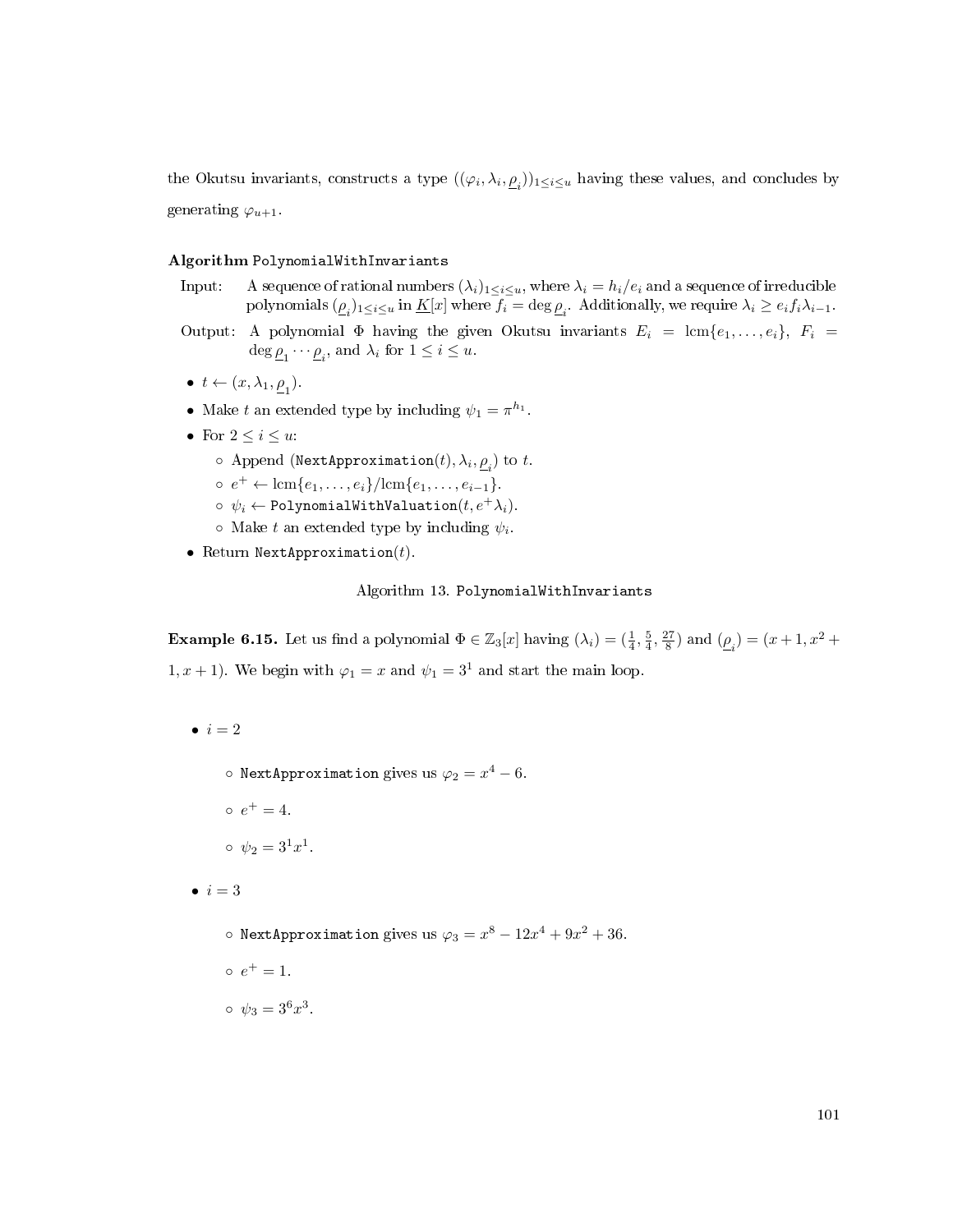Finally,  $\Phi(x) = x^{16} - 24x^{12} + 18x^{10} + 216x^8 - 216x^6 - 783x^4 + 729x^3 + 658x^2 + 1296$ . This polynomial has the given Okutsu invariants and generates an extension over  $\mathbb{Q}_3$  with inertia degree 2 and ramification index 8.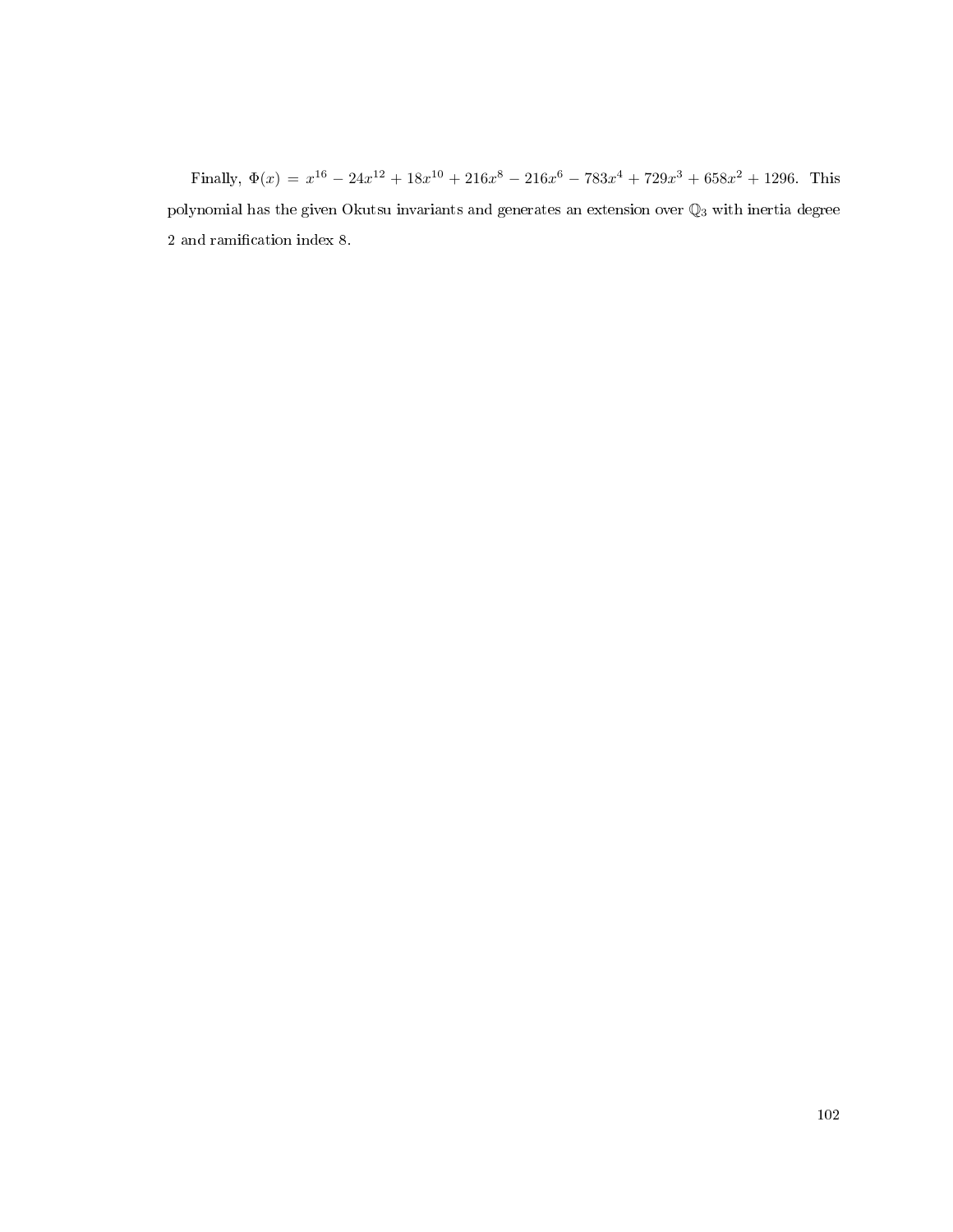## REFERENCES

- [Ama71] Shigeru Amano, *Eisenstein equations of degree p in a* p-adic field, J. Fac. Sci. Univ. Tokyo Sect. IA Math. 18 (1971), 1-21. MR 0308086 (46 #7201)
- [AS13] Chad Awtrey and Christopher R. Shill, Galois groups of 2-adic fields of degree 12 with automorphism group of order 6 and 12, Topics from the 8th Annual UNCG Regional Mathematics and Statistics Conference, Springer Proceedings in Mathematics & Statistics  $64$  (2013), 55-65.
- [AS15] Chad Awtrey and Erin Strosnider, A linear resolvent for degree 14 polynomials, Topics from the 9th Annual UNCG Regional Mathematics and Statistics Conference, Springer Proceedings in Mathematics & Statistics  $109$  (2015), 43-50.
- [Bau07] Mihály Bauer, Zur allgemeinen Theorie der algebraischen Grössen, Journal für die reine und angewandte Mathematik 132 (1907), 21-32.
- [BCP97] Wieb Bosma, John Cannon, and Catherine Playoust, The Magma algebra system. I. The user language, J. Symbolic Comput. 24 (1997), no. 3-4, 235-265, Computational algebra and number theory (London, 1993). MR MR1484478
- [BHN32] Richard Brauer, Helmut Hasse, and Emmy Noether, Beweis eines Hauptsatzes in der Theorie der Algebren, J. Reine Angew. Math.  $167$  (1932), 399-404.
- [BNS13] Jens-Dietrich Bauch, Enric Nart, and Hayden D. Stainsby, Complexity of OM factorizations of polynomials over local fields, LMS J. Comput. Math.  $16$  (2013), 139–171. MR 3081769
- [CG00] David G. Cantor and Daniel M. Gordon, Factoring polynomials over p-adic fields, Algorithmic number theory (Leiden, 2000), Lecture Notes in Comput. Sci., vol. 1838, Springer, Berlin, 2000, pp. 185208. MR 1850606 (2002f:11175)
- [Che33a] Claude Chevalley, La thórie du symbole de restes normiques, J. Reine Angew. Math. 169 (1933), 140–157, C. Chevalley, La the'one du symbole de restes normzques. J. Reine Angew. Math., 169 (1933), 140-157.
- $[Che33b] \quad \_\_\_\_\_$ , Sur la théorie du corps des classes dans les corps finis et les corps locaux, J. Fac. Sci. Univ. Tokyo Sect. I 2 (1933), 365-476, C. Chevalley, Sur la the'one du corps des classes dans les corps finzs et les corps locaux. J. Fac. Sci. Univ. Tokyo, Sect.1 vol.2 (1933), 365-476.
- [FL94] David Ford and Pascal Letard, Implementing the round four maximal order algorithm, J. Théor. Nombres Bordeaux 6 (1994), no. 1, 39–80. MR 1305287 (96d:11141)
- [For87] David J. Ford, The construction of maximal orders over a Dedekind domain, J. Symbolic Comput. 4 (1987), no. 1, 69-75. MR 908413 (89a:11121)
- [FPR02] David Ford, Sebastian Pauli, and Xavier-François Roblot, A fast algorithm for polynomial factorization over  $\mathbb{Q}_p$ , J. Théor. Nombres Bordeaux 14 (2002), no. 1, 151-169. MR 1925995 (2003g:11134)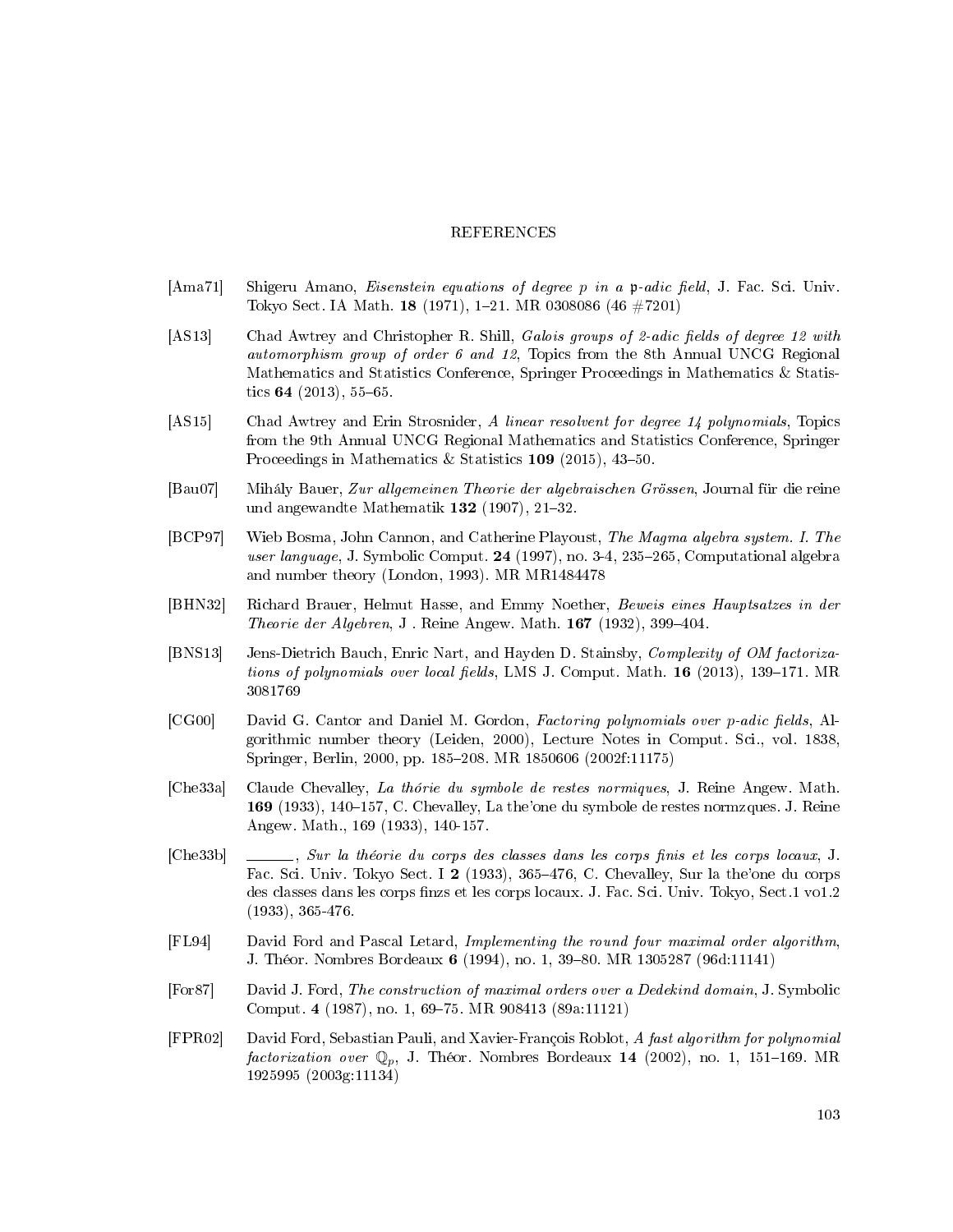- [FeVo02] Ivan B. Fesenko and Sergey V. Vostokov, Local fields and their extensions, 2nd ed., Translations of Mathematical Monographs, vol. 121, American Mathematical Society, 2002.
- [FoVe10] David J. Ford and Olga Veres, On the complexity of the Montes ideal factorization algorithm, Algorithmic number theory, Lecture Notes in Comput. Sci., vol. 6197, Springer, Berlin, 2010, pp. 174–185. MR 2721420 (2011m:11249)
- [GMN10a] Jordi Guárdia, Jesús Montes,, and Enric Nart, Arithmetic in big number fields: the  $i+ideals' package$ , ArXiv e-prints (2010), arXiv:1005.4596 [math.NT].
- <span id="page-112-2"></span>[GMN10b] Jordi Guàrdia, Jesús Montes, and Enric Nart, Okutsu invariants and newton polygons, Acta Arithmetica  $145$  (2010), 83-108.
- [GMN11]  $\qquad \qquad$ , Higher Newton polygons in the computation of discriminants and prime ideal decomposition in number fields, J. Théor. Nombres Bordeaux  $23$  (2011), no. 3, 667–696. MR 2861080
- [GMN12] \_\_\_\_\_, Newton polygons of higher order in algebraic number theory, Trans. Amer. Math. Soc. 364 (2012), no. 1, 361–416. MR 2833586 (2012k:11185)
- <span id="page-112-1"></span> $[\text{GMN13}] \quad \_\_\_\_\_$ , A new computational approach to ideal theory in number fields, Found. Comput. Math. 13 (2013), no. 5, 729-762. MR 3105943
- <span id="page-112-0"></span>[GNP12] Jordi Guàrdia, Enric Nart, and Sebastian Pauli, Single-factor lifting and factorization of polynomials over local fields, J. Symbolic Comput.  $47$  (2012), no. 11, 1318–1346. MR 2927133
- [GP12] Christian Greve and Sebastian Pauli, Ramification polygons, splitting fields, and Galois groups of Eisenstein polynomials, International Journal of Number Theory 8 (2012), no. 6, 1401-1424. MR 2965757
- [Has30] Helmut Hasse, Die Normenresttheorie relativ-abelscher Zahlkörper als Klassenkörpertheorie im Kleinen, Journal für die reine und angewandte Mathematik  $162$  (1930), 145–154.
- [Has33] , Die Struktur der R. Brauerschen Algebrenklassengruppe über einem algebraischen Zahlkörper. Insbesondere Begründung des Normenrestsymbols und die Herleitung des Reziprozitätsgesetzes mit nichtkommutativen Hilfsmitteln, Math. Annalen.  $107$  (1933), 731-760.
- [Hel90] Charles Helou, Non-Galois ramification theory of local fields, Algebra Berichte [Algebra] Reports], vol. 64, Verlag Reinhard Fischer, Munich, 1990. MR 1076620 (91j:11103)
- [Hen97] Kurt Hensel, Über eine neue Begründung der Theorie der algebraischen Zahlen, Jahresbericht der Deutschen Mathematiker-Vereinigung 6 (1897), 83-88.
- [Hen08] , Theorie der Algebraischen Zahlen, B. G. Teubner, Leipzig, Berlin, 1908.
- [JR06] John W. Jones and David P. Roberts, A database of local fields, J. Symbolic Comput. 41 (2006), no. 1, 80–97. MR 2194887 (2006k:11230)
- [JR07]  $\qquad \qquad \qquad \qquad .$  Galois number fields with small root discriminant, J. Number Theory 122 (2007), no. 2, 379407. MR 2292261 (2008e:11140)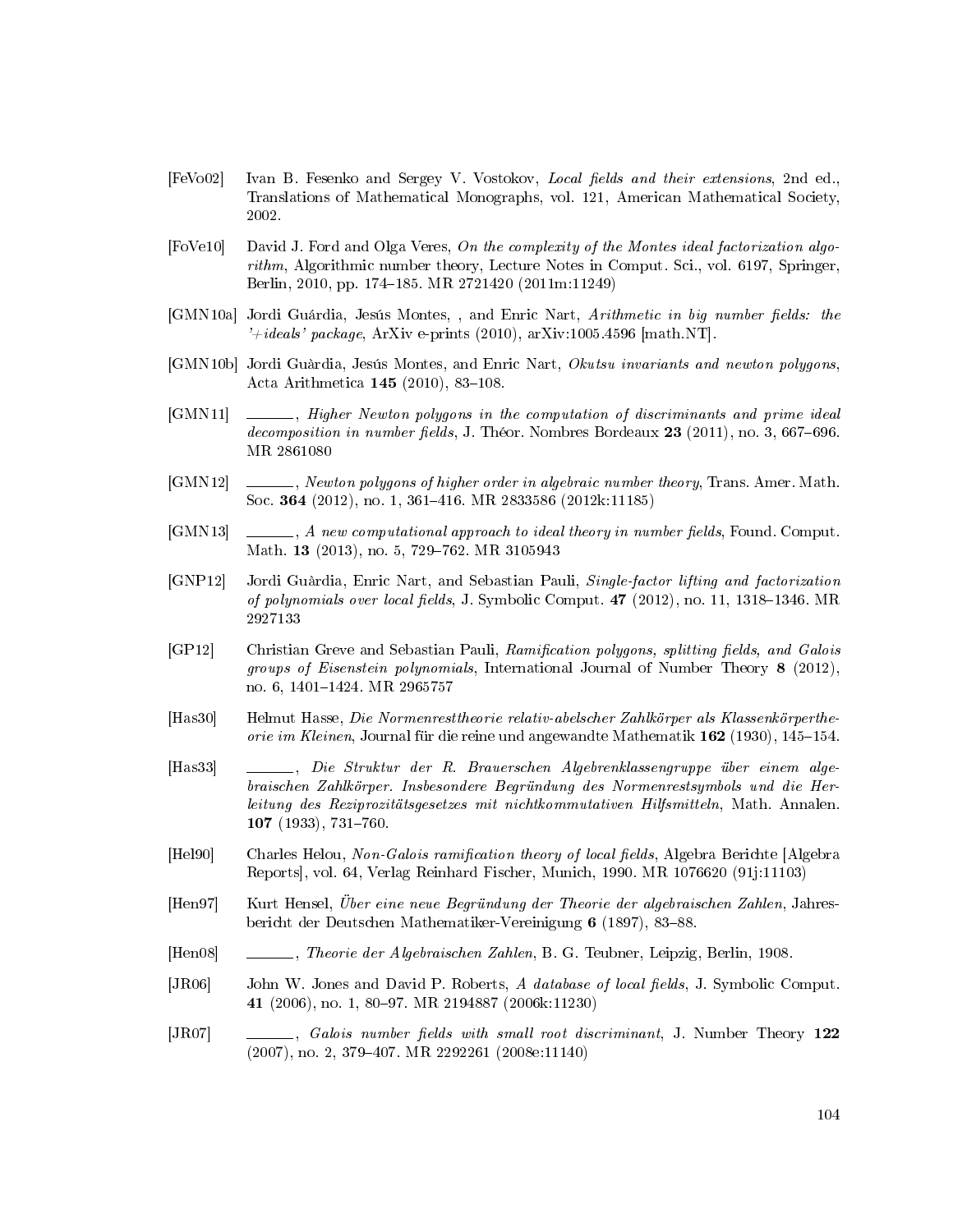- [JR08] , Octic 2-adic fields, J. Number Theory 128 (2008), no. 6, 1410–1429. MR 2419170 (2009d:11163)
- [Kra66] Marc Krasner, Nombre des extensions d'un degré donné d'un corps p-adique, Les Tendances Géom. en Algèbre et Théorie des Nombres, Editions du Centre National de la Recherche Scientifique, Paris, 1966, pp. 143–169. MR 0225756 (37 #1349)
- [Kür12] József Kürschák, Über Limesbildung und allgemeine Körpertheorie, Proceedings of the 5th International Congress of Mathematicians Cambridge 1912 1 (1912), 285–289.
- [Kür13] , Über Limesbildung und allgemeine Körpertheorie, Journal für die reine und angewandte Mathematik  $142$  (1913), 211-263.
- [Li97] Hua-Chieh Li, p-adic power series which commute under composition, Transactions of the American Mathematical Society  $349$  (1997), no. 4, 1437–1446.
- [Lub81] Jonathan D. Lubin, The local Kronecker-Weber theorem, Transactions of the American Mathematical Society  $267$  (1981), no. 1, 133-138.
- [ML36a] Saunders Mac Lane, A construction for absolute values in polynomial rings, Transactions of the American Mathematical Society  $40$  (1936), no. 3, 363-395.
- $[ML36b] \quad \_\_\_\_\_$ , A construction for prime ideals as absolute values of an algebraic field, Duke Mathematcial Journal  $2$  (1936), 492-510.
- [MN92] Jesús Montes and Enric Nart, On a theorem of Ore, J. Algebra 146 (1992), no. 2, 318– 334. MR 1152908 (93f:11077)
- [Mon99] Jesús Montes, Poligonos de Newton de orden superior y aplicaciones aritmeticas, 1999, Thesis (Ph.D.)-Universitat de Barcelona.
- [Mon14] Maurizio Monge, A family of Eisenstein polynomials generating totally ramified extensions, identification of extensions and construction of class fields, Int. J. Number Theory 10 (2014), no. 7, 1699-1727. MR 3256847
- [MPS15] Jonathan Milstead, Sebastian Pauli, and Brian Sinclair, Constructing splitting fields of polynomials over local fields, Topics from the 9th Annual UNCG Regional Mathematics and Statistics Conference, Springer Proceedings in Mathematics & Statistics 109 (2015),  $101 - 124.$
- <span id="page-113-0"></span>[Nar14] Enric Nart, Local computation of differents and discriminants, Math. Comp. 83 (2014), 1513-1534.
- [Oku82] Kousaku Okutsu, Construction of integral basis, I-IV, Proc. Jpn. Acad. Ser. A 58 (1982), 47-49, 87-89, 117-119, 167-169.
- [Ore24] Öystein Ore, Zur Theorie der algebraischen Körper, Acta Mathematica 44 (1924), 219 314.
- $[Ore26]$  , Bemerkungen zur Theorie der Differente, Math. Z. 25 (1926), no. 1, 1–8. MR 1544795
- [Ore28] , Newtonsche Polygone in der Theorie der algebraischen Körper, Math. Ann. 99 (1928), no. 1, 84-117 (German). MR 1512440